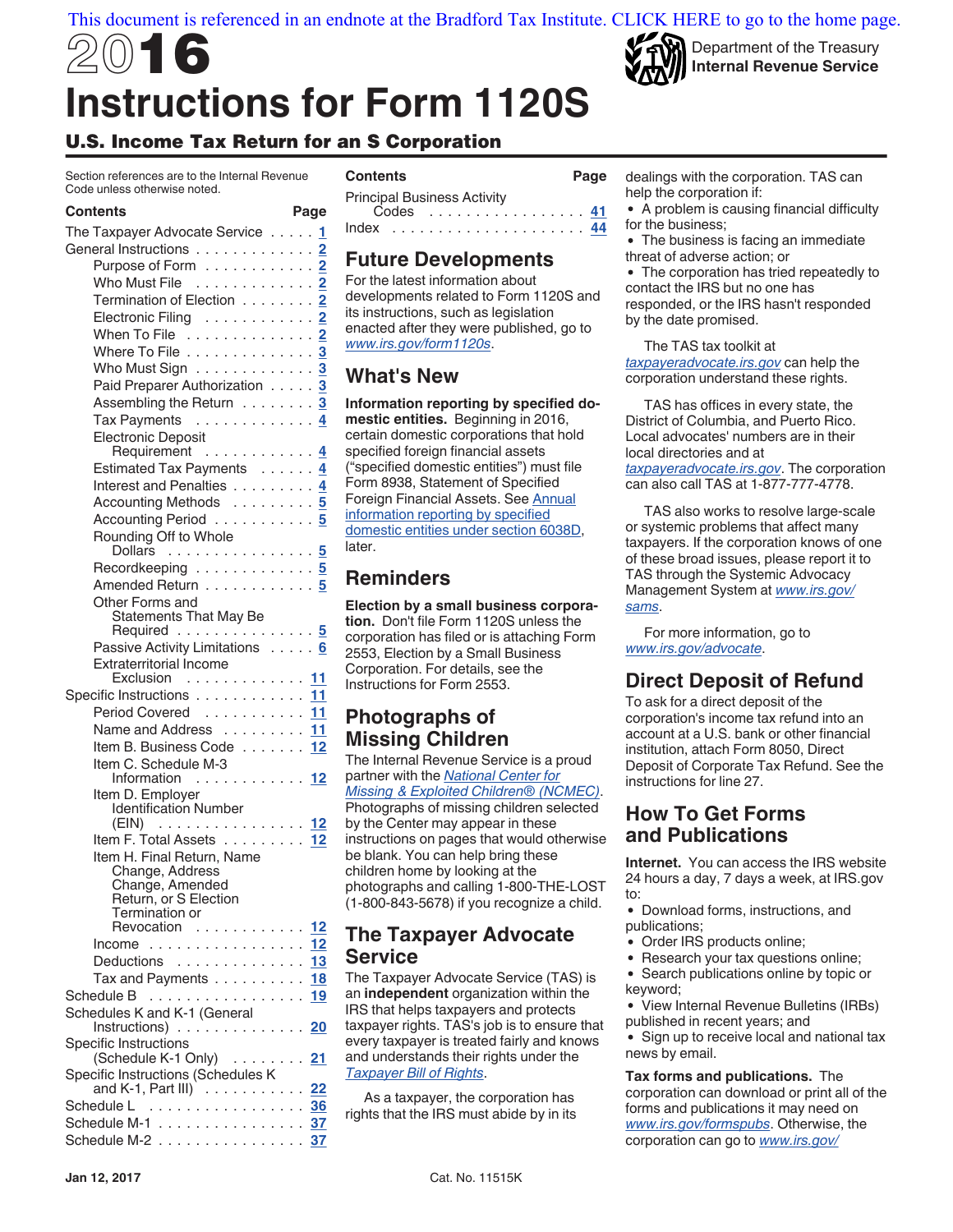<span id="page-1-0"></span>*[orderforms](https://www.irs.gov/Forms-&-Pubs/Order-Products)* to place an order and have forms mailed to it.

The corporation should receive its order within 10 business days.

# **General Instructions**

## **Purpose of Form**

Use Form 1120S to report the income, gains, losses, deductions, credits, and other information of a domestic corporation or other entity for any tax year covered by an election to be an S corporation.

## **How To Make the Election**

For details about the election, see Form 2553, Election by a Small Business Corporation, and the Instructions for Form 2553.

## **Who Must File**

A corporation or other entity must file Form 1120S if (a) it elected to be an S corporation by filing Form 2553, (b) the IRS accepted the election, and (c) the election remains in effect. After filing Form 2553, you should have received confirmation that Form 2553 was accepted. If you didn't receive notification of acceptance or nonacceptance of the election within 2 months of filing Form 2553 (5 months if you checked box Q1 to ask for a letter ruling), take follow-up action by calling 1-800-829-4933. Don't file Form 1120S for any tax year before the year the election takes effect.

**Relief for late elections.** If you haven't filed Form 2553, or didn't file Form 2553 on time, you may be entitled to relief for a late filed election to be an S corporation. See the Instructions for Form 2553 for details.

## **Termination of Election**

Once the election is made, it stays in effect until it is terminated. If the election is terminated, the corporation (or a successor corporation) can make another election on Form 2553 only with IRS consent for any tax year before the fifth tax year after the first tax year in which the termination took effect. See Regulations section 1.1362-5 for details.

An election terminates automatically in any of the following cases.

1. The corporation is no longer a small business corporation as defined in section 1361(b). This kind of termination of an election is effective as of the day the corporation no longer meets the definition of a small business corporation. Attach to Form 1120S for the final year of the S corporation a statement notifying the IRS of the termination and the date it occurred.

2. The corporation, for each of 3 consecutive tax years, (a) has accumulated earnings and profits, and (b) derives more than 25% of its gross receipts from passive investment income as defined in section 1362(d)(3)(C). The election terminates on the first day of the first tax year beginning after the third consecutive tax year. The corporation must pay a tax for each year it has excess net passive income. See the line 22a instructions for details on how to figure the tax.

3. The election is revoked. An election can be revoked only with the consent of shareholders who, at the time the revocation is made, hold more than 50% of the number of issued and outstanding shares of stock (including non-voting stock). The revocation can specify an effective revocation date that is on or after the day the revocation is filed. If no date is specified, the revocation is effective at the start of the tax year if the revocation is made on or before the 15th day of the 3rd month of that tax year. If no date is specified and the revocation is made after the 15th day of the 3rd month of the tax year, the revocation is effective at the start of the next tax year.

To revoke the election, the corporation must file a statement with the appropriate service center listed under *Where To File*  in the Instructions for Form 2553. In the statement, the corporation must notify the IRS that it is revoking its election to be an S corporation. The statement must be signed by each shareholder who consents to the revocation and contain the information required by Regulations section 1.1362-6(a)(3).

A revocation can be rescinded before it takes effect. See Regulations section 1.1362-6(a)(4) for details.

For rules on allocating income and deductions between an S corporation's short year and a C corporation's short year and other special rules that apply when an election is terminated, see section 1362(e) and Regulations section 1.1362-3.

If an election was terminated under (1) or (2) above, and the corporation believes the termination was inadvertent, the corporation can ask for permission from the IRS to continue to be treated as an S corporation. See Regulations section 1.1362-4 for the specific requirements that must be met to qualify for inadvertent termination relief.

## **Electronic Filing**

Corporations can generally electronically file (*e-file*) Form 1120S, related forms, schedules, statements, and attachments, Form 7004 (automatic extension of time to file), and Forms 940, 941, and 944 (employment tax returns). Form 1099 and

other information returns can also be electronically filed. The option to *e-file*  doesn't, however, apply to certain returns.

Certain corporations with total assets of \$10 million or more that file at least 250 returns a year are required to *e-file* Form 1120S. See Regulations section 301.6037-2. However, these corporations can ask for a waiver of the electronic filing requirements. See Notice 2010-13, 2010-4 I.R.B. 327.

For more information, visit *[www.irs.gov/](https://www.irs.gov/filing) [filing](https://www.irs.gov/filing)*. Click on the "Small Businesses & Self-Employed" and "Corporations" links.

## **When To File**

Generally, an S corporation must file Form 1120S by the 15th day of the 3rd month after the end of its tax year. For calendar year corporations, the due date is March 15, 2017. A corporation that has dissolved must generally file by the 15th day of the 3rd month after the date it dissolved.

If the due date falls on a Saturday, Sunday, or legal holiday, the corporation can file on the next day that is not a Saturday, Sunday, or legal holiday.

If the S corporation election was terminated during the tax year and the corporation reverts to a C corporation, file Form 1120S for the S corporation's short year by the due date (including extensions) of the C corporation's short year return.

### **Private Delivery Services**

Corporations can use certain private delivery services designated by the IRS to meet the "timely mailing as timely filing" rule for tax returns. These private delivery services include only the following.

DHL Express: DHL Express 9:00, DHL Express 10:30, DHL Express 12:00, DHL Express Worldwide, DHL Express Envelope, DHL Import Express 10:30, DHL Import Express 12:00, and DHL Import Express Worldwide.

Federal Express (FedEx): FedEx First Overnight, FedEx Priority Overnight, FedEx Standard Overnight, FedEx 2 Day, FedEx International Next Flight Out, FedEx International Priority, FedEx International First, and FedEx International Economy.

United Parcel Service (UPS): UPS Next Day Air Early AM, UPS Next Day Air, UPS Next Day Air Saver, UPS 2nd Day Air, UPS 2nd Day Air A.M., UPS Worldwide Express Plus, and UPS Worldwide Express.

The private delivery service can tell you how to get written proof of the mailing date.

For the IRS mailing address to use if you are using a private delivery service, go to IRS.gov and enter "private delivery services" in the search box.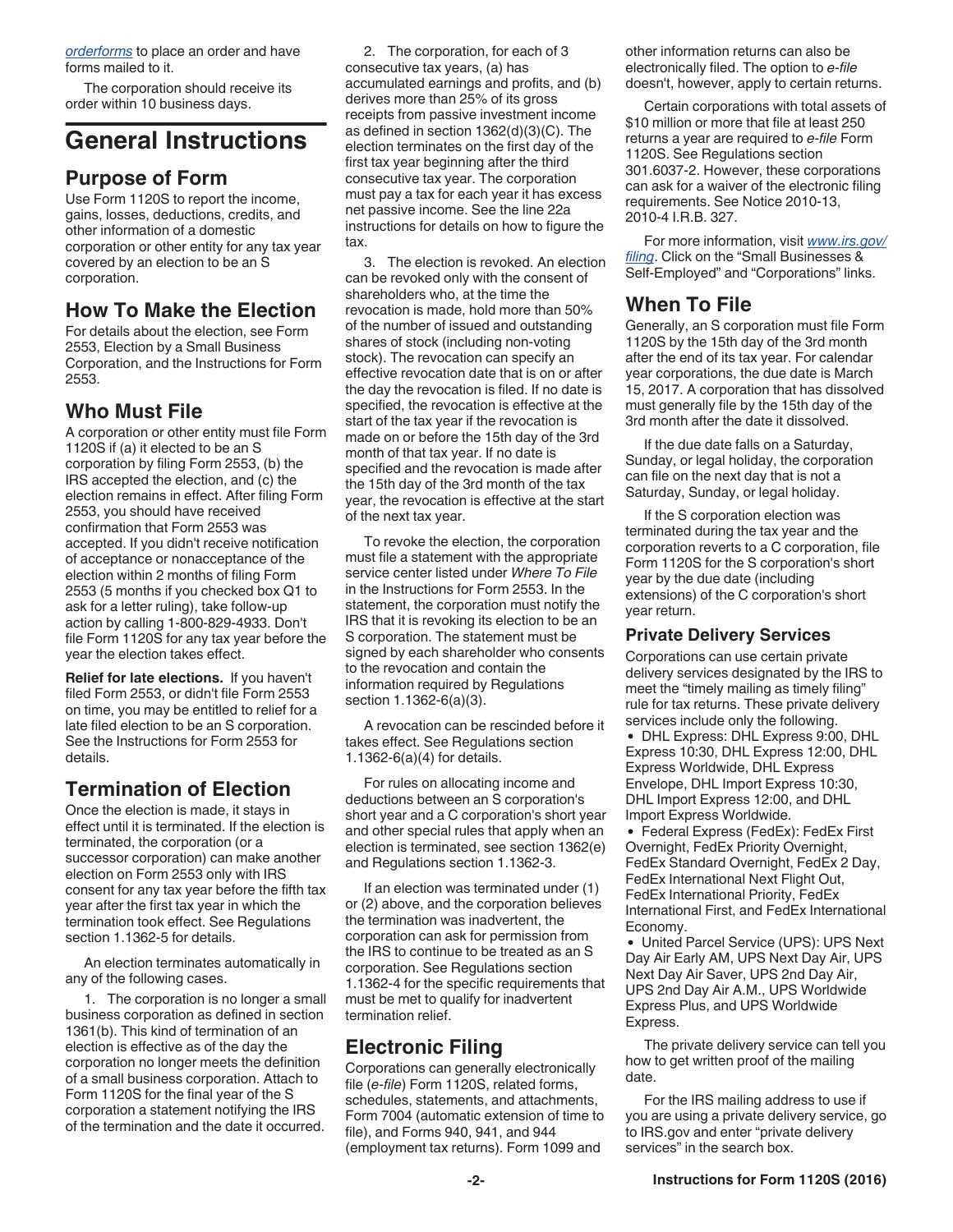## <span id="page-2-0"></span>**Where To File**

File the corporation's return at the applicable IRS address listed below.

| If the corporation's<br>principal business, office,<br>or agency is located in:                                                                                                                                                                                                      | And the total assets at the<br>end of the tax year (Form<br>1120S, page 1, item F) are: | Use the following address:                                                                    |
|--------------------------------------------------------------------------------------------------------------------------------------------------------------------------------------------------------------------------------------------------------------------------------------|-----------------------------------------------------------------------------------------|-----------------------------------------------------------------------------------------------|
| Connecticut, Delaware,<br>District of Columbia, Florida,<br>Georgia, Illinois, Indiana,<br>Kentucky, Maine, Maryland,                                                                                                                                                                | Less than \$10 million and<br>Schedule M-3 isn't filed                                  | Department of the Treasury<br>Internal Revenue Service<br>Center<br>Cincinnati, OH 45999-0013 |
| Massachusetts, Michigan,<br>New Hampshire, New Jersey,<br>New York, North Carolina,<br>Ohio, Pennsylvania, Rhode<br>Island, South Carolina,<br>Tennessee, Vermont, Virginia,<br>West Virginia, Wisconsin                                                                             | \$10 million or more, or<br>less than \$10 million and<br>Schedule M-3 is filed         | Department of the Treasury<br>Internal Revenue Service<br>Center<br>Ogden, UT 84201-0013      |
| Alabama, Alaska, Arizona,<br>Arkansas, California,<br>Colorado, Hawaii, Idaho, Iowa,<br>Kansas, Louisiana, Minnesota,<br>Mississippi, Missouri,<br>Montana, Nebraska, Nevada,<br>New Mexico, North Dakota,<br>Oklahoma, Oregon, South<br>Dakota, Texas, Utah,<br>Washington, Wyoming | Any amount                                                                              | Department of the Treasury<br>Internal Revenue Service<br>Center<br>Ogden, UT 84201-0013      |
| A foreign country or U.S.<br>possession                                                                                                                                                                                                                                              | Any amount                                                                              | Internal Revenue Service<br>Center<br>P.O. Box 409101<br>Ogden, UT 84409                      |



*Private delivery services can't deliver items to P.O. boxes. You must use the U.S. Postal Service to mail any item to an IRS P.O. box* 

## **Extension of Time To File**

File Form 7004, Application for Automatic Extension of Time To File Certain Business Income Tax, Information, and Other Returns, to ask for an extension of time to file. Generally, the corporation must file Form 7004 by the regular due date of the return. See the Instructions for Form 7004.

## **Who Must Sign**

The return must be signed and dated by: The president, vice president, treasurer, assistant treasurer, chief accounting officer; or

Any other corporate officer (such as tax officer) authorized to sign.

If a return is filed on behalf of a corporation by a receiver, trustee, or assignee, the fiduciary must sign the return, instead of the corporate officer. Returns and forms signed by a receiver or trustee in bankruptcy on behalf of a corporation must be accompanied by a copy of the order or instructions of the

court authorizing signing of the return or form.

If an employee of the corporation completes Form 1120S, the paid preparer space should remain blank. Anyone who prepares Form 1120S but doesn't charge the corporation shouldn't complete that section. Generally, anyone who is paid to prepare the return must sign it and fill in the "Paid Preparer Use Only" area.

The paid preparer must complete the required preparer information and:

• Sign the return in the space provided for the preparer's signature, and

Give a copy of the return to the taxpayer.



*A paid preparer may sign original or amended returns by rubber stamp, mechanical device, or computer software program.*

## **Paid Preparer Authorization**

If the corporation wants to allow the IRS to discuss its 2016 tax return with the paid preparer who signed it, check the "Yes" box in the signature area of the return. This authorization applies only to the individual whose signature appears in the "Paid Preparer Use Only" section of the

return. It doesn't apply to the firm, if any, shown in that section.

If the "Yes" box is checked, the corporation is authorizing the IRS to call the paid preparer to answer any questions that may arise during the processing of its return. The corporation is also authorizing the paid preparer to:

Give the IRS any information that is missing from the return;

Call the IRS for information about the processing of the return or the status of any related refund or payment(s); and

• Respond to certain IRS notices about math errors, offsets, and return preparation.

The corporation isn't authorizing the paid preparer to receive any refund check, bind the corporation to anything (including any additional tax liability), or otherwise represent the corporation before the IRS.

The authorization will automatically end no later than the due date (excluding extensions) for filing the corporation's 2017 tax return. If the corporation wants to expand the paid preparer's authorization or revoke the authorization before it ends, see Pub. 947, Practice Before the IRS and Power of Attorney.

## **Assembling the Return**

To ensure that the corporation's tax return is correctly processed, attach all schedules and other forms after page 5 of Form 1120S in the following order.

1. Schedule N (Form 1120), Foreign Operations of U.S. Corporations.

2. Form 8825, Rental Real Estate Income and Expenses of a Partnership or an S Corporation.

3. Form 8050.

4. Form 1125-A, Cost of Goods Sold.

5. Form 4136, Credit for Federal Tax Paid on Fuels.

6. Form 8941, Credit for Small Employer Health Insurance Premiums.

7. Additional schedules in alphabetical order.

8. Additional forms in numerical order.

Complete every applicable entry space on Form 1120S and Schedule K-1. Don't enter "See Attached" or "Available Upon Request" instead of completing the entry spaces. If more space is needed on the forms or schedules, attach separate sheets using the same size and format as the printed forms.

If there are supporting statements and attachments, arrange them in the same order as the schedules or forms they support and attach them last. Show the totals on the printed forms. Enter the corporation's name and EIN on each supporting statement or attachment.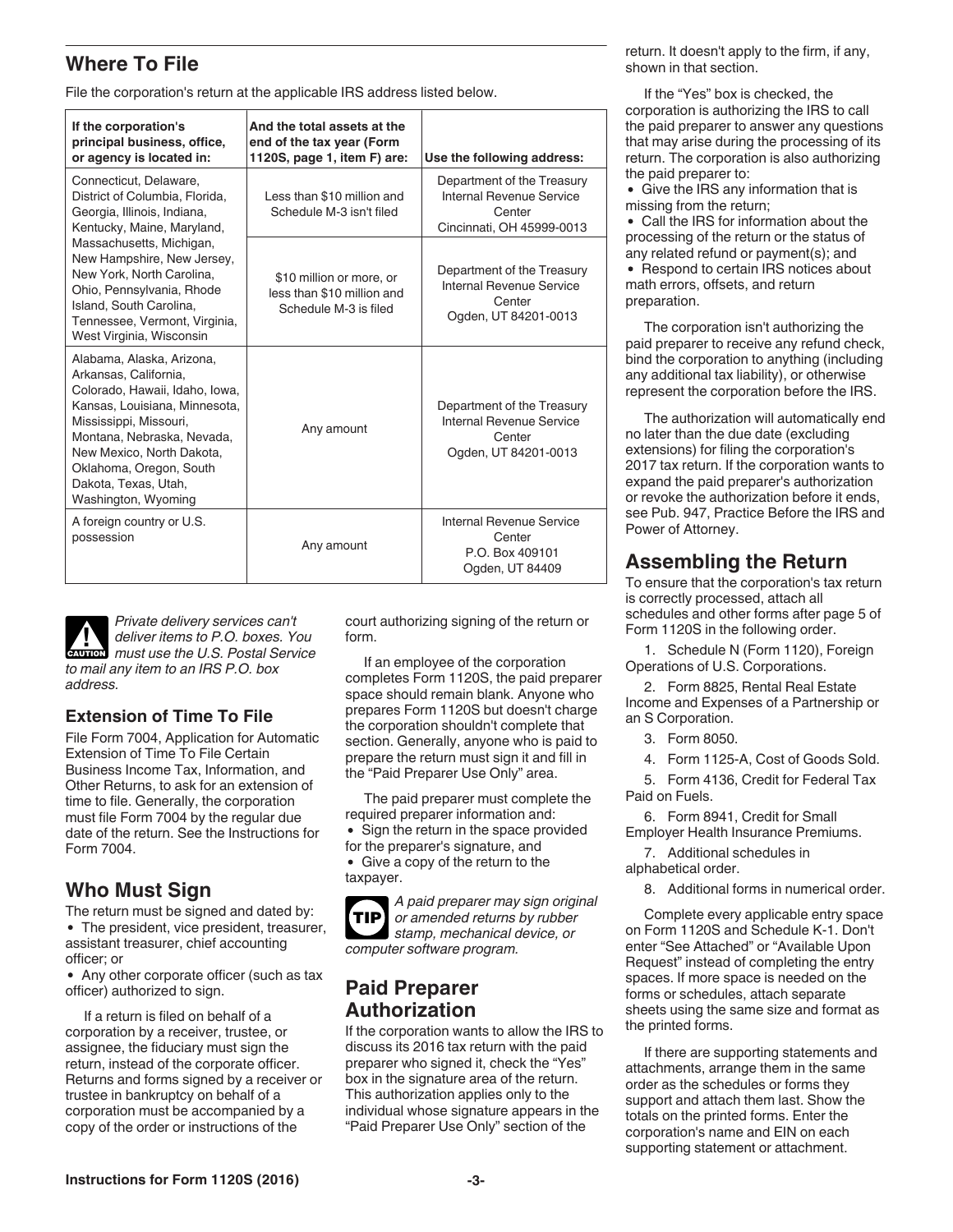## <span id="page-3-0"></span>**Tax Payments**

Generally, the corporation must pay any tax due in full no later than the due date for filing its tax return (not including extensions). See the [instructions for](#page-18-0) [line 25](#page-18-0). If the due date falls on a Saturday, Sunday, or legal holiday, the payment is due on the next day that isn't a Saturday, Sunday, or legal holiday.

## **Electronic Deposit Requirement**

Corporations must use electronic funds transfers to make all federal tax deposits (such as deposits of employment, excise, and corporate income tax). Generally, electronic funds transfers are made using the Electronic Federal Tax Payment System (EFTPS). However, if the corporation doesn't want to use EFTPS, it can arrange for its tax professional, financial institution, payroll service, or other trusted third party to make deposits on its behalf. Also, it may arrange for its financial institution to submit a same-day wire payment (discussed below) on its behalf. EFTPS is a free service provided by the Department of the Treasury. Services provided by a tax professional, financial institution, payroll service, or other third party may have a fee.

To get more information about EFTPS or to enroll in EFTPS, visit *[www.eftps.gov](https://www.eftps.gov)*  or call 1-800-555-4477 (TTY/TDD 1-800-733-4829).

**Depositing on time.** For any deposit made by EFTPS to be on time, the corporation must submit the deposit by 8 p.m. Eastern time the day before the date the deposit is due. If the corporation uses a third party to make deposits on its behalf, they may have different cutoff times.

**Same-day wire payment option.** If the corporation fails to submit a deposit transaction on EFTPS by 8 p.m. Eastern time the day before the date a deposit is due, it can still make its deposit on time by using the Federal Tax Collection Service (FTCS). To use the same-day wire payment method, the corporation will need to make arrangements with its financial institution ahead of time regarding availability, deadlines, and costs. Financial institutions may charge a fee for payment made this way. To learn more about the information the corporation will need to provide to its financial institution to make a same-day wire payment, visit the IRS website at *[www.irs.gov/payments](https://www.irs.gov/payments)* and click on "Same-day wire."

## **Estimated Tax Payments**

Generally, the corporation must make installment payments of estimated tax for the following taxes if the total of these taxes is \$500 or more: (a) the tax on

built-in gains, (b) the excess net passive income tax, and (c) the investment credit recapture tax.

The amount of estimated tax required to be paid annually is the smaller of: (a) the total of the above taxes shown on the return for the tax year (or if no return is filed, the total of these taxes for the year), or (b) the sum of *(i)* the investment credit recapture tax and the built-in gains tax shown on the return for the tax year (or if no return is filed, the total of these taxes for the tax year), and *(ii)* any excess net passive income tax shown on the corporation's return for the preceding tax year. If the preceding tax year was less than 12 months, the estimated tax must be determined under (a).

The estimated tax is generally payable in four equal installments. However, the corporation may be able to lower the amount of one or more installments by using the annualized income installment method or adjusted seasonal installment method under section 6655(e).

For a calendar year corporation, the payments are due for 2017 by April 18, June 15, September 15, and December 15. For a fiscal year corporation, they are due by the 15th day of the 4th, 6th, 9th, and 12th months of the year. If any date falls on a Saturday, Sunday, or legal holiday, the installment is due on the next day that isn't a Saturday, Sunday, or legal holiday.

The corporation must make the payments using electronic funds transfers as described earlier.

For information on penalties that may apply if the corporation fails to make required payments, see the Instructions for Form 2220.

## **Interest and Penalties**

*If the corporation receives a notice about penalties after it files its*  **z**<br>*c***<sup>uTION</sup></del>** *return, send the IRS an explanation and we will determine if the corporation meets reasonable-cause criteria. Don't attach an explanation when the corporation's return is filed.*

**Interest.** Interest is charged on taxes paid late even if an extension of time to file is granted. Interest is also charged on penalties imposed for failure to file, negligence, fraud, substantial valuation misstatements, substantial understatements of tax, and reportable transaction understatements from the due date (including extensions) to the date of payment. The interest charge is figured at a rate determined under section 6621.

**Late filing of return.** A penalty may be charged if the return is filed after the due date (including extensions) or the return

doesn't show all the information required, unless each failure is due to reasonable cause. See *Caution*, earlier. For returns on which no tax is due, the penalty is \$195 for each month or part of a month (up to 12 months) the return is late or doesn't include the required information, multiplied by the total number of persons who were shareholders in the corporation during any part of the corporation's tax year for which the return is due. If tax is due, the penalty is the amount stated above plus 5% of the unpaid tax for each month or part of a month the return is late, up to a maximum of 25% of the unpaid tax. The minimum penalty for a return that is more than 60 days late is the smaller of the tax due or \$205.

**Late payment of tax.** A corporation that doesn't pay the tax when due generally may be penalized **<sup>1</sup> <sup>2</sup>** of 1% of the unpaid tax for each month or part of a month the tax isn't paid, up to a maximum of 25% of the unpaid tax. The penalty won't be imposed if the corporation can show that the failure to pay on time was due to reasonable cause. See *Caution*, earlier.

**Failure to furnish information timely.**  For each failure to furnish Schedule K-1 to a shareholder when due and each failure to include on Schedule K-1 all the information required to be shown (or the inclusion of incorrect information), a \$260 penalty may be imposed with respect to each Schedule K-1 for which a failure occurs. If the requirement to report correct information is intentionally disregarded, each \$260 penalty is increased to \$530 or, if greater, 10% of the aggregate amount of items required to be reported. See sections 6722 and 6724 for more information.

The penalty won't be imposed if the corporation can show that not furnishing information timely was due to reasonable cause. See *Caution*, earlier.

**Trust fund recovery penalty.** This penalty may apply if certain excise, income, social security, and Medicare taxes that must be collected or withheld aren't collected or withheld, or these taxes aren't paid. These taxes are generally reported on:

- Form 720, Quarterly Federal Excise Tax Return;
- Form 941, Employer's QUARTERLY Federal Tax Return;
- Form 943, Employer's Annual Federal
- Tax Return for Agricultural Employees;
- Form 944, Employer's ANNUAL
- Federal Tax Return; or
- Form 945, Annual Return of Withheld Federal Income Tax.

The trust fund recovery penalty may be imposed on all persons who are determined by the IRS to have been responsible for collecting, accounting for, or paying over these taxes, and who acted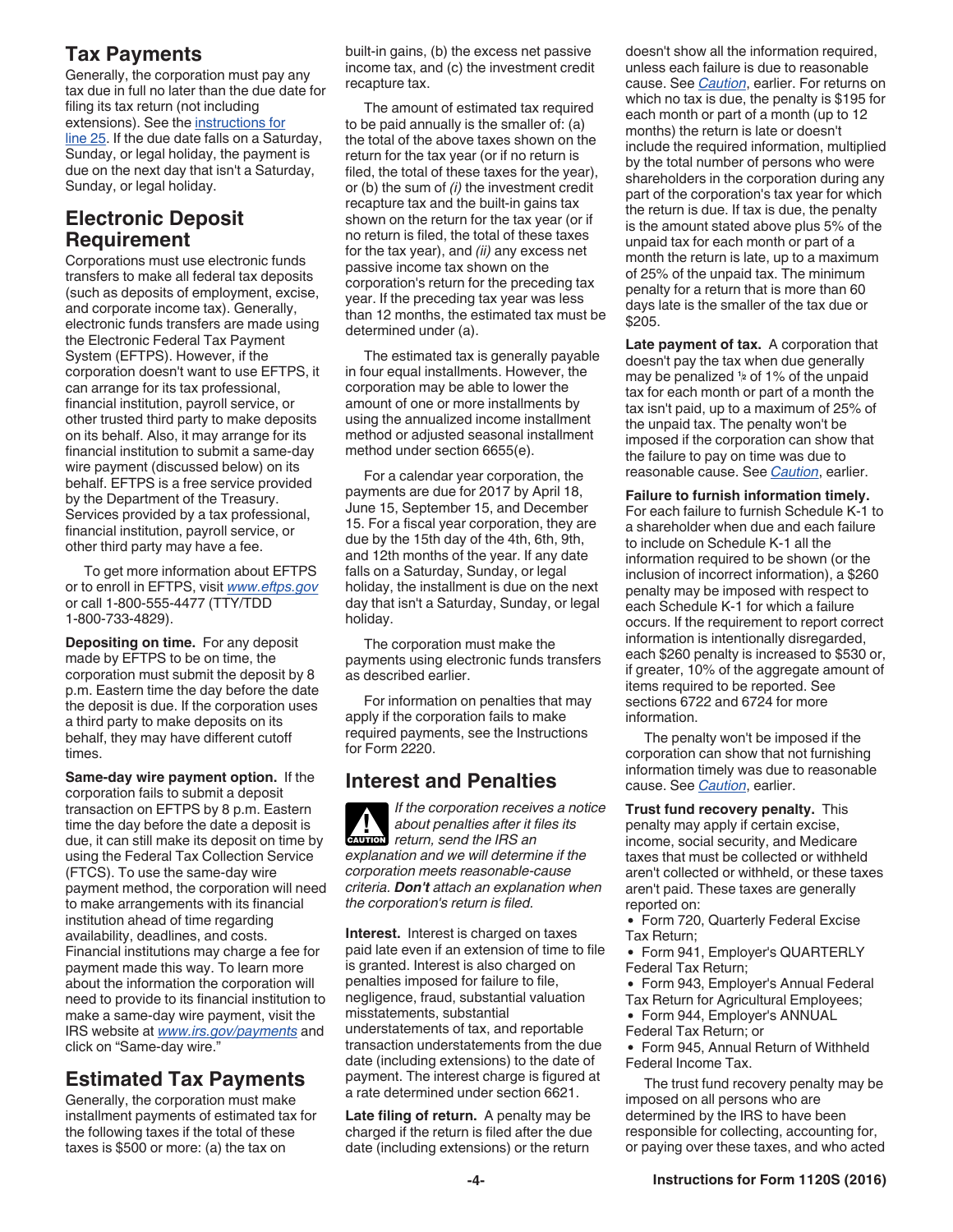<span id="page-4-0"></span>willfully in not doing so. The penalty is equal to the full amount of the unpaid trust fund tax. See the Instructions for Form 720, Pub. 15 (Circular E), Employer's Tax Guide, or Pub. 51 (Circular A), Agricultural Employer's Tax Guide, for details, including the definition of responsible persons.

**Other penalties.** Other penalties can be imposed for negligence, substantial understatement of tax, reportable transaction understatements, and fraud. See sections 6662, 6662A, and 6663.

## **Accounting Methods**

Figure income using the method of accounting regularly used in keeping the corporation's books and records. The method used must clearly reflect income. Permissible methods include cash, accrual, or any other method authorized by the Internal Revenue Code.

The following rules apply.

Generally, an S corporation can't use the cash method of accounting if it is a tax shelter (as defined in section 448(d)(3)). See section 448 for details.

Unless it is a qualifying taxpayer or a qualifying small business taxpayer, a corporation must use an accrual method for sales and purchases of inventory items. See the Form 1125-A instructions.

• Special rules apply to long-term contracts. See section 460.

Generally, dealers in securities must use the mark-to-market accounting method. Dealers in commodities and traders in securities and commodities can elect to use the mark-to-market accounting method. See section 475.

#### **Change in accounting method.**

Generally, the corporation must get IRS consent to change either an overall method of accounting or the accounting treatment of any material item. To do so, the corporation generally must file Form 3115, Application for Change in Accounting Method. See the Instructions for Form 3115 for more information and exceptions. Also see Rev. Proc. 2016-29, 2016-21 I.R.B. 880 (or any successor), Notice 2017-6, and Pub. 938.

## **Accounting Period**

A corporation must figure its income on the basis of a tax year. A tax year is the annual accounting period a corporation uses to keep its records and report its income and expenses.

An S corporation must use one of the following tax years.

- A tax year ending December 31.
- A natural business year.
- An ownership tax year.
- A tax year elected under section 444.
- A 52-53-week tax year that ends with reference to a year listed above.

• Any other tax year (including a 52-53-week tax year) for which the corporation establishes a business purpose.

A new S corporation must use Form 2553 to elect a tax year. To later change the corporation's tax year, see Form 1128, Application To Adopt, Change, or Retain a Tax Year, and its instructions (unless the corporation is making an election under section 444, discussed next).

**Electing a tax year under section 444.**  Under the provisions of section 444, an S corporation can elect to have a tax year other than a required year, but only if the deferral period of the tax year isn't longer than the shorter of 3 months or the deferral period of the tax year being changed. This election is made by filing Form 8716, Election To Have a Tax Year Other Than a Required Tax Year.

An S corporation may not make or continue an election under section 444 if it is a member of a tiered structure, other than a tiered structure that consists entirely of partnerships and S corporations that have the same tax year. For the S corporation to have a section 444 election in effect, it must make the payments required by section 7519. See Form 8752, Required Payment or Refund Under Section 7519.

A section 444 election ends if an S corporation:

Changes its accounting period to a calendar year or some other permitted year,

• Is penalized for willfully failing to comply with the requirements of section 7519, or

Terminates its S election (unless it immediately becomes a personal service corporation).

If the termination results in a short tax year, enter at the top of the first page of Form 1120S for the short tax year, "SECTION 444 ELECTION TERMINATED."

## **Rounding Off to Whole Dollars**

The corporation can round off cents to whole dollars on its return and schedules. If the corporation does round to whole dollars, it must round all amounts. To round, drop amounts under 50 cents and increase amounts from 50 to 99 cents to the next dollar. For example, \$1.49 becomes \$1 and \$2.50 becomes \$3.

If two or more amounts must be added to figure the amount to enter on a line, include cents when adding the amounts and round off only the total.

## **Recordkeeping**

Keep the corporation's records for as long as they may be needed for the

administration of any provision of the Internal Revenue Code. Usually, records that support an item of income, deduction, or credit on the return must be kept for 3 years from the date each shareholder's return is due or filed, whichever is later. Keep records that verify the corporation's basis in property for as long as they are needed to figure the basis of the original or replacement property.

The corporation should keep copies of all filed returns. They help in preparing future and amended returns.

## **Amended Return**

To correct a previously filed Form 1120S, file an amended Form 1120S and check box H(4) on page 1. Attach a statement that identifies the line number of each amended item, the corrected amount or treatment of the item, and an explanation of the reasons for each change.

If the income, deductions, credits, or other information provided to any shareholder on Schedule K-1 is incorrect, file an amended Schedule K-1 (Form 1120S) for that shareholder with the amended Form 1120S. Also give a copy of the amended Schedule K-1 to that shareholder. Check the "Amended K-1" box at the top of the Schedule K-1 to indicate that it is an amended Schedule K-1.

A change to the corporation's federal return may affect its state return. This includes changes made as the result of an IRS examination. For more information, contact the state tax agency for the state(s) in which the corporation's return was filed.

## **Other Forms and Statements That May Be Required**

**Reportable transaction disclosure statement.** Disclose information for each reportable transaction in which the corporation participated. Form 8886, Reportable Transaction Disclosure Statement, must be filed for each tax year the corporation participated in the transaction. The corporation may have to pay a penalty if it is required to file Form 8886 and doesn't do so. The following are reportable transactions.

1. Any listed transaction, which is a transaction that is the same as or substantially similar to one of the types of transactions that the IRS has determined to be a tax avoidance transaction and identified by notice, regulation, or other published guidance as a listed transaction.

2. Any transaction offered under conditions of confidentiality for which the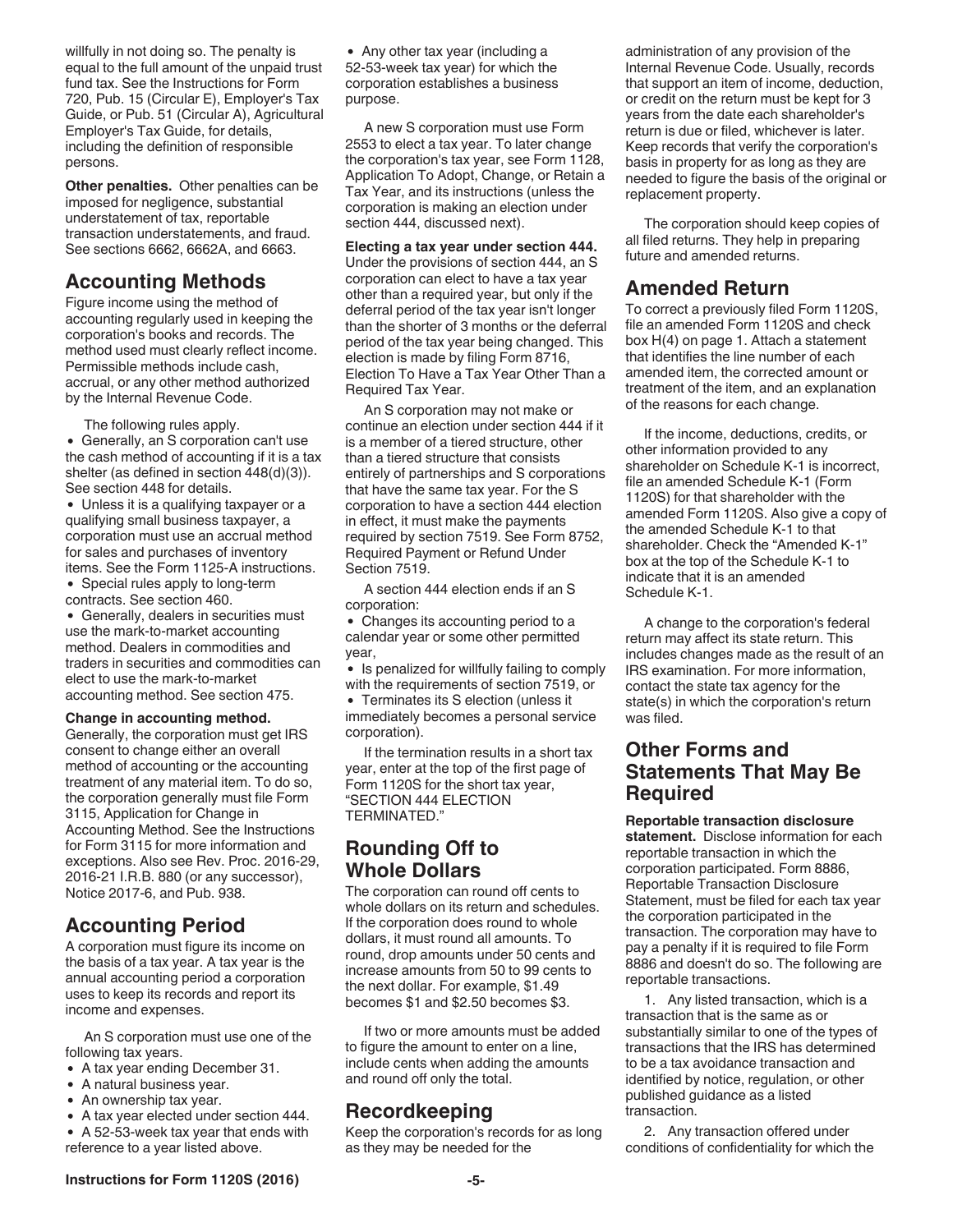<span id="page-5-0"></span>corporation (or a related party) paid an advisor a fee of at least \$50,000.

3. Certain transactions for which the corporation (or a related party) has contractual protection against disallowance of the tax benefits.

4. Certain transactions resulting in a loss of at least \$2 million in any single year or \$4 million in any combination of years.

5. Any transaction identified by the IRS by notice, regulation, or other published guidance as a "transaction of interest."

For more information, see Regulations section 1.6011-4. Also see the Instructions for Form 8886.

**Penalties.** The corporation may have to pay a penalty if it is required to disclose a reportable transaction under section 6011 and fails to properly complete and file Form 8886. Penalties may also apply under section 6707A if the corporation fails to file Form 8886 with its corporate return, fails to provide a copy of Form 8886 to the Office of Tax Shelter Analysis (OTSA), or files a form that fails to include all the information required (or includes incorrect information). Other penalties, such as an accuracy-related penalty under section 6662A, may also apply. See the Instructions for Form 8886 for details on these and other penalties.

**Reportable transactions by material advisors.** Material advisors to any reportable transaction must disclose certain information about the reportable transaction by filing Form 8918, Material Advisor Disclosure Statement, with the IRS. For details, see the Instructions for Form 8918.

**Transfers to a corporation controlled by the transferor.** Every significant transferor (as defined in Regulations section 1.351-3(d)) that receives stock of a corporation in exchange for property in a nonrecognition event must include the statement required by Regulations section 1.351-3(a) on or with the transferor's tax return for the tax year of the exchange. The transferee corporation must include the statement required by Regulations section 1.351-3(b) on or with its return for the tax year of the exchange, unless all the required information is included in any statement(s) provided by a significant transferor that is attached to the same return for the same section 351 exchange.

**Election to reduce basis under section 362(e)(2)(C).** If property is transferred to a corporation subject to section 362(e)(2), the transferor and the acquiring corporation may elect, under section 362(e)(2)(C), to reduce the transferor's basis in the stock received instead of reducing the acquiring corporation's basis in the property transferred. Once made,

the election is irrevocable. For more information, see section 362(e)(2) and Regulations section 1.362-4. If an election is made, a statement must be filed in accordance with Regulations section 1.362-4(d)(3).

Regulations section 1.1411-10(g) (sec**tion 1411 election with respect to CFCs and QEFs).** A corporation that directly or indirectly owns stock of a controlled foreign corporation (CFC) (within the meaning of section 953(c)(1) (B) or section 957(a)) or a passive foreign investment company (within the meaning of section 1297(a)) that the corporation treats as a qualified electing fund (QEF) under section 1293 may make the election provided in Regulations section 1.1411-10(g). The election must be made no later than the first tax year beginning after 2013 during which the corporation: (i) includes an amount in gross income for chapter 1 purposes under section 951(a) or section 1293(a) for the CFC or QEF, and (ii) has a direct or indirect owner that is subject to tax under section 1411 or would have been if the election were made. This election must be made on an entity-by-entity basis, and applies only to the particular CFCs and QEFs for which an election is made. In general, for purposes of section 1411, if an election is in effect for a CFC or QEF, the amounts included in income under section 951 and section 1293 derived from the CFC or QEF are included in net investment income, and distributions described in section 959(d) or section 1293(c) are excluded from net investment income. An election that is made under Regulations section 1.1411-10(g) can't be revoked. For more information regarding this election, see Regulations section 1.1411-10(g).

The election must be made in a statement that is filed with the corporation's original or amended return for the tax year in which the election is made. An election can be made on an amended return only if the tax year for which the election is made, and all tax years affected by the election, aren't closed by the period of limitations on assessments under section 6501. The statement must include:

• The name and EIN of the corporation making the election;

A declaration that all of its shareholders consent to each election made in the statement;

A declaration that the corporation elects under Regulations section 1.1411-10(g) to apply the rules in Regulations section 1.1411-10 $(g)$  to the CFCs and QEFs identified in the statement; and

The following information for each CFC and QEF for which an election is made: (i) the name of the CFC or QEF; and (ii) either the EIN of the CFC or QEF, or, if the CFC or QEF doesn't have an EIN, the reference ID number of the CFC or QEF.

In addition, for each CFC or QEF held by the corporation for which an election under Regulations section 1.1411-10(g) has already been made by the corporation, the statement should include: (i) the name of the CFC or QEF, and (ii) either the EIN of the CFC or QEF, or, if the CFC or QEF doesn't have an EIN, the reference ID number of the CFC or QEF.

**Annual information reporting by specified domestic entities under section 6038D.** For tax years beginning after December 31, 2015, domestic corporations that are formed or availed of to hold specified foreign financial assets ("specified domestic entities") must file Form 8938. Form 8938 must be filed each year the value of the corporation's specified foreign financial assets meets or exceeds the reporting threshold. For more information on domestic corporations that are specified domestic entities and the types of foreign financial assets that must be reported, see the Instructions for Form 8938, generally, and in particular, *Who Must File, Specified Domestic Entity, Reporting Thresholds, Specified Foreign Financial Assets, Interests in Specified Foreign Financial Assets, Assets Not Required to be Reported,* and *Exceptions to Reporting*.

In addition, a domestic corporation required to file Form 8938 with its Form 1120S for the tax year should check "Yes" to Schedule N (Form 1120), Question 8, and also include that schedule with its Form 1120S.

**Other forms and statements.** See Pub. 542, Corporations, for a list of other forms and statements a corporation may need to file in addition to the forms and statements discussed throughout these instructions.

## **Passive Activity Limitations**

In general, section 469 limits the amount of losses, deductions, and credits that shareholders can claim from "passive activities." The passive activity limitations don't apply to the corporation. Instead, they apply to each shareholder's share of any income or loss and credit attributable to a passive activity. Because the treatment of each shareholder's share of corporate income or loss and credit depends on the nature of the activity that generated it, the corporation must report income or loss and credits separately for each activity.

The following instructions and the instructions for Schedules K and K-1, later, explain the applicable passive activity limitation rules and specify the type of information the corporation must provide to its shareholders for each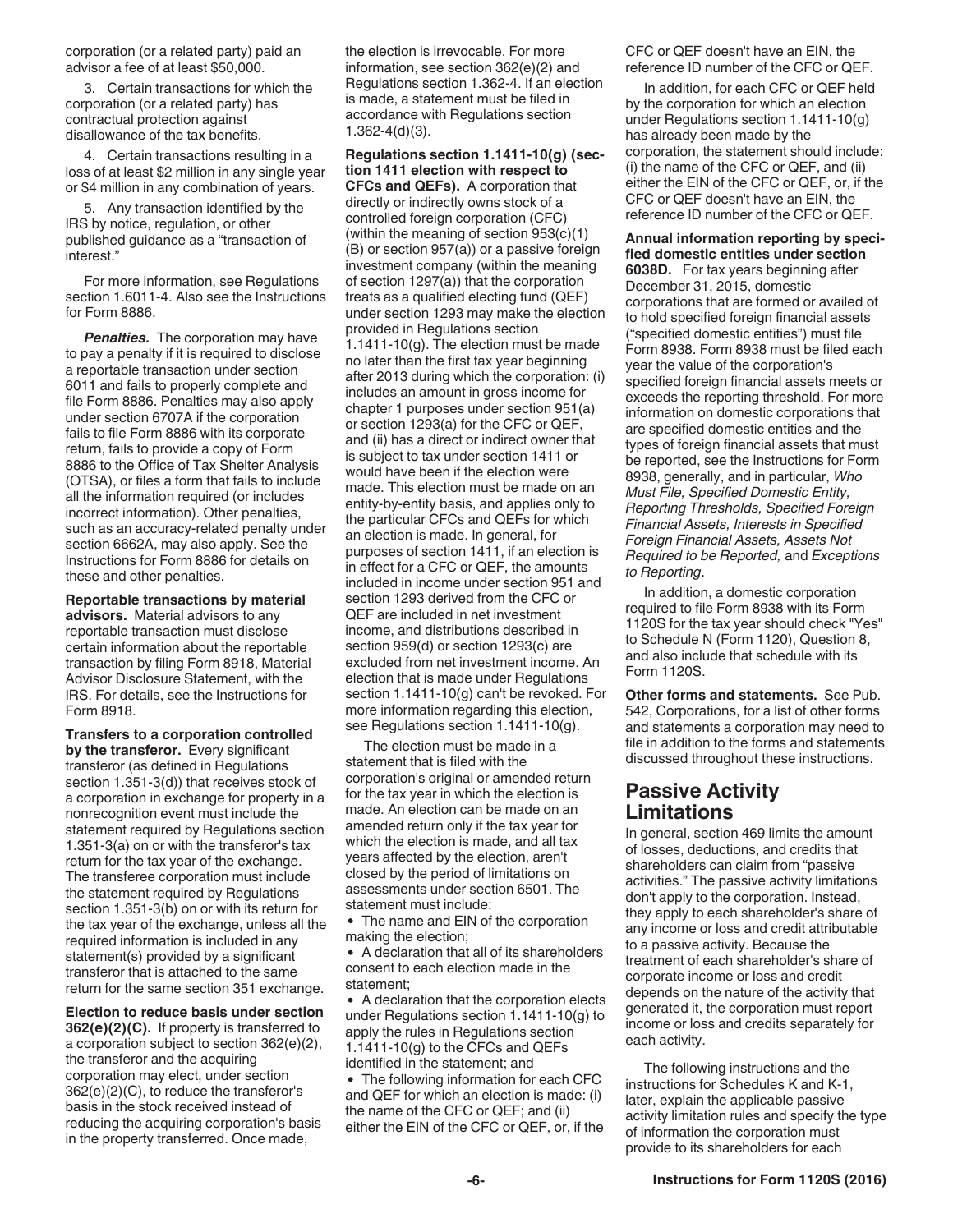<span id="page-6-0"></span>activity. If the corporation had more than one activity, it must report information for each activity on an attachment to Schedules K and K-1.

Generally, passive activities include (a) activities that involve the conduct of a trade or business if the shareholder doesn't materially participate in the activity, and (b) all rental activities (defined later) regardless of the shareholder's participation. For exceptions, see *Activities That Are Not Passive Activities*, later. The level of each shareholder's participation in an activity must be determined by the shareholder.

The passive activity rules provide that losses and credits from passive activities can generally be applied only against income and tax (respectively) from passive activities. Thus, passive losses can't be applied against income from salaries, wages, professional fees, or a business in which the shareholder materially participates or against "portfolio income" (defined later). Passive credits can't be applied against the tax related to any of these types of income.

Special rules require that net income from certain activities that would otherwise be treated as passive income must be recharacterized as nonpassive income for purposes of the passive activity limitations. See *[Recharacterization of](#page-8-0) [Passive Income](#page-8-0)*, later.

To allow each shareholder to correctly apply the passive activity limitations, the corporation must report income or loss and credits separately by activity for each of the following.

- Trade or business activities.
- $\bullet$ Rental real estate activities.

• Rental activities other than rental real estate.

• Portfolio income.

## **Activities That Are Not Passive Activities**

The following aren't passive activities.

1. Trade or business activities in which the shareholder materially participated for the tax year.

2. Any rental real estate activity in which the shareholder materially participated if the shareholder met both of the following conditions for the tax year.

a. More than half of the personal services the shareholder performed in trades or businesses were performed in real property trades or businesses in which he or she materially participated.

b. The shareholder performed more than 750 hours of services in real property trades or businesses in which he or she materially participated.

For purposes of this rule, each interest in rental real estate is a separate activity

unless the shareholder elects to treat all interests in rental real estate as one activity.

If the shareholder is married filing jointly, either the shareholder or his or her spouse must separately meet both of the above conditions, without taking into account services performed by the other spouse.

A real property trade or business is any real property development, redevelopment, construction, reconstruction, acquisition, conversion, rental, operation, management, leasing, or brokerage trade or business. Services the shareholder performed as an employee aren't treated as performed in a real property trade or business unless he or she owned more than 5% of the stock in the employer.

3. The rental of a dwelling unit used by a shareholder for personal purposes during the year for more than the greater of 14 days or 10% of the number of days that the residence was rented at fair rental value.

4. An activity of trading personal property for the account of owners of interests in the activity. For purposes of this rule, personal property means property that is actively traded, such as stocks, bonds, and other securities. See Temporary Regulations section 1.469-1T(e)(6).

**TIP**

*The section 469(c)(3) exception for a working interest in oil and gas properties doesn't apply to an* 

*S corporation because state law generally limits the liability of shareholders.*

#### **Trade or Business Activities**

A trade or business activity is an activity (other than a rental activity or an activity treated as incidental to an activity of holding property for investment) that:

1. Involves the conduct of a trade or business (within the meaning of section 162),

2. Is conducted in anticipation of starting a trade or business, or

3. Involves research or experimental expenditures deductible under section 174 (or that would be if you chose to deduct rather than capitalize them).

If the shareholder doesn't materially participate in the activity, a trade or business activity of the corporation is a passive activity for the shareholder.

Each shareholder must determine if he or she materially participated in an activity. As a result, while the corporation's ordinary business income (loss) is reported on page 1 of Form 1120S, the specific income and deductions from each separate trade or business activity must be reported on attachments to Form

1120S. Similarly, while each shareholder's allocable share of the corporation's ordinary business income (loss) is reported in box 1 of Schedule K-1, each shareholder's allocable share of the income and deductions from each trade or business activity must be reported on statements attached to each Schedule K-1. See *[Passive Activity](#page-9-0)* 

*[Reporting Requirements](#page-9-0)*, later, for more information.

#### **Rental Activities**

Generally, except as noted below, if the gross income from an activity consists of amounts paid principally for the use of real or personal tangible property held by the corporation, the activity is a rental activity.

There are several exceptions to this general rule. Under these exceptions, an activity involving the use of real or personal tangible property isn't a rental activity if any of the following apply.

The average period of customer use (defined later) for such property is 7 days or less.

The average period of customer use for such property is 30 days or less and significant personal services (defined later) are provided by or on behalf of the corporation.

Extraordinary personal services (defined later) are provided by or on behalf of the corporation.

• The rental of such property is treated as incidental to a nonrental activity of the corporation under Regulations section 1.469-1(e)(3)(vi).

The corporation customarily makes the property available during defined business hours for nonexclusive use by various customers.

The corporation provides property for use in a nonrental activity of a partnership in its capacity as an owner of an interest in such partnership. Whether the corporation provides property used in an activity of a partnership in the corporation's capacity as an owner of an interest in the partnership is determined on the basis of all the facts and circumstances.

In addition, a guaranteed payment described in section 707(c) is never income from a rental activity.

#### **Average period of customer use.**

Figure the average period of customer use for a class of property by dividing the total number of days in all rental periods by the number of rentals during the tax year. If the activity involves renting more than one class of property, multiply the average period of customer use of each class by the ratio of the gross rental income from that class to the activity's total gross rental income. The activity's average period of customer use equals the sum of these class-by-class average periods weighted by gross income. See Regulations section 1.469-1(e)(3)(iii).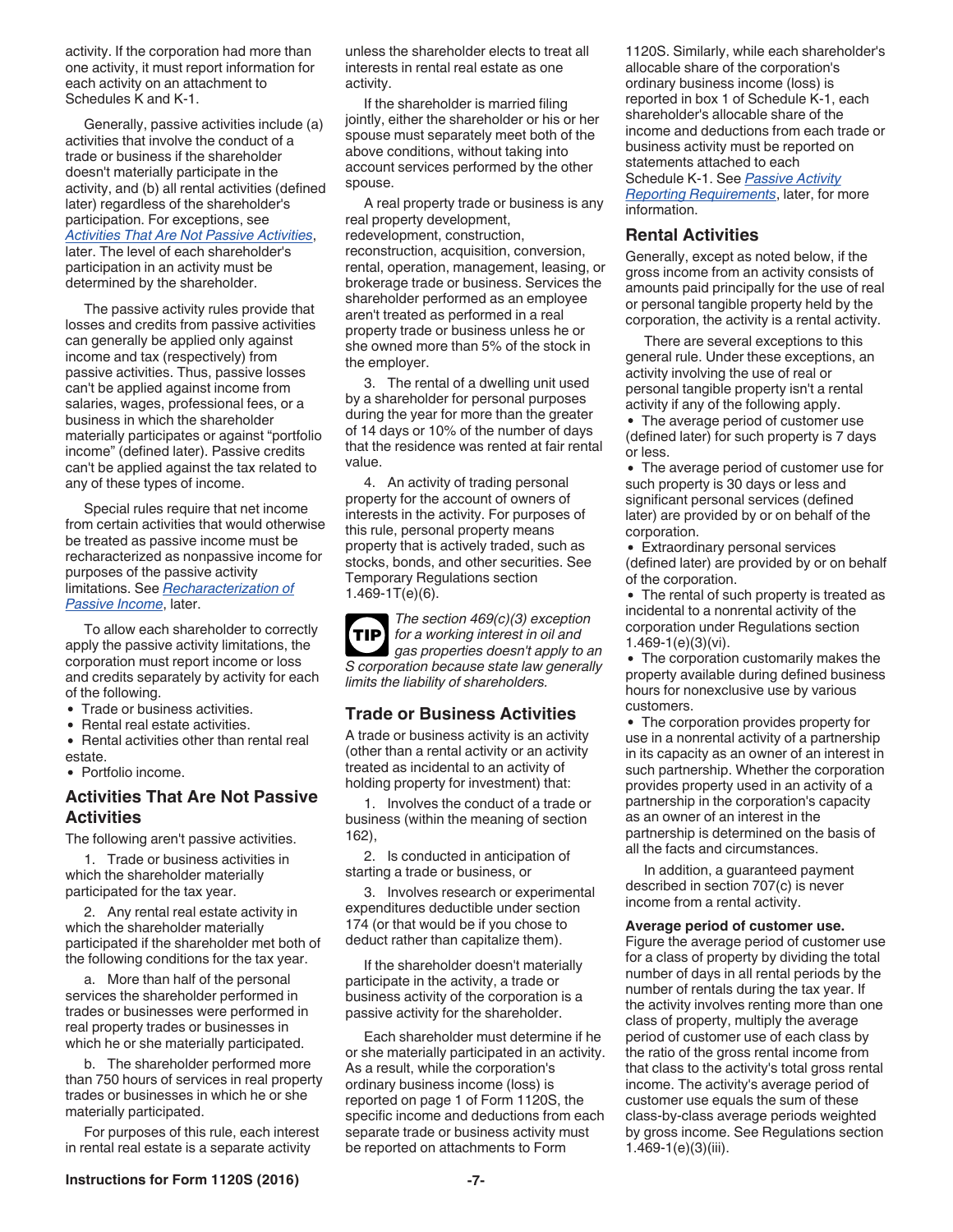<span id="page-7-0"></span>**Significant personal services.** Personal services include only services performed by individuals. To determine if personal services are significant personal services, consider all the relevant facts and circumstances. Relevant facts and circumstances include:

• How often the services are provided,

The type and amount of labor required to perform the services, and

The value of the services in relation to the amount charged for use of the property.

The following services aren't considered in determining whether personal services are significant.

Services necessary to permit the lawful use of the rental property.

Services performed in connection with improvements or repairs to the rental property that extend the useful life of the property substantially beyond the average rental period.

Services provided in connection with the use of any improved real property that are similar to those commonly provided in connection with long-term rentals of high-grade commercial or residential property. Examples include cleaning and maintenance of common areas, routine repairs, trash collection, elevator service, and security at entrances.

#### **Extraordinary personal services.**

Services provided in connection with making rental property available for customer use are extraordinary personal services only if the services are performed by individuals and the customers' use of the rental property is incidental to their receipt of the services.

For example, a patient's use of a hospital room generally is incidental to the care received from the hospital's medical staff. Similarly, a student's use of a dormitory room in a boarding school is incidental to the personal services provided by the school's teaching staff.

**Rental activity incidental to a nonrental activity.** An activity isn't a rental activity if the rental of the property is incidental to a nonrental activity, such as the activity of holding property for investment, a trade or business activity, or the activity of dealing in property.

Rental of property is incidental to an activity of holding property for investment if both of the following apply.

• The main purpose for holding the property is to realize a gain from the appreciation of the property.

• The gross rental income from such property for the tax year is less than 2% of the smaller of the property's unadjusted basis or its fair market value.

Rental of property is incidental to a trade or business activity if all of the following apply.

The corporation owns an interest in the trade or business at all times during the year.

The rental property was mainly used in the trade or business activity during the tax year or during at least 2 of the 5 preceding tax years.

The gross rental income from the property for the tax year is less than 2% of the smaller of the property's unadjusted basis or its fair market value.

The sale or exchange of property that is also rented during the tax year (in which the gain or loss is recognized) is treated as incidental to the activity of dealing in property if, at the time of the sale or exchange, the property was held primarily for sale to customers in the ordinary course of the corporation's trade or business.

See Temporary Regulations section 1.469-1T(e)(3) and Regulations section 1.469-1(e)(3) for more information on the definition of rental activities for purposes of the passive activity limitations.

**Reporting of rental activities.** In reporting the corporation's income or losses and credits from rental activities, the corporation must separately report rental real estate activities and rental activities other than rental real estate activities.

Shareholders who actively participate in a rental real estate activity may be able to deduct part or all of their rental real estate losses (and the deduction equivalent of rental real estate credits) against income (or tax) from nonpassive activities. Generally, the combined amount of rental real estate losses and the deduction equivalent of rental real estate credits from all sources (including rental real estate activities not held through the corporation) that may be claimed is limited to \$25,000.

Report rental real estate activity income (loss) on Form 8825 and line 2 of Schedule K and box 2 of Schedule K-1, rather than on page 1 of Form 1120S. Report credits related to rental real estate activities on lines 13c and 13d of Schedule K (box 13, codes E and F, of Schedule K-1) and low-income housing credits on lines 13a and 13b of Schedule K (box 13, codes A, B, C, and D of Schedule K-1).

Report income (loss) from rental activities other than rental real estate on line 3 of Schedule K and credits related to rental activities other than rental real estate on line 13e of Schedule K and in box 13, code G, of Schedule K-1.

#### **Portfolio Income**

Generally, portfolio income includes all gross income, other than income derived in the ordinary course of a trade or business, that is attributable to interest;

dividends; royalties; income from a real estate investment trust, a regulated investment company, a real estate mortgage investment conduit, a common trust fund, a controlled foreign corporation, a qualified electing fund, or a cooperative; income from the disposition of property that produces income of a type defined as portfolio income; and income from the disposition of property held for investment. See *Self-Charged Interest*, later, for an exception.

Solely for purposes of the preceding paragraph, gross income derived in the ordinary course of a trade or business includes (and portfolio income, therefore, doesn't include) the following types of income.

• Interest income on loans and investments made in the ordinary course of a trade or business of lending money.

• Interest on accounts receivable arising from the performance of services or the sale of property in the ordinary course of a trade or business of performing such services or selling such property, but only if credit is customarily offered to customers of the business.

• Income from investments made in the ordinary course of a trade or business of furnishing insurance or annuity contracts or reinsuring risks underwritten by insurance companies.

• Income or gain derived in the ordinary course of an activity of trading or dealing in any property if such activity constitutes a trade or business (unless the dealer held the property for investment at any time before such income or gain is recognized).

• Royalties derived by the taxpayer in the ordinary course of a trade or business of licensing intangible property.

Amounts included in the gross income of a patron of a cooperative by reason of any payment or allocation to the patron based on patronage occurring with respect to a trade or business of the patron.

Other income identified by the IRS as income derived by the taxpayer in the ordinary course of a trade or business.

See Temporary Regulations section 1.469-2T(c)(3) for more information on portfolio income.

Report portfolio income and related deductions on Schedule K rather than on page 1 of Form 1120S.

#### **Self-Charged Interest**

Certain self-charged interest income and deductions may be treated as passive activity gross income and passive activity deductions if the loan proceeds are used in a passive activity. Generally, self-charged interest income and deductions result from loans between the corporation and its shareholders. Self-charged interest also occurs in loans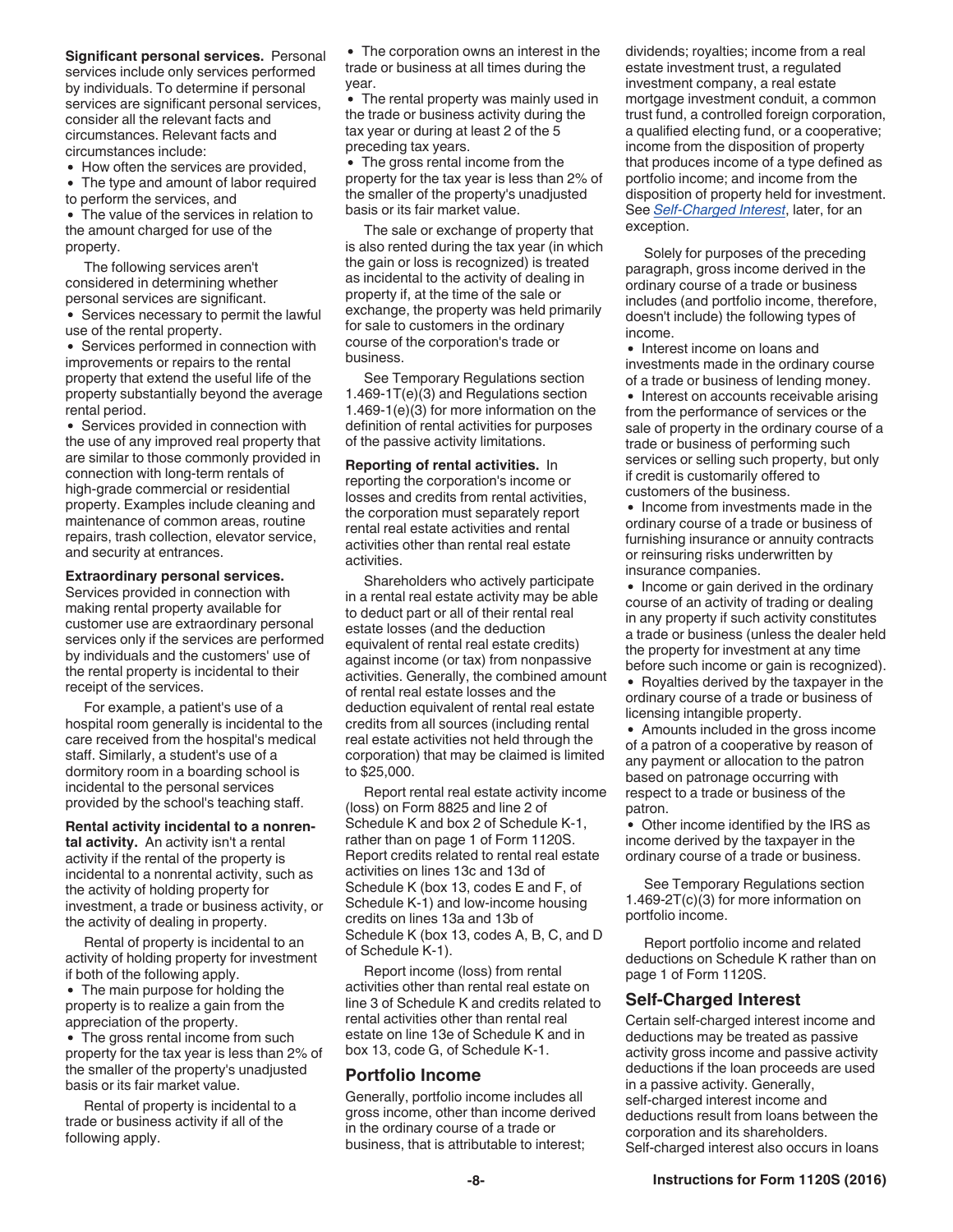<span id="page-8-0"></span>between the corporation and another S corporation or partnership if each owner in the borrowing entity has the same proportional ownership interest in the lending entity.

The self-charged interest rules don't apply to a shareholder's interest in an S corporation if the S corporation makes an election under Regulations section 1.469-7(g) to avoid the application of these rules. To make the election, the S corporation must attach to its original or amended Form 1120S a statement that includes the name, address, EIN of the S corporation, and a declaration that the election is being made under Regulations section 1.469-7(g). The election will apply to the tax year for which it was made and all subsequent tax years. Once made, the election can only be revoked with the consent of the IRS.

For more details on the self-charged interest rules, see Regulations section 1.469-7.

#### **Grouping Activities**

Generally, one or more trade or business or rental activities may be treated as a single activity if the activities make up an appropriate economic unit for measurement of gain or loss under the passive activity rules. Whether activities make up an appropriate economic unit depends on all the relevant facts and circumstances. The factors given the greatest weight in determining whether activities make up an appropriate economic unit are:

Similarities and differences in types of trades or businesses,

- The extent of common control,
- The extent of common ownership,
- Geographical location, and
- Reliance between or among the activities.

*Example.* The corporation has a significant ownership interest in a bakery and a movie theater in Baltimore and a bakery and a movie theater in Philadelphia. Depending on the relevant facts and circumstances, there may be more than one reasonable method for grouping the corporation's activities. For instance, the following groupings may or may not be permissible.

• A single activity.

• A movie theater activity and a bakery activity.

A Baltimore activity and a Philadelphia activity.

Four separate activities.

Once the corporation chooses a grouping under these rules, it must continue using that grouping in later tax years unless either:

The corporation determines that the original grouping was clearly inappropriate, or

A material change in the facts and circumstances makes that grouping clearly inappropriate.

The IRS may regroup the corporation's activities if the corporation's grouping isn't an appropriate economic unit and one of the primary purposes for the grouping (or failure to regroup as required under Regulations section 1.469-4(e)) is to avoid the passive activity limitations.

**Limitation on grouping certain activities.** The following activities may not be grouped together.

1. A rental activity with a trade or business activity unless the activities being grouped together make up an appropriate economic unit and:

a. The rental activity is insubstantial relative to the trade or business activity or vice versa; or

b. Each owner of the trade or business activity has the same proportionate ownership interest in the rental activity. If so, the portion of the rental activity involving the rental of property to be used in the trade or business activity can be grouped with the trade or business activity.

2. An activity involving the rental of real property with an activity involving the rental of personal property (except personal property provided in connection with the real property or vice versa).

3. Any activity with another activity in a different type of business and in which the corporation holds an interest as a limited partner or as a limited entrepreneur (as defined in section  $461(j)(4)$ ) if that other activity is holding, producing, or distributing motion picture films or videotapes; farming; leasing section 1245 property; or exploring for or exploiting oil and gas resources or geothermal deposits.

**Activities conducted through partnerships.** Once a partnership determines its activities under these rules, the corporation as a partner can use these rules to group those activities with: • Each other,

- 
- Activities conducted directly by the corporation, or

Activities conducted through other partnerships.

The corporation can't treat as separate activities those activities grouped together by a partnership.

### **Recharacterization of Passive Income**

Under Temporary Regulations section 1.469-2T(f) and Regulations section 1.469-2(f), net passive income from certain passive activities must be treated as nonpassive income. Net passive income is the excess of an activity's

passive activity gross income over its passive activity deductions (current year deductions and prior year unallowed losses).

Any net passive income recharacterized as nonpassive income is treated as investment income for purposes of figuring investment interest expense limitations if it is from (a) an activity of renting substantially nondepreciable property from an equity-financed lending activity, or (b) an activity related to an interest in a pass-through entity that licenses intangible property.

The amount of income from the activities in items (1) through (3) below that any shareholder will be required to recharacterize as nonpassive income may be limited under Temporary Regulations section 1.469-2T(f)(8). Because the corporation won't have information regarding all of a shareholder's activities, it must identify all corporate activities meeting the definitions in items (2) and (3) as activities that may be subject to recharacterization.

Income from the following six sources is subject to recharacterization.

1. **Significant participation passive activities.** A significant participation passive activity is any trade or business activity in which the shareholder participated for more than 100 hours during the tax year but didn't materially participate. Because each shareholder must determine his or her level of participation, the corporation won't be able to identify significant participation passive activities.

2. **Certain nondepreciable rental property activities.** Net passive income from a rental activity is nonpassive income if less than 30% of the unadjusted basis of the property used or held for use by customers in the activity is subject to depreciation under section 167.

**3. Passive equity-financed lending activities.** If the corporation has net income from a passive equity-financed lending activity, the smaller of the net passive income or the equity-financed interest income from the activity is nonpassive income.

4. **Rental of property incidental to a development activity.** Net rental activity income is the excess of passive activity gross income from renting or disposing of property over passive activity deductions (current year deductions and prior year unallowed losses) that are reasonably allocable to the rented property. Net rental activity income is nonpassive income for a shareholder if all of the following apply.

a. The corporation recognizes gain from the sale, exchange, or other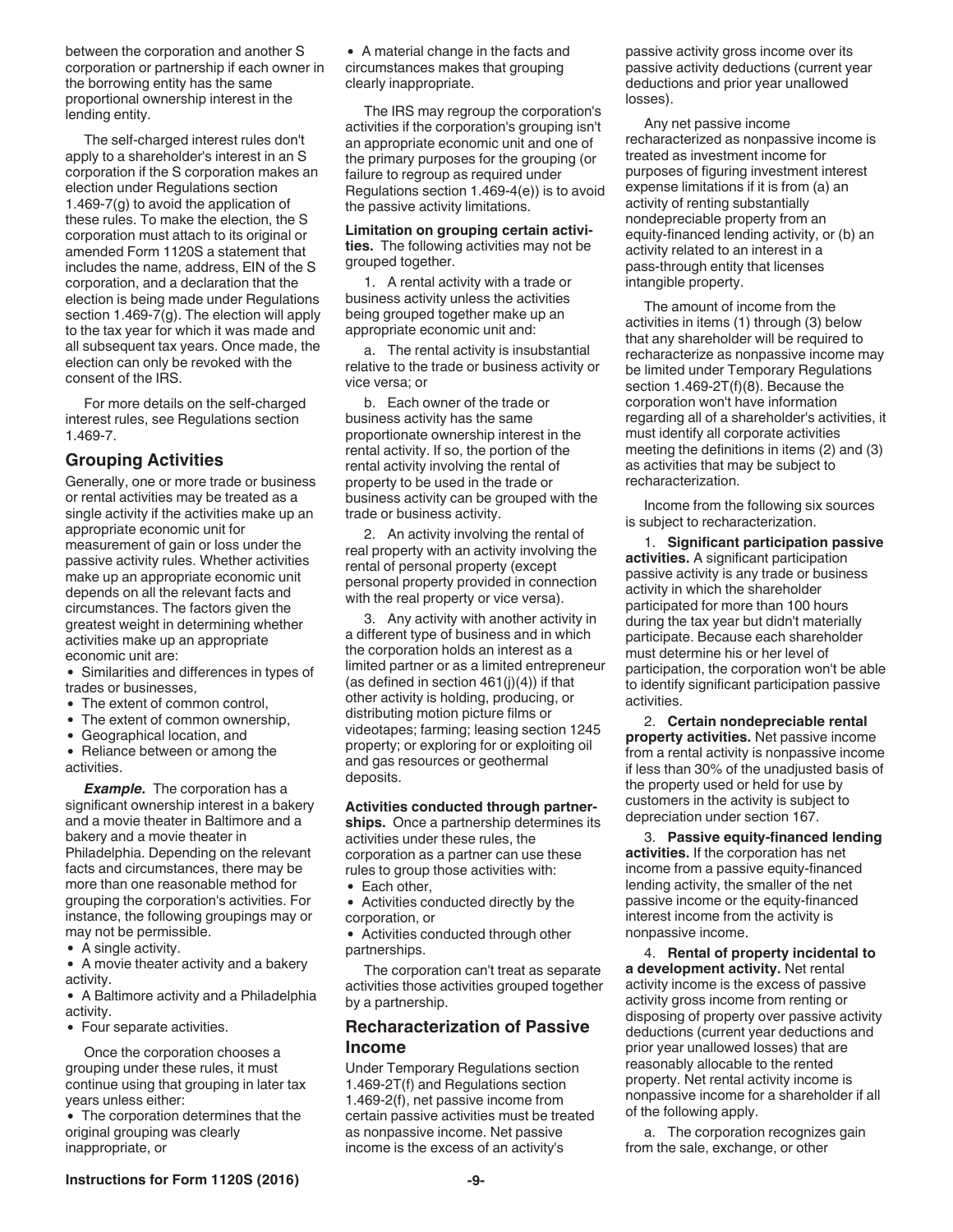<span id="page-9-0"></span>disposition of the rental property during the tax year.

b. The use of the item of property in the rental activity started less than 12 months before the date of disposition. The use of an item of rental property begins on the first day on which (a) the corporation owns an interest in the property, (b) substantially all of the property is either rented or held out for rent and ready to be rented, and (c) no significant value-enhancing services remain to be performed.

c. The shareholder materially or significantly participated for any tax year in an activity that involved performing services to enhance the value of the property (or any other item of property, if the basis of the property disposed of is determined in whole or in part by reference to the basis of that item of property).

Because the corporation can't determine a shareholder's level of participation, the corporation must identify net income from property described above (without regard to the shareholder's level of participation) as income that may be subject to recharacterization.

5. **Rental of property to a nonpassive activity.** If a taxpayer rents property to a trade or business activity in which the taxpayer materially participates, the taxpayer's net rental activity income (defined in item (4)) from the property is nonpassive income.

6. **Acquisition of an interest in a passthrough entity that licenses intangible property.** Generally, net royalty income from intangible property is nonpassive income if the taxpayer acquired an interest in the pass-through entity after the pass-through entity created the intangible property or performed substantial services or incurred substantial costs in developing or marketing the intangible property. Net royalty income is the excess of passive activity gross income from licensing or transferring any right in intangible property over passive activity deductions (current year deductions and prior year unallowed losses) that are reasonably allocable to the intangible property. See Temporary Regulations section 1.469-2T(f)(7)(iii) for exceptions to this rule.

## **Passive Activity Reporting Requirements**

To allow shareholders to correctly apply the passive activity loss and credit limitation rules, the corporation must do the following.

1. If the corporation carries on more than one activity, provide an attached statement for each activity conducted through the corporation that identifies the type of activity conducted (trade or business, rental real estate, rental activity other than rental real estate, or investment). See *[Grouping Activities](#page-8-0)*, earlier.

2. On the attached statement for each activity, provide a statement, using the same box numbers as shown on Schedule K-1, detailing the net income (loss), credits, and all items required to be separately stated under section 1366(a) (1) from each trade or business activity, from each rental real estate activity, from each rental activity other than a rental real estate activity, and from investments.

3. Identify the net income (loss) and the shareholder's share of corporation interest expense from each activity of renting a dwelling unit that any shareholder uses for personal purposes during the year for more than the greater of 14 days or 10% of the number of days that the residence is rented at fair rental value.

4. Identify the net income (loss) and the shareholder's share of interest expense from each activity of trading personal property conducted through the corporation.

5. For any gain (loss) from the disposition of an interest in an activity or of an interest in property used in an activity (including dispositions before 1987 from which gain is being recognized after 1986):

a. Identify the activity in which the property was used at the time of disposition;

b. If the property was used in more than one activity during the 12 months preceding the disposition, identify the activities in which the property was used and the adjusted basis allocated to each activity; and

c. For gains only, if the property was substantially appreciated at the time of the disposition and the applicable holding period specified in Regulations section 1.469-2(c)(2)(iii)(A) wasn't satisfied, identify the amount of the nonpassive gain and indicate whether or not the gain is investment income under Regulations section 1.469-2(c)(2)(iii)(F).

6. Specify the amount of gross portfolio income, the interest expense properly allocable to portfolio income, and expenses other than interest expense that are clearly and directly allocable to portfolio income.

7. Identify the ratable portion of any section 481 adjustment (whether a net positive or a net negative adjustment) allocable to each corporate activity.

8. Identify any gross income from sources specifically excluded from passive activity gross income, including:

a. Income from intangible property, if the shareholder is an individual whose personal efforts significantly contributed to the creation of the property;

b. Income from state, local, or foreign income tax refunds; and

c. Income from a covenant not to compete, if the shareholder is an individual who contributed the covenant to the corporation.

9. Identify any deductions that aren't passive activity deductions.

10. If the corporation makes a full or partial disposition of its interest in another entity, identify the gain (loss) allocable to each activity conducted through the entity, and the gain allocable to a passive activity that would have been recharacterized as nonpassive gain had the corporation disposed of its interest in property used in the activity (because the property was substantially appreciated at the time of the disposition, and the gain represented more than 10% of the shareholder's total gain from the disposition).

11. Identify the following items from activities that may be subject to the recharacterization rules (see *[Recharacterization of Passive Income](#page-8-0)*, earlier).

a. Net income from an activity of renting substantially nondepreciable property.

b. The smaller of equity-financed interest income or net passive income from an equity-financed lending activity.

c. Net rental activity income from property developed (by the shareholder or the corporation), rented, and sold within 12 months after the rental of the property commenced.

d. Net rental activity income from the rental of property by the corporation to a trade or business activity in which the shareholder had an interest (either directly or indirectly).

e. Net royalty income from intangible property if the shareholder acquired the shareholder's interest in the corporation after the corporation created the intangible property or performed substantial services, or incurred substantial costs in developing or marketing the intangible property.

12. Identify separately the credits from each activity conducted by or through the corporation.

13. Identify the shareholder's pro rata share of the corporation's self-charged interest income or expense (see *[Self-Charged Interest](#page-7-0)*, earlier).

a. **Loans between a shareholder and the corporation.** Identify the lending or borrowing shareholder's share of the self-charged interest income or expense. If the shareholder made the loan to the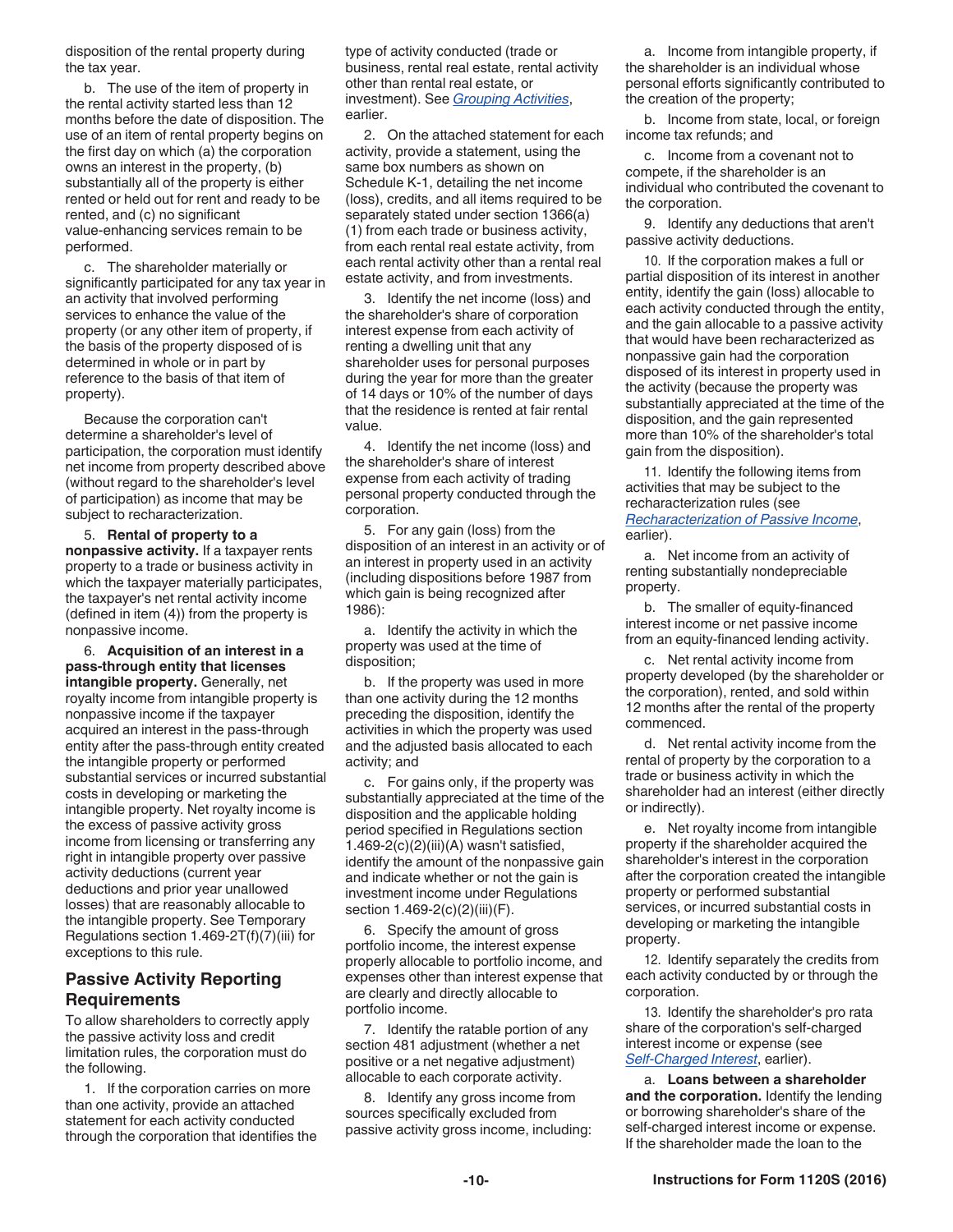<span id="page-10-0"></span>corporation, also identify the activity in which the loan proceeds were used. If the proceeds were used in more than one activity, allocate the interest to each activity based on the amount of the proceeds used in each activity.

b. **Loans between the corporation and another S corporation or partnership.** If the corporation's shareholders have the same proportional ownership interest in the corporation and the other S corporation or partnership, identify each shareholder's share of the interest income or expense from the loan. If the corporation was the borrower, also identify the activity in which the loan proceeds were used. If the proceeds were used in more than one activity, allocate the interest to each activity based on the amount of the proceeds used in each activity.

## **Net Investment Income Tax Reporting Requirements**

*The information described in this section should be given directly to the shareholder and shouldn't be reported by the corporation to the IRS.* **TIP**

To allow shareholders to correctly figure the net investment income tax where a shareholder disposes of stock in the corporation during the tax year, the corporation may be required to provide the shareholder with certain information. The net investment income tax is a tax imposed on an individual's, trust's, or estate's net investment income. Net investment income includes the net gains or losses from the sale of stock in the corporation. A shareholder who is actively involved in one or more of the corporation or subsidiary pass-through entities' trades or businesses (other than trading in financial instruments or commodities) can reduce the amount of the gain or loss included in its net investment income. However, to figure its net investment income, the active shareholder needs certain information from the corporation.

Generally, the corporation must provide certain information to the shareholder if the corporation knows, or has reason to know, the following.

1. The shareholder disposed of stock in the corporation.

2. The shareholder materially participates (within the meaning of the passive activity loss rules (section 469)) in one or more of the trades or businesses (within the meaning of section 162) of the corporation or a subsidiary pass-through entity (other than trading in financial instruments or commodities).

3. The shareholder doesn't qualify for the optional simplified reporting method

for figuring its net investment income associated with the disposition of the stock. For more information, see the instructions for Form 8960, line 5c.

#### **Information to be provided to share-**

**holder.** Generally, the corporation must provide the shareholder with its pro rata share of the net gain and loss from the deemed sale for fair market value of the corporation's property, other than property that relates to the trades or businesses in which the shareholder materially participates, as determined under the passive activity loss rules applicable to the transfer of an interest in a pass-through entity. For more information, see the instructions for Form 8960, line 5c.

*If a shareholder, who qualifies for the optional simplified reporting*  **TIP** *method, prefers to determine net gain or loss under the general calculation, the corporation may, but isn't obligated to, provide the information to the shareholder at the shareholder's request.*

## **Extraterritorial Income Exclusion**

*Generally, no exclusion is allowed for transactions after 2006. However, transactions after 2006.***<br>
<b>EXECUTE:** However, transactions that meet *the transition rules may still be eligible for the exclusion. See the Instructions for Form 8873 for details.*

For details and to figure the amount of the exclusion, see Form 8873, Extraterritorial Income Exclusion, and its separate instructions. The corporation must report the extraterritorial income exclusion on its return as follows.

1. If the corporation met the foreign economic process requirements explained in the Instructions for Form 8873, it can report the exclusion as a nonseparately stated item on whichever of the following lines apply to that activity.

- Form 1120S, page 1, line 19.
- Form 8825, line 15.

Form 1120S, Schedule K, line 3b.

In addition, the corporation must report as an item of information on Schedule K-1, box 14, using code O, the shareholder's pro rata share of foreign trading gross receipts from Form 8873, line 15.

2. If the foreign trading gross receipts of the corporation for the tax year are \$5 million or less and the corporation didn't meet the foreign economic process requirements, it can't report the extraterritorial income exclusion as a nonseparately stated item on its return. Instead, the corporation must report the following separately stated items to the shareholders on Schedule K-1, box 14.

Foreign trading gross receipts (code O). Report each shareholder's pro rata

share of foreign trading gross receipts from line 15 of Form 8873 in box 14 using code O.

Extraterritorial income exclusion (code P). Report each shareholder's pro rata share of the extraterritorial income exclusion from line 52 of Form 8873 in box 14 using code P and identify on an attached statement the activity to which the exclusion relates. If the corporation is required to complete more than one Form 8873, combine the exclusions and report a single exclusion amount in box 14.

*Upon request of a shareholder, the corporation should furnish a copy of the corporation's Form 8873 if that shareholder has a reduction for international boycott operations, illegal bribes, kickbacks, etc.* **TIP**

# **Specific Instructions**

## **Period Covered**

File the 2016 return for calendar year 2016 and fiscal years that begin in 2016 and end in 2017. For a fiscal or short tax year return, fill in the tax year space at the top of the form.

The 2016 Form 1120S can also be used if:

The corporation has a tax year of less than 12 months that begins and ends in 2017, and

The 2017 Form 1120S isn't available at the time the corporation is required to file its return.

The corporation must show its 2017 tax year on the 2016 Form 1120S and take into account any tax law changes that are effective for tax years beginning after December 31, 2016.

## **Name and Address**

Enter the corporation's true name (as set forth in the charter or other legal document creating it) and address on the appropriate lines. Enter the address of the corporation's principal office or place of business. Include the suite, room, or other unit number after the street address. If the post office doesn't deliver mail to the street address and the corporation has a P.O. box, show the box number instead.

*Don't use the address of the registered agent for the state in which the corporation is incorporated. For example, if a business is incorporated in Delaware or Nevada and the corporation's principal office is located in Little Rock, Arkansas, the corporation should enter the Little Rock address.* **TIP**

If the corporation receives its mail in care of a third party (such as an accountant or an attorney), enter "C/O" on the street address line, followed by the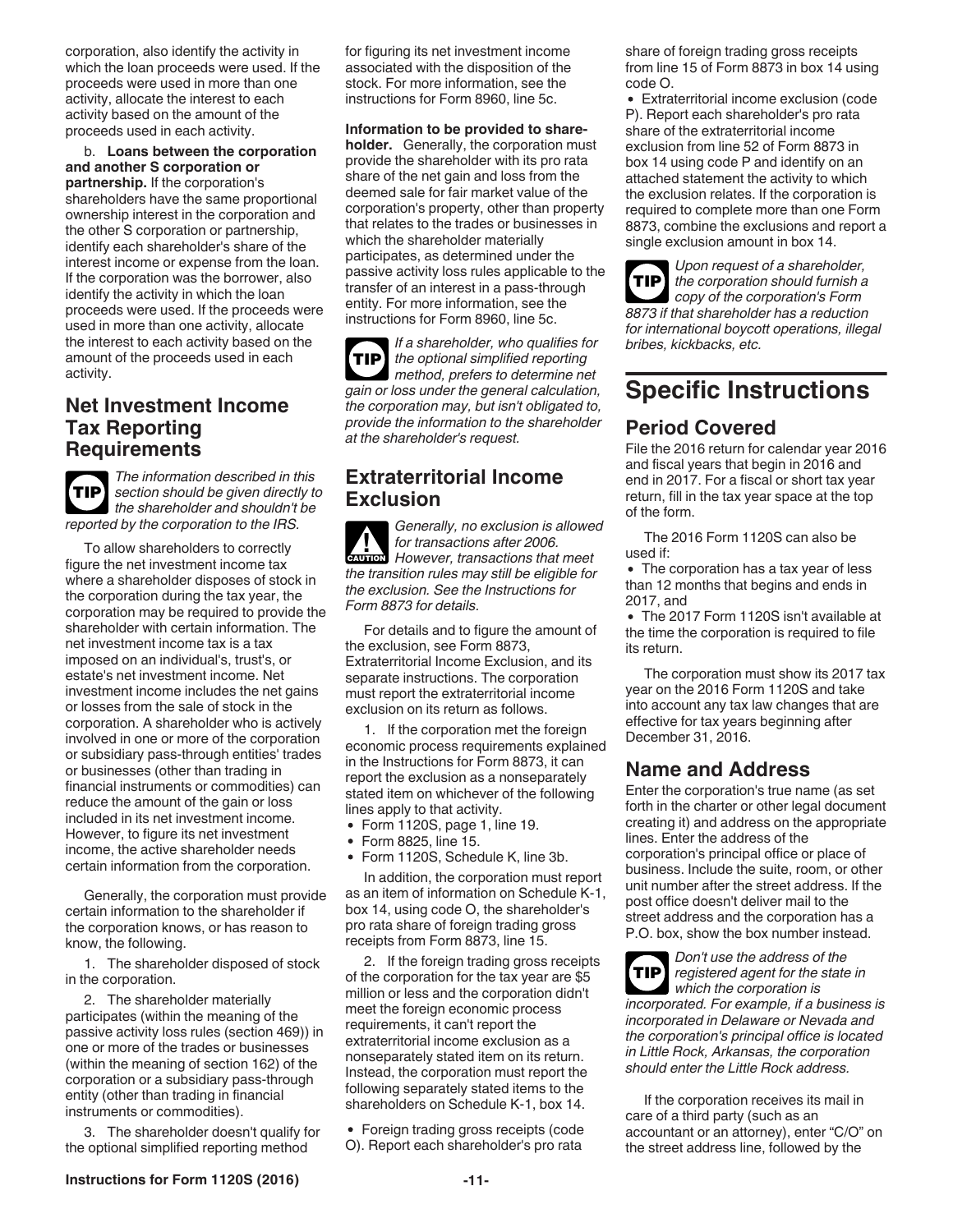<span id="page-11-0"></span>third party's name and street address or P.O. box.

If the corporation has a foreign address, include the city or town, state or province, country, and foreign postal code. Don't abbreviate the country name. Follow the country's practice for entering the name of the state or province and postal code.

## **Item B. Business Code**

See *[Principal Business Activity Codes](#page-40-0)*, later.

## **Item C. Schedule M-3 Information**

For 2016, a corporation that (a) is required to file Schedule M-3 (Form 1120S) and has less than \$50 million total assets at the end of the tax year or (b) isn't required to file Schedule M-3 (Form 1120S) and voluntarily files Schedule M-3 (Form 1120S), must either complete Schedule M-3 (Form 1120S) entirely or complete Schedule M-3 (Form 1120S) through Part I and complete Form 1120S, Schedule M-1 instead of completing Parts II and III of Schedule M-3 (Form 1120S). If a corporation chooses to complete Form 1120S, Schedule M-1 instead of completing Parts II and III of Schedule M-3 (Form 1120S), line 1 of Form 1120S, Schedule M-1 must equal line 11 of Part I of Schedule M-3 (Form 1120S).

Any corporation that completes Parts II and III of Schedule M-3 (Form 1120S) must complete all columns, without exception.

If you are filing Schedule M-3, check the "Check if Sch. M-3 attached" box. See the Instructions for Schedule M-3 for more details.

## **Item D. Employer Identification Number (EIN)**

Enter the corporation's EIN. If the corporation doesn't have an EIN, it must apply for one. An EIN can be applied for in the following ways.

Online—Click on the *Employer ID Numbers* link at *[www.irs.gov/businesses](https://www.irs.gov/businesses)*. The EIN is issued immediately once the application information is validated. By faxing or mailing Form SS-4,

Application for Employer Identification Number.

If the corporation hasn't received its EIN by the time the return is due, enter "Applied for" and the date the corporation applied in the space for the EIN. However, if the corporation is filing its returns electronically, an EIN is required at the time the return is filed. For more information, see the Instructions for Form SS-4.

## **Item F. Total Assets**

Enter the corporation's total assets (as determined by the accounting method regularly used in keeping the corporation's books and records) at the end of the tax year. If there were no assets at the end of the tax year, enter -0-.

If the corporation is required to complete Schedule L, enter total assets from Schedule L, line 15, column (d) on page 1, item F. If the S election terminated during the tax year, see the instructions for Schedule L, later, for special rules that may apply when figuring the corporation's year-end assets.

## **Item H. Final Return, Name Change, Address Change, Amended Return, or S Election Termination or Revocation**

• If this is the corporation's final return and it will no longer exist, check the "Final return" box. Also check the "Final K-1" box on each Schedule K-1.

• If the corporation changed its name since it last filed a return, check the "Name change" box. Generally, a corporation also must have amended its articles of incorporation and filed the amendment with the state in which it was incorporated. • If the corporation has changed its address since it last filed a return (including a change to an "in care of" address), check the "Address change" box.

• If this amends a previously filed return, check the "Amended return" box. If Schedules K-1 are also being amended, check the "Amended K-1" box on each Schedule K-1.

• If the corporation has terminated or revoked its S election, check the "S election termination or revocation" box. See *[Termination of Election](#page-1-0)*, earlier.

*If a change in address or responsible party occurs after the return is filed, use Form 8822-B, Change of Address or Responsible Party — Business, to notify the IRS. See the instructions for Form 8822-B for details.* **TIP**

## **Income**

*Report only trade or business activity income on lines 1a through*  **CAUTION** activity income on lines 1a the **CAUTION** *income or portfolio income on these lines. See* [Passive Activity Limitations](#page-5-0)*, earlier, for definitions of rental income and portfolio income. Rental activity income and portfolio income are reported on Schedules K and K-1. Rental real estate activities are also reported on Form 8825.*

**Tax-exempt income.** Don't include any tax-exempt income on lines 1a through 5. A corporation that receives any tax-exempt income other than interest, or holds any property or engages in any activity that produces tax-exempt income, reports this income on line 16b of Schedule K and in box 16 of Schedule K-1 using code B.

Report tax-exempt interest income, including exempt-interest dividends received as a shareholder in a mutual fund or other regulated investment company, on line 16a of Schedule K and in box 16 of Schedule K-1 using code A.

See *[Deductions](#page-12-0)*, later, for information on how to report expenses related to tax-exempt income.

**Election to defer income from canceled debt.** If the corporation elected under section 108(i) to defer cancellation of debt (COD) income, the exclusions for COD income under section 108(a)(1)(A), (B), (C), and (D) don't apply to the deferred COD income for the tax year of the election or any later year.

For more information, see section 108(i); Regulations section 1.108(i)-1; Rev. Proc. 2009-37, 2009-36 I.R.B. 309; and Regulations section 1.108(i)-2.

A corporation that receives a Schedule K-1 from a partnership containing information relating to a section 108(i) election must report on the Schedules K-1 to its shareholders certain information relative to the section 108(i) election. See Rev. Proc. 2009-37 for details. Also see Regulations section 1.108(i)-2.

**Canceled debt exclusion.** If the corporation has had debt discharged resulting from a title 11 bankruptcy proceeding or while insolvent, see Form 982, Reduction of Tax Attributes Due to Discharge of Indebtedness, and Pub. 908, Bankruptcy Tax Guide.

### **Line 1a. Gross Receipts or Sales**

Enter on line 1a gross receipts or sales from all business operations except for amounts that must be reported on lines 4 and 5.

Special rules apply to certain income, as discussed below.

**Advance payments.** In general, advance payments are reported in the year of receipt. There are exceptions to this general rule for corporations that use an accrual method of accounting. To report income from long-term contracts, see section 460. For special rules for reporting certain advance payments for goods and long-term contracts, see Regulations section 1.451-5. For rules that allow a limited deferral of advance payments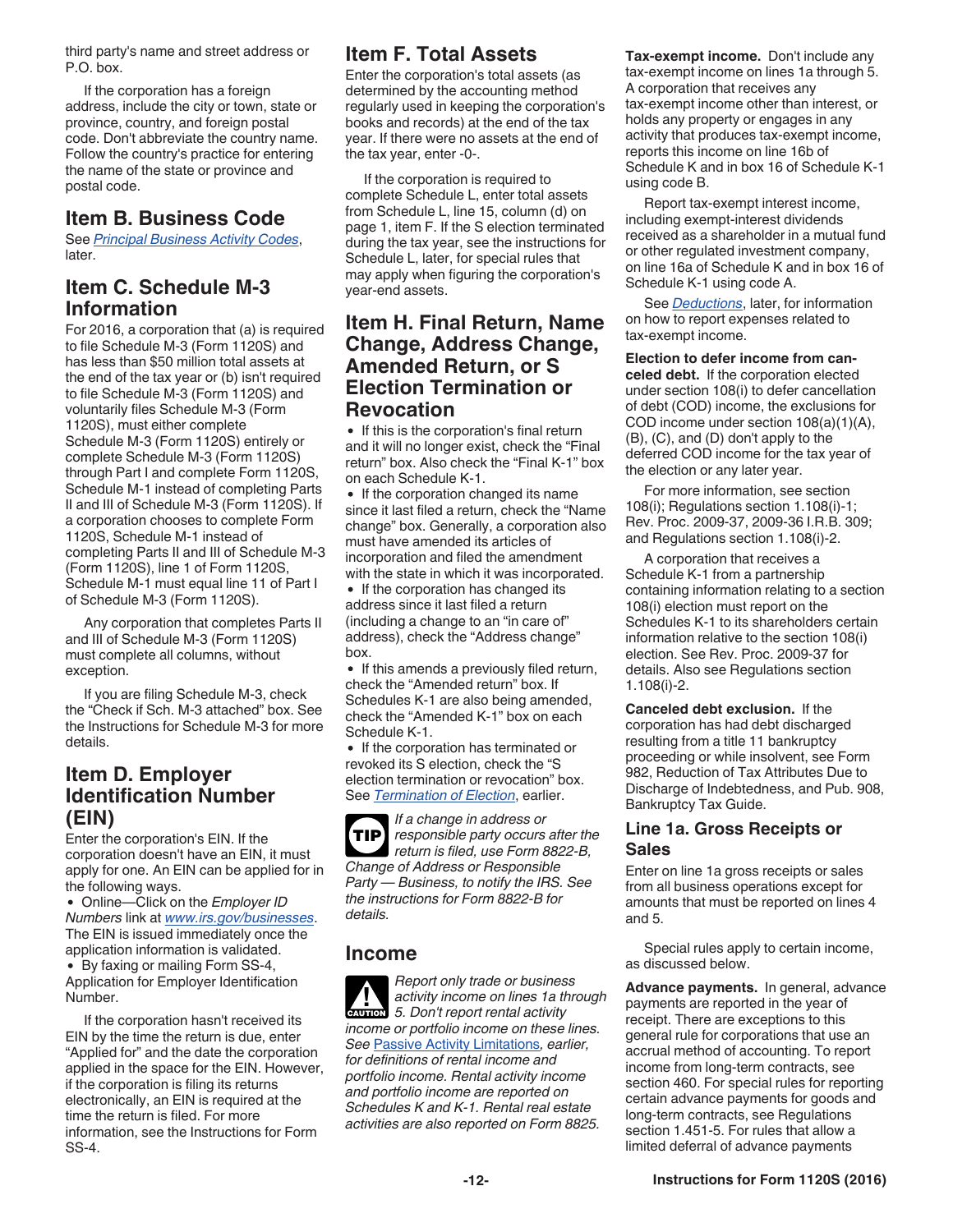<span id="page-12-0"></span>beyond the current tax year, see Rev. Proc. 2004-34, 2004-22 I.R.B. 991. For rules for the deferral of advance payments from the sale of certain gift cards, see Rev. Proc. 2011-18, 2011-5 I.R.B. 443, as modified and clarified by Rev. Proc. 2013-29, 2013-33 I.R.B. 141.

**Installment sales.** Generally, the installment method can't be used for dealer dispositions of property. A "dealer disposition" is any disposition of:

• Personal property by a person who regularly sells or otherwise disposes of personal property of the same type on the installment plan, or

• Real property held for sale to customers in the ordinary course of the taxpayer's trade or business.

These restrictions on using the installment method don't apply to dispositions of property used or produced in a farming business or sales of timeshares and residential lots for which the corporation elects to pay interest under section 453(l)(3).

For sales of timeshares and residential lots reported under the installment method, each shareholder's income tax is increased by the shareholder's pro rata share of the interest payable under section 453(l)(3).

Enter on line 1a the gross profit on collections from installment sales for any of the following.

Dispositions of property used or produced in the trade or business of farming.

Certain dispositions of timeshares and residential lots reported under the installment method.

Attach a statement showing the following information for the current and the 3 preceding years.

- Gross sales.
- Cost of goods sold.
- Gross profits.

• Percentage of gross profits to gross

sales.

- Amount collected.
- Gross profit on the amount collected.

### **Line 1b. Returns and Allowances**

Enter cash and credit refunds the corporation made to customers for returned merchandise, rebates, and other allowances made on gross receipts or sales.

### **Line 2. Cost of Goods Sold**

Complete and attach Form 1125-A, Cost of Goods Sold, if applicable. Enter on line 2 the amount from Form 1125-A, line 8. See Form 1125-A and its instructions.

## **Line 4. Net Gain (Loss) From Form 4797**

*Include only ordinary gains or losses from the sale, exchange, or involuntary conversion of assets used in a trade or business activity. Ordinary gains or losses from the sale, exchange, or involuntary conversion of rental activity assets are reported separately on line 19 of Form 8825 or line 3 of Schedule K and box 3 of Schedule K-1, generally as a part of the net income (loss) from the rental activity.*

A corporation that is a partner in a partnership must include on Form 4797, Sales of Business Property, its share of ordinary gains (losses) from sales, exchanges, or involuntary conversions (other than casualties or thefts) of the partnership's trade or business assets.

Corporations shouldn't use Form 4797 to report the sale or other disposition of property if a section 179 expense deduction was previously passed through to any of its shareholders for that property. Instead, report it in box 17 of Schedule K-1 using code K. See *[Dispositions of property with section 179](#page-33-0)  [deductions \(code K\)](#page-33-0)*, later, for details.

### **Line 5. Other Income (Loss)**

Enter any other trade or business income (loss) not included on lines 1a through 4. List the type and amount of income on an attached statement.

Examples of other income include the following.

• Interest income derived in the ordinary course of the corporation's trade or business, such as interest charged on receivable balances. See Temporary Regulations section 1.469-2T(c)(3).

• Recoveries of bad debts deducted in prior years under the specific charge-off method.

Taxable income from insurance proceeds.

Any amount included in income from line 2 of Form 6478, Biofuel Producer Credit.

Any amount included in income from line 8 of Form 8864, Biodiesel and Renewable Diesel Fuels Credit.

• The recapture amount under section 280F if the business use of listed property drops to 50% or less. To figure the recapture amount, complete Part IV of Form 4797.

All section 481 income adjustments resulting from changes in accounting methods. Show the computation of the section 481 adjustments on an attached statement.

• Part or all of the proceeds received from certain corporate-owned life insurance contracts issued after August 17, 2006. Corporations that own one or

more employer-owned life insurance contracts issued after this date must file Form 8925, Report of Employer-Owned Life Insurance Contracts. See section 101(j) for details.

Don't include items requiring separate computations by shareholders that must be reported on Schedules K and K-1. See the instructions for Schedules K and K-1 later in these instructions.

### **Ordinary Income (Loss) From a Partnership, Estate, or Trust**

Enter the ordinary income (loss) shown on Schedule K-1 (Form 1065) or Schedule K-1 (Form 1041), or other ordinary income (loss) from a foreign partnership, estate, or trust. Show the partnership's, estate's, or trust's name, address, and EIN on a separate statement attached to this return. If the amount entered is from more than one source, identify the amount from each source.

Don't include portfolio income or rental activity income (loss) from a partnership, estate, or trust on this line. Instead, report these amounts on Schedules K and K-1, or on line 20a of Form 8825 if the amount is from a rental real estate activity.

Ordinary income or loss from a partnership that is a publicly traded partnership isn't reported on this line. Instead, report the amount separately on line 10 of Schedule K and in box 10 of Schedule K-1 using code E.

Treat shares of other items separately reported on Schedule K-1 issued by the other entity as if the items were realized or incurred by this corporation.

If there is a loss from a partnership, the amount of the loss that may be claimed by the S corporation is subject to the basis limitations.

If the tax year of the S corporation doesn't coincide with the tax year of the partnership, estate, or trust, include the ordinary income (loss) from the other entity in the tax year in which the other entity's tax year ends.

## **Deductions**



*Report only trade or business activity deductions on lines 7*  **de** *aution* through 19.

Don't report the following expenses on lines 7 through 19.

• Rental activity expenses. Report these expenses on Form 8825 or line 3b of Schedule K.

Deductions allocable to portfolio income. Report these deductions on line 12d of Schedule K and in box 12 of Schedule K-1 using code I, K, or L.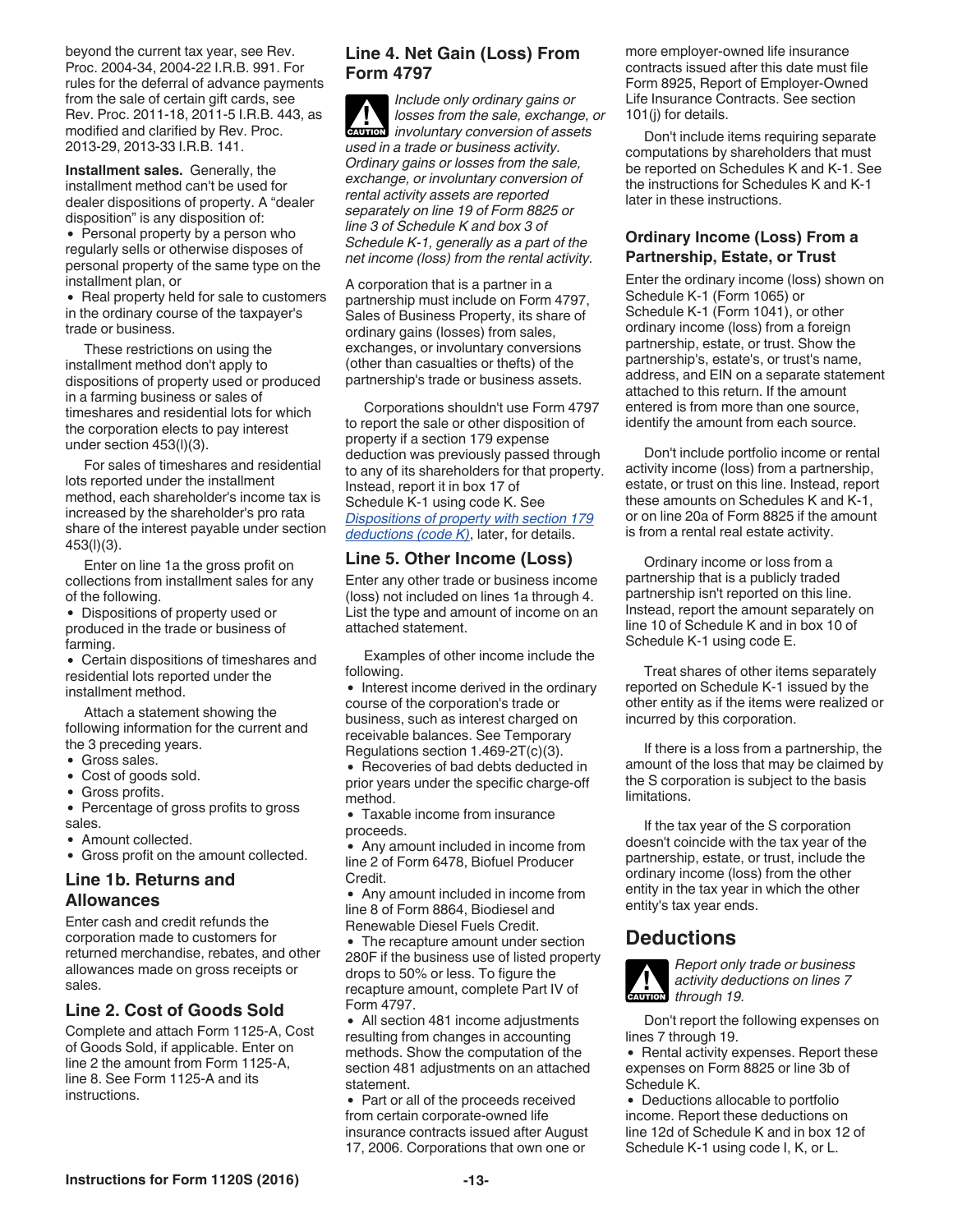<span id="page-13-0"></span>Nondeductible expenses (for example, expenses connected with the production of tax-exempt income). Report nondeductible expenses on line 16c of Schedule K and in box 16 of Schedule K-1 using code C.

Qualified expenditures to which an election under section 59(e) may apply. The instructions for line 12c of Schedule K and for Schedule K-1, box 12, code J explain how to report these amounts.

• Items the corporation must state separately that require separate computations by the shareholders. Examples include expenses incurred for the production of income instead of in a trade or business, charitable contributions, foreign taxes paid or accrued, intangible drilling and development costs, soil and water conservation expenditures, amortizable basis of reforestation expenditures, and exploration expenditures. The pro rata shares of these expenses are reported separately to each shareholder on Schedule K-1.

#### **Limitations on Deductions**

**Section 263A uniform capitalization rules.** The uniform capitalization rules of section 263A generally require corporations to capitalize, or include in inventory, certain costs incurred in connection with the following.

• The production of real property and tangible personal property held in inventory or held for sale in the ordinary course of business.

• Real property or personal property (tangible and intangible) acquired for resale.

The production of real property and tangible personal property by a corporation for use in its trade or business or in an activity engaged in for profit.

Tangible personal property produced by a corporation includes a film, sound recording, videotape, book, or similar property.

The costs required to be capitalized under section 263A aren't deductible until the property to which the costs relate is sold, used, or otherwise disposed of by the corporation.

*Exceptions.* Section 263A doesn't apply to the following.

• Inventoriable items accounted for in the same manner as materials and supplies that aren't incidental. See Form 1125-A and its instructions for more details.

Personal property acquired for resale if the corporation's (or any predecessor's) average annual gross receipts for the 3 prior tax years were \$10 million or less. • Timber.

Most property produced under a long-term contract.

• Certain property produced in a farming business. See *Special rules for certain corporations engaged in farming*, later.

Geological and geophysical costs amortized under section 167(h).

Capital costs incurred to comply with EPA sulfur regulations.

The corporation must report the following costs separately to the shareholders for purposes of determinations under section 59(e).

• Research and experimental costs under section 174.

• Intangible drilling costs for oil, gas, and geothermal property.

Mining exploration and development costs.

*Indirect costs.* Corporations subject to the uniform capitalization rules are required to capitalize not only direct costs but an allocable part of most indirect costs (including taxes) that benefit the assets produced or acquired for resale, or are incurred because of the performance of production or resale activities.

For inventory, indirect costs that must be capitalized include the following.

- Administration expenses.
- Taxes.
- Depreciation.
- Insurance.

Compensation paid to officers

attributable to services.

• Rework labor.

Contributions to pension, stock bonus, and certain profit-sharing, annuity, or deferred compensation plans.

Regulations section 1.263A-1(e)(3) specifies other indirect costs that relate to production or resale activities that must be capitalized and those that may be currently deductible.

Interest expense paid or incurred during the production period of designated property must be capitalized and is governed by special rules. For more details, see Regulations sections 1.263A-8 through 1.263A-15.

For more details on the uniform capitalization rules, see Regulations sections 1.263A-1 through 1.263A-3.

**Special rules for certain corporations engaged in farming.** For S corporations not required to use an accrual method of accounting, the rules of section 263A don't apply to expenses of raising any:

Animal, or

Plant that has a preproductive period of 2 years or less.

Shareholders of S corporations not required to use an accrual method of accounting may elect to currently deduct the preproductive period expenses of certain plants that have a preproductive period of more than 2 years. Because each shareholder makes the election to deduct these expenses, the corporation

shouldn't capitalize them. Instead, the corporation should report the expenses separately on line 12d of Schedule K and report each shareholder's pro rata share in box 12 of Schedule K-1 using code M.

See *Uniform Capitalization Rules* in chapter 6 of Pub. 225, Farmer's Tax Guide, sections 263A(d) and (e), and Regulations section 1.263A-4 for definitions and other details.

#### **Transactions between related taxpay-**

**ers.** Generally, an accrual basis S corporation can deduct business expenses and interest owed to a related party (including any shareholder) only in the tax year of the corporation that includes the day on which the payment is includible in the income of the related party. See section 267 for details.

**Section 291 limitations.** If the S corporation was a C corporation for any of the 3 immediately preceding years, the corporation may be required to adjust items such as deductions for depletion of iron ore and coal, and the amortizable basis of pollution control facilities. If this applies, see section 291 to figure the adjustment.

#### **Business start-up and organizational**

**costs.** A corporation can elect to deduct a limited amount of start-up and organizational costs it paid or incurred. Any remaining costs generally must be amortized over a 180-month period. See sections 195 and 248 and the related regulations.

*Time for making an election.* The corporation generally elects to deduct start-up or organizational costs by claiming the deduction on its income tax return filed by the due date (including extensions) for the tax year in which the active trade or business begins. However, for start-up or organizational costs paid or incurred before September 9, 2008, the corporation is required to attach a statement to its return to elect to deduct such costs.

For more details including special rules for costs paid or incurred before September 9, 2008, see the Instructions for Form 4562. Also see Pub. 535, Business Expenses.

If the corporation timely filed its return for the year without making an election, it can still make an election by filing an amended return within 6 months of the due date of the return (excluding extensions). Clearly indicate the election on the amended return and write "Filed pursuant to section 301.9100-2" at the top of the amended return. File the amended return at the same address the corporation filed its original return. The election applies when figuring taxable income for the current tax year and all subsequent years.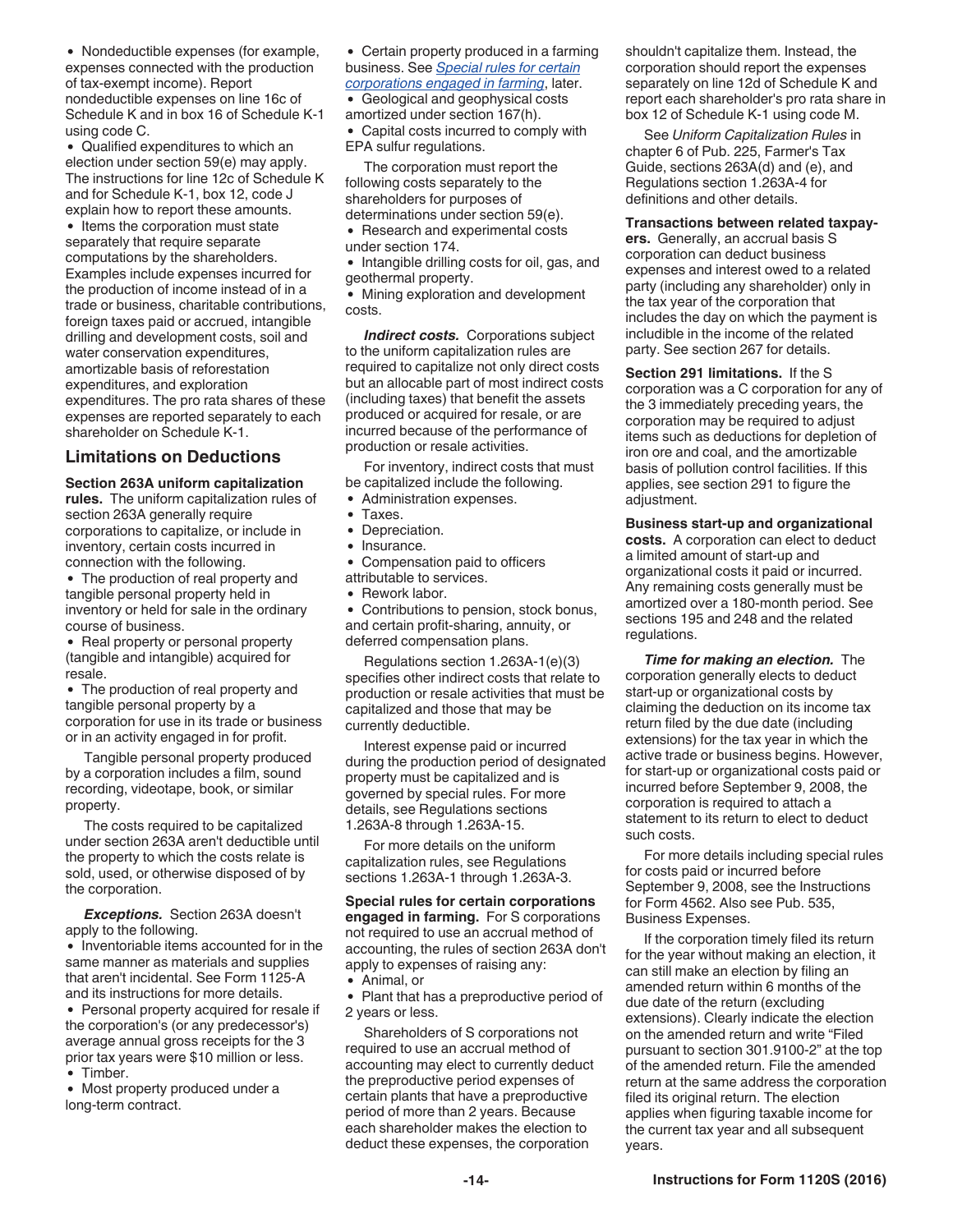<span id="page-14-0"></span>The corporation can choose to forgo the elections above by clearly electing to capitalize its start-up or organizational costs on its income tax return filed by the due date (including extensions) for the tax year in which the active trade or business begins.



*The election to either amortize or capitalize start-up costs is irrevocable and applies to all* 

*start-up costs that are related to the trade or business.*

Report the deductible amount of start-up and organizational costs and any amortization on line 19. For amortization that begins during the current tax year, complete and attach Form 4562, Depreciation and Amortization.

**Reducing certain expenses for which credits are allowable.** If the corporation claims certain credits, it may need to reduce the otherwise allowable deductions for expenses used to figure the credit. This applies to credits such as the following.

- Work opportunity credit (Form 5884).
- Credit for increasing research activities (Form 6765).
- Orphan drug credit (Form 8820).
- Disabled access credit (Form 8826).

Empowerment zone employment credit (Form 8844).

• Indian employment credit (Form 8845). Credit for employer social security and

Medicare taxes paid on certain employee tips (Form 8846).

Credit for small employer pension plan startup costs (Form 8881).

Credit for employer-provided childcare facilities and services (Form 8882).

Low sulfur diesel fuel production credit (Form 8896).

• Mine rescue team training credit (Form 8923).

Credit for employer differential wage payments (Form 8932).

Credit for small employer health insurance premiums (Form 8941).

If the corporation has any of these credits, figure the current year credit before figuring the deduction for expenses on which the credit is based. If the corporation capitalized any costs on which it figured the credit, it may need to reduce the amount capitalized by the credit attributable to these costs.

See the instructions for the form used to figure the applicable credit for more details.

## **Line 7. Compensation of Officers and**

## **Line 8. Salaries and Wages**

*Distributions and other payments by an S corporation to a corporate officer must be treated as wages to the extent the amounts are reasonable compensation for services rendered to the corporation.* **CAUTION !**

Enter on line 7 the total compensation of all officers paid or incurred in the trade or business activities of the corporation. The corporation determines who is an officer under the laws of the state where it is incorporated.

Enter on line 8 the total salaries and wages paid or incurred to employees (other than officers) during the tax year.

*If the corporation claims a credit for any wages paid or incurred, it may need to reduce the amounts*  **CAUTION** *on lines 7 and 8. See* Reducing certain expenses for which credits are allowable*, earlier.* **!**

Don't include salaries and wages reported elsewhere on the return, such as amounts included in cost of goods sold, elective contributions to a section 401(k) cash or deferred arrangement, or amounts contributed under a salary reduction SEP agreement or a SIMPLE IRA plan.

If the corporation's total receipts (page 1, line 1a, plus lines 4 and 5; income reported on Schedule K, lines 3a, 4, 5a, and 6; income or net gain reported on Schedule K, lines 7, 8a, 9, and 10; and income or net gain reported on Form 8825, lines 2, 19, and 20a) are \$500,000 or more, complete Form 1125-E, Compensation of Officers. Enter on Form 1120S, line 7, the amount from Form 1125-E, line 4.

Include fringe benefit expenditures made on behalf of officers and employees owning more than 2% of the corporation's stock. Also report these fringe benefits as wages in box 1 of Form W-2. Don't include amounts paid or incurred for fringe benefits of officers and employees owning 2% or less of the corporation's stock. These amounts are reported on line 18. See the instructions for that line for information on the types of expenditures that are treated as fringe benefits and for the stock ownership rules.

Report amounts paid for health insurance coverage for a more-than-2% shareholder (including that shareholder's spouse, dependents, and any children under age 27 who aren't dependents) as an information item in box 14 of that shareholder's Form W-2. A more-than-2% shareholder may be allowed to deduct such amounts on Form 1040, line 29. To

find out if the shareholder can claim this deduction, see *Self-Employed Health Insurance Deduction* in chapter 6 of Pub. 535, Business Expenses.

If a shareholder or a member of the family of one or more shareholders of the corporation renders services or furnishes capital to the corporation for which reasonable compensation is not paid, the IRS may make adjustments in the items taken into account by such individuals to reflect the value of such services or capital. See section 1366(e).

## **Line 9. Repairs and Maintenance**

Enter the cost of repairs and maintenance not claimed elsewhere on the return, such as labor and supplies, that don't add to the value of the property or appreciably prolong its life. The corporation can deduct these repairs only to the extent they relate to a trade or business activity. See Regulations section 1.162-4. The corporation may elect to capitalize certain repair and maintenance costs consistent with its books and records. See Regulations section 1.263(a)-3(n) for information on how to make the election.

New buildings, machinery, or permanent improvements that increase the value of the property aren't deductible. They must be depreciated or amortized. However, amounts paid for routine maintenance on property, including buildings, may be deductible. See Regulations section 1.263(a)-3(i).

### **Line 10. Bad Debts**

Enter the total debts that became worthless in whole or in part during the tax year, but only to the extent such debts relate to a trade or business activity. Report deductible nonbusiness bad debts as a short-term capital loss on Form 8949, Sales and Other Dispositions of Capital Assets. A corporation that uses the cash method of accounting can't claim a bad debt deduction unless the amount was previously included in income.

### **Line 11. Rents**

Enter rent paid on business property used in a trade or business activity. Don't deduct rent for a dwelling unit occupied by any shareholder for personal use.

If the corporation rented or leased a vehicle, enter the total annual rent or lease expense paid or incurred in the trade or business activities of the corporation during the tax year. Also complete Part V of Form 4562. If the corporation leased a vehicle for a term of 30 days or more, the deduction for vehicle lease expense may have to be reduced by including in gross income an amount called the inclusion amount. The corporation may have an inclusion amount if: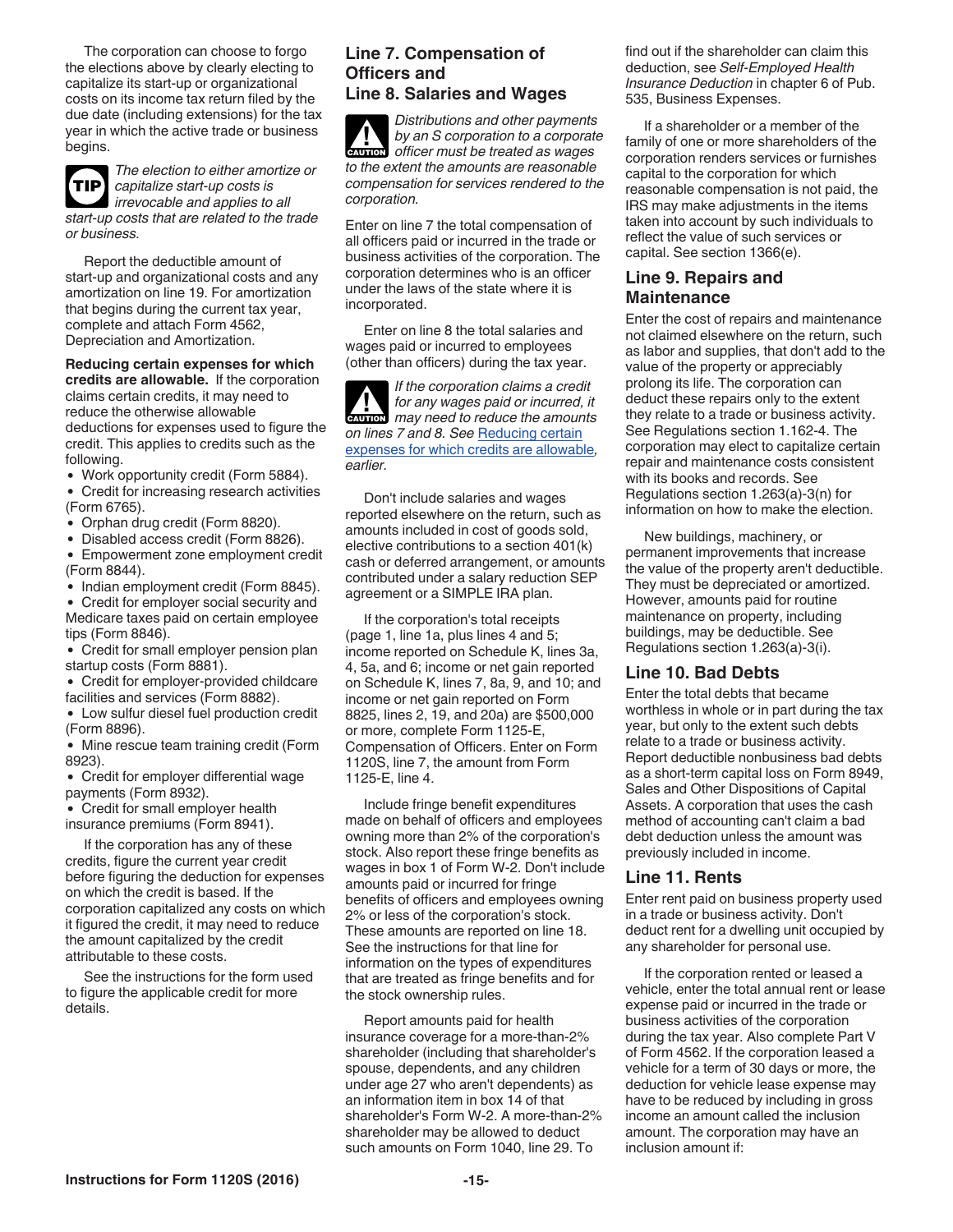<span id="page-15-0"></span>

|                                             | And the vehicle's<br><b>FMV</b> on the first<br>day of the lease |
|---------------------------------------------|------------------------------------------------------------------|
| The lease term began:                       | exceeded:                                                        |
| <b>Cars (excluding trucks)</b><br>and vans) |                                                                  |
| After 12/31/12 but before<br>$1/1/17$       | \$19,000                                                         |
| After 12/31/07 but before<br>$1/1/13$       | \$18,500                                                         |
| <b>Trucks and vans</b>                      |                                                                  |
| After 12/31/13 but before<br>$1/1/17$       | \$19,500                                                         |
| After 12/31/09 but before<br>$1/1/14$       | \$19,000                                                         |
| After 12/31/08 but before<br>$1/1/10$       | \$18,500                                                         |
| After 12/31/07 but before<br>$1/1/09$       | \$19,000                                                         |
|                                             |                                                                  |

See Pub. 463, Travel, Entertainment, Gift, and Car Expenses, for instructions on figuring the inclusion amount. The inclusion amount for lease terms beginning in 2017 will be published in the Internal Revenue Bulletin in early 2017.

#### **Line 12. Taxes and Licenses**

Enter taxes and licenses paid or incurred in the trade or business activities of the corporation, unless they are reflected elsewhere on the return. Federal import duties and federal excise and stamp taxes are deductible only if paid or incurred in carrying on the trade or business of the corporation.

Don't deduct the following taxes on line 12.

Federal income taxes (except for the portion of built-in gains tax allocable to ordinary income), or taxes reported elsewhere on the return.

• Section 901 foreign taxes. Report these taxes on line 14l of Schedule K and in box 14 of Schedule K-1 using codes L and M.

Taxes allocable to a rental activity. Report taxes allocable to a rental real estate activity on Form 8825. Report taxes allocable to a rental activity other than a rental real estate activity on line 3b of Schedule K.

Taxes allocable to portfolio income. Report these taxes on line 12d of Schedule K and in box 12 of Schedule K-1 using code K.

Taxes paid or incurred for the production or collection of income, or for the management, conservation, or maintenance of property held to produce income. Report these taxes separately on line 12d of Schedule K and in box 12 of Schedule K-1 using code S.

See section 263A(a) for rules on capitalization of allocable costs (including taxes) for any property.

Taxes not imposed on the corporation. Taxes, including state or local sales taxes, that are paid or incurred in connection with an acquisition or disposition of property (these taxes must be treated as a part of the cost of the acquired property or, in the case of a disposition, as a reduction in the amount realized on the disposition).

Taxes assessed against local benefits that increase the value of the property assessed (such as for paving, etc.).

See section 164(d) for information on apportionment of taxes on real property between seller and purchaser.

#### **Line 13. Interest**

Include only interest incurred in the trade or business activities of the corporation that isn't claimed elsewhere on the return.

Don't include interest expense on the following.

On debt used to purchase rental property or debt used in a rental activity. Interest allocable to a rental real estate activity is reported on Form 8825 and is used in arriving at net income (loss) from rental real estate activities on line 2 of Schedule K and in box 2 of Schedule K-1. Interest allocable to a rental activity other than a rental real estate activity is included on line 3b of Schedule K and is used in arriving at net income (loss) from a rental activity (other than a rental real estate activity). This net amount is reported on line 3c of Schedule K and in box 3 of Schedule K-1.

On debt used to buy property held for investment. Interest that is clearly and directly allocable to interest, dividend, royalty, or annuity income not derived in the ordinary course of a trade or business is reported on line 12b of Schedule K and in box 12 of Schedule K-1 using code H. See the instructions for line 12b of Schedule K, for box 12, code H of Schedule K-1, and Form 4952, Investment Interest Expense Deduction, for more information on investment property.

On debt proceeds allocated to distributions made to shareholders during the tax year. Instead, report such interest on line 12d of Schedule K and in box 12 of Schedule K-1 using code S. To determine the amount to allocate to distributions to shareholders, see Notice 89-35, 1989-1 C.B. 675.

On debt required to be allocated to the production of designated property. Designated property includes real property, personal property that has a class life of 20 years or more, and other tangible property requiring more than 2 years (1 year in the case of property with a cost of more than \$1 million) to produce or

construct. Interest allocable to designated property produced by a corporation for its own use or for sale must be capitalized. In addition, a corporation must also capitalize any interest on debt allocable to an asset used to produce designated property. A shareholder may have to capitalize interest that the shareholder incurs during the tax year for the S corporation's production expenditures. Similarly, interest incurred by an S corporation may have to be capitalized by a shareholder for the shareholder's own production expenditures. The information required by the shareholder to properly capitalize interest for this purpose must be provided by the corporation on an attachment for box 17 of Schedule K-1 using code P. See section 263A(f) and Regulations sections 1.263A-8 through 1.263A-15.

Special rules apply to the following. Allocating interest expense among activities so that the limitations on passive activity losses, investment interest, and personal interest can be properly figured. Generally, interest expense is allocated in the same manner as debt is allocated. Debt is allocated by tracing disbursements of the debt proceeds to specific expenditures. Temporary Regulations section 1.163-8T gives rules for tracing debt proceeds to expenditures.

• Prepaid interest, which generally can only be deducted over the term of the debt. See Regulations sections 1.163-7, 1.446-2, and 1.1273-2(g) for details. See also section 461(g).

• Interest which is allocable to unborrowed policy cash values of life insurance, endowment, or annuity contracts issued after June 8, 1997. See section 264(f). Attach a statement showing the computation of the deduction.

#### **Line 14. Depreciation**

Enter the depreciation claimed on assets used in a trade or business activity less any depreciation reported elsewhere (for example, on Form 1125-A). See the Instructions for Form 4562, or Pub. 946, How To Depreciate Property, to figure the amount of depreciation to enter on this line.

Complete and attach Form 4562 only if the corporation placed property in service during the tax year or claims depreciation on any car or other listed property.

Don't include any section 179 expense deduction on this line. This amount isn't deducted by the corporation. Instead, it is passed through to the shareholders in box 11 of Schedule K-1. However, reduce the basis of any asset of the S corporation by the amount of section 179 expense elected by the S corporation, even if a portion of that amount can't be passed through to its shareholders this year and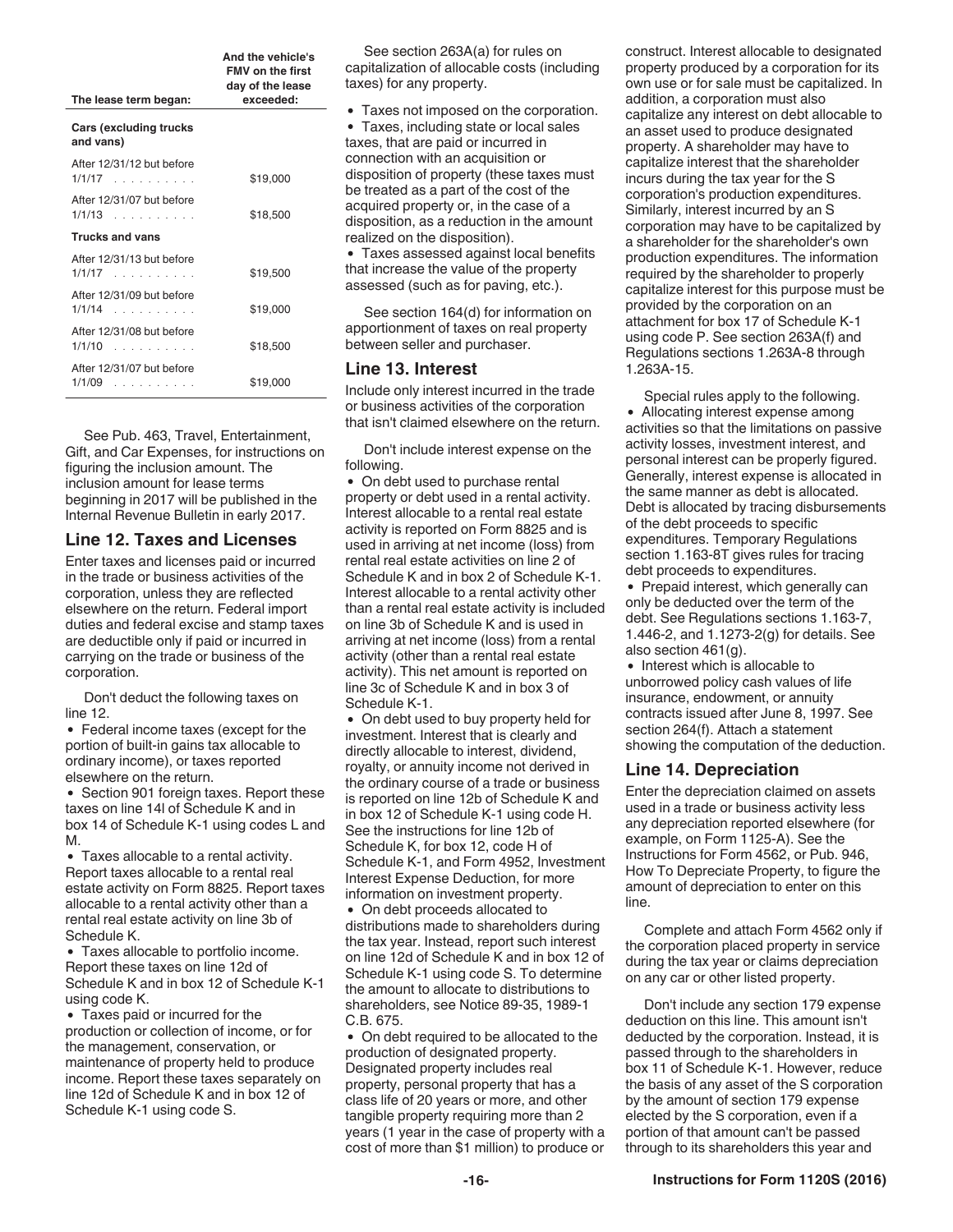<span id="page-16-0"></span>must be carried forward because of limitations at the S corporation level. See Regulations section 1.179-1(f)(2).

## **Line 15. Depletion**

If the corporation claims a deduction for timber depletion, complete and attach Form T (Timber), Forest Activities Schedule.

*Don't deduct depletion for oil and gas properties. Each shareholder*  **figures depletion on oil and gas <br>
<b>EXUTION** figures depletion on oil and gas *properties. See the instructions for Schedule K-1, box 17, code R, for the information on oil and gas depletion that must be supplied to the shareholders by the corporation.*

## **Line 17. Pension, Profit-Sharing, etc., Plans**

Enter the deductible contributions not claimed elsewhere on the return made by the corporation for its employees under a qualified pension, profit-sharing, annuity, or simplified employee pension (SEP) or SIMPLE IRA plan, or any other deferred compensation plan.

If the corporation contributes to an individual retirement arrangement (IRA) for employees, include the contribution in salaries and wages on page 1, line 8, or Form 1125-A, line 3, and not on line 17.

Employers who maintain a pension, profit-sharing, or other funded deferred compensation plan, whether or not the plan is qualified under the Internal Revenue Code and whether or not a deduction is claimed for the current tax year, generally must file the applicable form listed below.

Form 5500, Annual Return/Report of Employee Benefit Plan.

Form 5500-SF, Short Form Annual Return/Report of Small Employee Benefit Plan. File this form instead of Form 5500 generally if there were under 100 participants at the beginning of the plan year.

Form 5500-EZ, Annual Return of One-Participant (Owners and Their Spouses) Retirement Plan. File this form for a plan that only covers the owner (or the owner and his or her spouse) but only if the owner (or the owner and his or her spouse) owns the entire business.



*Form 5500 and Form 5500-SF must be filed electronically under the computerized ERISA Filing* 

*Acceptance System (EFAST2). For more information, see the EFAST2 website at [www.efast.dol.gov](https://www.efast.dol.gov).*

There are penalties for not filing these forms on time and for overstating the pension plan deduction. See sections 6652(e) and 6662(f).

## **Line 18. Employee Benefit Programs**

Enter amounts for fringe benefits paid or incurred on behalf of employees owning 2% or less of the corporation's stock. These fringe benefits include (a) employer contributions to certain accident and health plans, (b) the cost of up to \$50,000 of group-term life insurance on an employee's life, and (c) meals and lodging furnished for the employer's convenience.

Don't deduct amounts that are an incidental part of a pension, profit-sharing, etc., plan included on line 17 or amounts reported elsewhere on the return or on Form 1125-A.

Report amounts for fringe benefits paid on behalf of employees owning more than 2% of the corporate stock on line 7 or 8 (or Form 1125-E), whichever applies. An employee is considered to own more than 2% of the corporation's stock if that person owns on any day during the tax year more than 2% of the outstanding stock of the corporation or stock possessing more than 2% of the combined voting power of all stock of the corporation. See section 318 for attribution rules.

## **Line 19. Other Deductions**

Enter the total allowable trade or business deductions that aren't deductible elsewhere on page 1 of Form 1120S. Attach a statement listing by type and amount each deduction included on this line.

Examples of other deductions include the following.

- Amortization. See Part VI of Form 4562.
- Certain business start-up and

organizational costs (discussed earlier). • Insurance premiums.

Legal and professional fees.

Supplies used and consumed in the business.

Travel, meal, and entertainment expenses. Special rules apply (discussed later).

Utilities.

Deduction for certain costs of energy efficient commercial building property placed in service before January 1, 2017. See section 179D.

• Any net negative section 481(a) adjustment.

Don't deduct the following on line 19. • Items that must be reported separately on Schedules K and K-1.

Fines or penalties paid to a government for violating any law. Report these expenses on Schedule K, line 16c.

Expenses allocable to tax-exempt income. Report these expenses on Schedule K, line 16c.

## **Special Rules**

**Commercial revitalization deduction.** If

the corporation qualified for a commercial revitalization deduction for a building constructed, purchased, or substantially rehabilitated in a renewal community and placed in service before 2010, and it elected to amortize qualified capital expenditures, include any current year amortization deduction for a nonrental building on line 19. Include any current year amortization deduction for a rental real estate activity on Schedule K, line 12d. See section 1400I for details.



*The commercial revitalization deduction isn't available for buildings placed in service after* 

### **Travel, meals, and entertainment.**

Subject to limitations and restrictions discussed below, a corporation can deduct ordinary and necessary travel, meals, and entertainment expenses paid or incurred in its trade or business. Also, special rules apply to deductions for gifts, skybox rentals, luxury water travel, convention expenses, and entertainment tickets. See section 274 and Pub. 463 for details.

*Travel.* The corporation can't deduct travel expenses of any individual accompanying a corporate officer or employee, including a spouse or dependent of the officer or employee, unless:

That individual is an employee of the corporation, and

• His or her travel is for a bona fide business purpose and would otherwise be deductible by that individual.

*Meals and entertainment.* Generally, the corporation can deduct only 50% of the amount otherwise allowable for meals and entertainment expenses paid or incurred in its trade or business. In addition (subject to exceptions under section 274(k)(2)):

- Meals must not be lavish or
- extravagant;

A bona fide business discussion must occur during, immediately before, or immediately after the meal; and

• An employee of the corporation must be present at the meal.

See section 274(n)(3) for a special rule that applies to expenses for meals consumed by individuals subject to the hours of service limits of the Department of Transportation.

*Membership dues.* The corporation can generally deduct amounts paid or incurred for membership dues in civic or public service organizations, professional organizations (such as bar and medical associations), business leagues, trade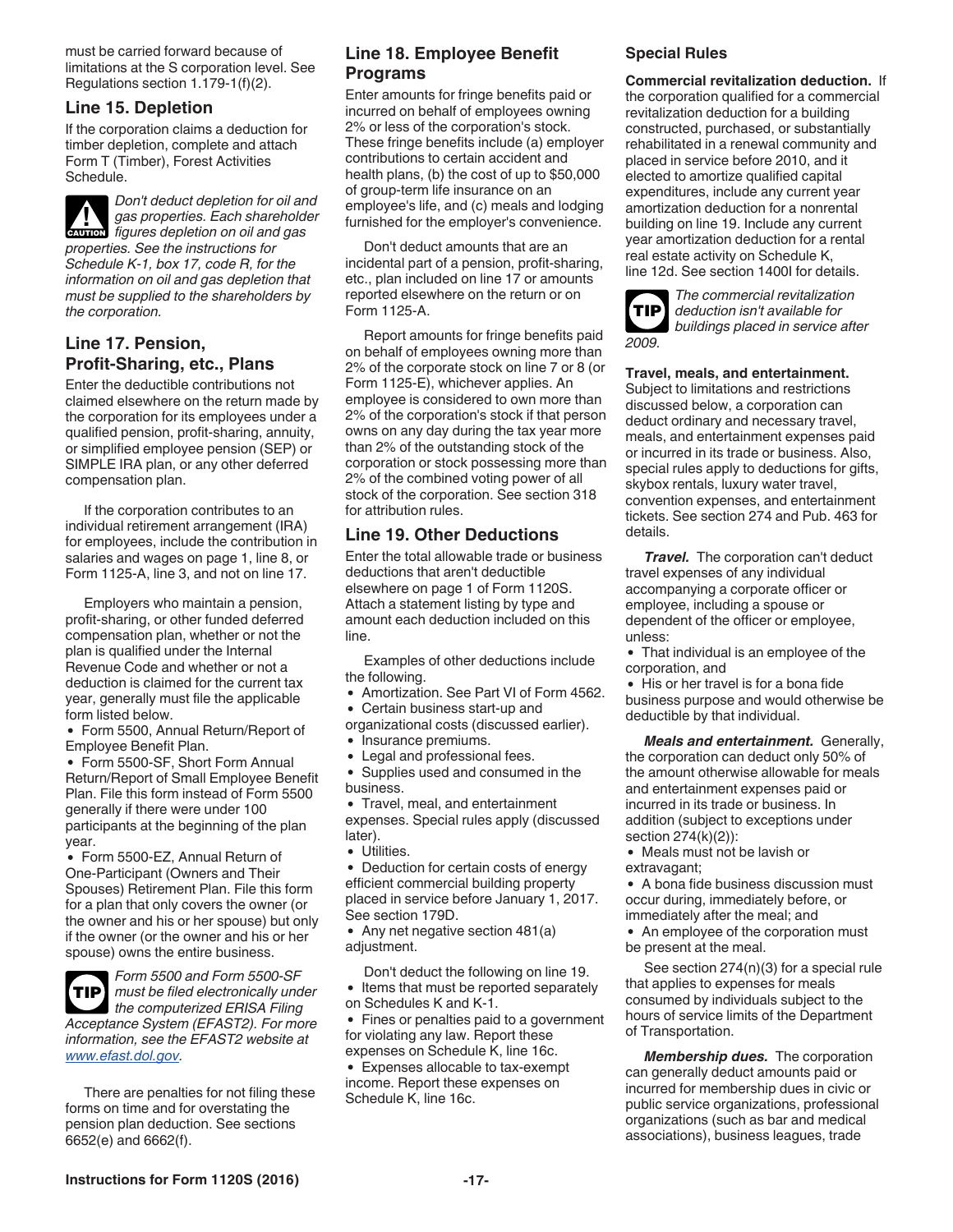<span id="page-17-0"></span>associations, chambers of commerce, boards of trade, and real estate boards. However, no deduction is allowed if a principal purpose of the organization is to entertain or provide entertainment facilities for members or their guests. In addition, corporations can't deduct membership dues in any club organized for business, pleasure, recreation, or other social purpose. This includes country clubs, golf and athletic clubs, airline and hotel clubs, and clubs operated to provide meals under conditions favorable to business discussion.

*Entertainment facilities.* The corporation can't deduct an expense paid or incurred for a facility (such as a yacht or hunting lodge) used for an activity usually considered entertainment, amusement, or recreation.

*Amounts treated as compensation.*  The corporation may be able to deduct otherwise nondeductible entertainment, amusement, or recreation expenses if the amounts are treated as compensation to the recipient and reported on Form W-2 for an employee or on Form 1099-MISC for an independent contractor.

However, if the recipient is an officer, director, or beneficial owner (directly or indirectly) of more than 10% of the corporation's stock, the deductible expense is limited. See section 274(e)(2) and Regulations sections 1.274-9 and 1.274-10.

**Lobbying expenses.** Generally, lobbying expenses aren't deductible. Report nondeductible expenses on Schedule K, line 16c. These expenses include:

Amounts paid or incurred in connection with influencing federal or state legislation (but not local legislation), or

Amounts paid or incurred in connection with any communication with certain federal executive branch officials in an attempt to influence the official actions or positions of the officials. See Regulations section 1.162-29 for the definition of "influencing legislation."

Dues and other similar amounts paid to certain tax-exempt organizations may not be deductible. See section 162(e)(3). If certain in-house lobbying expenditures don't exceed \$2,000, they are deductible. For information on contributions to charitable organizations that conduct lobbying activities, see section 170(f)(9).

**Certain corporations engaged in farming.** Section 464(f) limits the deduction for certain expenditures of S corporations engaged in farming if they use the cash method of accounting, and their prepaid farm supplies are more than 50% of other deductible farming expenses.

Prepaid farm supplies include expenses for feed, seed, fertilizer, and similar farm supplies not used or consumed during the year. They also include the cost of poultry that would be allowable as a deduction in a later tax year if the corporation were to (a) capitalize the cost of poultry bought for use in its farm business and deduct it ratably over the lesser of 12 months or the useful life of the poultry, and (b) deduct the cost of poultry bought for resale in the year it sells or otherwise disposes of it.

If the limit applies, the corporation can deduct prepaid farm supplies that don't exceed 50% of its other deductible farm expenses in the year of payment. The excess is deductible only in the year the corporation uses or consumes the supplies (other than poultry, which is deductible as explained above). For exceptions and more details on these rules, see Pub. 225.

*Reforestation expenditures.* If the corporation made an election to deduct a portion of its reforestation expenditures on line 12d of Schedule K, it must amortize over an 84-month period the portion of these expenditures in excess of the amount deducted on Schedule K (see section 194). Deduct on line 19 only the amortization of these excess reforestation expenditures. See *[Reforestation expense](#page-26-0)  [deduction \(code O\)](#page-26-0)*, later.

## **Line 21. Ordinary Business Income (Loss)**

Enter this income or loss on line 1 of Schedule K. Line 21 income is **not** used in figuring the excess net passive income or built-in gains taxes. See the instructions for line 22a for figuring taxable income for purposes of these taxes.

## **Tax and Payments**

## **Line 22a. Excess Net Passive Income and LIFO Recapture Tax**

These taxes can apply if the corporation was previously a C corporation or if the corporation engaged in a tax-free reorganization with a C corporation.

**Excess net passive income tax.** If the corporation has accumulated earnings and profits (E&P) at the close of its tax year, has passive investment income for the tax year that is in excess of 25% of gross receipts, and has excess net passive income, the corporation must pay a tax on the excess net passive income. To make this determination, complete lines 1 through 3 and line 9 of the Excess Net Passive Income Tax Worksheet for Line 22a. If line 2 is greater than line 3 and the corporation has taxable income (see the instructions for line 9 of the worksheet), it must pay the tax. Complete a separate statement using the format of

lines 1 through 11 of the worksheet to figure the tax. Enter the tax on line 22a, page 1, Form 1120S, and attach the computation statement to Form 1120S.

Reduce each item of passive investment income passed through to shareholders by its portion of any excess net passive income tax reported on line 22a. See section 1366(f)(3).

**LIFO recapture tax.** The corporation may be liable for the additional tax due to LIFO recapture under Regulations section 1.1363-2 if:

• The corporation used the LIFO inventory pricing method for its last tax year as a C corporation, or

• A C corporation transferred LIFO inventory to the corporation in a nonrecognition transaction in which those assets were transferred basis property.

The additional tax due to LIFO recapture is figured for the corporation's last tax year as a C corporation or for the tax year of the transfer, whichever applies. See the Instructions for Form 1120 to figure the tax.

The tax is paid in four equal installments. The C corporation must pay the first installment by the due date (not including extensions) of Form 1120 for the corporation's last tax year as a C corporation or for the tax year of the transfer, whichever applies. The S corporation must pay each of the remaining installments by the due date (not including extensions) of Form 1120S for the 3 succeeding tax years. Include this year's installment in the total amount to be entered on line 22a. To the left of the total on line 22a, enter the installment amount and "LIFO tax."

## **Line 22b. Tax From Schedule D (Form 1120S)**

Enter the built-in gains tax from line 23 of Part III of Schedule D. See the instructions for Part III of Schedule D to determine if the corporation is liable for the tax.

#### **Line 22c**

Include the following in the total for line 22c.

**Investment credit recapture tax.** The corporation is liable for any required investment credit recapture attributable to credits allowed for tax years for which the corporation wasn't an S corporation. The corporation is also liable for any required qualifying therapeutic discovery project grant recapture. Figure the corporation's investment credit recapture tax and qualifying therapeutic discovery project grant recapture tax by completing Form 4255, Recapture of Investment Credit. See the Instructions for Form 4255.

To the left of the line 22c total, enter the amount of recapture tax and "Tax From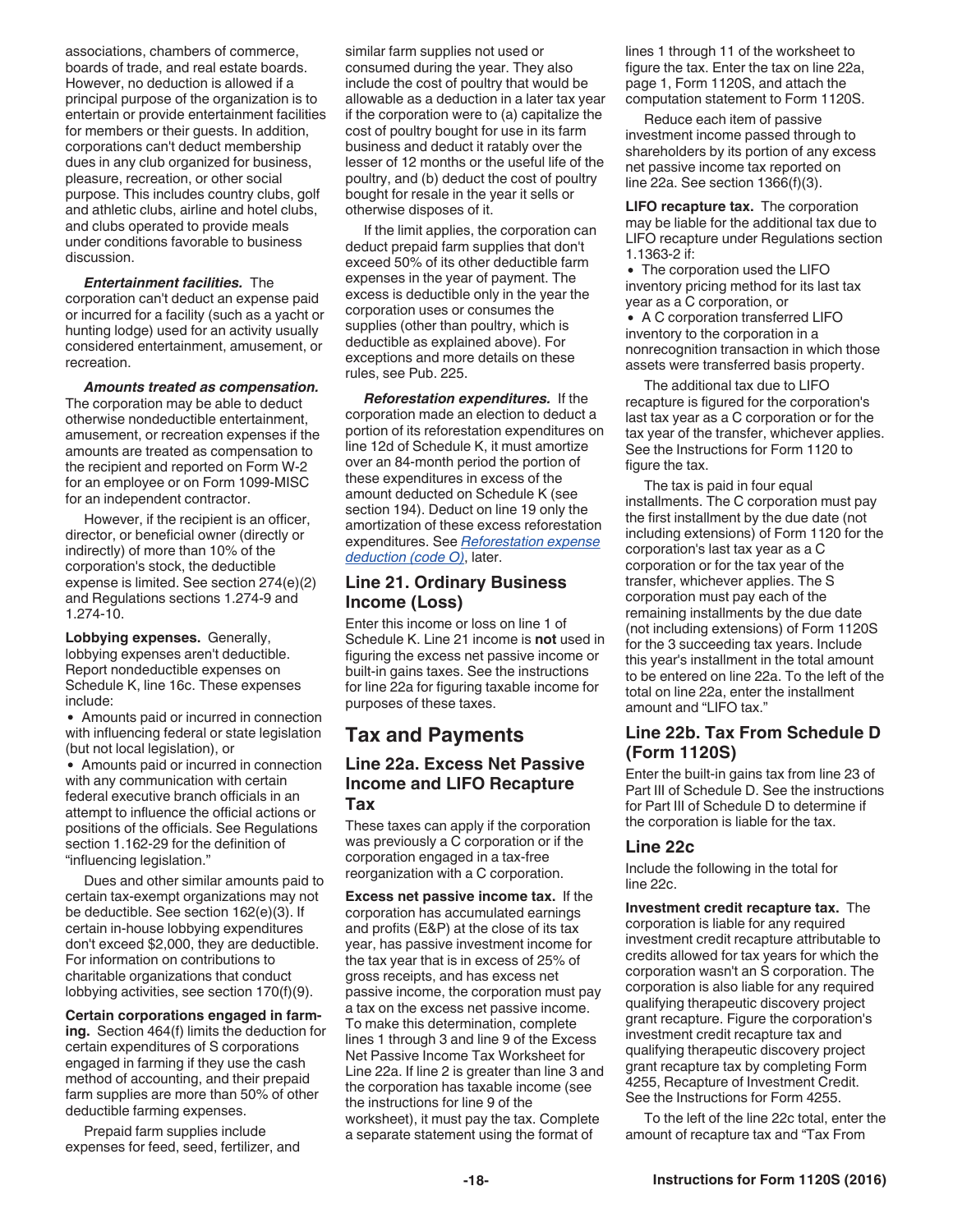<span id="page-18-0"></span>Form 4255." Attach Form 4255 to Form 1120S.

Interest due under the look-back meth**od—completed long-term contracts. If** the corporation owes this interest, attach Form 8697, Interest Computation Under the Look-Back Method for Completed Long-Term Contracts. To the left of the total on line 22c, enter the amount owed and "From Form 8697."

Interest due under the look-back meth**od—property depreciated under the income forecast method.** If the corporation owes this interest, attach Form 8866, Interest Computation Under the Look-Back Method for Property Depreciated Under the Income Forecast Method. To the left of the total on line 22c, enter the amount owed and "From Form 8866."

#### **Line 23d**

If the corporation is the beneficiary of a trust, and the trust makes a section 643(g) election to credit its estimated tax payments to its beneficiaries, include the corporation's share of the payment in the total for line 23d. Enter "T" and the amount on the dotted line to the left of the entry space.

### **Line 24. Estimated Tax Penalty**

If Form 2220 is attached, check the box on line 24 and enter the amount of any penalty on this line.

#### **Line 25. Amount Owed**

If the corporation can't pay the full amount of tax owed, it can apply for an installment agreement online. The corporation can

apply for an installment agreement online if:

• It can't pay the full amount shown on line 25,

The total amount owed is \$25,000 or less, and

The corporation can pay the liability in full in 24 months.

To apply using the Online Payment Agreement Application, go to IRS.gov, click on "Tools," then click on "Online Payment Agreement."

Under an installment agreement, the corporation can pay what it owes in monthly installments. There are certain conditions that must be met to enter into and maintain an installment agreement, such as paying the liability within 24 months and making all required deposits and timely filing tax returns during the length of the agreement.

If the installment agreement is accepted, the corporation will be charged a fee and it will be subject to penalties and interest on the amount of tax not paid by the due date of the return.

#### **Line 27**

**Direct deposit of refund.** If the corporation wants its refund directly deposited into its checking or savings account at any U.S. bank or other financial institution instead of having a check sent to the corporation, complete Form 8050 and attach it to the corporation's return.

## **Schedule B. Other Information**

Complete all items that apply to the corporation.

#### **Item 2**

See *[Principal Business Activity Codes](#page-40-0)* at the end of these instructions and enter the business activity and product or service.

## **Question 4. Constructive Ownership of Other Entities**

For purposes of determining the corporation's constructive ownership of other entities, the constructive ownership rules of section 267(c) (excluding section 267(c)(3)) apply to ownership of interests in partnerships and trusts as well as corporate stock. Generally, if an entity (a corporation, partnership, or trust) is owned, directly or indirectly, by or for another entity (corporation, partnership, estate, or trust), the owned entity is considered to be owned proportionately by or for the owners (shareholders, partners, or beneficiaries) of the owning entity.

**Maximum percentage owned in partnership profit, loss, or capital.** For the purposes of question 4b, the term "maximum percentage owned" means the highest percentage of interest in a partnership's profit, loss, or capital as of the end of the partnership's tax year, as determined under the partnership agreement, when taking into account the constructive ownership rules earlier. If the partnership agreement doesn't express the partner's share of profit, loss, and

#### Excess Net Passive Income Tax Worksheet for Line 22a *Keep for Your Records* **1.** Enter gross receipts for the tax year (see section 1362(d)(3)(B) for gross receipts from the sale of capital  $assets)$ <sup>\*</sup> ..................... **4.** Excess passive investment income—Subtract line 3 from line 2 ..................... **8.** Excess net passive income—Multiply line 6 by line 7 ................... **5.** Enter deductions directly connected with the production of income on line 2 (see section  $1375(b)(2))^*$  ................ **2.** Enter passive investment income as defined in section  $1362(d)(3)(C)^*$  ............. **9.** Enter taxable income (see instructions for taxable income below) . . . . . . . . . . . . . . . . . . **3.** Multiply line 1 by 25% (0.25). (If line 2 is less than line 3, stop here. You aren't liable for this tax.) . . . . . **6.** Net passive income—Subtract line 5 from line 2 ................. **10.** Enter smaller of line 8 or line 9 ................... % **11.** Excess net passive income tax—Multiply line 10 by 35% (0.35). Enter here and on Form 1120S, line 22a . . . . . . . . . . . . **7.** Divide amount on line 4 by amount on line 2 ...................

\*Income and deductions on lines 1, 2, and 5 are from total operations for the tax year. This includes applicable income and expenses from page 1, Form 1120S, as well as those imported separately on Schedule K. See section 1375(b)(4) for an exception regarding lines 2 and 5.

#### **Line 9 of Worksheet—Taxable Income**

Taxable income, for this purpose, is defined in Regulations section 1.1374-1A(d)(1). Figure this income by completing lines 1 through 28 of **Form 1120**, U.S. Corporation Income Tax Return. Include the Form 1120 computation with the worksheet computation you attach to Form 1120S. You don't have to attach the schedules, etc., called for on Form 1120. However, you may want to complete certain Form 1120 schedules, such as Schedule D (Form 1120), if you have capital gains or losses.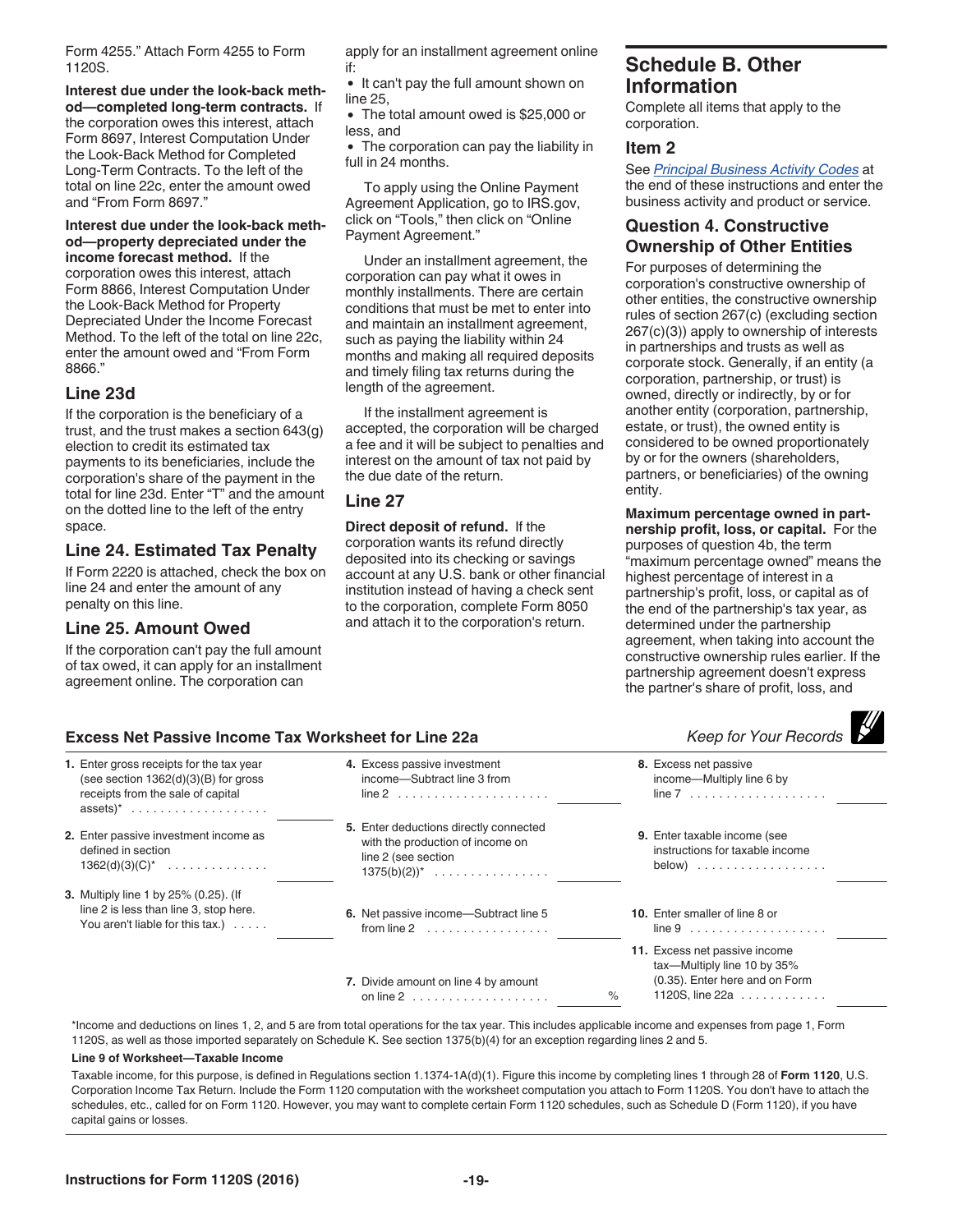<span id="page-19-0"></span>capital as fixed percentages, use a reasonable method in arriving at the percentage items for the purposes of completing question 4b. Such method must be consistent with the partnership agreement. The method used to figure a percentage share of profit, loss, and capital must be applied consistently from year to year. Maintain records to support the determination of the share of profits, losses, and share of capital.

## **Question 6**

Answer "Yes" if the corporation filed, or is required to file, Form 8918, Material Advisor Disclosure Statement. For details, see the Instructions for Form 8918.

### **Item 8**

Complete item 8 if the corporation: (a) was a C corporation before it elected to be an S corporation or the corporation acquired an asset with a basis determined by reference to its basis (or the basis of any other property) in the hands of a C corporation, and (b) has net unrealized built-in gain (defined below) in excess of the net recognized built-in gain from prior years.

The corporation is liable for section 1374 tax if (a) and (b) above apply and it has a net recognized built-in gain (defined in section 1374(d)(2)) for its tax year.

The corporation's net unrealized built-in gain is the amount, if any, by which the fair market value of the assets of the corporation at the beginning of its first S corporation year (or as of the date the assets were acquired, for any asset with a basis determined by reference to its basis (or the basis of any other property) in the hands of a C corporation) exceeds the aggregate adjusted basis of such assets at that time.

Enter the corporation's net unrealized built-in gain reduced by the net recognized built-in gain from prior years. See sections  $1374(c)(2)$  and  $(d)(1)$ .

If the corporation has more than one pool of assets (as defined in Regulations section 1.1374-3(b)(4)), attach a statement showing for each pool of assets the amount of the corporation's net unrealized built-in gain reduced by the net recognized built-in gain from prior years.

### **Item 9**

If the corporation was a C corporation in a prior year, or if it engaged in a tax-free reorganization with a C corporation, enter the amount of any accumulated earnings and profits (E&P) at the close of its 2016 tax year. For details on figuring accumulated E&P, see section 312. Estimates based on retained earnings at the end of the tax year are acceptable. If the corporation has accumulated E&P, it may be liable for tax imposed on excess

net passive income. See *[Excess net](#page-17-0)  [passive income tax](#page-17-0)*, earlier, for details on this tax.

## **Question 10**

Total receipts is the sum of the following amounts.

- Gross receipts or sales (page 1, line 1a).
- All other income (page 1, lines 4 and 5).
- Income reported on Schedule K, lines 3a, 4, 5a, and 6.
- Income or net gain reported on
- Schedule K, lines 7, 8a, 9, and 10.

• Income or net gain reported on Form 8825, lines 2, 19, and 20a.

## **Question 12**

Answer "Yes" if, during the tax year, the corporation revoked a qualified subchapter S (QSub) election or a QSub election of the corporation was terminated. If "Yes," see Regulations section 1.1361-5 for additional information.

## **Questions 13a and 13b**

If the corporation made any payment in 2016 that would require it to file any Form(s) 1099, check the "Yes" box for question 13a and answer question 13b. Otherwise, check the "No" box for question 13a and skip question 13b. See *[Am I Required to File a Form 1099 or](https://www.irs.gov/Businesses/Small-Businesses-&-Self-Employed/Am-I-Required-to-File-a-Form-1099-or-Other-Information-Return) [Other Information Return](https://www.irs.gov/Businesses/Small-Businesses-&-Self-Employed/Am-I-Required-to-File-a-Form-1099-or-Other-Information-Return)* on IRS.gov.

# **Schedules K and K-1 (General Instructions)**

#### **Purpose of Schedules**

The corporation is liable for taxes on lines 22a, 22b, and 22c on page 1 of Form 1120S. Shareholders are liable for tax on their shares of the corporation's income (reduced by any taxes paid by the corporation on income). Shareholders must include their share of the income on their tax return whether or not it is distributed to them. Unlike most partnership income, S corporation income isn't self-employment income and isn't subject to self-employment tax.

**Schedule K.** Schedule K is a summary schedule of all shareholders' shares of the corporation's income, deductions, credits, etc. All corporations must complete Schedule K.

**Schedule K-1.** Schedule K-1 shows each shareholder's separate share. Attach a copy of each Schedule K-1 to the Form 1120S filed with the IRS. Keep a copy for the corporation's records and give each shareholder a copy.

Give each shareholder a copy of the Shareholder's Instructions for Schedule K-1 (Form 1120S) or specific instructions for each item reported on the shareholder's Schedule K-1.

## **Substitute Forms**

The corporation doesn't need IRS approval to use a substitute Schedule K-1 if it is an exact copy of the IRS schedule. The boxes must use the same numbers and titles and must be in the same order and format as on the comparable IRS Schedule K-1. The substitute schedule must include the OMB number. The corporation must provide each shareholder with the Shareholder's Instructions for Schedule K-1 (Form 1120S) or instructions that apply to the specific items reported on the shareholder's Schedule K-1.

The corporation must ask for IRS approval to use other substitute Schedules K-1.

Each shareholder's information must be on a separate sheet of paper. Therefore, separate all continuously printed substitutes before you file them with the IRS.

The corporation may be subject to a penalty if it files a substitute Schedule K-1 that doesn't conform to the specifications discussed in Pub. 1167, General Rules and Specifications for Substitute Forms and Schedules.

For more information, see Pub. 1167.

## **Shareholder's Pro Rata Share Items**

#### **General Rule**

Items of income, gain, loss, deduction, or credit are allocated to a shareholder on a daily basis, according to the number of shares of stock held by the shareholder on each day of the corporation's tax year. See the detailed instructions for item F in *[Part II. Information About the Shareholder](#page-20-0)*, later.

Shareholders who dispose of stock are treated as shareholders for the day of their disposition. Shareholders who die are treated as shareholders for the day of their death.

### **Special Rules**

## **Termination of shareholder's interest.**

If a shareholder terminates his or her interest in a corporation during the tax year, the corporation, with the consent of all affected shareholders (including those whose interest is terminated), may elect to allocate income and expenses, etc., as if the corporation's tax year consisted of 2 separate tax years, the first of which ends on the date of the shareholder's termination.

To make the election, the corporation must attach a statement to a timely filed original or amended Form 1120S for the tax year for which the election is made. In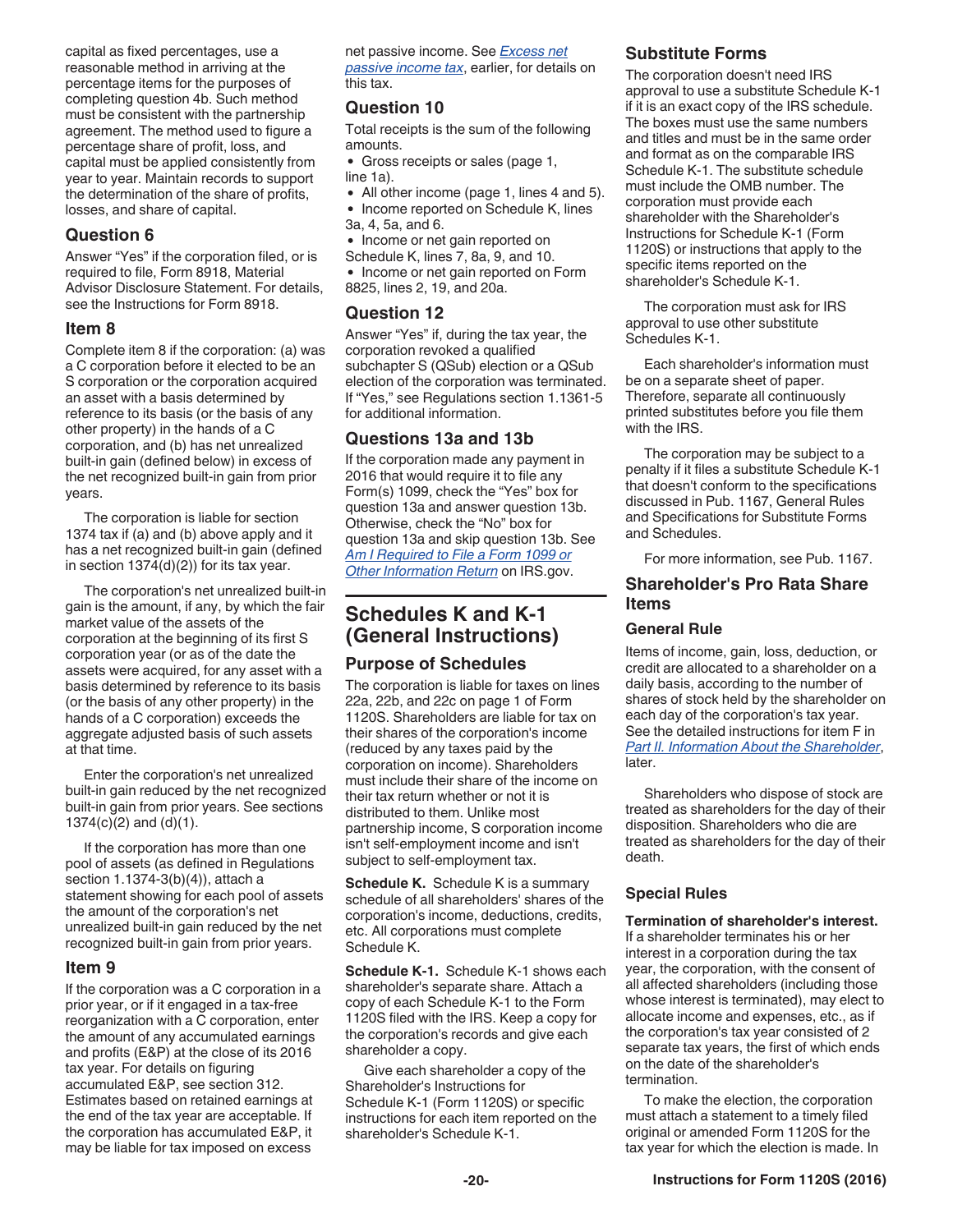<span id="page-20-0"></span>the statement, the corporation must state that it is electing under section 1377(a)(2) and Regulations section 1.1377-1(b) to treat the tax year as if it consisted of 2 separate tax years. The statement must also explain how the shareholder's entire interest was terminated (for example, sale or gift), and state that the corporation and each affected shareholder consent to the corporation making the election. A single statement may be filed for all terminating elections made for the tax year. If the election is made, enter "Section 1377(a) (2) Election Made" at the top of each affected shareholder's Schedule K-1.

For more details, see Regulations section 1.1377-1(b).

**Qualifying dispositions.** If a qualifying disposition takes place during the tax year, the corporation may make an irrevocable election to allocate income and expenses, etc., as if the corporation's tax year consisted of 2 tax years, the first of which ends on the close of the day the qualifying disposition occurs.

A qualifying disposition is:

1. A disposition by a shareholder of at least 20% of the corporation's outstanding stock in one or more transactions in any 30-day period during the tax year,

2. A redemption treated as an exchange under section 302(a) or 303(a) of at least 20% of the corporation's outstanding stock in one or more transactions in any 30-day period during the tax year, or

3. An issuance of stock that equals at least 25% of the previously outstanding stock to one or more new shareholders in any 30-day period during the tax year.

To make the election, the corporation must attach a statement to a timely filed original or amended Form 1120S for the tax year for which the election is made. In the statement, the corporation must state that it is electing under Regulations section 1.1368-1(g)(2)(i) to treat the tax year as if it consisted of two separate tax years, give the facts relating to the qualifying disposition (for example, sale, gift, stock issuance, or redemption), and state that each shareholder who held stock in the corporation during the tax year consents to the election. A single election statement may be filed for all qualifying disposition elections for the tax year.

For more details, see Regulations section 1.1368-1(g)(2).

## **Specific Instructions (Schedule K-1 Only)**

#### **General Information**

Generally, the corporation is required to prepare and give a Schedule K-1 to each person who was a shareholder in the

corporation at any time during the tax year. Schedule K-1 must be provided to each shareholder on or before the day on which the corporation's Form 1120S is required to be filed.

#### **How To Complete Schedule K-1**

If the return is for a fiscal year or a short tax year, fill in the tax year space at the top of each Schedule K-1. On each Schedule K-1, enter the information about the corporation and the shareholder in Parts I and II (items A through F). In Part III, enter the shareholder's pro rata share of each item of income, deduction, and credit and any other information the shareholder needs to prepare his or her tax return. Use 10-point Courier font (if possible) for all entries if you are typing or using a computer to complete Schedule K-1.

**Codes.** In box 10 and boxes 12 through 17, identify each item by entering a code in the left column of the entry space. These codes are identified in these instructions and on the back of Schedule K-1.

**Attached statements.** Enter an asterisk (\*) after the code, if any, in the left column of the entry space for each item for which you have attached a statement providing additional information. For items that can't be reported as a single dollar amount, enter the code and asterisk in the left column and enter "STMT" in the right column to indicate that the information is provided on an attached statement. More than one attached statement can be placed on the same sheet of paper and should be identified in alphanumeric order by box number followed by the letter code (if any). For example: "Box 17, code R—Depletion information—oil and gas" (followed by the information the shareholder needs).

**Too few entry spaces on Schedule K-1?** If the corporation has more coded items than the number of entry spaces in box 10, or boxes 12 through 17, don't enter a code or dollar amount in the last entry space of the box. In the last entry space, enter an asterisk in the left column and enter "STMT" in the entry space to the right. Report the additional items on an attached statement and provide the box number, the code, description, and dollar amount or information for each additional item. For example: "Box 13, code J—Work opportunity credit—\$1,000."

### **Special Reporting Requirements for Corporations With Multiple Activities**

If items of income, loss, deduction, or credit from more than one activity

(determined for purposes of the passive activity loss and credit limitations) are reported on Schedule K-1, the corporation must provide information separately for each activity to its shareholders. See *[Passive Activity Reporting Requirements](#page-9-0)*, earlier, for details on the reporting requirements.

### **Special Reporting Requirements for At-Risk Activities**

If the corporation is involved in one or more at-risk activities for which a loss is reported on Schedule K-1, the corporation must report information separately for each activity. See section 465(c) for a definition of activities.

The following information must be provided on an attachment to Schedule K-1 for each activity.

A statement that the information is a breakdown of at-risk activity loss amounts. The identity of the at-risk activity, the loss amount for the activity, other income and deductions, and any other information that relates to the activity.

### **Part I. Information About the Corporation**

On each Schedule K-1, enter the corporation's name, address, and identifying number.

#### **Item C**

If the corporation is filing its return electronically, enter "e-file." Otherwise, enter the name of the IRS service center where the corporation will file its return. See *[Where To File](#page-2-0)*, earlier.

### **Part II. Information About the Shareholder**

On each Schedule K-1, enter the shareholder's name, address, identifying number, and percentage of stock ownership.

#### **Truncating recipient's identification number on Schedule K-1.** The

corporation can truncate a shareholder's identifying number on the Schedule K-1 the corporation sends to the shareholder. Truncation isn't allowed on the Schedule K-1 the corporation files with the IRS. Also, the corporation can't truncate its own identification number on any form.

To truncate, where allowed, replace the first five digits of the nine-digit number with asterisks (\*) or Xs (for example, an SSN xxx-xx-xxxx would appear as \*\*\*-\*\*-xxxx or XXX-XX-xxxx). For more information, see Regulations section 301.6109-4.

### **Items D and E**

For an individual shareholder, enter the shareholder's social security number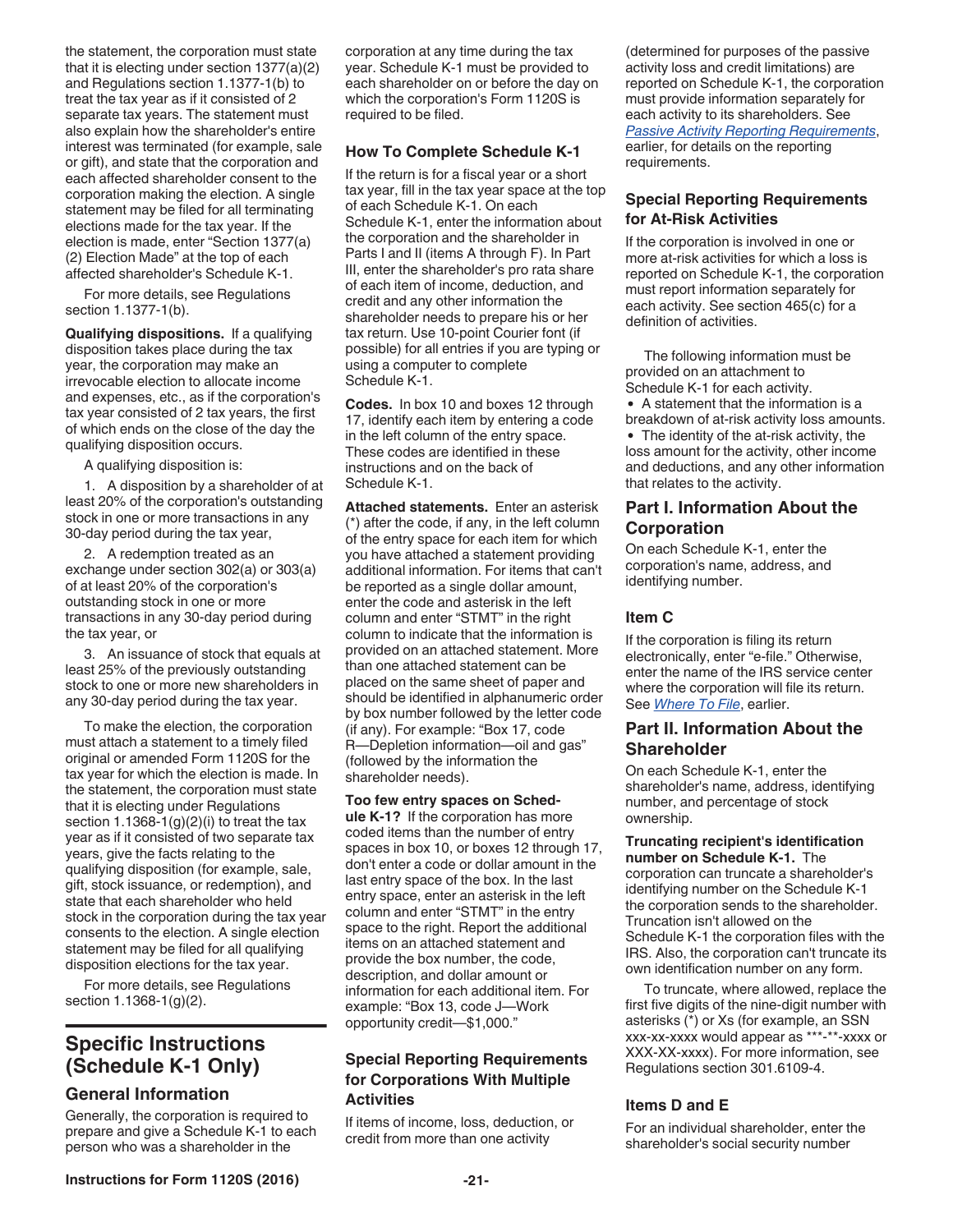<span id="page-21-0"></span>(SSN) or individual taxpayer identification number (ITIN) in item D. For all other shareholders, enter the shareholder's EIN.

If stock of the corporation is held by a nominee, guardian, custodian, or an agent, enter the name, address, and identifying number of the person for whom the stock is held.

If a single-member limited liability company (LLC) owns stock in the corporation, and the LLC is treated as a disregarded entity for federal income tax purposes, enter the owner's identifying number in item D and the owner's name and address in item E. The owner must be eligible to be an S corporation shareholder. An LLC that elects to be treated as a corporation for federal income tax purposes isn't eligible to be an S corporation shareholder.

#### **Item F**

Each shareholder's pro rata share items are figured separately for each period on a daily basis, based on the percentage of stock held by the shareholder on each day.

If there was no change in shareholders or in the relative interest in stock the shareholders owned during the tax year, enter the percentage of total stock owned by each shareholder during the tax year. For example, if shareholders X and Y each owned 50% for the entire tax year, enter 50% in item F for each shareholder. Each shareholder's pro rata share items (boxes 1 through 17 of Schedule K-1) are figured by multiplying the corresponding Schedule K amount by the percentage in item F.

If there was a change in shareholders or in the relative interest in stock the shareholders owned during the tax year, figure the percentage as follows. Each shareholder's percentage of ownership is weighted for the number of days in the tax year that stock was owned. For example, A and B each held 50% for half the tax year and A, B, and C held 40%, 40%, and 20%, respectively, for the remaining half of the tax year. The percentage of ownership for the year for A, B, and C is figured as presented in the illustration and is then entered in item F.

|       | a                            | b                       | $c (a \times b)$                    |    |
|-------|------------------------------|-------------------------|-------------------------------------|----|
|       | % of total<br>stock<br>owned | $%$ of tax<br>year held | $%$ of<br>ownership<br>for the year |    |
| A     | 50<br>40                     | 50<br>50                | 25<br>$+20$                         | 45 |
| B     | 50<br>40                     | 50<br>50                | 25<br>$+20$                         | 45 |
| С     | 20                           | 50                      | 10                                  | 10 |
| Total |                              |                         | 100%                                |    |

Each shareholder's pro rata share items generally are figured by multiplying the Schedule K amount by the percentage in item F. However, if a shareholder terminated his or her entire interest in the corporation during the year or a qualifying disposition took place, the corporation may elect to allocate income and expenses, etc., as if the tax year consisted of 2 tax years, the first of which ends on the day of the termination or qualifying disposition. See [Special Rules](#page-19-0), earlier, for more details.

## **Specific Instructions (Schedules K and K-1, Part III)**

#### **Income (Loss)**

**Reminder.** Before entering income items on Schedule K or K-1, reduce each item of passive investment income (within the meaning of section  $1362(d)(3)(C)$  by its proportionate share of the net passive income tax (Form 1120S, page 1, line 22a).

#### **Line 1. Ordinary Business Income (Loss)**

Enter the amount from Form 1120S, page 1, line 21. Enter the income (loss) without reference to the shareholder's: • Basis in the stock of the corporation and in any indebtedness of the corporation to the shareholders (section 1366(d)),

- At-risk limitations, and
- Passive activity limitations.

These limitations, if applicable, are determined at the shareholder level.

Line 1 shouldn't include rental activity income (loss) or portfolio income (loss).

Schedule K-1. Enter each shareholder's pro rata share of ordinary business income (loss) in box 1 of Schedule K-1. Identify on statements attached to Schedule K-1 any additional information the shareholder needs to correctly apply the passive activity limitations. For example, if the corporation has more than one trade or business activity, identify the amount from each activity. See *[Passive](#page-9-0) [Activity Reporting Requirements](#page-9-0)*, earlier.

## **Line 2. Net Rental Real Estate Income (Loss)**

Enter the net income (loss) from rental real estate activities of the corporation from Form 8825. Attach the form to Form 1120S.

**Schedule K-1.** Enter each shareholder's pro rata share of net rental real estate income (loss) in box 2 of Schedule K-1. Identify on statements attached to Schedule K-1 any additional information the shareholder needs to correctly apply the passive activity limitations. For example, if the corporation has more than one rental real estate activity, identify the amount from each activity. Also, for example, identify certain items from any rental real estate activities that may be subject to the recharacterization rules. See *[Passive Activity Reporting](#page-9-0) [Requirements](#page-9-0)*, earlier.

#### **Line 3. Other Net Rental Income (Loss)**

Enter on line 3a gross income from rental activities other than those reported on Form 8825. Include on line 3a gain (loss) from line 17 of Form 4797 that is attributable to the sale, exchange, or involuntary conversion of an asset used in a rental activity other than a rental real estate activity.

Enter on line 3b the deductible expenses of the activity. Attach a statement of these expenses to Form 1120S.

Enter on line 3c the net income (loss).

See *[Rental Activities](#page-6-0)*, earlier, and Pub. 925, Passive Activity and At-Risk Rules, for more information on rental activities.

**Schedule K-1.** Enter in box 3 of Schedule K-1 each shareholder's pro rata share of other net rental income (loss) reported on line 3c of Schedule K. Identify on statements attached to Schedule K-1 any additional information the shareholder needs to correctly apply the passive activity limitations. For example, if the corporation has more than one rental activity reported in box 3, identify the amount from each activity. See *[Passive](#page-9-0) [Activity Reporting Requirements](#page-9-0)*, earlier.

#### **Portfolio Income**

See *[Portfolio Income](#page-7-0)*, earlier, for a definition of portfolio income.

Don't reduce portfolio income by deductions allocated to it. Report such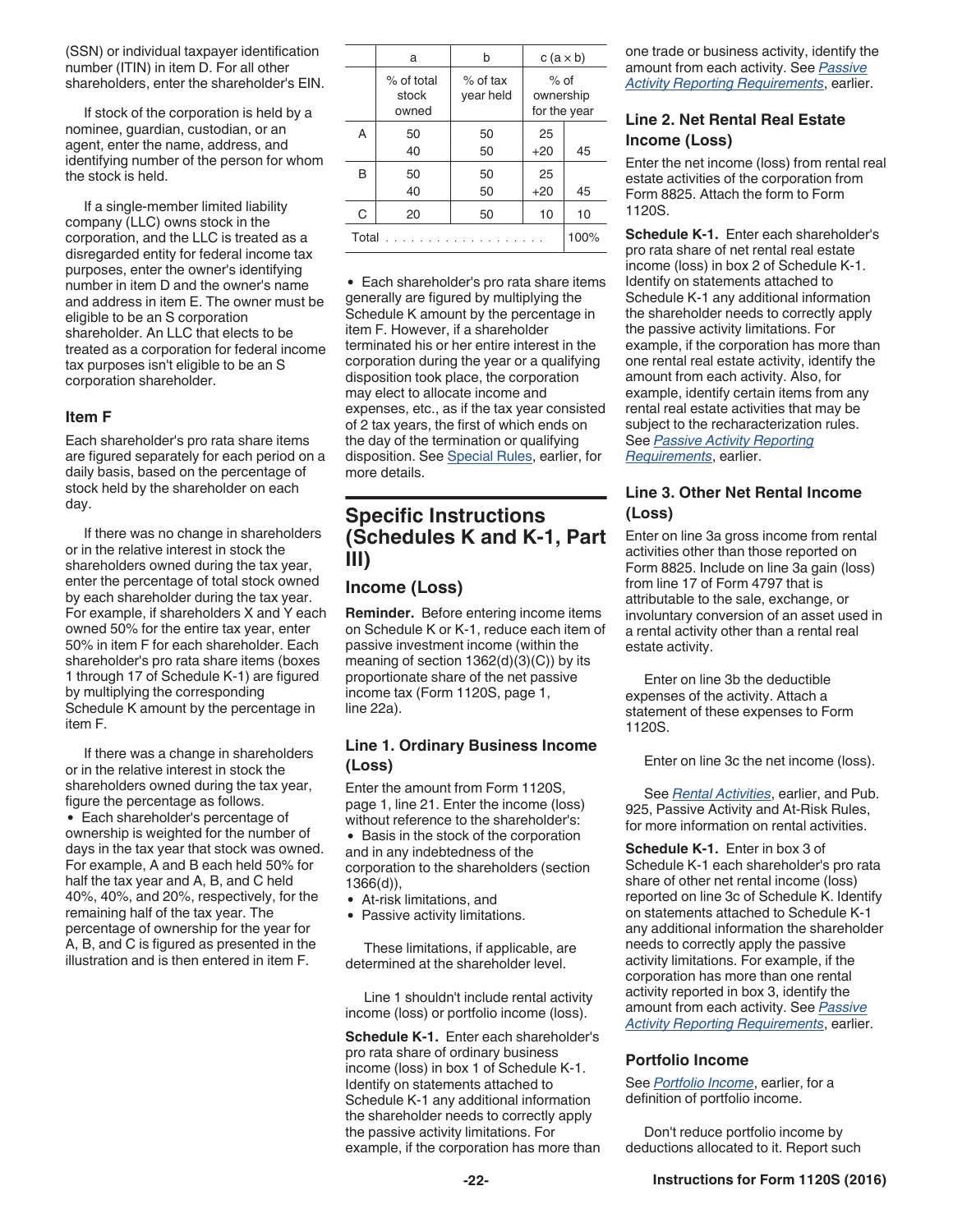deductions (other than interest expense) on line 12d of Schedule K. Report each shareholder's pro rata share of deductions in box 12 of Schedule K-1 using codes I, K, and L.

Interest expense allocable to portfolio income is generally investment interest expense reported on line 12b of Schedule K. Report each shareholder's pro rata share of interest expense allocable to portfolio income in box 12 of Schedule K-1 using code H.

#### **Line 4. Interest Income**

Enter only taxable portfolio interest on this line. Taxable interest is interest from all sources except interest exempt from tax and interest on tax-free covenant bonds.

**Schedule K-1.** Enter each shareholder's pro rata share of interest income in box 4 of Schedule K-1.

#### **Line 5a. Ordinary Dividends**

Enter only taxable ordinary dividends on line 5a, including any qualified dividends reported on line 5b.

**Schedule K-1.** Enter each shareholder's pro rata share of ordinary dividends in box 5a of Schedule K-1.

#### **Line 5b. Qualified Dividends**

Enter qualified dividends on line 5b. Except as provided below, qualified dividends are dividends received from domestic corporations and qualified foreign corporations.

**Exceptions.** The following dividends aren't qualified dividends.

Dividends the corporation received on any share of stock held for less than 61 days during the 121-day period that began 60 days before the ex-dividend date. When determining the number of days the corporation held the stock, don't count certain days during which the corporation's risk of loss was diminished. The ex-dividend date is the first date following the declaration of a dividend on which the purchaser of a stock isn't entitled to receive the next dividend payment. When counting the number of days the corporation held the stock, include the day the corporation disposed of the stock but not the day the corporation acquired it.

Dividends attributable to periods totaling more than 366 days that the corporation received on any share of preferred stock held for less than 91 days during the 181-day period that began 90 days before the ex-dividend date. When determining the number of days the corporation held the stock, don't count certain days during which the corporation's risk of loss was diminished.

Preferred dividends attributable to periods totaling less than 367 days are subject to the 61-day holding period rule above.

Dividends that relate to payments that the corporation is obligated to make with respect to short sales or positions in substantially similar or related property.

Dividends paid by a regulated investment company that aren't treated as qualified dividend income under section 854.

Dividends paid by a real estate investment trust that aren't treated as qualified dividend income under section 857(c).

See Pub. 550, Investment Income and Expenses, for more details.

**Qualified foreign corporation.** A foreign corporation is a qualified foreign corporation if it is:

1. Incorporated in a possession of the United States, or

2. Eligible for benefits of a comprehensive income tax treaty with the United States that the Secretary determines is satisfactory for this purpose and that includes an exchange of information program. See Notice 2011-64, 2011-37 I.R.B. 231, for details.

If the foreign corporation doesn't meet either (1) or (2), then it may be treated as a qualified foreign corporation for any dividend paid by the corporation if the stock associated with the dividend paid is readily tradable on an established securities market in the United States.

However, qualified dividends don't include dividends paid by an entity which was a passive foreign investment company (defined in section 1297) in either the tax year of the distribution or the preceding tax year.

See Notice 2004-71, 2004-45 I.R.B. 793, and Notice 2006-3, 2006-3 I.R.B. 306, for more details.

**Schedule K-1.** Enter each shareholder's pro rata share of qualified dividends in box 5b of Schedule K-1.

*If any amounts from line 5b are from foreign sources, see the If the foreign sources, see the instructions for lines 14d through 14f for additional statements required.*

#### **Line 6. Royalties**

Enter the royalties received by the corporation.

**Schedule K-1.** Enter each shareholder's pro rata share of royalties in box 6 of Schedule K-1.

### **Line 7. Net Short-Term Capital Gain (Loss)**

Enter the gain (loss) that is portfolio income (loss) from Schedule D (Form 1120S), line 7.

**Schedule K-1.** Enter each shareholder's pro rata share of net short-term capital gain (loss) in box 7 of Schedule K-1.

### **Line 8a. Net Long-Term Capital Gain (Loss)**

Enter the gain or loss that is portfolio income (loss) from Schedule D (Form 1120S), line 15.

**Schedule K-1.** Enter each shareholder's pro rata share of net long-term capital gain (loss) in box 8a of Schedule K-1.

*If any gain or loss from line 7 or 15 of Schedule D is from the disposition of nondepreciable personal property used in a trade or business, it may not be treated as portfolio income. Instead, report it on line 10 of Schedule K and report each shareholder's pro rata share in box 10 of Schedule K-1 using code E.* **CAUTION !**

## **Line 8b. Collectibles (28%) Gain (Loss)**

Figure the amount attributable to collectibles from the amount reported on Schedule D (Form 1120S), line 15. A collectibles gain (loss) is any long-term gain or deductible long-term loss from the sale or exchange of a collectible that is a capital asset.

Collectibles include works of art, rugs, antiques, metal (such as gold, silver, or platinum bullion), gems, stamps, coins, alcoholic beverages, and certain other tangible property.

Also, include gain (but not loss) from the sale or exchange of an interest in a partnership or trust held for more than 1 year and attributable to unrealized appreciation of collectibles. For details, see Regulations section 1.1(h)-1. Also attach the statement required under Regulations section 1.1(h)-1(e).

Schedule K-1. Report each shareholder's pro rata share of the collectibles (28%) gain (loss) in box 8b of Schedule K-1.

### **Line 8c. Unrecaptured Section 1250 Gain**

The three types of unrecaptured section 1250 gain must be reported separately on an attached statement to Form 1120S.

**From the sale or exchange of the corporation's business assets.** Figure this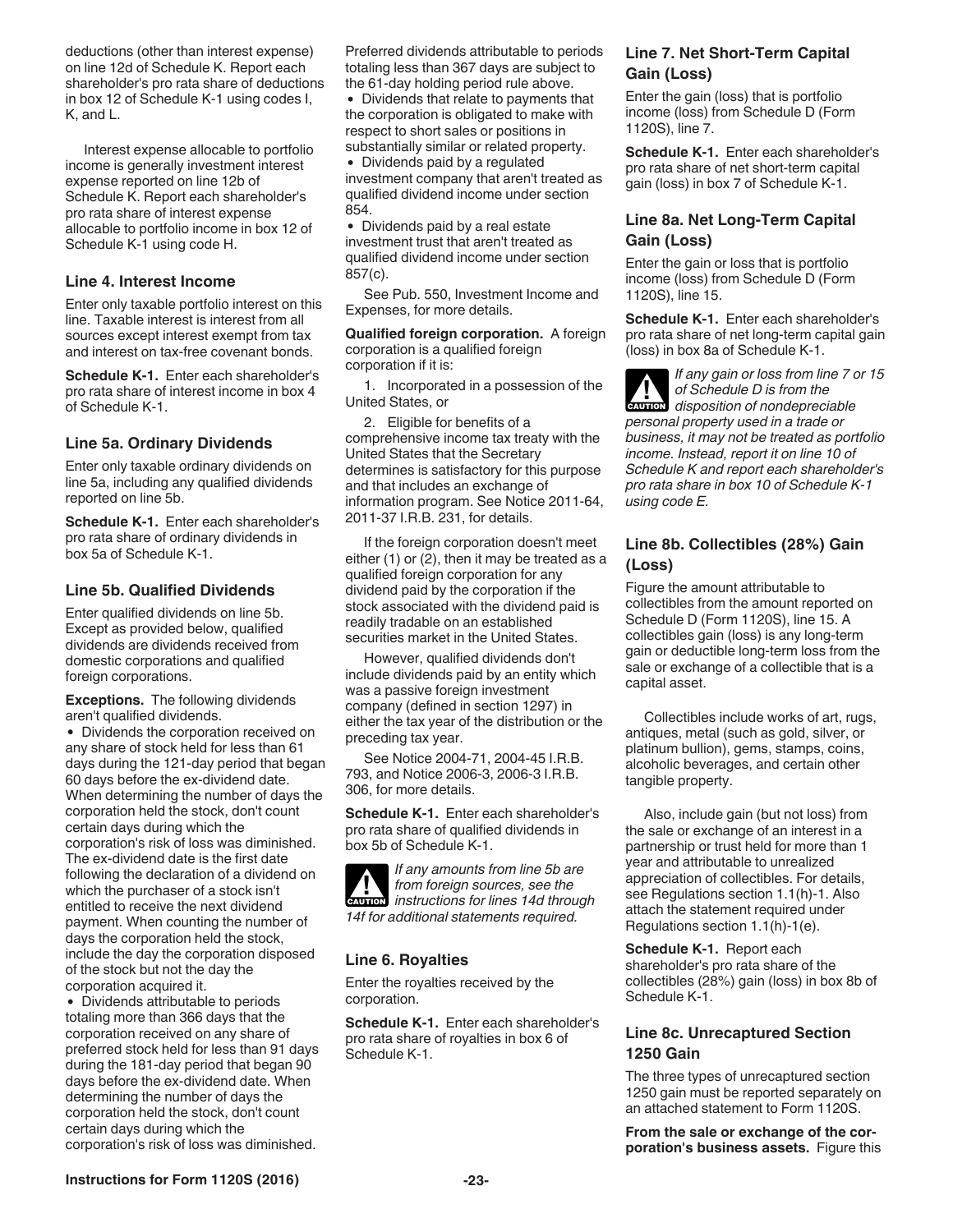<span id="page-23-0"></span>amount in Part III of Form 4797 for each section 1250 property (except property for which gain is reported using the installment method on Form 6252, Installment Sale Income) for which you had an entry in Part I of Form 4797. Subtract line 26g of Form 4797 from the smaller of line 22 or line 24. Figure the total of these amounts for all section 1250 properties. Generally, the result is the corporation's unrecaptured section 1250 gain. However, if the corporation is reporting gain on the installment method for a section 1250 property held more than 1 year, see the next paragraph.

The total unrecaptured section 1250 gain for an installment sale of section 1250 property held more than 1 year is figured in a manner similar to that used in the preceding paragraph. However, the total unrecaptured section 1250 gain must be allocated to the installment payments received from the sale. To do so, the corporation generally must treat the gain allocable to each installment payment as unrecaptured section 1250 gain until all such gain has been used in full. Figure the unrecaptured section 1250 gain for installment payments received during the tax year as the smaller of (a) the amount from line 26 or line 37 of Form 6252 (whichever applies), or (b) the total unrecaptured section 1250 gain for the sale reduced by all gain reported in prior years (excluding section 1250 ordinary income recapture).

*If the corporation chose not to treat all of the gain from payments*  **IFFERENT AND A LIGATE AND A LIGATE THE ANN CAUTION** *received after May 6, 1997, and before August 24, 1999, as unrecaptured section 1250 gain, use only the amount the corporation chose to treat as unrecaptured section 1250 gain for those payments to reduce the total unrecaptured section 1250 gain remaining to be reported for the sale. See Regulations section 1.453-12.*

**From the sale or exchange of an interest in a partnership.** Also report as a separate amount any gain from the sale or exchange of an interest in a partnership attributable to unrecaptured section 1250 gain. See Regulations section 1.1(h)-1 and attach the statement required under Regulations section 1.1(h)-1(e).

**From an estate, trust, REIT, or RIC.** If the corporation received a Schedule K-1 or Form 1099-DIV from an estate, a trust, a real estate investment trust (REIT), or a regulated investment company (RIC) reporting "unrecaptured section 1250 gain," don't add it to the corporation's own unrecaptured section 1250 gain. Instead, report it as a separate amount. For example, if the corporation received a Form 1099-DIV from a REIT with unrecaptured section 1250 gain, report it

as "Unrecaptured section 1250 gain from a REIT."

**Schedule K-1. Report each** shareholder's pro rata share of unrecaptured section 1250 gain from the sale or exchange of the corporation's business assets in box 8c of Schedule K-1. If the corporation is reporting unrecaptured section 1250 gain from an estate, trust, REIT, or RIC, or from the corporation's sale or exchange of an interest in a partnership (as explained above), enter "STMT" in box 8c and an asterisk (\*) in the left column of the box and attach a statement that separately identifies the amount of unrecaptured section 1250 gain from:

• The sale or exchange of the

corporation's business assets;

The sale or exchange of an interest in a partnership; and

An estate, trust, REIT, or RIC.

*If any amounts from line 8c are from foreign sources, see the If the foreign sources, see the instructions for lines 14d through 14f for additional statements required.*

## **Line 9. Net Section 1231 Gain (Loss)**

Enter the net section 1231 gain (loss) from Form 4797, line 7.

Don't include net gain or loss from involuntary conversions due to casualty or theft. Report net loss from involuntary conversions due to casualty or theft on line 10 of Schedule K (box 10, code B, of Schedule K-1). See the instructions for line 10 on how to report net gain from involuntary conversions.

**Schedule K-1.** Report each shareholder's pro rata share of net section 1231 gain (loss) in box 9 of Schedule K-1. If the corporation has more than one rental, trade, or business activity, identify on an attachment to Schedule K-1 the amount of section 1231 gain (loss) from each separate activity. See *[Passive](#page-9-0) [Activity Reporting Requirements](#page-9-0)*, earlier.



*If any amounts from line 9 are from foreign sources, see the If the foreign sources, see the instructions for lines 14d through 14f for additional required statements.*

### **Line 10. Other Income (Loss)**

Enter any other item of income or loss not included on lines 1 through 9. On the line to the left of the entry space for line 10, identify the type of income. If there is more than one type of income, attach a statement to Form 1120S that separately identifies each type and amount of income for each of the following categories. The codes needed for Schedule K-1 reporting are provided for each category.

#### **Other portfolio income (loss) (code A).**

Portfolio income not reported on lines 4 through 8. Report and identify other portfolio income or loss on an attachment for line 10.

If the corporation holds a residual interest in a REMIC, report on an attachment the shareholder's share of the following.

Taxable income (net loss) from the REMIC (line 1b of Schedules Q (Form 1066)).

Excess inclusion (line 2c of Schedules Q (Form 1066)).

Section 212 expenses (line 3b of Schedules Q (Form 1066)).

Because Schedule Q (Form 1066) is a quarterly statement, the corporation must follow the Schedule Q instructions to figure the amounts to report to shareholders for the corporation's tax year.

**Involuntary conversions (code B).** 

Report net loss from involuntary conversions due to casualty or theft. The amount for this item is shown on Form 4684, Casualties and Thefts, line 38a or 38b.

Each shareholder's pro rata share must be entered on Schedule K-1.

Enter the net gain from involuntary conversions of property used in a trade or business (line 39 of Form 4684) on line 3 of Form 4797.

If there was a gain (loss) from a casualty or theft to property not used in a trade or business or for income-producing purposes, notify the shareholder. The corporation shouldn't complete Form 4684 for this type of casualty or theft. Instead, each shareholder will complete his or her own Form 4684.

**Section 1256 contracts and straddles (code C).** Report any net gain or loss from section 1256 contracts from Form 6781, Gains and Losses From Section 1256 Contracts and Straddles.

**Mining exploration costs recapture (code D).** Provide the information shareholders need to recapture certain mining exploration expenditures. See Regulations section 1.617-3.

**Other income (loss) (code E).** Include any other type of income, such as the following.

• Recoveries of tax benefit items (section 111).

• Gambling gains and losses subject to the limitations in section 165(d). Indicate on an attached statement whether or not the corporation is in the trade or business of gambling.

Disposition of an interest in oil, gas, geothermal, or other mineral properties. Report the following information on a statement attached to Schedule K-1: (a) a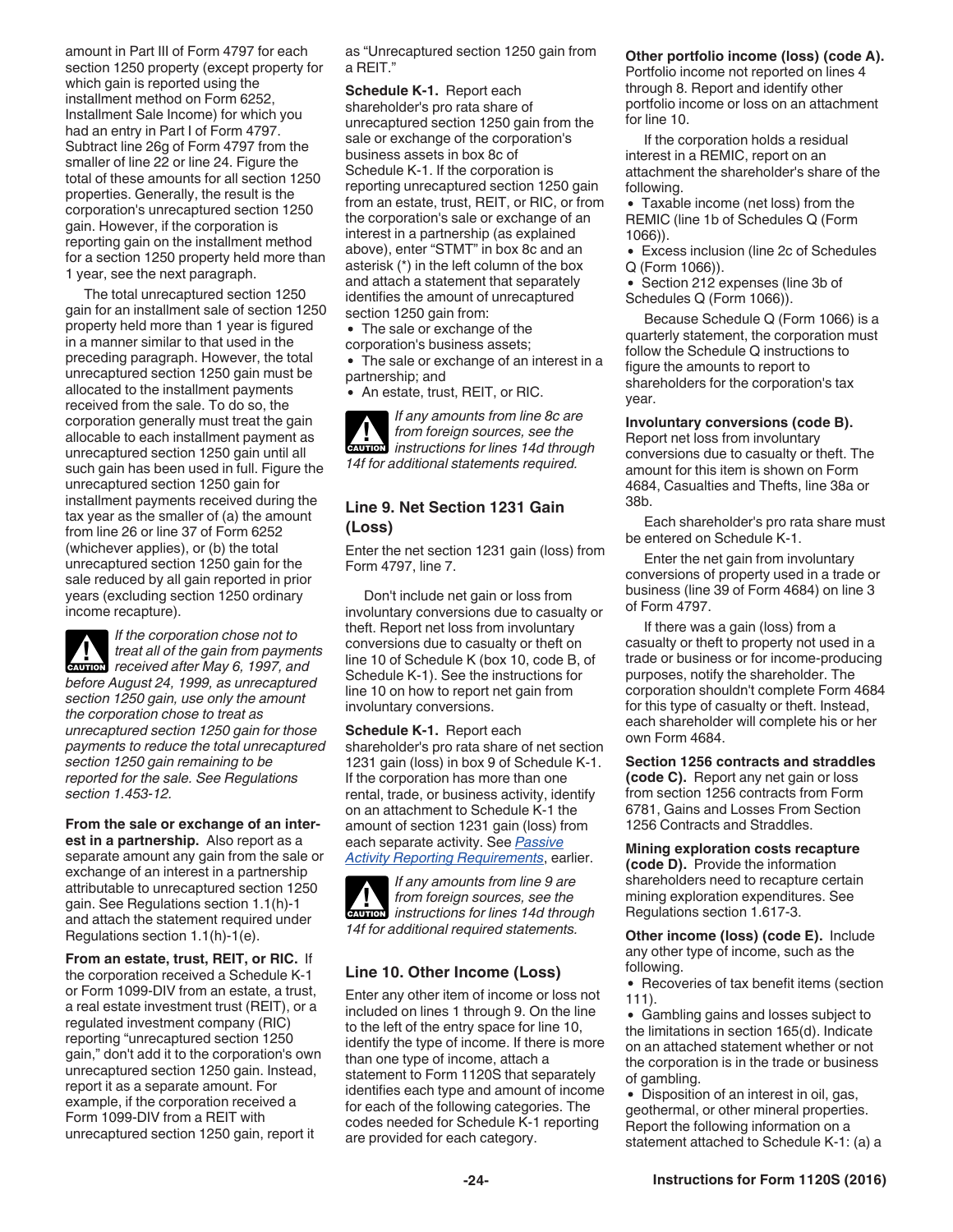<span id="page-24-0"></span>description of the property; (b) the shareholder's share of the amount realized on the sale, exchange, or involuntary conversion of each property (fair market value of the property for any other disposition, such as a distribution); (c) the shareholder's share of the corporation's adjusted basis in the property (except for oil or gas properties); and (d) total intangible drilling costs, development costs, and mining exploration costs (section 59(e) expenditures) passed through to the shareholder for the property. See Regulations section 1.1254-4 for more information.

COD income deferred under section 108(i). Report COD income deferred under section 108(i) that must be included in income in the current tax year under section 108(i)(1) or section 108(i)(5)(D)(i) or (ii). For information on events that will cause previously deferred income to be reportable and allocating deferred income to the shareholders, see section 108(i); Regulations section 1.108(i)-1; Rev. Proc. 2009-37, 2009-36 I.R.B. 309; and Regulations section 1.108(i)-2.

Gain from the sale or exchange of qualified small business (QSB) stock (as defined in the Instructions for Schedule D) that is eligible for the section 1202 exclusion. The section 1202 exclusion applies only to QSB stock held by the corporation for more than 5 years. Additional limitations apply at the shareholder level. Report each shareholder's share of section 1202 gain on Schedule K-1. Each shareholder will determine if he or she qualifies for the exclusion. Report on an attachment to Schedule K-1 for each sale or exchange (a) the name of the corporation that issued the QSB stock, (b) the shareholder's pro rata share of the corporation's adjusted basis and sales price of the QSB stock, and (c) the dates the QSB stock was bought and sold.

Gain eligible for section 1045 rollover (replacement stock purchased by the corporation). Include only gain from the sale or exchange of QSB stock (as defined in the Instructions for Schedule D) that was deferred by the corporation under section 1045 and reported on Schedule D. See the Instructions for Schedule D for more details. Additional limitations apply at the shareholder level. Report each shareholder's share of the gain eligible for section 1045 rollover on Schedule K-1. Each shareholder will determine if he or she qualifies for the rollover. Report on an attachment to Schedule K-1 for each sale or exchange (a) the name of the corporation that issued the QSB stock, (b) the shareholder's pro rata share of the corporation's adjusted basis and sales price of the QSB stock, and (c) the dates the QSB stock was bought and sold.

Gain eligible for section 1045 rollover (replacement stock **not** purchased by the corporation). Include only gain from the sale or exchange of QSB stock (as defined in the Instructions for Schedule D) the corporation held for more than 6 months but that wasn't deferred by the corporation under section 1045. See the Instructions for Schedule D for more details. A shareholder may be eligible to defer his or her pro rata share of this gain under section 1045 if he or she purchases other QSB stock during the 60-day period that began on the date the QSB stock was sold by the corporation. Additional limitations apply at the shareholder level. Report on an attachment to Schedule K-1 for each sale or exchange (a) the name of the corporation that issued the QSB stock, (b) the shareholder's pro rata share of the corporation's adjusted basis and sales price of the QSB stock, and (c) the dates the QSB stock was bought and sold. • Any gain or loss from line 7 or 15 of Schedule D that isn't portfolio income (for example, gain or loss from the disposition of nondepreciable personal property used in a trade or business).

**Schedule K-1.** Enter each shareholder's pro rata share of the other income categories listed above in box 10 of Schedule K-1. Enter the applicable code A, B, C, D, or E (as shown above).

If you are reporting each shareholder's pro rata share of only one type of income under code E, enter the code with an asterisk (E\*) and the dollar amount in the entry space in box 10 and attach a statement that shows "Box 10, code E," and the type of income. If you are reporting multiple types of income under code E, enter the code with an asterisk (E\*) and enter "STMT" in the entry space in box 10 and attach a statement that shows "Box 10, code E," and the dollar amount of each type of income.

If the corporation has more than one trade or business or rental activity (for codes B through E), identify on an attachment to Schedule K-1 the amount from each separate activity. See *[Passive](#page-9-0) [Activity Reporting Requirements](#page-9-0)*, earlier.

#### **Deductions**

#### **Line 11. Section 179 Deduction**

A corporation can elect to expense part of the cost of certain property the corporation purchased during the tax year for use in its trade or business or certain rental activities. See Pub. 946 for a definition of what kind of property qualifies for the section 179 expense deduction and the Instructions for Form 4562 for limitations on the amount of the section 179 expense deduction.

Complete Part I of Form 4562 to figure the corporation's section 179 expense deduction. The corporation doesn't take the deduction itself, but instead passes it through to the shareholders. Attach Form 4562 to Form 1120S and show the total section 179 expense deduction on Schedule K, line 11.

Although the corporation can't take the section 179 deduction, it generally must still reduce the basis of the asset by the amount of the section 179 deduction it elected, regardless of whether any shareholder can use the deduction. However, the corporation doesn't reduce the basis for any section 179 deduction allocable to a trust or estate because they aren't eligible to take the section 179 deduction. See Regulations section 1.179-1(f).

Identify on an attachment to Schedules K and K-1 the cost of any section 179 property placed in service during the year that is qualified enterprise zone property. See the Instructions for Form 4562 for more details.

See the instructions for line 17d of Schedule K for sales or other dispositions of property for which a section 179 deduction has passed through to shareholders and for the recapture rules if the business use of the property dropped to 50% or less.

**Schedule K-1. Report each** shareholder's pro rata share of the section 179 expense deduction in box 11 of Schedule K-1. If the corporation has more than one rental, trade, or business activity, identify on an attachment to Schedule K-1 the amount of section 179 deduction from each separate activity. See *[Passive](#page-9-0) [Activity Reporting Requirements](#page-9-0)*, earlier.

Don't complete box 11 of Schedule K-1 for any shareholder that is an estate or trust; estates and trusts aren't eligible for the section 179 expense deduction.

#### **Line 12a. Charitable Contributions**

Cash contributions must be supported by a dated bank record or receipt.

Generally, no deduction is allowed for any contribution of \$250 or more unless the corporation obtains a written acknowledgment from the charitable organization that shows the amount of cash contributed, describes any property contributed, and gives an estimate of the value of any goods or services provided in return for the contribution. The acknowledgment must be obtained by the due date (including extensions) of the corporation's return, or if earlier, the date the return is filed. Don't attach the acknowledgment to the tax return, but keep it with the corporation's records.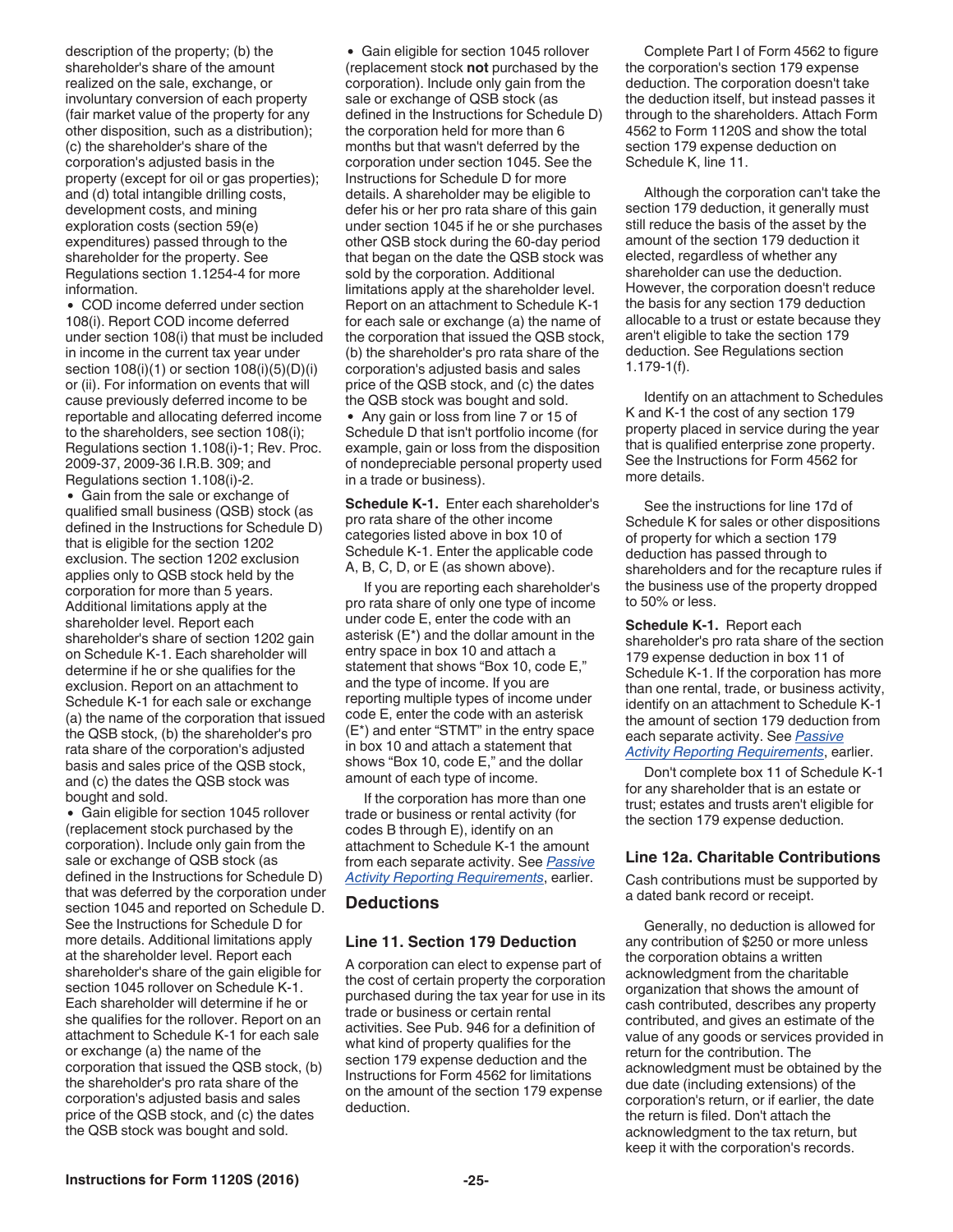<span id="page-25-0"></span>These rules apply in addition to the filing requirements for Form 8283, Noncash Charitable Contributions, described under *Contributions of property*, later.

Enter charitable contributions made during the tax year. Attach a statement to Form 1120S that separately identifies the corporation's contributions for each of the following categories. See *Limits on Deductions* in Pub. 526, Charitable Contributions, for information on adjusted gross income (AGI) limitations on deductions for charitable contributions.

The codes needed for Schedule K-1 reporting are provided for each category.

**Cash contributions (50%) (code A).**  Enter cash contributions subject to the 50% AGI limitation.

**Cash contributions (30%) (code B).**  Enter cash contributions subject to the 30% AGI limitation.

**Noncash contributions (50%) (code C).** Enter noncash contributions subject to the 50% AGI limitation. Don't include food inventory contributions reported separately on an attached statement. If property other than cash is contributed and the claimed deduction for one item or group of similar items of property exceeds \$5,000, the corporation must give each shareholder a copy of Form 8283 to attach to the shareholder's return.

**Food inventory contributions.** Provide the following information on a statement attached to Schedule K-1.

The shareholder's pro rata share of the amount of the charitable contributions under section 170(e)(3) for qualified food inventory that was donated to charitable organizations for the care of the ill, needy, and infants. The food must meet all the quality and labeling standards imposed by federal, state, and local laws and regulations. The charitable contribution for donated food inventory is the lesser of (a) the basis of the donated food plus half of the appreciation (gain if the donated food were sold at fair market value on the date of the gift), or (b) twice the basis of the donated food. A corporation that does not account for inventories and is not required to capitalize indirect costs under section 263A may elect to treat the basis of the donated food as equal to 25% of the fair market value of the food. See section 170(e)(3)(C) for more details.

The shareholder's pro rata share of the net income for the tax year from the corporation's trades or businesses that made the contributions of food inventory.

**Qualified conservation contributions.** 

The AGI limit for qualified conservation contributions under section 170(h) is generally 50%. However, if the corporation is a qualified farmer or rancher (farm

income is more than 50% of gross income), the AGI limit for qualified conservation contributions of property used in agriculture or livestock production (or available for such production) is 100%. The carryover period is 15 tax years. See section 170(b) and Notice 2007-50, 2007-25 I.R.B. 1430, for details. Report qualified conservation contributions with a 50% AGI limitation on Schedule K-1 in box 12 using code C. Report qualified conservation contributions with a 100% AGI limitation on Schedule K-1 in box 12 using code G.

**Noncash contributions (30%) (code D).** Enter noncash contributions subject to the 30% AGI limitation.

**Capital gain property to a 50% organization (30%) (code E).** Enter capital gain property contributions subject to the 30% AGI limitation.

**Capital gain property (20%) (code F).**  Enter capital gain property contributions subject to the 20% AGI limitation.

**Contributions of property.** See *Contributions of Property* in Pub. 526 and Pub. 561, Determining the Value of Donated Property, for information on noncash contributions and contributions of capital gain property. If the deduction claimed for noncash contributions exceeds \$500, complete Form 8283 and attach it to Form 1120S.

Shareholders can deduct their pro rata share of the fair market value of property contributions, but will only need to adjust their stock basis by their pro rata share of the property's adjusted basis. Give each shareholder a statement identifying their pro rata share of both the fair market value and adjusted basis of the property.

If the corporation made a qualified conservation contribution under section 170(h), also include the fair market value of the underlying property before and after the donation, as well as the type of legal interest contributed, and describe the conservation purpose furthered by the donation. Give a copy of this information to each shareholder.

If the corporation made a contribution of real property located in a registered historic district, restrictions apply. Generally, no deductions are allowed for structures or land (deductions are only allowed for buildings), and the charitable contribution may be reduced if rehabilitation credits were claimed for the building. A \$500 filing fee may apply to certain deductions over \$10,000. See Pub. 526 for details.

**Nondeductible contributions.** Certain contributions made to an organization conducting lobbying activities aren't deductible. See section 170(f)(9) for more details. Also, see *Contributions You* 

*Cannot Deduct* in Pub. 526 for more examples of nondeductible contributions.

*An accrual basis S corporation can't elect to treat a contribution*  **can't** elect to treat a contribution as having been paid in the tax *year the board of directors authorizes the payment if the contribution isn't actually paid until the next tax year.*

**Contributions (100%) (code G).** If the corporation is a qualified farmer or rancher (farm income is more than 50% of gross income), enter qualified conservation contributions of property used in agriculture or livestock production (or available for such production). The contribution must be subject to a restriction that the property remain available for such production. See section 170(b) for details.

**Schedule K-1. Report each** shareholder's pro rata share of charitable contributions in box 12 of Schedule K-1 using codes A through G for each of the contribution categories shown earlier. See *Contributions of property*, earlier, for information on statements you may be required to attach to Schedule K-1. The corporation must attach a copy of its Form 8283 to the Schedule K-1 of each shareholder if the deduction for any item or group of similar items of contributed property exceeds \$5,000, even if the amount allocated to any shareholder is \$5,000 or less.

#### **Line 12b. Investment Interest Expense**

Include on this line the interest properly allocable to debt on property held for investment purposes. Property held for investment includes property that produces income (unless derived in the ordinary course of a trade or business) from interest, dividends, annuities, or royalties; and gains from the disposition of property that produces those types of income or is held for investment.

Investment interest expense doesn't include interest expense allocable to a passive activity.

Investment income and investment expenses other than interest are reported on lines 17a and 17b, respectively. This information is needed by shareholders to determine the investment interest expense limitation (see Form 4952 for details).

**Schedule K-1. Report each** shareholder's pro rata share of investment interest expense in box 12 of Schedule K-1 using code H.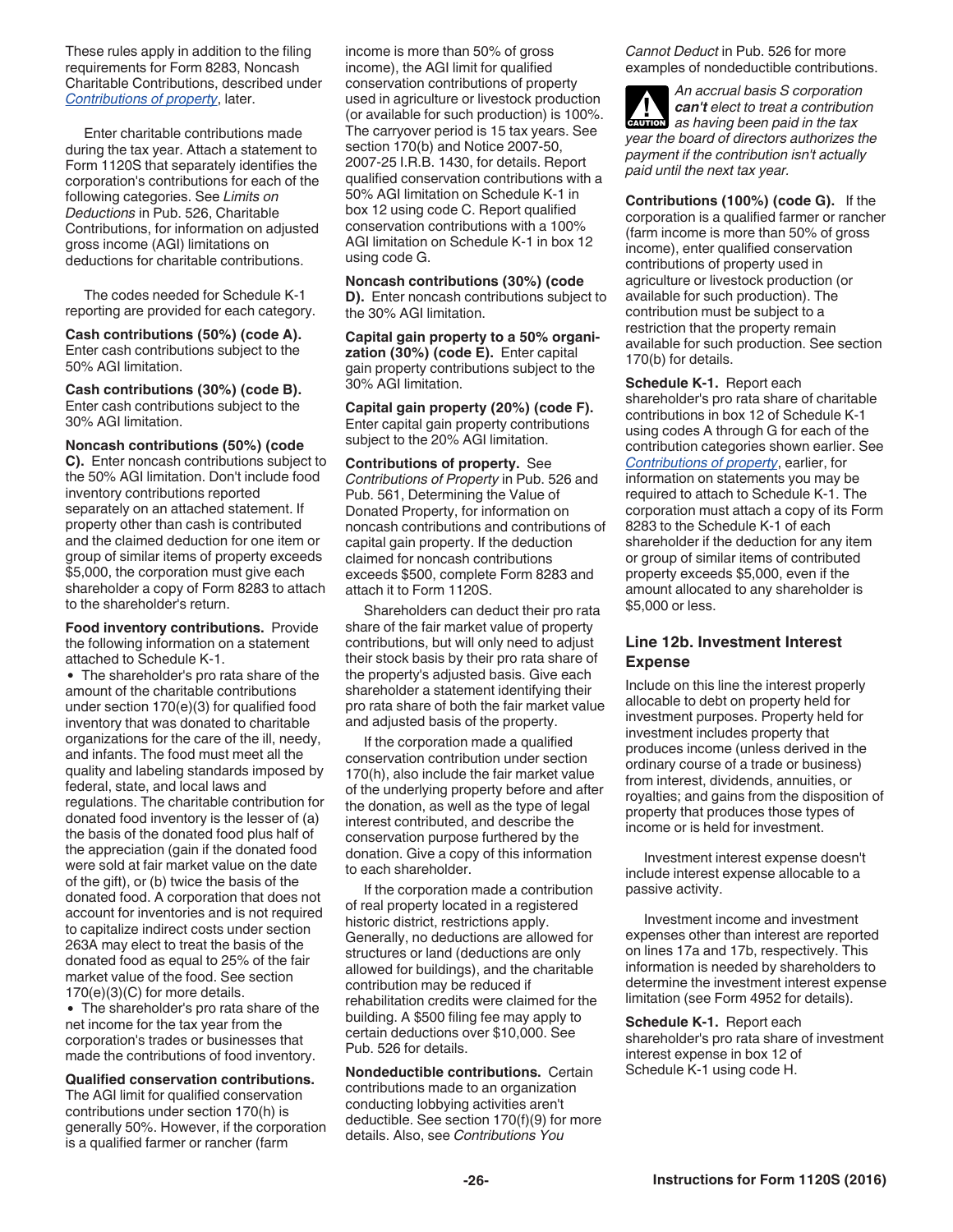### <span id="page-26-0"></span>**Lines 12c(1) and 12c(2). Section 59(e)(2) Expenditures**

Generally, section 59(e) allows each shareholder to make an election to deduct their pro rata share of the corporation's otherwise deductible qualified expenditures ratably over 10 years (3 years for circulation expenditures). The deduction is taken beginning with the tax year in which the expenditures were made (or for intangible drilling and development costs, over the 60-month period beginning with the month in which such costs were paid or incurred).

The term "qualified expenditures" includes only the following types of expenditures paid or incurred during the tax year.

Circulation expenditures.

- Research and experimental expenditures.
- Intangible drilling and development costs.

Mining exploration and development costs.

If a shareholder makes the election, these items aren't treated as AMT tax preference items.

Because the shareholders make this election, the corporation can't deduct these amounts or include them as AMT items on Schedule K-1. Instead, the corporation passes through the information the shareholders need to figure their separate deductions.

On line 12c(1), enter the type of expenditures claimed on line 12c(2). Enter on line 12c(2) the qualified expenditures paid or incurred during the tax year for which a shareholder may make an election under section 59(e). Enter this amount for all shareholders whether or not any shareholder makes an election under section 59(e).

On an attached statement, identify the property for which the expenditures were paid or incurred. If the expenditures were for intangible drilling or development costs for oil and gas properties, identify the month(s) in which the expenditures were paid or incurred. If there is more than one type of expenditure or more than one property, provide the amounts (and the months paid or incurred, if required) for each type of expenditure separately for each property.

**Schedule K-1. Report each** shareholder's pro rata share of section 59(e) expenditures in box 12 of Schedule K-1 using code J. Identify the following information on an attached statement.

• The type of expenditure.

The property for which the expenditures are paid or incurred.

For oil and gas properties only, the month in which intangible drilling costs and development costs were paid or incurred.

If there is more than one type of expenditure or the expenditures are for more than one property, provide each shareholder's pro rata share of the amounts (and the months paid or incurred for oil and gas properties) for each type of expenditure separately for each property.

### **Line 12d. Other Deductions**

Enter deductions not included on line 11, 12a, 12b, 12c(2), or 14l. On the line to the left of the entry space for line 12d, identify the type of deduction. If there is more than one type of deduction, attach a statement to Form 1120S that separately identifies the type and amount of each deduction for the following categories. The codes needed for Schedule K-1 reporting are provided for each category.

**Deductions—royalty income (code I).**  Enter deductions related to royalty income.

**Deductions—portfolio (2% floor) (code K).** Enter deductions related to portfolio income that are subject to the 2% of AGI floor (see the Instructions for Schedule A (Form 1040)).

**Deductions—portfolio (other) (code L).**  Enter any other deductions related to portfolio income.

No deduction is allowed under section 212 for expenses allocable to a convention, seminar, or similar meeting. Because these expenses aren't deductible by shareholders, the corporation doesn't report these expenses on line 12d of Schedule K. The expenses are nondeductible and are reported as such on line 16c of Schedule K and in box 16 of Schedule K-1 using code C.

**Preproductive period expenses (code M).** If the corporation is required to use an accrual method of accounting under section 448(a)(3), it must capitalize these expenses. If the corporation is permitted to use the cash method, enter the amount of preproductive period expenses that qualify under Regulations section 1.263A-4(d). An election not to capitalize these expenses must be made at the shareholder level. See *Uniform Capitalization Rules* in Pub. 225.

**Commercial revitalization deduction from rental real estate activities (code N).** Enter the commercial revitalization deduction on line 12d only if it is for a rental real estate activity. If the deduction is for a nonrental building, enter it on line 19 of Form 1120S. See *[Special Rules](#page-16-0)*  under *[Line 19. Other Deductions](#page-16-0)*, earlier, for more information.

#### **Reforestation expense deduction**

**(code O).** The corporation can elect to deduct a limited amount of its reforestation expenditures paid or incurred during the tax year. The amount the corporation can elect to deduct is limited to \$10,000 for each qualified timber property. See section 194(c) for a definition of reforestation expenditures and qualified timber property. See Notice 2006-47, 2006-20 I.R.B. 892, for details on making the election. The corporation must amortize over 84 months any amount not deducted. See *[Reforestation](#page-17-0) [expenditures](#page-17-0)*, earlier.

*Schedule K-1.* Enter the shareholder's pro rata share of allowable reforestation expense in box 12 of Schedule K-1 using code O and attach a statement that provides a description of the qualified timber property. If the corporation is electing to deduct amounts from more than one qualified timber property, provide a description and the amount for each property.

**Domestic production activities information (code P).** If the corporation isn't eligible or chooses not to figure qualified production activities income (QPAI) at the corporate level, attach a statement with the following information to enable each shareholder to figure the domestic production activities deduction. Identify any amounts from oil-related production activities and list them separately.

Domestic production gross receipts (DPGR).

- Gross receipts from all sources.
- Cost of goods sold allocable to DPGR.
- Cost of goods sold from all sources.

Total deductions, expenses, and losses directly allocable to DPGR.

Total deductions, expenses, and losses directly allocable to a non-DPGR class of income.

Other deductions, expenses, and losses not directly allocable to DPGR or another class of income.

• Form W-2 wages.

Any other information a shareholder using the section 861 method will need to allocate and apportion cost of goods sold and deductions between domestic production gross receipts and other receipts.

See Form 8903, Domestic Production Activities Deduction, and its instructions for details. If the corporation is eligible and chooses to figure QPAI at the corporate level, see the instructions below.

**Qualified production activities income (code Q).** If the corporation is eligible and chooses to figure QPAI at the corporate level, use code Q to report the shareholder's pro rata share of the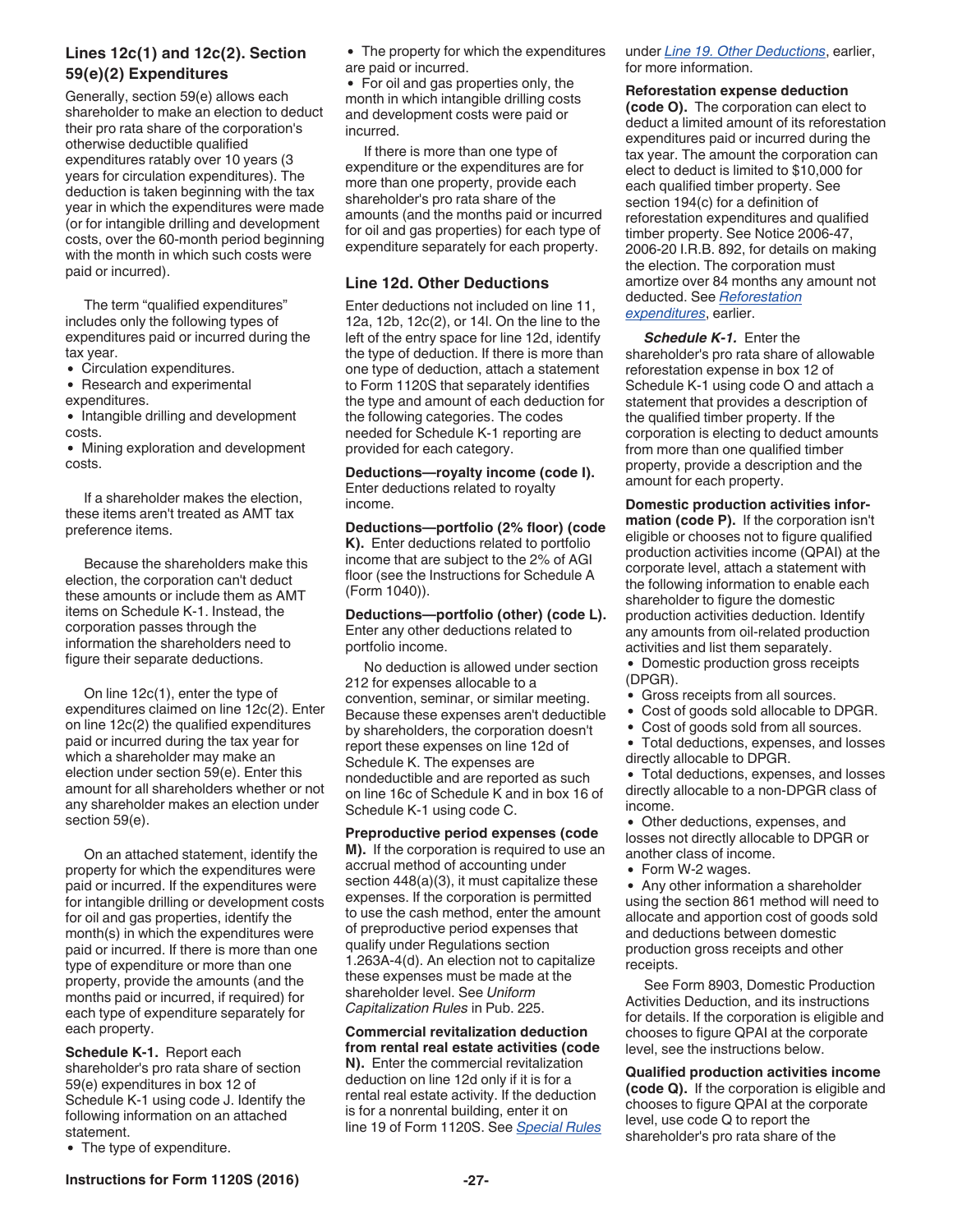<span id="page-27-0"></span>corporation's QPAI. This amount may be less than zero. If any portion of QPAI is attributable to oil-related production activities, attach a separate statement to identify the oil-related portion. See the Instructions for Form 8903 for details.

Employer's Form W-2 wages (code R). If the corporation is eligible and chooses to report QPAI with code Q, use code R to report the shareholder's pro rata share of employer's Form W-2 wages properly allocable to domestic production gross receipts. See the Instructions for Form 8903 for details.

**Other deductions (code S).** Include any other deductions, such as the following. Amounts paid by the corporation that would be allowed as itemized deductions on any of the shareholders' income tax returns if they were paid directly by a shareholder for the same purpose. These amounts include, but aren't limited to, expenses under section 212 for the production of income other than from the corporation's trade or business. However, don't enter expenses related to portfolio income or investment interest expense reported on line 12b of Schedule K on this line.

• Soil and water conservation

expenditures (section 175). See Pub. 225. Endangered species recovery

expenditures (section 175).

Expenditures paid or incurred for the removal of architectural and transportation barriers to the elderly and disabled that the corporation has elected to treat as a current expense. See section 190.

• Interest expense allocated to debt-financed distributions. See Notice 89-35, 1989-1 C.B. 675, or Pub. 535, chapter 4, for more information.

Contributions to a capital construction fund. See Pub. 595, Capital Construction Fund for Commercial Fishermen.

Any penalty on early withdrawal of savings because the corporation withdrew funds from its time savings deposit before its maturity.

• Film, television, and live theatrical production expenses. The corporation can elect to deduct certain costs of a qualified film, television, or live theatrical production commencing before January 1, 2017 (after December 31, 2015, and before January 1, 2017, for a live theatrical production), if the aggregate cost of the production doesn't exceed \$15 million. There is a higher dollar limitation for productions in certain areas. A live theatrical performance commences on the date of its first public performance for a paying audience. Provide a description of the film, television, or live theatrical production on an attached statement. If the corporation makes the election for more than one production, attach a statement to Schedule K-1 that shows each shareholder's pro rata share of the

qualified expenditures separately for each production. The deduction is subject to recapture under section 1245 if the election is voluntarily revoked or the production fails to meet the requirements for the deduction. See section 181 and the related regulations.

Current year section 108(i) original issue discount (OID) deduction. In general, if the corporation made a section 108(i) election for income from the COD attributable to the reacquisition of an applicable debt instrument and the corporation issued a debt instrument with OID that is subject to section 108(i)(2) because of the election, the deduction for all or a portion of the OID that accrues before the first tax year the COD is includible in income is deferred until the COD is includible in income. The aggregate amount of OID that is deferred during this period is generally allowed as a deduction ratably over the 5-year period the COD is includible in income under section 108(i). The amount deferred is limited to the amount of COD subject to the section 108(i) election.

**Schedule K-1.** Enter each shareholder's pro rata share of the deduction categories listed above in box 12 of Schedule K-1 or provide the required information on an attached statement. Enter the applicable code shown above.

If you are reporting only one type of deduction under code S, enter code S with an asterisk (S\*) and the dollar amount in the entry space in box 12 and attach a statement that shows the box number, code, and type of deduction. If you are reporting multiple types of deductions under code S, enter the code with an asterisk (S\*), enter "STMT" in the dollar amount entry space in box 12, and attach a statement that shows the box number, code, and dollar amount of each type of deduction.

If the corporation has more than one trade or business activity, identify on an attachment to Schedule K-1 the amount for each separate activity. See *[Passive](#page-9-0)  [Activity Reporting Requirements](#page-9-0)*, earlier.

### **Credits**



*Don't attach Form 3800, General Business Credit, to Form 1120S.*

### **Low-Income Housing Credit**

Section 42 provides a credit that can be claimed by owners of low-income residential rental buildings. To qualify for the credit, the corporation must file Form 8609, Low-Income Housing Credit Allocation and Certification, separately with the IRS. Don't attach Form 8609 to Form 1120S. Complete and attach Form 8586, Low-Income Housing Credit, and Form 8609-A, Annual Statement for

Low-Income Housing Credit, to Form 1120S.

### **Line 13a. Low-Income Housing Credit (Section 42(j)(5))**

If the corporation invested in a partnership to which the provisions of section 42(j)(5) apply, report on line 13a the credit reported to the corporation in box 15 of Schedule K-1 (Form 1065) using code A or code C.

**Schedule K-1.** Report in box 13 of Schedule K-1 each shareholder's pro rata share of the low-income housing credit reported on line 13a of Schedule K. Use code A to report the portion of the credit attributable to buildings placed in service before 2008. Use code C to report the portion of the credit attributable to buildings placed in service after 2007. If the corporation has credits from more than one activity, identify on an attachment to Schedule K-1 the amount for each separate activity. See *[Passive Activity](#page-9-0) [Reporting Requirements](#page-9-0)*, earlier.

### **Line 13b. Low-Income Housing Credit (Other)**

Report on line 13b any low-income housing credit not reported on line 13a. This includes any credit reported to the corporation in box 15 of Schedule K-1 (Form 1065) using code B or code D.

**Schedule K-1.** Report in box 13 of Schedule K-1 each shareholder's pro rata share of the low-income housing credit reported on line 13b of Schedule K. Use code B to report the portion of the credit attributable to buildings placed in service before 2008. Use code D to report the portion of the credit attributable to buildings placed in service after 2007. If the corporation has credits from more than one rental activity, identify on an attachment to Schedule K-1 the amount for each separate activity. See *[Passive](#page-9-0)  [Activity Reporting Requirements](#page-9-0)*, earlier.

### **Line 13c. Qualified Rehabilitation Expenditures (Rental Real Estate)**

Enter on line 13c the total qualified rehabilitation expenditures related to rental real estate activities of the corporation. See the Instructions for Form 3468 for details on qualified rehabilitation expenditures.

*Qualified rehabilitation expenditures for property not*  expenditures for property network related to rental real estate *activities must be reported in box 17 using code C.*

**Schedule K-1. Report each** shareholder's pro rata share of qualified rehabilitation expenditures related to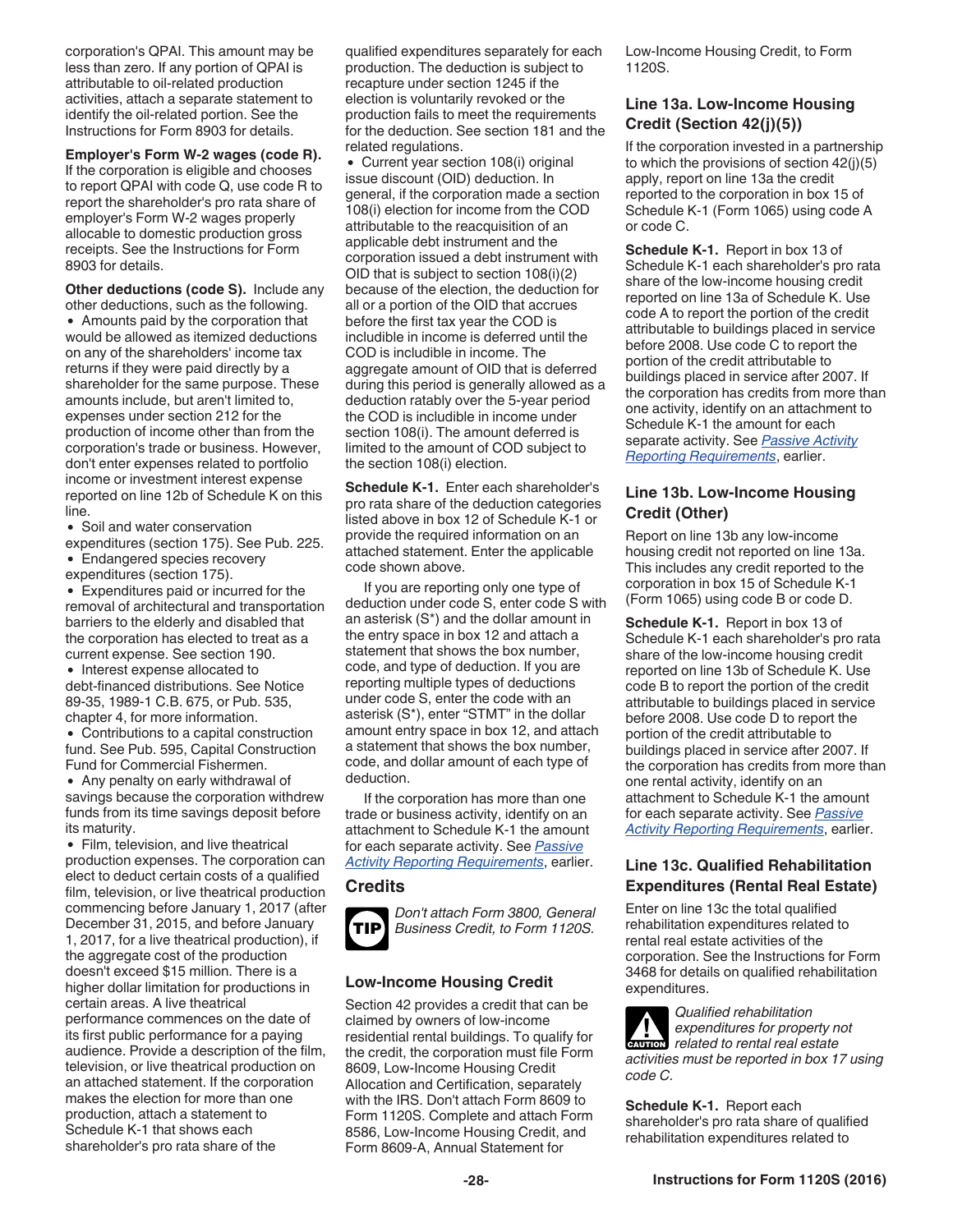rental real estate activities in box 13 of Schedule K-1 using code E. Attach a statement to Schedule K-1 that provides the information and the shareholder's pro rata share of the basis and expenditure amounts the shareholder will need to figure the amounts to report on lines 11b through 11f and 11i of Form 3468. See the Instructions for Form 3468 for details. If the corporation has expenditures from more than one rental real estate activity, identify on an attachment to Schedule K-1 the information and amounts for each separate activity. See *[Passive Activity](#page-9-0) [Reporting Requirements](#page-9-0)*, earlier.

#### **Line 13d. Other Rental Real Estate Credits**

Enter on line 13d any other credit (other than credits reported on lines 13a through 13c) related to rental real estate activities. On the dotted line to the left of the entry space for line 13d, identify the type of credit. If there is more than one type of credit, attach a statement to Form 1120S that identifies the type and amount for each credit. These credits may include any type of credit listed in the instructions for line 13g.

**Schedule K-1.** Report in box 13 of Schedule K-1 each shareholder's pro rata share of other rental real estate credits using code F. If you are reporting each shareholder's pro rata share of only one type of rental real estate credit under code F, enter the code with an asterisk (F\*) and the dollar amount in the entry space in box 13 and attach a statement that shows "Box 13, code F" and the type of credit. If you are reporting multiple types of rental real estate credit under code F, enter the code with an asterisk (F\*) and enter "STMT" in the entry space in box 13 and attach a statement that shows "Box 13, code F" and the dollar amount of each type of credit. If the corporation has credits from more than one rental real estate activity, identify on the attached statement the amount of each type of credit for each separate activity. See *[Passive Activity](#page-9-0) [Reporting Requirements](#page-9-0)*, earlier.

#### **Line 13e. Other Rental Credits**

Enter on line 13e any other credit (other than credits reported on lines 13a through 13d) related to rental activities. On the dotted line to the left of the entry space for line 13e, identify the type of credit. If there is more than one type of credit, attach a statement to Form 1120S that identifies the type and amount for each credit. These credits may include any type of credit listed in the instructions for line 13g.

**Schedule K-1.** Report in box 13 of Schedule K-1 each shareholder's pro rata share of other rental credits using code G. If you are reporting each shareholder's pro rata share of only one type of rental credit under code G, enter the code with an asterisk (G\*) and the dollar amount in the entry space in box 13 and attach a statement that shows "Box 13, code G" and the type of credit. If you are reporting multiple types of rental credit under code G, enter the code with an asterisk (G\*) and enter "STMT" in the entry space in box 13 and attach a statement that shows "Box 13, code G" and the dollar amount of each type of credit. If the corporation has credits from more than one rental activity, identify on the attached statement the amount of each type of credit for each separate activity. See *[Passive Activity Reporting](#page-9-0) [Requirements](#page-9-0)*, earlier.

#### **Line 13f. Biofuel Producer Credit**

Enter on line 13f the biofuel producer credit attributable to trade or business activities. If the credit is attributable to rental activities, enter the amount on line 13d or 13e.

Figure this credit on Form 6478. Attach it to Form 1120S. Include any amount shown on line 2 of Form 6478 in the corporation's income on line 5 of Form 1120S.

See section 40(f) for an election the corporation can make to have the credit not apply.

**Schedule K-1.** Report in box 13 of Schedule K-1 each shareholder's pro rata share of the biofuel producer credit reported on line 13f using code I. If the corporation has credits from more than one activity, identify on an attachment to Schedule K-1 the amount for each separate activity. See *[Passive Activity](#page-9-0) [Reporting Requirements](#page-9-0)*, earlier.

### **Line 13g. Other Credits**

Enter on line 13g any other credit, except credits or expenditures shown or listed for lines 13a through 13f or the credit for federal tax paid on fuels (which is reported on line 23c of page 1). On the line to the left of the entry space for line 13g, identify the type of credit. If there is more than one type of credit, attach a statement to Form 1120S that separately identifies each type and amount of credit for the following categories. The codes needed for box 13 of Schedule K-1 are provided in the heading of each category.

**Undistributed capital gains credit (code H).** This credit represents taxes paid on undistributed capital gains by a regulated investment company (RIC) or a real estate investment trust (REIT). As a shareholder of a RIC or REIT, the corporation will receive notice of the amount of tax paid on undistributed capital gains on Form 2439, Notice to

Shareholder of Undistributed Long-Term Capital Gains.

**Work opportunity credit (code J).**  Complete Form 5884 to figure the credit. Attach it to Form 1120S.

**Disabled access credit (code K).**  Complete Form 8826 to figure the credit. Attach it to Form 1120S.

**Empowerment zone employment credit (code L).** Complete Form 8844 to figure the credit. Attach it to Form 1120S.

**Credit for increasing research activities (code M).** Complete Form 6765 to figure the credit. Attach it to Form 1120S. Indicate on an attached statement whether or not the corporation is an eligible small business under section 38(c) (5)(C). For more information, see the Instructions for Form 6765.

**Credit for employer social security and Medicare taxes paid on certain employee tips (code N).** Complete Form 8846 to figure the credit. Attach it to Form 1120S.

**Backup withholding (code O).** This credit is for backup withholding on dividends, interest, and other types of income of the corporation.

**Other credits (code P).** Attach a statement to Form 1120S that identifies the type and amount of any other credits not reported elsewhere. Complete the credit form identified below and attach it to Form 1120S.

Unused investment credit from the qualifying advanced coal project credit, qualifying gasification project credit, or qualifying advanced energy project credit allocated from cooperatives.

Unused investment credit from the rehabilitation credit or energy credit allocated from cooperatives.

Orphan drug credit (Form 8820).

Enhanced oil recovery credit (Form 8830).

• Renewable electricity, refined coal, and Indian coal production credit (Form 8835). Attach a statement to Form 1120S and Schedule K-1 showing the allocation of the credit for production during the 4-year period beginning on the date the facility was placed in service and for production after that period.

• Indian employment credit (Form 8845). Biodiesel and renewable diesel fuels credit (Form 8864). Include any amount from line 8 of Form 8864 in the corporation's income on line 5 of Form 1120S. If this credit includes the small agri-biodiesel producer credit, identify on a statement attached to Schedule K-1 (a) the small agri-biodiesel producer credit included in the total credit allocated to the shareholder, (b) the number of gallons for which the corporation claimed the small agri-biodiesel producer credit, and (c) the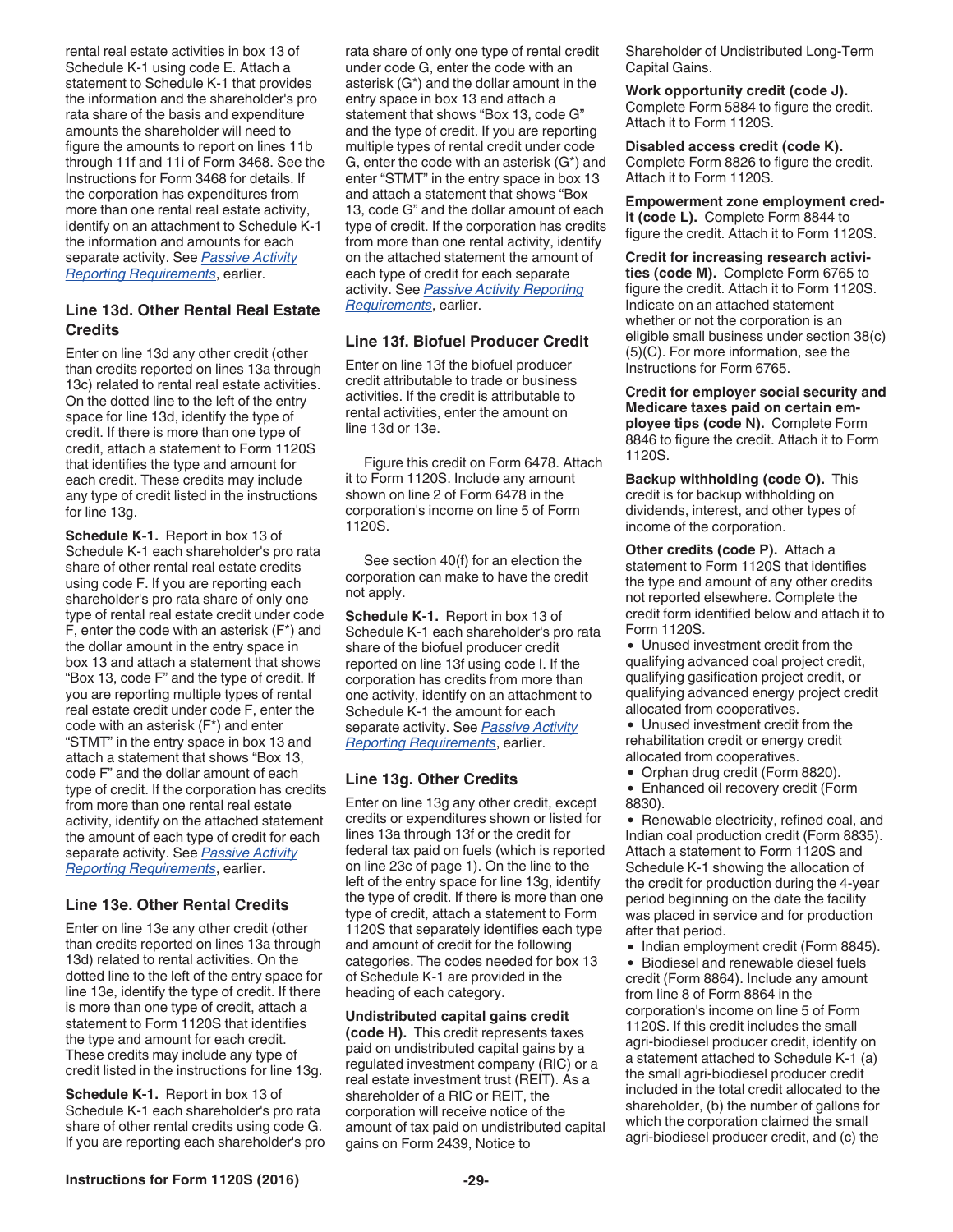<span id="page-29-0"></span>corporation's productive capacity for agri-biodiesel.

• New markets credit (Form 8874).

• Credit for small employer pension plan startup costs (Form 8881).

Credit for employer-provided childcare facilities and services (Form 8882).

Low sulfur diesel fuel production credit (Form 8896).

Qualified railroad track maintenance credit (Form 8900).

Distilled spirits credit (Form 8906).

Energy efficient home credit (Form 8908).

Alternative motor vehicle credit (Form 8910).

Alternative fuel vehicle refueling property credit (Form 8911).

• Clean renewable energy bond credit (Form 8912). The amount of this credit (excluding any credits from partnerships, estates, and trusts) must also be reported as interest income on line 4 of Schedule K. In addition, the amount of this credit must also be reported on line 17d of Schedule K.

Qualified zone academy bond credit (for bonds issued before October 4, 2008) (Form 8912). The amount of this credit must also be reported as interest income on line 4 of Schedule K. In addition, the amount of this credit must also be reported on line 17d of Schedule K.

• New clean renewable energy bond credit (Form 8912). The amount of this credit (excluding any credits from partnerships, estates, and trusts) must also be reported as interest income on line 4 of Schedule K. In addition, the amount of this credit must also be reported as a property distribution on line 16d of Schedule K.

Qualified energy conservation bond credit (Form 8912). The amount of this credit (excluding any credits from partnerships, estates, and trusts) must also be reported as interest income on line 4 of Schedule K. In addition, the amount of this credit must also be reported as a property distribution on line 16d of Schedule K.

Qualified zone academy bond credit (for bonds issued after October 3, 2008) (Form 8912). The amount of this credit (excluding any credits from partnerships, estates, and trusts) must also be reported as interest income on line 4 of Schedule K. In addition, the amount of this credit must also be reported as a property distribution on line 16d of Schedule K.

Qualified school construction bond credit (Form 8912). The amount of this credit (excluding any credits from partnerships, estates, and trusts) must also be reported as interest income on line 4 of Schedule K. In addition, the amount of this credit must also be reported as a property distribution on line 16d of Schedule K.

• Build America bond credit (Form 8912). The amount of this credit (excluding any credits from partnerships, estates, and trusts) must also be reported as interest income on line 4 of Schedule K. In addition, the amount of this credit must also be reported as a property distribution on line 16d of Schedule K.

• Mine rescue team training credit (Form 8923).

Credit for employer differential wage payments (Form 8932).

Carbon dioxide sequestration credit (Form 8933).

Qualified plug-in electric drive motor vehicle credit (Form 8936).

Credit for small employer health insurance premiums (Form 8941).

General credits from an electing large partnership.

**Schedule K-1.** Enter in box 13 of Schedule K-1 each shareholder's pro rata share of the credits listed above. See additional Schedule K-1 reporting information provided in the instructions above. Enter the applicable code, H through P, in the column to the left of the dollar amount entry space.

If you are reporting each shareholder's pro rata share of only one type of credit under code P, enter the code with an asterisk (P\*) and the dollar amount in the entry space in box 13 and attach a statement that shows "Box 13, code P" and the type of credit. If you are reporting multiple types of credit under code P, enter the code with an asterisk (P\*) and enter "STMT" in the entry space in box 13 and attach a statement that shows "Box 13, code P" and the dollar amount of each type of credit. If the corporation has credits from more than one activity, identify on an attachment to Schedule K-1 the amount of each type of credit for each separate activity. See *[Passive Activity Reporting](#page-9-0) [Requirements](#page-9-0)*, earlier.

#### **Foreign Transactions**

Line 14b must be completed if a shareholder may need this information to figure a foreign tax credit. Lines 14a and 14c through 14n must be completed if the corporation has foreign income, deductions, or losses, or has paid or accrued foreign taxes.

On Schedule K-1, for items that require an attached statement, enter the code followed by an asterisk and the shareholder's pro rata share of the dollar amount. Attach a statement to Schedule K-1 providing the information described below. If the corporation had income from, or paid or accrued taxes to, more than one country or U.S. possession, see the requirement for an attached statement in the instructions for line 14a below. See Pub. 514, Foreign Tax Credit for Individuals, and the Instructions

for Form 1116, Foreign Tax Credit, for more information.

### **Line 14a. Name of Country or U.S. Possession (Code A)**

Enter the name of the foreign country or U.S. possession from which the corporation had income or to which the corporation paid or accrued taxes. If the corporation had income from, or paid or accrued taxes to, more than one foreign country or U.S. possession, enter "See attached" and attach a statement for each country for lines 14a through 14n (codes A through N and code Q of Schedule K-1). On Schedule K-1, if there is more than one country, enter code A followed by an asterisk (A\*), enter "STMT," and attach a statement to Schedule K-1 for each country for the information and amounts coded A through N and Q.

**RIC passthrough amounts.** Aggregate all income passed through from RICs and report the total on a single line. Enter "RIC" on line 14a and report the total on line 14b. Note that the totals are being reported on a single line because it isn't necessary to report the RIC pass-through amounts on a per-country basis.

## **Line 14b. Gross Income From All Sources (Code B)**

Enter the corporation's gross income from all sources (both U.S. and foreign).

## **Line 14c. Gross Income Sourced at Shareholder Level (Code C)**

Enter the total gross income of the corporation that is required to be sourced at the shareholder level. This includes income from the sale of most personal property, other than inventory, depreciable property, and certain intangible property. See Pub. 514 and section 865 for details.



*You must attach a statement to Form 1120S showing the following Form 11209*<br> **CAUTION Information.** 

The amount of this gross income (without regard to its source) in each category identified in the instructions for lines 14d, 14e, and 14f.

Specifically identify gains on the sale of personal property other than inventory, depreciable property, and certain intangible property on which a foreign tax of 10% or more was paid or accrued. Also list losses on the sale of such property if the foreign country would have imposed a 10% or higher tax had the sale resulted in a gain. In addition, separately identify the amounts of such gains or losses within each separate limitation category that are long-term capital gains and losses or collectibles (28%) gains and losses. See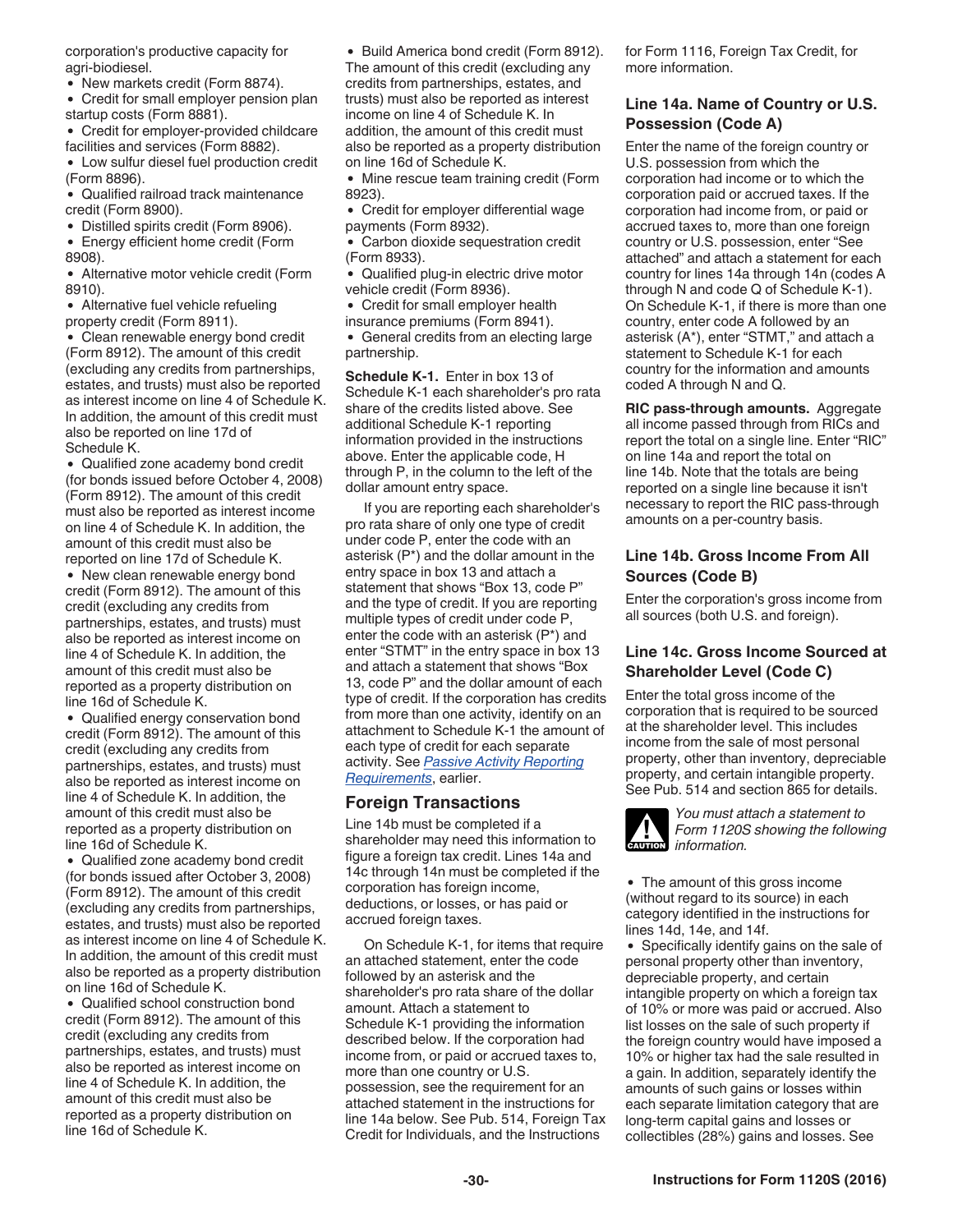*Determining the Source of Income From the Sales or Exchanges of Certain Personal Property* in Pub. 514 and section 865.

### **Lines 14d–14f. Foreign Gross Income Sourced at Corporate Level**

Separately report gross income from sources outside the United States by category of income as follows. See Pub. 514 for more information on the categories of income.

*You must attach a statement to Form 1120S that specifies foreign*  **Form 1120S that specifies f**<br> **Source qualified dividends,** *unrecaptured section 1250 gains, and net section 1231 gain (loss).*

**Line 14d. Passive category (code D).**  Passive category foreign source income.

**Line 14e. General category (code E).**  General category foreign source income. Include all foreign income sourced at the corporate level that isn't reported on lines 14d and 14f.

**Line 14f. Other (code F).** Attach a statement showing the amount of foreign source income included in each of the following categories.

- Section 901(j) income.
- Income re-sourced by treaty.

### **Lines 14g–14h. Deductions Allocated and Apportioned at Shareholder Level**

**Line 14g. Interest expense (code G).**  Enter the corporation's total interest expense (including interest equivalents under Temporary Regulations section 1.861-9T(b)). Don't include interest directly allocable under Temporary Regulations section 1.861-10T to income from a specific property. This type of interest is allocated and apportioned at the corporate level and is included on lines 14i through 14k.

Line 14h. Other (code H). Enter the total of all other deductions or losses that are required to be allocated at the shareholder level. For example, include on line 14h research and experimental expenditures (see Regulations section 1.861-17(f)).

## **Lines 14i–14k. Deductions Allocated and Apportioned at Corporate Level to Foreign Source Income**

Separately report corporate deductions that are apportioned at the corporate level to:

Passive category foreign source income,

General category foreign source income, and

Other foreign source income (see the instructions for lines 14d–14f). Attach a statement showing the amount of deductions allocated and apportioned at the corporate level to each of the listed categories from line 14f. See Pub. 514 for more information.

## **Line 14l. Total Foreign Taxes Paid or Accrued**

Enter in U.S. dollars the total foreign taxes (described in section 901 or section 903) that were paid or accrued according to the corporation's method of accounting for such taxes. Translate these amounts into U.S. dollars by using the applicable exchange rate (see Pub. 514).

**Foreign taxes paid (code L).** If the corporation used the cash method of accounting, check the "Paid" box and enter foreign taxes paid during the tax year. Report each shareholder's pro rata share in box 14 of Schedule K-1 using code L.

**Foreign taxes accrued (code M).** If the corporation used an accrual method of accounting, check the "Accrued" box and enter foreign taxes accrued. Report each shareholder's pro rata share in box 14 of Schedule K-1 using code M.

A corporation reporting foreign taxes using the cash method can make an irrevocable election to report the taxes using an accrual method for the year of the election and all future years. Make this election by reporting all foreign taxes using an accrual method on line 14l and checking the "Accrued" box (see Regulations section 1.905-1).

Attach a statement reporting the following information.

1. The total amount of foreign taxes (including foreign taxes on income sourced at the shareholder level) relating to each category of income (see the instructions for lines 14d–14f).

2. The dates on which the taxes were paid or accrued, the exchange rates used, and the amounts in both foreign currency and U.S. dollars, for the following.

a. Taxes withheld at source on interest.

b. Taxes withheld at source on dividends.

c. Taxes withheld at source on rents and royalties.

d. Other foreign taxes paid or accrued.

## **Line 14m. Reduction in Taxes Available for Credit (Code N)**

Enter the total reduction in taxes available for credit. Attach a statement showing the reductions for:

Taxes on foreign mineral income (section 901(e)),

Taxes on foreign oil and gas extraction income and foreign oil-related income (section 907(a)),

Taxes attributable to boycott operations  $\bullet$ (section 908),

Failure to timely file (or furnish all of the information required on) Forms 5471 and 8865,

• Foreign income taxes paid or accrued during the current tax year that have been suspended under section 909, and

• Any other items (specify).

## **Line 14n. Other Foreign Tax Information**

**Foreign trading gross receipts (code O).** Report each shareholder's pro rata share of foreign trading gross receipts from line 15 of Form 8873 in box 14 using code O. See *[Extraterritorial Income](#page-10-0)  [Exclusion](#page-10-0)*, earlier.

**Extraterritorial income exclusion (code P).** If the corporation isn't permitted to deduct the extraterritorial income exclusion as a non-separately stated item, attach a statement to Schedule K-1 showing the shareholder's pro rata share of the extraterritorial income exclusion reported on line 52 of Form 8873. Also identify the activity to which the exclusion is related.

**Other foreign transactions (code Q).**  Report any other foreign transaction information the shareholders need to prepare their tax returns. Attach a statement that separately identifies any arrangement, along with the taxes paid or accrued in connection with the arrangement, in which the corporation participates that would qualify as a splitter arrangement under section 909 if one or more shareholders are covered persons with respect to an entity that took into account related income from the arrangement. Also indicate whether the corporation has taken into account any related income from any such splitter arrangement. (See section 909 and the regulations thereunder.)

### **Alternative Minimum Tax (AMT) Items**

Lines 15a through 15f must be completed for all shareholders.

Enter items of income and deductions that are adjustments or tax preference items for the AMT. For more information, see Form 6251, Alternative Minimum Tax—Individuals, or Schedule I (Form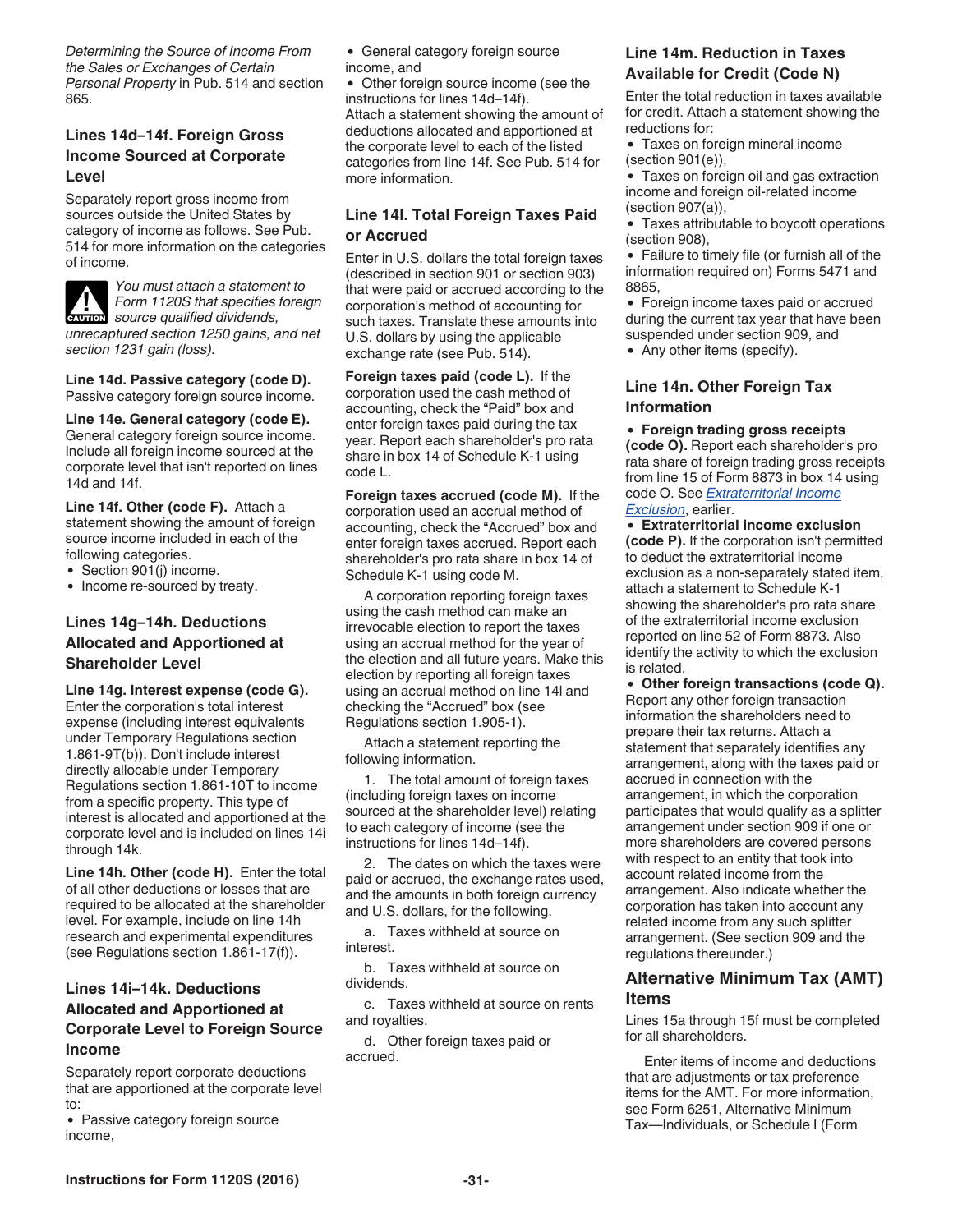<span id="page-31-0"></span>1041), Alternative Minimum Tax—Estates and Trusts.

Don't include as a tax preference item any qualified expenditures to which an election under section 59(e) may apply. Instead, report these expenditures on line 12(c)(2). Because these expenditures are subject to an election by each shareholder, the corporation can't figure the amount of any tax preference related to them. Instead, the corporation must pass through to each shareholder in box 12, code J of Schedule K-1 the information needed to figure the deduction.

**Schedule K-1. Report each** shareholder's pro rata share of amounts reported on lines 15a through 15f in box 15 of Schedule K-1 using codes A through F, respectively.

If the corporation is reporting items of income or deduction for oil, gas, and geothermal properties, you may be required to identify these items on a statement attached to Schedule K-1 (see the instructions for lines 15d and 15e). Also see the requirement for an attached statement in the instructions for line 15f.

#### **Line 15a. Post-1986 Depreciation Adjustment**

Figure the adjustment for line 15a based only on tangible property placed in service after 1986 (and tangible property placed in service after July 31, 1986, and before 1987 for which the corporation elected to use the Modified Accelerated Cost Recovery System (MACRS)). Don't make an adjustment for motion picture films, videotapes, sound recordings, certain public utility property (see section 168(f) (2)), property depreciated under the unit-of-production method (or any other method not expressed in a term of years), qualified Indian reservation property, property eligible for a special depreciation allowance, qualified revitalization expenditures, or the section 179 expense deduction.

For property placed in service before 1999, refigure depreciation for the AMT as follows (using the same convention used for the regular tax).

For section 1250 property (generally, residential rental and nonresidential real property), use the straight line method over 40 years.

• For tangible property (other than section 1250 property) depreciated using the straight line method for the regular tax, use the straight line method over the property's class life. Use 12 years if the property has no class life.

For any other tangible property, use the 150% declining balance method, switching to the straight line method the first tax year it gives a larger deduction,

over the property's AMT class life. Use 12 years if the property has no class life.



*See Pub. 946 for a table of class lives.*

For property placed in service after 1998, refigure depreciation for the AMT only for property depreciated for the regular tax using the 200% declining balance method. For the AMT, use the 150% declining balance method, switching to the straight line method the first tax year it gives a larger deduction, and the same convention and recovery period used for the regular tax.

Figure the adjustment by subtracting the AMT deduction for depreciation from the regular tax deduction and enter the result on line 15a. If the AMT deduction is more than the regular tax deduction, enter the difference as a negative amount. Depreciation capitalized to inventory must also be refigured using the AMT rules. Include on this line the current year adjustment to income, if any, resulting from the difference.

#### **Line 15b. Adjusted Gain or Loss**

If the corporation disposed of any tangible property placed in service after 1986 (or after July 31, 1986, if an election was made to use the General Depreciation System), or if it disposed of a certified pollution control facility placed in service after 1986, refigure the gain or loss from the disposition using the adjusted basis for the AMT. The property's adjusted basis for the AMT is its cost or other basis minus all depreciation or amortization deductions allowed or allowable for the AMT during the current tax year and previous tax years. Enter on this line the difference between the regular tax gain (loss) and the AMT gain (loss). If the AMT gain is less than the regular tax gain, or the AMT loss is more than the regular tax loss, or there is an AMT loss and a regular tax gain, enter the difference as a negative amount.

If any part of the adjustment is allocable to net short-term capital gain (loss), net long-term capital gain (loss), or net section 1231 gain (loss), attach a statement that identifies the amount of the adjustment allocable to each type of gain or loss.

For a net long-term capital gain (loss), also identify the amount of the adjustment that is collectibles (28%) gain (loss).

For a net section 1231 gain (loss), also identify the amount of adjustment that is unrecaptured section 1250 gain.

#### **Line 15c. Depletion (Other Than Oil and Gas)**

Don't include any depletion on oil and gas wells. The shareholders must figure their oil and gas depletion deductions and preference items separately under section 613A.

Refigure the depletion deduction under section 611 for mines, wells (other than oil and gas wells), and other natural deposits for the AMT. Percentage depletion is limited to 50% of the taxable income from the property as figured under section 613(a), using only income and deductions for the AMT. Also, the deduction is limited to the property's adjusted basis at the end of the year as figured for the AMT. Figure this limit separately for each property. When refiguring the property's adjusted basis, take into account any AMT adjustments made this year or in previous years that affect basis (other than the current year's depletion).

Enter the difference between the regular tax and AMT deduction. If the AMT deduction is greater, enter the difference as a negative amount.

### **Oil, Gas, and Geothermal Properties—Gross Income and Deductions**

Generally, the amounts to be entered on lines 15d and 15e are only the income and deductions for oil, gas, and geothermal properties that are used to figure the corporation's ordinary business income (loss) on line 21, page 1, Form 1120S.

If there are any items of income or deductions for oil, gas, and geothermal properties included in the amounts that are required to be passed through separately to the shareholders on Schedule K-1 (items not reported in box 1 of Schedule K-1), give each shareholder a statement that shows, for the box in which the income or deduction is included, the amount of income or deductions included in the total amount for that box. Don't include any of these direct pass-through amounts on line 15d or 15e. The shareholder is told in the Shareholder's Instructions for Schedule K-1 (Form 1120S) to adjust the amounts in box 15, code D or E, for any other income or deductions from oil, gas, or geothermal properties included in boxes 2 through 12, 16, or 17 of Schedule K-1 in order to determine the total income and deductions from oil, gas, and geothermal properties for the corporation.

Figure the amounts for lines 15d and 15e separately for oil and gas properties that aren't geothermal deposits and for all properties that are geothermal deposits.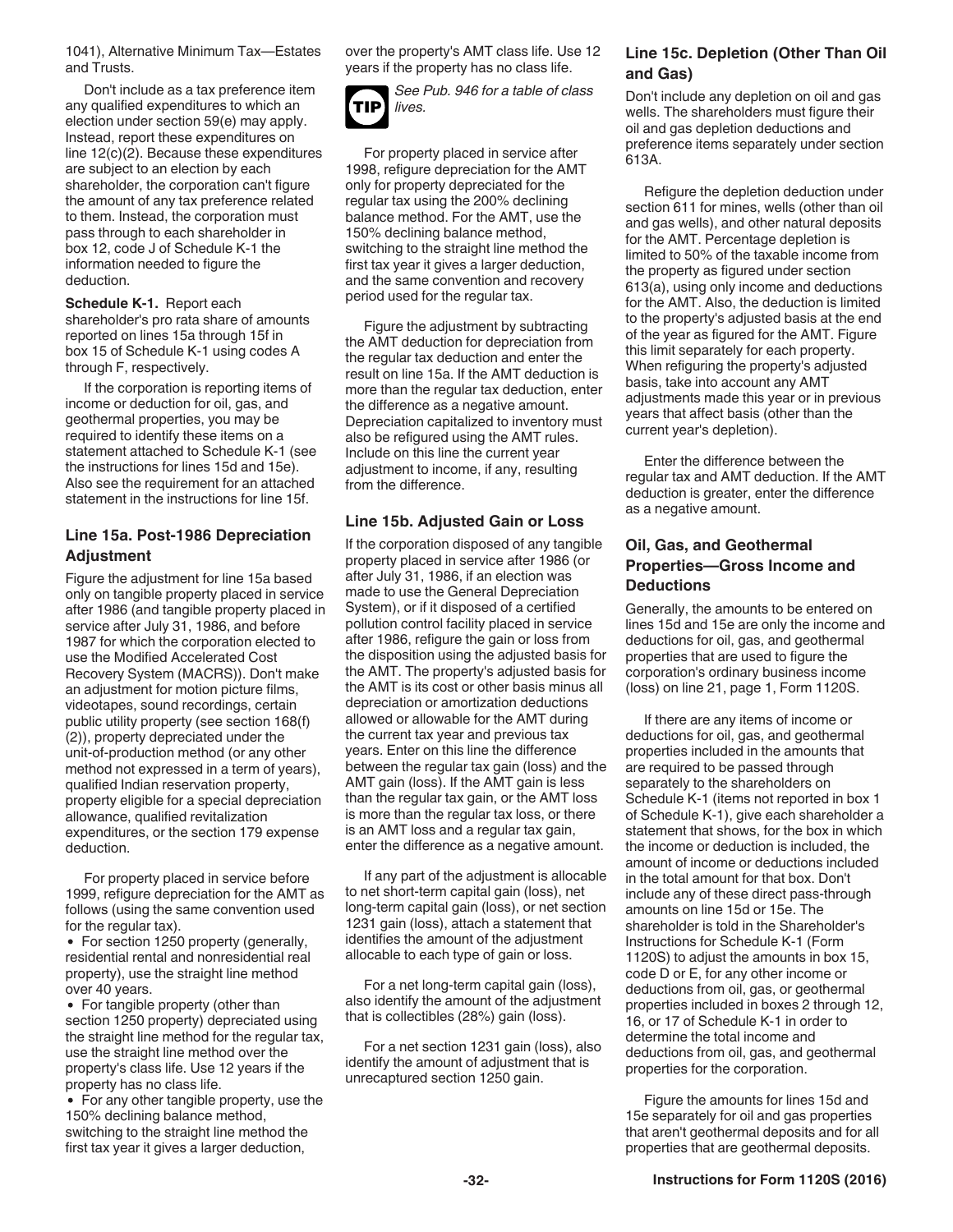<span id="page-32-0"></span>Give each shareholder a statement that shows the separate amounts included in the computation of the amounts on lines 15d and 15e of Schedule K.

#### **Line 15d. Oil, Gas, and Geothermal Properties—Gross Income**

Enter the total amount of gross income (within the meaning of section 613(a)) from all oil, gas, and geothermal properties received or accrued during the tax year and included on page 1, Form 1120S.

### **Line 15e. Oil, Gas, and Geothermal Properties—Deductions**

Enter any deductions allowed for the AMT that are allocable to oil, gas, and geothermal properties.

### **Line 15f. Other AMT Items**

Attach a statement to Form 1120S and Schedule K-1 that shows other items not shown on lines 15a through 15e that are adjustments or tax preference items or that the shareholder needs to complete Form 6251 or Schedule I (Form 1041). See these forms and their instructions to determine the amount to enter.

Other AMT items include the following. Accelerated depreciation of real property under pre-1987 rules. Accelerated depreciation of leased personal property under pre-1987 rules.

Long-term contracts entered into after February 28, 1986. Except for certain home construction contracts, the taxable income from these contracts must be figured using the percentage of completion method of accounting for the AMT.

Losses from tax shelter farm activities. No loss from any tax shelter farm activity is allowed for the AMT.

**Schedule K-1.** If you are reporting each shareholder's pro rata share of only one type of AMT item under code F, enter the code with an asterisk (F\*) and the dollar amount in the entry space in box 15 and attach a statement that shows the type of AMT item. If you are reporting multiple types of AMT items under code F, enter the code with an asterisk (F\*) and enter "STMT" in the entry space in box 15 and attach a statement that shows the dollar amount of each type of AMT item.

## **Items Affecting Shareholder Basis**

### **Line 16a. Tax-Exempt Interest Income**

Enter on line 16a tax-exempt interest income, including any exempt-interest dividends received from a mutual fund or other regulated investment company. Individual shareholders must report this information on line 8b of Form 1040. Generally, under section 1367(a)(1)(A), the basis of the shareholder's stock is increased by the amount shown on this line.

## Line 16b. Other Tax-Exempt **Income**

Enter on line 16b all income of the corporation exempt from tax other than tax-exempt interest (for example, life insurance proceeds, but see section 101(j) for limits and reporting requirements). Generally, under section  $1367(a)(1)(A)$ , the basis of the shareholder's stock is increased by the amount shown on this line.

## **Line 16c. Nondeductible Expenses**

Enter on line 16c nondeductible expenses paid or incurred by the corporation.

Don't include separately stated deductions shown elsewhere on Schedules K and K-1, capital expenditures, or items for which the deduction is deferred to a later tax year.

Generally, under section 1367(a)(2)(D), the basis of the shareholder's stock is decreased by the amount shown on this line.

### **Line 16d. Distributions**

Enter the total distributions (including cash) made to each shareholder other than dividends reported on line 17c of Schedule K. Include the shareholder's pro rata share of any amounts included in interest income with respect to new clean renewable energy, qualified energy conservation, qualified zone academy (for bonds issued after October 3, 2008), qualified school construction, or build America bonds. Distributions of appreciated property are valued at fair market value. If property other than cash was distributed, attach a statement to provide the following information.

- The date the property was acquired.
- $\bullet$ The date the property was distributed.

The property's FMV on the date of distribution.

The corporation's basis in the property. See *[Distributions](#page-37-0)*, later, for the ordering rules.

### **Line 16e. Repayment of Loans From Shareholders**

Enter any repayments made to shareholders during the current tax year.

**Schedule K-1. Report each** shareholder's pro rata share of amounts reported on lines 16a, 16b, and 16c

(concerning items affecting shareholder basis) in box 16 of Schedule K-1 using codes A through C, respectively. Report property distributions (line 16d) and repayment of loans from shareholders (line 16e) on the Schedule K-1 of the shareholder(s) that received the distributions or repayments (using codes D and E).

#### **Other Information**

#### **Lines 17a and 17b. Investment Income and Expenses**

Enter on line 17a the investment income included on lines 4, 5a, 6, and 10 of Schedule K. Don't include other portfolio gains or losses on this line.

Enter on line 17b the investment expense included on line 12d of Schedule K.

Investment income includes gross income from property held for investment, the excess of net gain attributable to the disposition of property held for investment over net capital gain from the disposition of property held for investment, any net capital gain from the disposition of property held for investment that each shareholder elects to include in investment income under section 163(d) (4)(B)(iii), and any qualified dividend income that the shareholder elects to include in investment income. Generally, investment income and investment expenses don't include any income or expenses from a passive activity. See Regulations section 1.469-2(f)(10) for exceptions.

Property subject to a net lease isn't treated as investment property because it is subject to the passive loss rules. Don't reduce investment income by losses from passive activities.

Investment expenses are deductible expenses (other than interest) directly connected with the production of investment income. See the instructions for Form 4952 for more information.

**Schedule K-1. Report each** shareholder's pro rata share of amounts reported on lines 17a and 17b (investment income and expenses) in box 17 of Schedule K-1 using codes A and B, respectively.

If there are other items of investment income or expense included in the amounts that are required to be passed through separately to the shareholders on Schedule K-1, such as net short-term capital gain or loss, net long-term capital gain or loss, and other portfolio gains or losses, give each shareholder a statement identifying these amounts.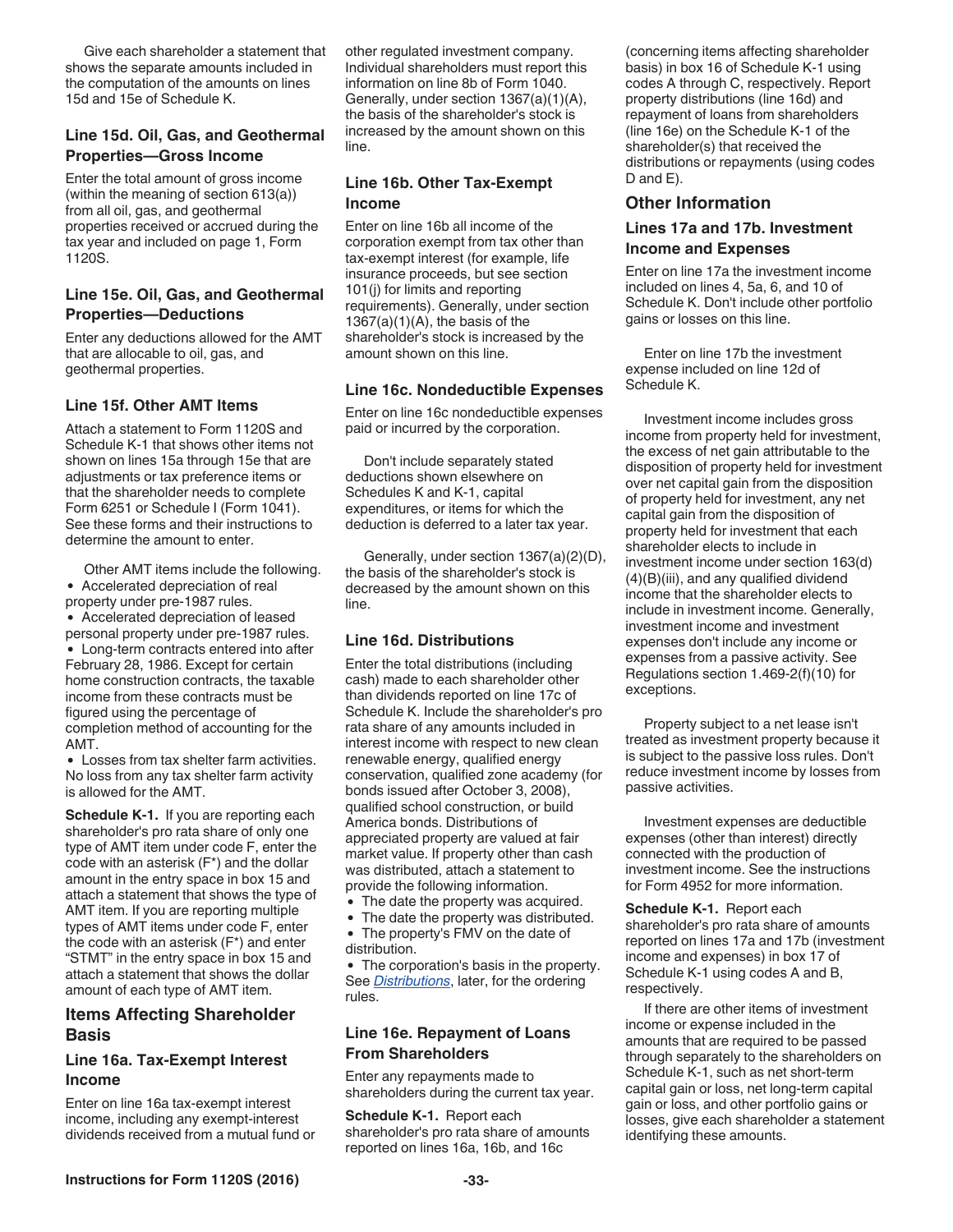## <span id="page-33-0"></span>**Line 17c. Dividend Distributions Paid From Accumulated Earnings and Profits (Schedule K Only)**

Enter total dividends paid to shareholders from accumulated earnings and profits. Report these dividends to shareholders on Form 1099-DIV. Don't report them on Schedule K-1.

### **Line 17d. Other Items and Amounts**

Report the following information on a statement attached to Form 1120S. On Schedule K-1, enter the appropriate code in box 17 for each information item followed by an asterisk in the left-hand column of the entry space (for example, C\*). In the right-hand column, enter "STMT." The codes are provided for each information category.

## **Qualified rehabilitation expenditures**

**(other than rental real estate) (code C).**  Enter total qualified rehabilitation expenditures from activities other than rental real estate activities. See the Instructions for Form 3468 for details on qualified rehabilitation expenditures.



*Report qualified rehabilitation expenditures related to rental real estate activities on line 13c.*

*Schedule K-1.* Report each shareholder's pro rata share of qualified rehabilitation expenditures related to activities other than rental real estate activities in box 17 of Schedule K-1 using code C. Attach a statement to Schedule K-1 that provides the information and the shareholder's pro rata share of the basis and expenditure amounts the shareholder will need to figure the amounts to report on lines 11b through 11f and 11i of Form 3468. See the Instructions for Form 3468 for details. If the corporation has expenditures from more than one activity, identify on a statement attached to Schedule K-1 the information and amounts for each separate activity. See *[Passive Activity](#page-9-0) [Reporting Requirements](#page-9-0)*, earlier.

**Basis of energy property (code D).** In box 17 of Schedule K-1, enter code D followed by an asterisk and enter "STMT" in the entry space for the dollar amount. Attach a statement to Schedule K-1 that provides the shareholder's pro rata share of the basis and capacity amounts the shareholder will need to figure the amounts to report on lines 12a–12d, 12f, 12g, 12i, 12j, 12l, 12m, 12o, and 12q–12t of Form 3468. See the Instructions for Form 3468 for details.

**Recapture of lowincome housing credit (codes E and F).** If recapture of part or all of the low-income housing credit is required because (a) the prior year qualified basis of a building decreased or (b) the corporation disposed of a building or part of its interest in a building, see Form 8611, Recapture of Low-Income Housing Credit. Complete lines 1 through 7 of Form 8611 to figure the amount of the credit to recapture.

Use code E on Schedule K-1 to report recapture of the low-income housing credit from a section 42(j)(5) partnership. Use code F to report recapture of any other low-income housing credit. See the instructions for lines 13a and 13b, earlier, for more information.

*Note.* If a shareholder's ownership interest in a building decreased because of a transaction at the shareholder level, the corporation must provide the necessary information to the shareholder to enable the shareholder to figure the recapture.

*The disposal of a building or an interest therein will generate a*  **CAUTION** *credit recapture unless it is reasonably expected that the building will continue to be operated as a qualified low-income building for the remainder of the building's compliance period.*

See Form 8586, Form 8611, and section 42 for more information.

**Recapture of investment credit (code G).** Complete and attach Form 4255 if, before the end of the recapture period, investment credit property is disposed of or no longer qualifies for the credit or if credit recapture is otherwise required. See the Instructions for Form 4255 for details about when credit recapture is required. State the type of property at the top of Form 4255, and complete lines 2, 3, 4, 10, and 11, whether or not any shareholder is subject to recapture of the credit.

Attach to each Schedule K-1 a separate statement providing the information the corporation is required to show on Form 4255, but list only the shareholder's pro rata share of the basis of the property subject to recapture. Also indicate the lines of Form 4255 on which the shareholders should report these amounts.

The corporation itself is liable for investment credit recapture in certain cases. See *[Investment credit recapture](#page-17-0) [tax](#page-17-0)*, earlier, for details.

**Recapture of other credits (code H).**  On an attached statement to Schedule K-1, provide any information shareholders will need to report recapture of credits (other than recapture of low-income housing credit and investment credit reported on Schedule K-1 using codes E, F, and G). The following are examples of credits subject to recapture and reported using code H.

• The qualified plug-in electric drive motor vehicle credit. See section 30D(f)(5) for details.

The new markets credit. See Form 8874 and Form 8874-B, Notice of Recapture Event for New Markets Credit, for details.

The Indian employment credit. See section 45A(d) for details.

• The credit for employer-provided childcare facilities and services. See section 45F(d) for details.

The alternative motor vehicle credit. See section 30B(h)(8) for details.

• The alternative fuel vehicle refueling property credit. See section 30C(e)(5) for details.

Look-back interest-completed **long-term contracts (code I).** If the corporation is closely held (defined in section 460(b)(4)(C)(iii)) and it entered into any long-term contracts after February 28, 1986, that are accounted for under either the percentage of completion-capitalized cost method or the percentage of completion method, it must attach a statement to Form 1120S showing the information required in items (a) and (b) of the instructions for lines 1 and 3 of Part II of Form 8697. It must also report the amounts for Part II, lines 1 and 3, to its shareholders. See the Instructions for Form 8697 for more information.

Look-back interest-income forecast **method (code J).** If the corporation is closely held (defined in section 460(b)(4) (C)(iii)) and it depreciated certain property placed in service after September 13, 1995, under the income forecast method,

it must attach to Form 1120S the information specified in the instructions for Form 8866, line 2, for the 3rd and 10th tax years beginning after the tax year the property was placed in service. It must also report the line 2 amounts to its shareholders. See the Instructions for Form 8866 for more details.

#### **Dispositions of property with section 179 deductions (code K).** This

represents gain or loss on the sale, exchange, or other disposition of property for which a section 179 deduction has been passed through to shareholders. The corporation must provide all the following information with respect to such dispositions (see the instructions for Form 1120S, line 4, earlier).

• Description of the property.

Date the property was acquired and placed in service.

Date of the sale or other disposition of the property.

The shareholder's pro rata share of the gross sales price or amount realized.

The shareholder's pro rata share of the cost or other basis plus expense of sale (reduced as explained in the instructions for Form 4797, line 21).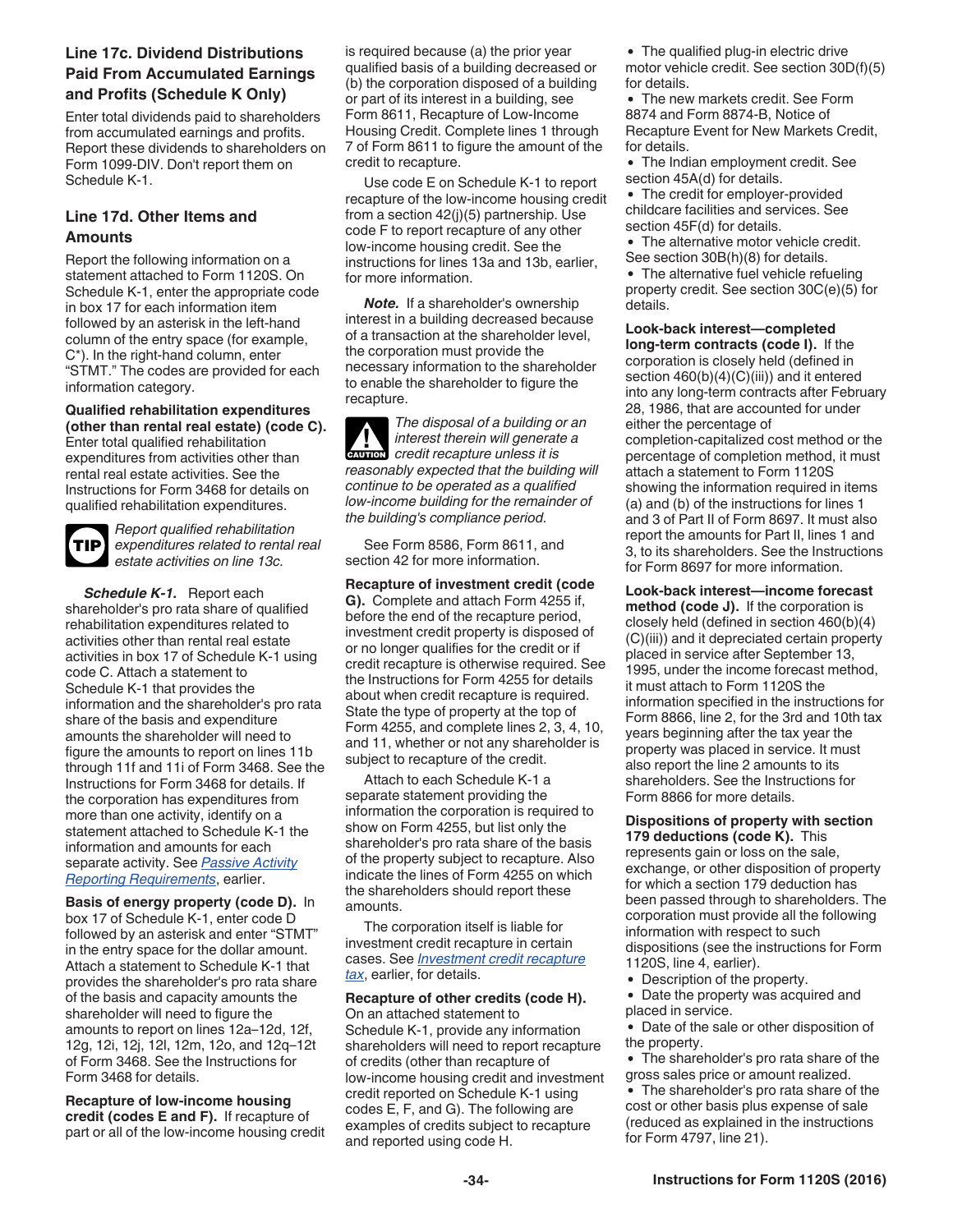<span id="page-34-0"></span>The shareholder's pro rata share of the depreciation allowed or allowable, determined as described in the instructions for Form 4797, line 22, but excluding the section 179 deduction.

The shareholder's pro rata share of the section 179 deduction (if any) passed through for the property and the corporation's tax year(s) in which the amount was passed through.

• If the disposition is due to a casualty or theft, a statement indicating so, and any additional information needed by the shareholder.

For an installment sale made during the corporation's tax year, any information the shareholder needs to complete Form 6252. The corporation also must separately report the shareholder's pro rata share of all payments received for the property in future tax years. (Installment payments received for installment sales made in prior tax years should be reported in the same manner used in prior tax years.) See the instructions for Form 6252 for details.

#### **Recapture of section 179 deduction**

**(code L).** This amount represents recapture of the section 179 deduction if business use of the property dropped to 50% or less before the end of the recapture period. If the business use of any property (placed in service after 1986) for which a section 179 deduction was passed through to shareholders dropped to 50% or less (for a reason other than disposition), the corporation must provide all the following information.

The shareholder's pro rata share of the original basis and depreciation allowed or allowable (not including the section 179 deduction).

The shareholder's pro rata share of the section 179 deduction (if any) passed through for the property and the corporation's tax year(s) in which the amount was passed through.

See Regulations section 1.179-1(e) for details.

**Section 453(l)(3) information (code M).**  Supply any information needed by a shareholder to figure the interest due under section 453(l)(3). If the corporation elected to report the dispositions of certain timeshares and residential lots on the installment method, each shareholder's tax liability must be increased by the shareholder's pro rata share of the interest on tax attributable to the installment payments received during the tax year.

**Section 453A(c) information (code N).**  Supply any information needed by a shareholder to figure the interest due under section 453A(c). If an obligation arising from the disposition of property to which section 453A applies is outstanding at the close of the year, each shareholder's tax liability must be

increased by the tax due under section 453A(c) on the shareholder's pro rata share of the tax deferred under the installment method.

**Section 1260(b) information (code O).** 

Supply any information needed by a shareholder to figure the interest due under section 1260(b). If the corporation had gain from certain constructive ownership transactions, each shareholder's tax liability must be increased by the shareholder's pro rata share of interest due on any deferral of gain recognition. See section 1260(b) for details, including how to figure the interest.

**Interest allocable to production expenditures (code P).** Supply any information needed by a shareholder to properly capitalize interest as required by section 263A(f). See *[Section 263A uniform](#page-13-0)  [capitalization rules](#page-13-0)*, earlier, for more information.

**CCF nonqualified withdrawal (code Q).**  Report nonqualified withdrawals by the corporation from a capital construction fund. Attach a statement to the shareholder's Schedule K-1 providing details of the withdrawal. See Pub. 595.

**Depletion information—oil and gas (code R).** Report gross income and other information relating to oil and gas well properties to shareholders to allow them to figure the depletion deduction for oil and gas well properties. Allocate to each shareholder a proportionate share of the adjusted basis of each corporate oil or gas well property. See section 613A(c)(11) for details.

The corporation can't deduct depletion on oil and gas wells. Each shareholder must determine the allowable amount to report on his or her return. See Pub. 535 for more information.

**Section 108(i) information (code T).**  Report the shareholder's pro rata share of the following.

Any COD income deferred under section 108(i) that hasn't been included in income in the current or prior tax years. • Any OID deduction deferred under section 108(i)(2)(A)(i) that hasn't been deducted in the current or prior tax years.

For information on allocating these items to shareholders, see section 108(i); Regulations section 1.108(i)-1; Rev. Proc. 2009-37, 2009-36 I.R.B. 309; and Regulations section 1.108(i)-2.

**Net investment income (code U).** Use code U to report any information that may be relevant for shareholders to figure their net investment income tax when the information isn't otherwise identifiable elsewhere on Schedule K-1. Attach a statement that shows a description and dollar amount of each relevant item.

Examples of items reported using code U may include the following.

Net rental real estate income reported on Form 1120S, Schedule K, line 2, and other net rental income reported on Form 1120S, Schedule K, line 3c, derived from a section 212 for-profit activity (and not from a section 162 trade or business).

Gains and losses from dispositions of assets attributable to a section 212 for-profit activity (and not from a section 162 trade or business).

Gain reported on the installment sale basis (or attributable to a private annuity) that is attributable to the disposition of properly held in a trade or business.

Gain or loss from the disposition of a partnership interest, but only if such partnership was engaged, directly or indirectly, in one or more trades or businesses, and at least one of those trades or businesses wasn't trading in financial instruments or commodities.

The shareholder's pro rata share of interest income, or interest expense, which is attributable to a loan between the corporation and the shareholder (self-charged interest).

• If the corporation received a Form 1065, Schedule K-1, the detail and amounts reported to the corporation using box 20, code Y.

• If the corporation received a Form 1065-B, Schedule K-1, the detail and amounts reported to the corporation.

• If the corporation received a Form 1041, Schedule K-1, the amount of the adjustment reported.

In addition, Regulations section 1.1411-10 provides special rules with respect to stock of CFCs and PFICs owned by the corporation. If the corporation owns directly or indirectly stock of a CFC or PFIC, then additional reporting may be required under code U.

*CFCs and QEFs.* In the case of stock of CFCs and QEFs directly or indirectly owned by the corporation, the corporation must provide the name and EIN (if one has been issued) for each CFC and QEF the stock of which is owned by the corporation for which an election under Regulations section 1.1411-10(g) is **not** in effect and with respect to which the corporation isn't engaged in a trade or business described in section 1411(c)(2). For each of these entities, the corporation must provide the following information on an entity-by-entity basis (to the extent such information isn't otherwise identifiable elsewhere on Schedule K-1).

- Section 951(a) inclusions.
- Section 1293(a)(1)(A) inclusions.
- Section 1293(a)(1)(B) inclusions.
- Section 959(d) distributions subject to section 1411.
- Section 1293(c) distributions subject to section 1411.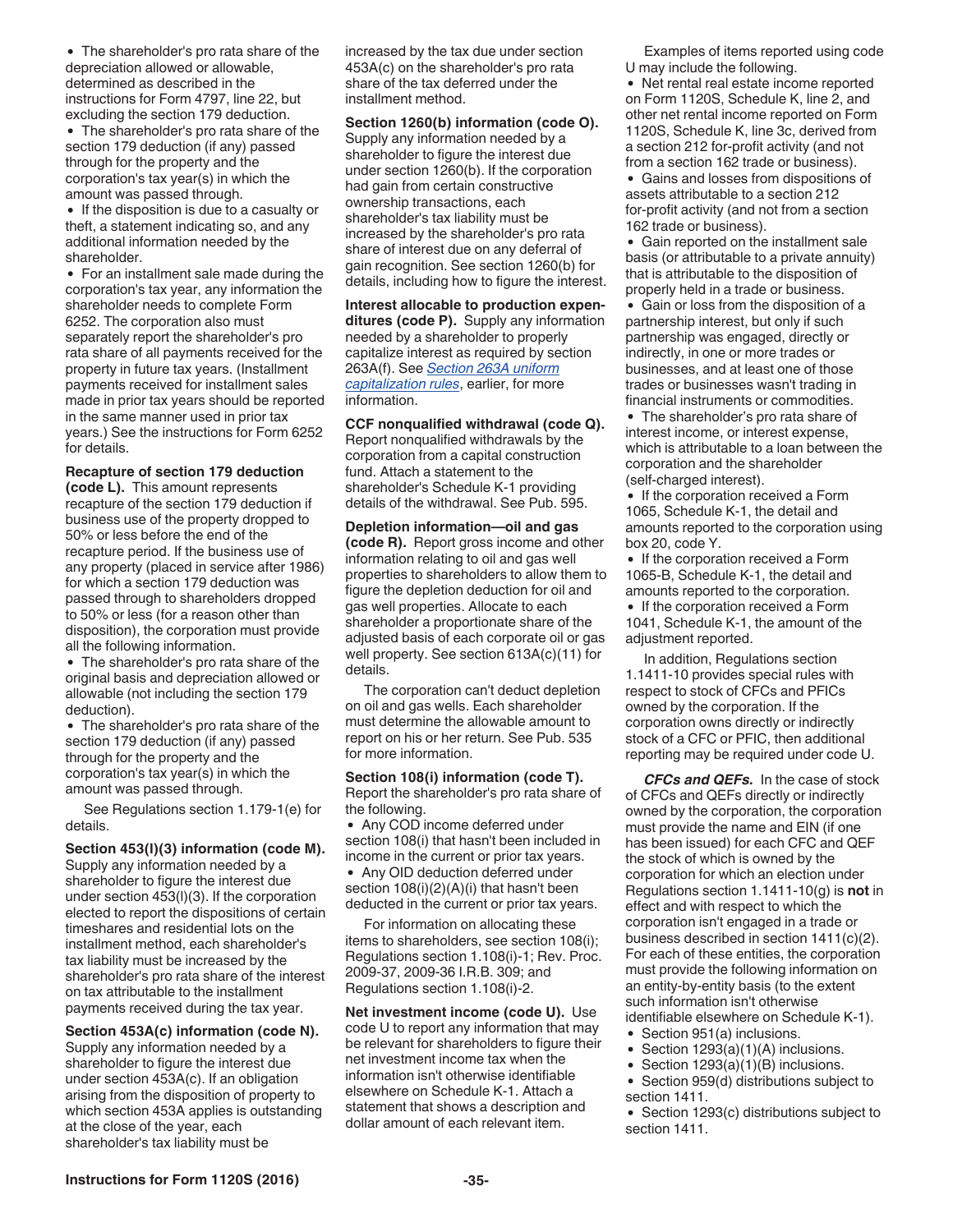<span id="page-35-0"></span>Amount of gain or loss derived with respect to dispositions of the stock of CFCs and QEFs that is taken into account for section 1411 purposes.

• Amounts that are derived with respect to the disposition of the stock of CFCs and QEFs and included in income as a dividend under section 1248 for section 1411 purposes.

In the case of stock of CFCs and QEFs directly or indirectly owned by the corporation for which an election under Regulations section 1.1411-10(g) is in effect, the corporation must provide the following information (to the extent such information isn't otherwise identifiable elsewhere on Schedule K-1), on either an aggregate basis or an entity-by-entity basis.

- Section 951(a) inclusions.
- Section 1293(a)(1)(A) inclusions.
- Section  $1293(a)(1)(B)$  inclusions.

In the case of stock of CFCs and QEFs directly or indirectly owned by the corporation with respect to which the corporation is engaged in a trade or business described in section 1411(c)(2), the corporation must provide the following information (to the extent such information isn't otherwise identifiable elsewhere on the Schedule K-1), on either an aggregate or an entity-by-entity basis, or may aggregate this information with other income derived by the corporation that is net investment income under section 1411(c)(1)(A)(ii).

- Section 951(a) inclusions.
- Section 1293(a)(1)(A) inclusions.
- Section  $1293(a)(1)(B)$  inclusions.

*Section 1296 mark-to-market PFICs.*  In the case of stock of PFICs directly or indirectly owned by the corporation for which an election under section 1296 is in effect, the corporation must provide the following information (to the extent such information isn't otherwise identifiable elsewhere on Schedule K-1), on either an aggregate basis or an entity-by-entity basis (except as provided below).

Amounts included in income under section 1296(a)(1).

Amounts deducted from income under section 1296(a)(2).

In the case of PFIC stock owned directly or indirectly by the corporation for which an election under section 1296 is in effect and with respect to which the corporation is engaged in a trade or business described in section 1411(c)(2), the corporation may aggregate this information with other income derived by the corporation that is net investment income under section 1411(c)(1)(A)(ii).

*Section 1291 funds.* In the case of stock of PFICs directly or indirectly owned by the corporation with respect to which direct or indirect shareholders are subject to section 1291, the corporation must

provide the following information (to the extent such information isn't otherwise identifiable elsewhere on Schedule K-1), on an entity-by-entity basis.

Excess distributions made by a PFIC with respect to which the shareholder is subject to section 1291.

Gains derived with respect to the disposition of stock of a PFIC with respect to which a shareholder is subject to section 1291.

**Other information (code V).** Report the following information to each shareholder.

1. If the corporation participates in a transaction that must be disclosed on Form 8886 (discussed earlier). Both the corporation and its shareholders may be required to file Form 8886. The corporation must determine if any of its shareholders are required to disclose the transaction and provide those shareholders with information they will need to file Form 8886. This determination is based on the category(s) under which a transaction qualified for disclosures. See the Instructions for Form 8886 for details.

2. If the corporation is involved in farming or fishing activities, report the gross income from these activities.

3. If the corporation has deductions attributable to a farming business and receives an applicable subsidy, report the aggregate gross income or gain and the aggregate deductions from the farming business. See section 461(j) for details.

4. The shareholder's pro rata share of any amount included in interest income on line 4 with respect to clean renewable energy or (for bonds issued before October 4, 2008) qualified zone academy bonds. Shareholders need this information to properly adjust their stock basis. See Form 8912.

5. Any income or gain reported on lines 1 through 10 of Schedule K that qualifies as inversion gain, if the corporation is an expatriated entity or is a partner in an expatriated entity. For details, see section 7874. Attach a statement to Form 1120S that shows the amount of each type of income or gain included in the inversion gain. The corporation must report each shareholder's pro rata share of the inversion gain in box 17 of Schedule K-1 using code V. Attach a statement to Schedule K-1 that shows the shareholder's pro rata share of the amount of each type of income or gain included in the inversion gain.

6. Basis in qualifying advanced coal project property. Attach a statement to Schedule K-1 that provides the shareholder's pro rata share of the basis amounts the shareholder will need to figure the amounts to report on lines 5a,

5b, and 5c of Form 3468. See the Instructions for Form 3468 for details.

7. Basis in qualifying gasification project property. Attach a statement to Schedule K-1 that provides the shareholder's pro rata share of the basis amounts the shareholder will need to figure the amounts to report on lines 6a and 6b of Form 3468. See the Instructions for Form 3468 for details.

8. Basis in qualifying advanced energy project property. Attach a statement to Schedule K-1 that provides the shareholder's pro rata share of the basis amounts the shareholder will need to figure the amounts to report on line 7 of Form 3468. See the Instructions for Form 3468 for details.

9. Any other information the shareholders need to prepare their tax returns.

### **Reconciliation**

### **Line 18. Income/Loss Reconciliation (Schedule K Only)**

To the extent the corporation has an amount on line 12d for code P (Domestic production activities information), Q (Qualified production activities income), or R (Employer's Form W-2 wages), exclude the amount(s) from line 18. If the corporation has an amount on line 14l of Schedule K (foreign taxes paid and accrued), add that amount for purposes of figuring the corporation's net income (loss). The amount reported on line 18 must be the same as the amount reported on line 8 of Schedule M-1 or line 26, column (d), in Part II of Schedule M-3 (Form 1120S).

## **Schedule L. Balance Sheets per Books**

The balance sheets should agree with the corporation's books and records. Schedule L isn't required to be completed if the corporation answered "Yes" to question 10 on Schedule B. If the corporation is required to complete Schedule L, include total assets reported on Schedule L, line 15, column (d), on page 1, item F.

Corporations with total assets of \$10 million or more on the last day of the tax year must file Schedule M-3 (Form 1120S) instead of Schedule M-1. However, see the instructions for Schedule M-1, later. See the separate Instructions for Schedule M-3 (Form 1120S) for provisions that also affect Schedule L.

If the S election terminated during the tax year and the corporation reverted to a C corporation, the year-end balance sheet generally should agree with the books and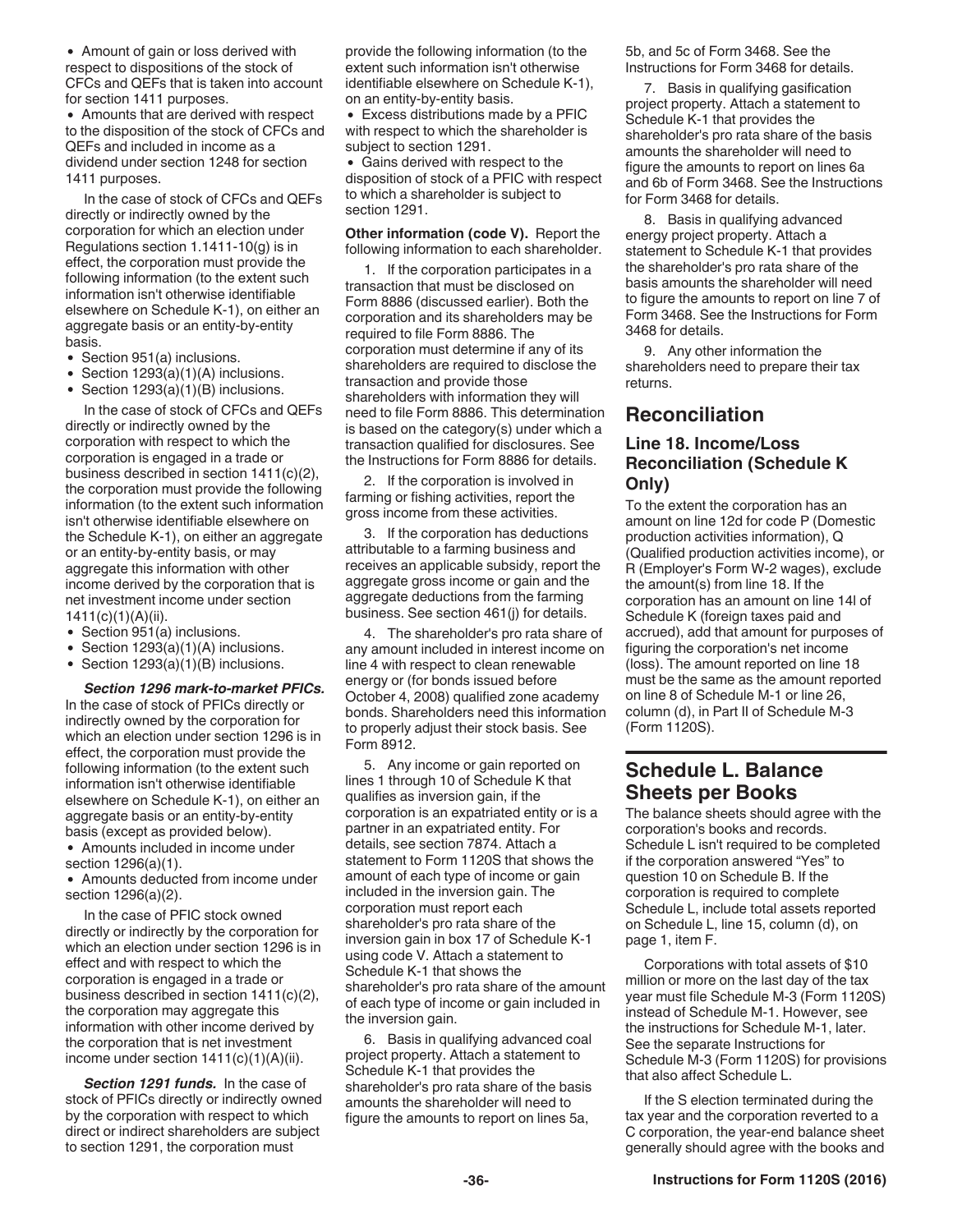<span id="page-36-0"></span>records at the end of the C short year. However, if the corporation elected under section 1362(e)(3) to have items assigned to each short year under normal tax accounting rules, the year-end balance sheet should agree with the books and records at the end of the S short year.

## **Line 5. Tax-Exempt Securities**

Include on this line:

• State and local government obligations, the interest on which is excludable from gross income under section 103(a); and Stock in a mutual fund or other regulated investment company that distributed exempt-interest dividends during the tax year of the corporation.

### **Line 24. Retained Earnings**

If the corporation maintains separate accounts for appropriated and unappropriated retained earnings, it may want to continue such accounting for purposes of preparing its financial balance sheet. Also, if the corporation converts to C corporation status in a subsequent year, it will be required to report its appropriated and unappropriated retained earnings on separate lines of Schedule L of Form 1120.

## **Line 25. Adjustments to Shareholders' Equity**

The following are some examples of adjustments to report on this line.

- Unrealized gains and losses on
- securities held "available for sale." Foreign currency translation
- adjustments.

• The excess of additional pension liability over unrecognized prior service cost.

Guarantees of employee stock (ESOP) debt.

Compensation related to employee stock award plans.

If the total adjustment to be entered is a negative amount, enter the amount in parentheses.

## **Schedule M-1. Reconciliation of Income (Loss) per Books With Income (Loss) per Return**

In completing Schedule M-1, the following apply.

• Schedule M-1 isn't required to be completed if the corporation answered "Yes" to question 10 on Schedule B.

Corporations with total assets of \$10 million or more on the last day of the tax year must file Schedule M-3 (Form 1120S) instead of Schedule M-1.

A corporation filing Form 1120S that isn't required to file Schedule M-3 may voluntarily file Schedule M-3 instead of Schedule M-1. See the Instructions for

Schedule M-3 (Form 1120S) for more information.

For 2016, corporations that (a) are required to file Schedule M-3 (Form 1120S) and have less than \$50 million total assets at the end of the tax year, or (b) aren't required to file Schedule M-3 (Form 1120S) and voluntarily file Schedule M-3 (Form 1120S), must either (i) complete Schedule M-3 (Form 1120S) entirely or (ii) complete Schedule M-3 (Form 1120S) through Part I, and complete Form 1120S, Schedule M-1, instead of completing Parts II and III of Schedule M-3 (Form 1120S). If the corporation chooses to complete Schedule M-1 instead of completing Parts II and III of Schedule M-3, line 1 of Schedule M-1 must equal line 11 of Part I of Schedule M-3. See the Instructions for Schedule M-3 (Form 1120S) for more information.

## **Line 2**

Report on this line income included on Schedule K, lines 1, 2, 3c, 4, 5a, 6, 7, 8a, 9, and 10 not recorded on the books this year. Describe each such item of income. Attach a statement if necessary.

## **Line 3b. Travel and Entertainment**

Include any of the following.

- Meal and entertainment expenses not deductible under section 274(n).
- Expenses for the use of an
- entertainment facility.
- The part of business gifts over \$25.
- Expenses of an individual over \$2,000, which are allocable to conventions on cruise ships.
- Employee achievement awards over \$400.

The cost of entertainment tickets over face value (also subject to 50% limit under section 274(n)).

- The cost of skyboxes over the face value of nonluxury box seat tickets.
- The part of luxury water travel expenses not deductible under section 274(m).
- $\bullet$ Expenses for travel as a form of education.
- Other nondeductible travel and entertainment expenses.

For more information, see Pub. 535.

*If the corporation has an amount on line 14l of Schedule K (foreign taxes paid and accrued), take that amount into account for purposes of figuring expenses and deductions to enter on lines 3 and 6.* **TIP**

## **Schedule M-2. Analysis of Accumulated Adjustments Account, Other Adjustments Account, and Shareholders' Undistributed Taxable Income Previously Taxed**

## **Column (a). Accumulated Adjustments Account**

The accumulated adjustments account (AAA) is an account of the S corporation that generally reflects the accumulated undistributed net income of the corporation for the corporation's post-1982 years. S corporations with accumulated E&P must maintain the AAA to determine the tax effect of distributions during years as an S corporation and the post-termination transition period. An S corporation without accumulated E&P doesn't need to maintain the AAA in order to determine the tax effect of distributions. Nevertheless, if an S corporation without accumulated E&P engages in certain transactions to which section 381(a) applies, such as a merger into an S corporation with accumulated E&P, the S corporation must be able to calculate its AAA at the time of the merger for purposes of determining the tax effect of post-merger distributions. Therefore, it is recommended that the AAA be maintained by all S corporations.

On the first day of the corporation's first tax year as an S corporation, the balance of the AAA is zero. At the end of the tax year, adjust the AAA for the items as explained below and in the order listed.

1. Increase the AAA by income (other than tax-exempt income) and the excess of the deduction for depletion over the basis of the property subject to depletion (unless the property is an oil and gas property the basis of which has been allocated to shareholders).

2. Generally, decrease the AAA by deductible losses and expenses, nondeductible expenses (other than expenses related to tax-exempt income), and the sum of the shareholders' deductions for depletion for any oil or gas property held by the corporation as described in section 1367(a)(2)(E). If deductible losses and expenses include the fair market value of certain contributed property (discussed earlier), further adjust AAA by adding back the fair market value of the contributed property and subtracting instead the property's adjusted basis. If the total decreases under (2) exceed the total increases under (1) above, the excess is a "net negative adjustment." If the corporation has a net negative adjustment, don't take it into account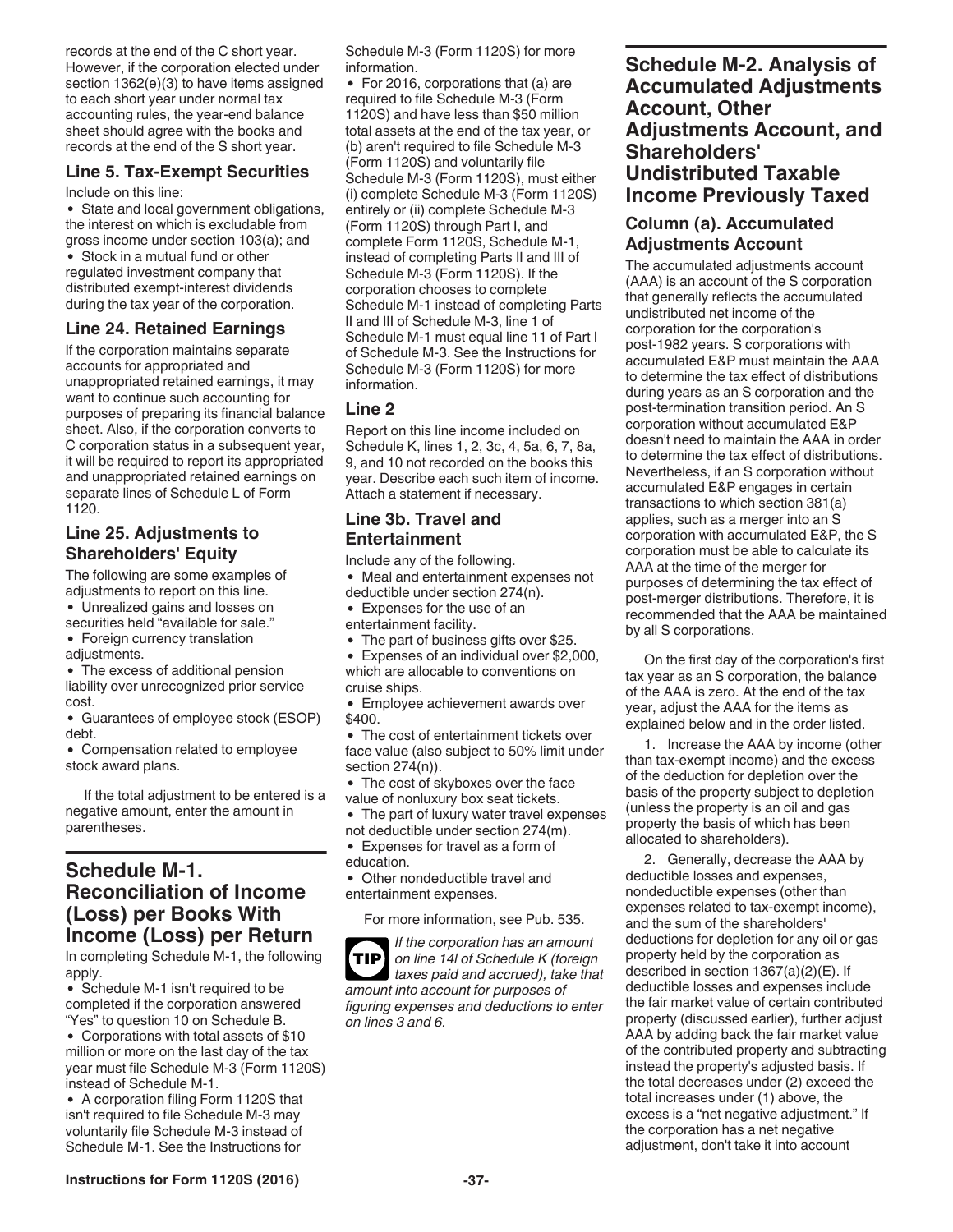<span id="page-37-0"></span>under (2). Instead, take it into account only under (4) below.

3. Decrease AAA (but not below zero) by property distributions (other than dividend distributions from accumulated E&P), unless the corporation elects to reduce accumulated E&P first. See *Distributions*, later, for definitions and other details.

4. Decrease AAA by any net negative adjustment. For adjustments to the AAA for redemptions, reorganizations, and corporate separations, see Regulations section 1.1368-2(d).



*The AAA may have a negative balance at year end. See section 1368(e).*

## **Column (b). Other Adjustments Account**

The other adjustments account is adjusted for tax-exempt income (and related expenses) and federal taxes attributable to a C corporation tax year. After these adjustments are made, the account is reduced for any distributions made during the year. See *Distributions*, later.

## **Column (c). Shareholders' Undistributed Taxable Income Previously Taxed**

The shareholders' undistributed taxable income previously taxed account, also called previously taxed income (PTI), is maintained only if the corporation had a balance in this account at the start of its 2016 tax year. If there is a beginning balance for the 2016 tax year, no adjustments are made to the account except to reduce the account for distributions made under section 1375(d) (as in effect before the enactment of the Subchapter S Revision Act of 1982). See *Distributions* next for the order of distributions from the account.

Each shareholder's right to nontaxable distributions from PTI is personal and can't be transferred to another person. The corporation is required to keep records of each shareholder's net share of PTI.

### **Distributions**

**General rule.** Unless the corporation makes one of the elections described below, property distributions (including cash) are applied in the following order (to reduce accounts of the S corporation that are used to figure the tax effect of distributions made by the corporation to its shareholders).

1. Reduce the AAA determined without regard to any net negative adjustment for the tax year (but not below zero). If distributions during the tax year exceed the AAA at the close of the tax year determined without regard to any net negative adjustment for the tax year, the AAA is allocated pro rata to each distribution made during the tax year. See section 1368.

2. Reduce shareholders' PTI account for any section 1375(d) (as in effect before 1983) distributions. A distribution from the PTI account is tax free to the extent of a shareholder's basis in his or her stock in the corporation.

3. Reduce accumulated E&P. Generally, the S corporation has accumulated E&P only if it hasn't distributed E&P accumulated in prior years when the S corporation was a C corporation (section 1361(a)(2)). See section 312 for information on E&P. The only adjustments that can be made to the accumulated E&P of an S corporation are:

a. Reductions for dividend distributions;

b. Adjustments for redemptions, liquidations, reorganizations, etc.; and

c. Reductions for investment credit recapture tax for which the corporation is liable.

See section 1371(c) and (d)(3).

4. Reduce the other adjustments account (OAA).

5. Reduce any remaining shareholders' equity accounts.

**Elections relating to source of distributions.** The corporation may modify the above ordering rules by making one or more of the following elections.

*Election to distribute accumulated*  **E&P first.** If the corporation has accumulated E&P and wants to distribute from this account before making distributions from the AAA, it may elect to do so with the consent of all its affected shareholders (section 1368(e)(3)(B)). This election is irrevocable and applies only for the tax year for which it is made. For details on making the election, see *[Statement regarding elections](#page-38-0)*, later.

#### *Election to make a deemed*

*dividend.* If the corporation wants to distribute all or part of its accumulated E&P through a deemed dividend, it may elect to do so with the consent of all its affected shareholders (section 1368(e)(3) (B)). Under this election, the corporation will be treated as also having made the election to distribute accumulated E&P first. The amount of the deemed dividend can't exceed the accumulated E&P at the end of the tax year. The E&P at year end is first reduced by any actual distributions of accumulated E&P made during the tax year. A deemed dividend is treated as if it

|    | <b>Schedule M-2 Worksheet</b>                              |                                                  |                                            | Keep for Your Records                                                    |
|----|------------------------------------------------------------|--------------------------------------------------|--------------------------------------------|--------------------------------------------------------------------------|
|    |                                                            | (a)<br><b>Accumulated adjustments</b><br>account | (b)<br><b>Other adjustments</b><br>account | (c)<br>Shareholders' undistributed<br>taxable income previously<br>taxed |
| 1. | Balance at beginning of tax                                |                                                  |                                            |                                                                          |
|    | year                                                       | -0-                                              | -0-                                        |                                                                          |
| 2. | Ordinary income from page 1,                               |                                                  |                                            |                                                                          |
|    | $line 21$                                                  | 10,000                                           |                                            |                                                                          |
| 3. | Other additions                                            | 20,000                                           | 5,000                                      |                                                                          |
| 4. | Loss from page 1, line $21$                                |                                                  |                                            |                                                                          |
| 5. | Other reductions                                           | (36,000)                                         |                                            |                                                                          |
| 6. | Combine lines 1 through 5                                  | (6,000)                                          | 5,000                                      |                                                                          |
| 7. | Distributions other than dividend                          |                                                  |                                            |                                                                          |
|    |                                                            | -0-                                              | 5,000                                      |                                                                          |
| 8. | Balance at end of tax year.<br>Subtract line 7 from line 6 | (6,000)                                          | -0-                                        |                                                                          |

## **Schedule M-2 Worksheet**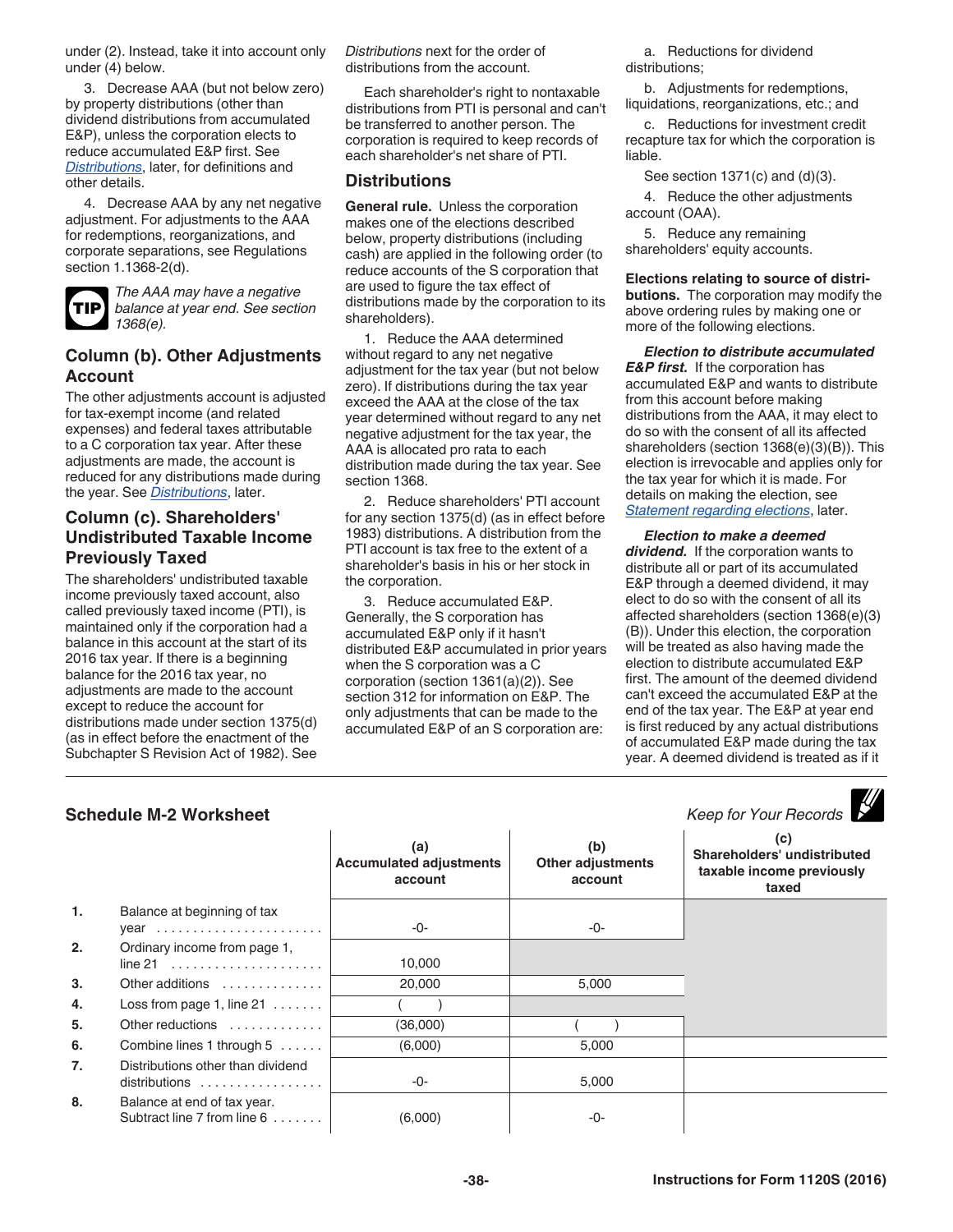<span id="page-38-0"></span>were a pro rata distribution of money to the shareholders, received by the shareholders, and immediately contributed back to the corporation, all on the last day of the tax year. This election is irrevocable and applies only for the tax year for which it is made. For details on making the election, see *Statement regarding elections*, later.

*Election to forego PTI.* If the

corporation wants to forego distributions of PTI, it may elect to do so with the consent of all its affected shareholders (section 1368(e)(3)(B)). Under this election, item (2) under *[General rule](#page-37-0)*, earlier, doesn't apply to any distribution made during the tax year. This election is irrevocable and applies only for the tax year for which it is made. For details on making the election, see *Statement regarding elections* next.

**Statement regarding elections.** To make any of the above elections, the corporation must attach a statement to a timely filed original or amended Form 1120S for the tax year for which the election is made. In the statement, the corporation must identify the election it is making and must state that each shareholder consents to the election. The statement of election to make a deemed dividend must include the amount of the deemed dividend distributed to each

shareholder. For more details on the election, see Regulations section 1.1368-1(f)(5).

### **Example**

The following example shows how the Schedule M-2 accounts are adjusted for items of income (loss), deductions, and distributions reported on Form 1120S. In this example, the corporation has no PTI or accumulated E&P.

#### **Items per return are:**

- 1. Page 1, line 21 income—\$10,000;
- 2. Schedule K, line 2 loss—(\$3,000);
- 3. Schedule K, line 4

income—\$4,000;

4. Schedule K, line 5a income—\$16,000;

5. Schedule K, line 12a deduction—\$24,000;

6. Schedule K, line 12d deduction—\$3,000;

7. Schedule K, line 13g work opportunity credit—\$6,000;

8. Schedule K, line 16a tax-exempt interest—\$5,000;

9. Schedule K, line 16c nondeductible expenses—\$6,000 (reduction in salaries and wages for work opportunity credit); and

10. Schedule K, line 16d distributions—\$65,000.

Based on items (1) through (10) above and starting balances of zero, the columns for the AAA and the other adjustments account are completed as shown in the Schedule M-2 Worksheet.

For the AAA, the worksheet line 3—\$20,000 amount is the total of the Schedule K, lines 4 and 5a income of \$4,000 and \$16,000. The worksheet line 5—\$36,000 amount is the total of the Schedule K, line 2 loss of (\$3,000), line 12a (code A) deduction of \$24,000, line 12d (code R) deduction of \$3,000, and the line 16c nondeductible expenses of \$6,000. The worksheet line 7 is zero. The AAA at the end of the tax year (figured without regard to distributions and the net negative adjustment of \$6,000) is zero, and distributions can't reduce the AAA below zero.

For the other adjustments account, the worksheet line 3 amount is the Schedule K, line 16a, tax-exempt interest income of \$5,000. The worksheet line 7 amount is \$5,000, reducing the other adjustments account to zero. The remaining \$60,000 of distributions aren't entered on Schedule M-2.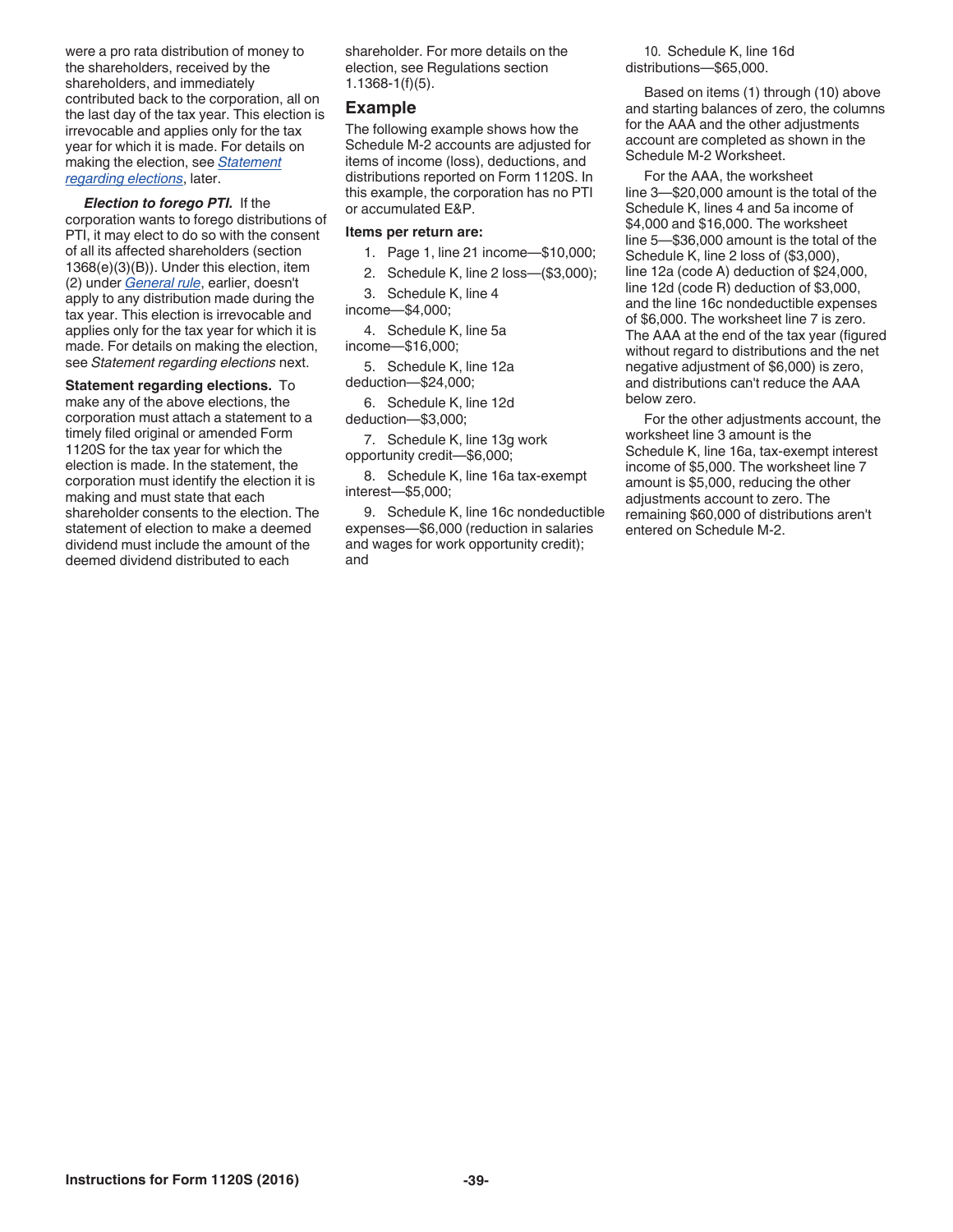**Paperwork Reduction Act Notice.** We ask for the information on these forms to carry out the Internal Revenue laws of the United States. You are required to give us the information. We need it to ensure that you are complying with these laws and to allow us to figure and collect the right amount of tax.

You are not required to provide the information requested on a form that is subject to the Paperwork Reduction Act unless the form displays a valid OMB control number. Books or records relating to a form or its instructions must be retained as long as their contents may become material in the administration of any Internal Revenue law. Generally, tax returns and return information are confidential, as required by section 6103.

**Estimates of Taxpayer Burden.** The following tables show burden estimates based on current statutory requirements as of December 2016, for taxpayers filing 2016 Forms 1065, 1065-B, 1066, 1120, 1120-C, 1120-F, 1120-H, 1120-ND, 1120S, 1120-SF, 1120-FSC, 1120-L, 1120-PC, 1120-REIT, 1120-RIC, 1120-POL, and related attachments. Time spent and out-of-pocket costs are presented separately. Time burden is broken out by taxpayer activity, with reporting representing the largest component. Out-of-pocket costs include any expenses incurred by taxpayers to prepare and submit their tax returns. Examples include tax return preparation and submission fees, postage and photocopying costs, and tax preparation software costs. While these estimates do not include burden associated with post-filing activities, IRS operational data indicate that electronically prepared and filed returns have fewer arithmetic errors, implying lower post-filing burden.

Reported time and cost burdens are national averages and do not necessarily reflect a "typical" case. Most taxpayers experience lower than average burden, with taxpayer burden varying considerably by taxpayer type. For instance, the estimated average time burden for all taxpayers filing Forms 1065, 1066, or 1120 and related forms is 275 hours, with an average cost of \$4,700 per return. This average includes all associated forms and schedules, across all preparation methods and taxpayer activities.

The average burden for taxpayers filing Forms 1065, 1065-B, 1066, and related attachments is about 388 hours and \$13,000; the average burden for taxpayers filing Form 1120 and associated forms is about 610 hours and \$26,233; and the average for Forms 1120-REIT, 1120-RIC, 1120S, and all related attachments is 363 hours and \$12,467. Within each of these estimates there is significant variation in taxpayer activity. Tax preparation fees and other out-of-pocket costs vary extensively depending on the tax situation of the taxpayer, the type of software or professional preparer used, and the geographic location. Third-party burden hours are not included in these estimates.

#### **Table 1 – Taxpayer Burden for Entities Taxed As Partnerships**

| Forms 1065, 1065-B, 1066 and all attachments                                                                                                                                  |                                     |                                   |                                  |  |
|-------------------------------------------------------------------------------------------------------------------------------------------------------------------------------|-------------------------------------|-----------------------------------|----------------------------------|--|
| <b>Primary Form Filed or Type of Taxpayer</b>                                                                                                                                 | <b>Number of Returns (millions)</b> | Average Time per Taxpayer (hours) | <b>Average Cost per Taxpayer</b> |  |
| All Partnerships                                                                                                                                                              | 3.9                                 | 290                               | \$5.700                          |  |
| Small                                                                                                                                                                         |                                     | 270                               | \$4,400                          |  |
| \$29,000<br>Large*<br>610<br>0.2                                                                                                                                              |                                     |                                   |                                  |  |
| *A large business is defined as one having end-of-year assets greater than \$10 million. A large business is defined the same way for partnerships, taxable corporations, and |                                     |                                   |                                  |  |

pass-through corporations. A small business is any business that does not meet the definition of a large business.

#### **Table 2 – Taxpayer Burden for Entities Taxed As Taxable Corporations**

| Forms 1120, 1120-C, 1120-F, 1120-H, 1120-ND, 1120-SF, 1120-FSC, 1120-L, 1120-PC, 1120-POL and all attachments                                                                                                                                                                                       |     |     |         |  |  |
|-----------------------------------------------------------------------------------------------------------------------------------------------------------------------------------------------------------------------------------------------------------------------------------------------------|-----|-----|---------|--|--|
| Primary Form Filed or Type of Taxpayer<br><b>Number of Returns (millions)</b><br>Average Time per Taxpayer (hours)<br><b>Average Cost per Taxpayer</b>                                                                                                                                              |     |     |         |  |  |
| All Taxable Corporations                                                                                                                                                                                                                                                                            | 2.1 | 315 | \$6,300 |  |  |
| Small                                                                                                                                                                                                                                                                                               | 2.0 | 280 | \$4.000 |  |  |
| \$68,900<br>Large*<br>1.250<br>0.1                                                                                                                                                                                                                                                                  |     |     |         |  |  |
| *A large business is defined as one having end-of-year assets greater than \$10 million. A large business is defined the same way for partnerships, taxable corporations, and<br>pass-through corporations. A small business is any business that does not meet the definition of a large business. |     |     |         |  |  |

### Table 3 - Taxpayer Burden for Entities Taxed As Pass-Through Corporations

| Forms 1120-REIT, 1120-RIC, 1120S and all attachments                                                                                                                                                                                                                                                |                                     |                                   |                                  |  |
|-----------------------------------------------------------------------------------------------------------------------------------------------------------------------------------------------------------------------------------------------------------------------------------------------------|-------------------------------------|-----------------------------------|----------------------------------|--|
| Primary Form Filed or Type of Taxpayer                                                                                                                                                                                                                                                              | <b>Number of Returns (millions)</b> | Average Time per Taxpayer (hours) | <b>Average Cost per Taxpayer</b> |  |
| All Pass-Through Corporations                                                                                                                                                                                                                                                                       | 4.9                                 | 245                               | \$3.500                          |  |
| Small                                                                                                                                                                                                                                                                                               | 4.8                                 | 240                               | \$3.100                          |  |
| Large*                                                                                                                                                                                                                                                                                              | 0.1                                 | 610                               | \$30,800                         |  |
| *A large business is defined as one having end-of-year assets greater than \$10 million. A large business is defined the same way for partnerships, taxable corporations, and<br>pass-through corporations. A small business is any business that does not meet the definition of a large business. |                                     |                                   |                                  |  |

**Comments.** If you have comments concerning the accuracy of these time estimates or suggestions for making these forms simpler, we would be happy to hear from you. You can send us comments from *[www.irs.gov/formspubs/](https://www.irs.gov/forms-pubs/)*. Click on "More Information" and then on "Give us feedback." Or you can write to the Internal Revenue Service, Tax Forms and Publications, 1111 Constitution Ave. NW, IR-6526, Washington, DC 20224. Do not send the tax form to this address. Instead, see *Where To File*, earlier, near the beginning of the instructions.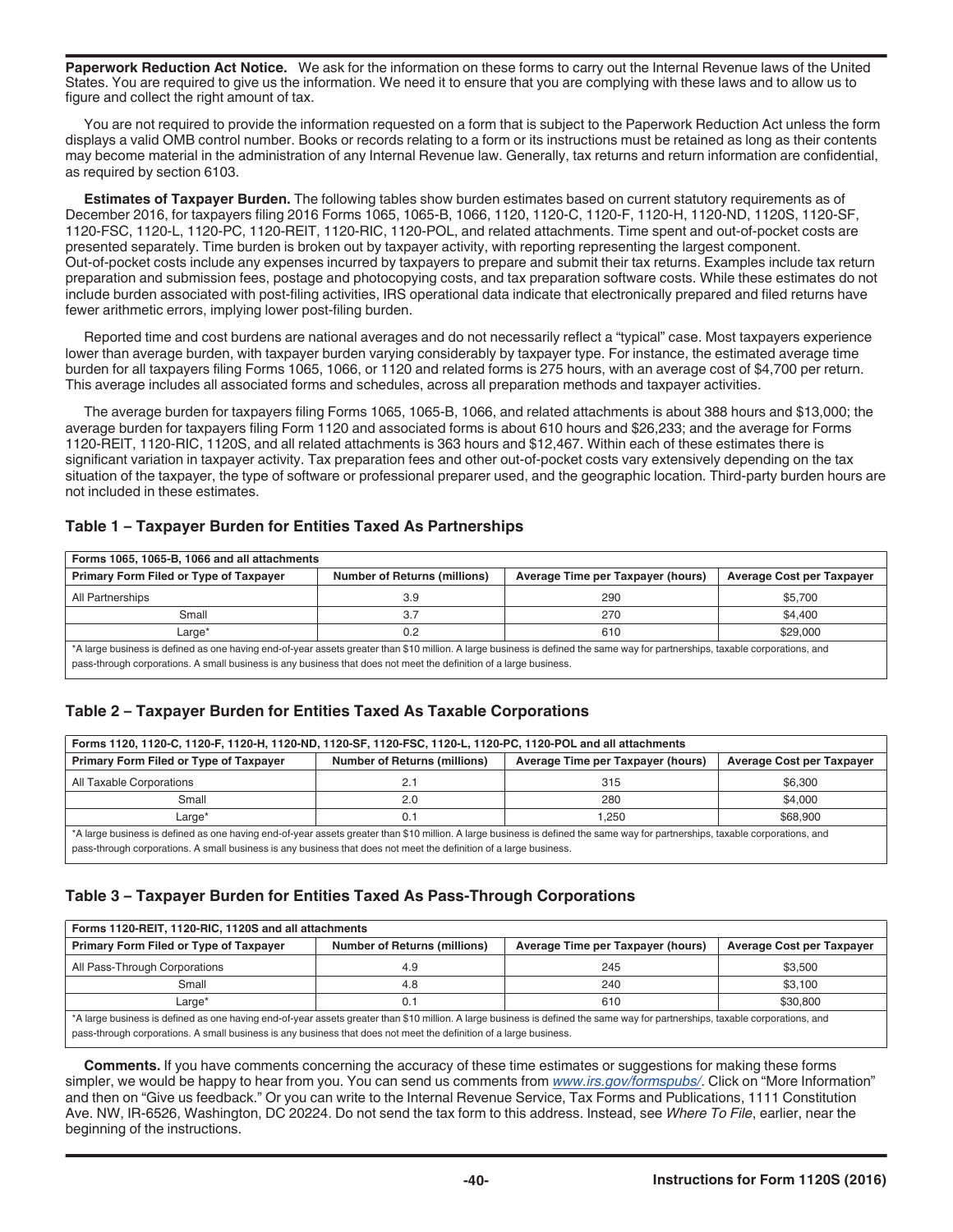#### <span id="page-40-0"></span>**Principal Business Activity Codes**

This list of principal business activities and their<br>associated codes is designed to classify an enterprise<br>by the type of activity in which it is engaged to facilitate<br>the administration of the Internal Revenue Code. Thes

Using the list of activities and codes below, determine from which activity the company derives the

largest percentage of its "total receipts." Total receipts is<br>defined as the sum of gross receipts or sales (page 1,<br>line 1a); all other income (page 1, lines 4 and 5); income<br>reported on Schedule K, lines 4, 5a, and 6; in

company is considered a manufacturer and must use one of the manufacturing codes (311110-339900).

Once the principal business activity is determined,<br>enter the six-digit code from the list below on page 1,<br>tiem B. Also enter the business activity on page 1,<br>Schedule B, line 2(a) and a brief description of the<br>principal

|                        | <b>Agriculture, Forestry, Fishing</b>                                   | 238300                  | Building Finishing Contractors<br>(including drywall, insulation,                      |
|------------------------|-------------------------------------------------------------------------|-------------------------|----------------------------------------------------------------------------------------|
| and Hunting            |                                                                         |                         | painting, wallcovering, flooring,                                                      |
| <b>Crop Production</b> |                                                                         | 238900                  | tile, & finish carpentry)                                                              |
| 111100                 | Oilseed & Grain Farming                                                 |                         | <b>Other Specialty Trade</b><br>Contractors (including site                            |
| 111210                 | Vegetable & Melon Farming<br>(including potatoes & yams)                |                         | preparation)                                                                           |
| 111300                 | Fruit & Tree Nut Farming                                                |                         | Manufacturing                                                                          |
| 111400                 | Greenhouse, Nursery, &                                                  |                         | <b>Food Manufacturing</b>                                                              |
|                        | <b>Floriculture Production</b>                                          | 311110                  | Animal Food Mfg                                                                        |
| 111900                 | Other Crop Farming (including<br>tobacco, cotton, sugarcane, hay,       | 311200                  | Grain & Oilseed Milling                                                                |
|                        | peanut, sugar beet & all other                                          | 311300                  | Sugar & Confectionery Product<br>Mfg                                                   |
|                        | crop farming)<br><b>Animal Production</b>                               | 311400                  | Fruit & Vegetable Preserving &                                                         |
| 112111                 | Beef Cattle Ranching & Farming                                          |                         | Specialty Food Mfg                                                                     |
| 112112                 | <b>Cattle Feedlots</b>                                                  | 311500                  | Dairy Product Mfg                                                                      |
| 112120                 | Dairy Cattle & Milk Production                                          | 311610                  | Animal Slaughtering and<br>Processing                                                  |
| 112210                 | Hog & Pig Farming                                                       | 311710                  | Seafood Product Preparation &<br>Packaging                                             |
| 112300                 | Poultry & Egg Production                                                |                         |                                                                                        |
| 112400<br>112510       | Sheep & Goat Farming                                                    | 311800                  | Bakeries, Tortilla, & Dry Pasta<br>Mtg                                                 |
|                        | Aquaculture (including shellfish &<br>finfish farms & hatcheries)       | 311900                  | Other Food Mfg (including                                                              |
| 112900                 | <b>Other Animal Production</b>                                          |                         | coffee, tea, flavorings &<br>seasonings)                                               |
|                        | <b>Forestry and Logging</b>                                             |                         | <b>Beverage and Tobacco Product</b>                                                    |
| 113110                 | <b>Timber Tract Operations</b>                                          | <b>Manufacturing</b>    |                                                                                        |
| 113210                 | Forest Nurseries & Gathering of<br><b>Forest Products</b>               | 312110                  | Soft Drink & Ice Mfg                                                                   |
| 113310                 | Logging                                                                 | 312120                  | <b>Breweries</b>                                                                       |
|                        | <b>Fishing, Hunting and Trapping</b>                                    | 312130<br>312140        | Wineries<br><b>Distilleries</b>                                                        |
| 114110                 | Fishing                                                                 | 312200                  | <b>Tobacco Manufacturing</b>                                                           |
| 114210                 | Hunting & Trapping                                                      |                         | <b>Textile Mills and Textile Product Mills</b>                                         |
| <b>Forestry</b>        | <b>Support Activities for Agriculture and</b>                           | 313000                  | <b>Textile Mills</b>                                                                   |
| 115110                 | Support Activities for Crop                                             | 314000                  | <b>Textile Product Mills</b>                                                           |
|                        | Production (including cotton                                            |                         | <b>Apparel Manufacturing</b>                                                           |
|                        | ginning, soil preparation,<br>planting, & cultivating)                  | 315100                  | <b>Apparel Knitting Mills</b>                                                          |
| 115210                 | Support Activities for Animal                                           | 315210                  | Cut & Sew Apparel Contractors                                                          |
|                        | Production                                                              | 315220                  | Men's & Boys' Cut & Sew<br>Apparel Mfg                                                 |
| 115310                 | <b>Support Activities For Forestry</b>                                  | 315240                  | Women's, Girls', & Infants' Cut δ                                                      |
| Mining                 |                                                                         |                         | Sew Apparel Mfg                                                                        |
| 211110                 | Oil & Gas Extraction                                                    | 315280<br>315990        | Other Cut & Sew Apparel Mfg<br>Apparel Accessories & Other                             |
| 212110                 | Coal Mining                                                             |                         | <b>Apparel Mfg</b>                                                                     |
| 212200<br>212310       | <b>Metal Ore Mining</b><br>Stone Mining & Quarrying                     |                         | <b>Leather and Allied Product</b>                                                      |
| 212320                 | Sand, Gravel, Clay, & Ceramic &                                         | Manufacturing<br>316110 | Leather & Hide Tanning &                                                               |
|                        | Refractory Minerals Mining &                                            |                         | Finishing                                                                              |
| 212390                 | Quarrying<br><b>Other Nonmetallic Mineral</b>                           | 316210                  | Footwear Mfg (including rubber                                                         |
|                        | Mining & Quarrying                                                      |                         | & plastics)                                                                            |
| 213110                 | <b>Support Activities for Mining</b>                                    | 316990                  | Other Leather & Allied Product<br>Mfg                                                  |
| Utilities              |                                                                         |                         |                                                                                        |
| 221100                 |                                                                         |                         | <b>Wood Product Manufacturing</b>                                                      |
|                        | Electric Power Generation,                                              | 321110                  | Sawmills & Wood Preservation                                                           |
|                        | <b>Transmission &amp; Distribution</b>                                  | 321210                  | Veneer, Plywood, & Engineered                                                          |
| 221210                 | <b>Natural Gas Distribution</b>                                         |                         | Wood Product Mfg                                                                       |
| 221300                 | Water, Sewage & Other Systems                                           | 321900                  | Other Wood Product Mfg                                                                 |
| 221500                 | <b>Combination Gas &amp; Electric</b>                                   | 322100                  | <b>Paper Manufacturing</b><br>Pulp, Paper, & Paperboard Mills                          |
| <b>Construction</b>    |                                                                         | 322200                  | <b>Converted Paper Product Mfg</b>                                                     |
|                        | <b>Construction of Buildings</b>                                        |                         | <b>Printing and Related Support Activities</b>                                         |
| 236110                 | <b>Residential Building Construction</b>                                | 323100                  | <b>Printing &amp; Related Support</b>                                                  |
| 236200                 | Nonresidential Building<br>Construction                                 |                         | <b>Activities</b><br><b>Petroleum and Coal Products</b>                                |
|                        | <b>Heavy and Civil Engineering</b>                                      | Manufacturing           |                                                                                        |
| Construction           |                                                                         | 324110                  | Petroleum Refineries (including                                                        |
| 237100<br>237210       | Utility System Construction<br><b>Land Subdivision</b>                  |                         | integrated)                                                                            |
| 237310                 | Highway, Street, & Bridge                                               | 324120                  | Asphalt Paving, Roofing, &<br>Saturated Materials Mfg                                  |
|                        | Construction                                                            | 324190                  | Other Petroleum & Coal                                                                 |
| 237990                 | Other Heavy & Civil Engineering                                         |                         | Products Mfg                                                                           |
|                        | Construction                                                            | 325100                  | <b>Chemical Manufacturing</b>                                                          |
| 238100                 | <b>Specialty Trade Contractors</b><br>Foundation, Structure, & Building | 325200                  | <b>Basic Chemical Mfg</b><br>Resin, Synthetic Rubber, &                                |
|                        | <b>Exterior Contractors (including</b>                                  |                         | Artificial & Synthetic Fibers &                                                        |
|                        | framing carpentry, masonry,<br>glass, roofing, & siding)                |                         | <b>Filaments Mfg</b>                                                                   |
| 238210                 | <b>Electrical Contractors</b>                                           | 325300                  | Pesticide, Fertilizer, & Other<br>Agricultural Chemical Mfg                            |
| 238220                 | Plumbing, Heating, &                                                    | 325410                  | Pharmaceutical & Medicine Mfg                                                          |
| 238290                 | Air-Conditioning Contractors<br><b>Other Building Equipment</b>         | 325500<br>325600        | Paint, Coating, & Adhesive Mfg<br>Soap, Cleaning Compound, &<br>Toilet Preparation Mfg |

|                  | painting, wallcovering, flooring,<br>tile, & finish carpentry)                 | F<br>N |
|------------------|--------------------------------------------------------------------------------|--------|
| 238900           | <b>Other Specialty Trade</b>                                                   | 3      |
|                  | Contractors (including site<br>preparation)                                    | 3      |
|                  | Manufacturing                                                                  | N<br>V |
|                  | <b>Food Manufacturing</b>                                                      | 3      |
| 311110           | Animal Food Mfg                                                                | 3      |
| 311200           | Grain & Oilseed Milling                                                        | 3      |
| 311300           | <b>Sugar &amp; Confectionery Product</b><br>Mfg                                | 3<br>3 |
| 311400           | Fruit & Vegetable Preserving &<br>Specialty Food Mfg                           | F      |
| 311500           | Dairy Product Mfg                                                              | 3      |
| 311610           | Animal Slaughtering and<br>Processing                                          | 3      |
| 311710           | Seafood Product Preparation &<br>Packaging                                     | 3      |
| 311800           | Bakeries, Tortilla, & Dry Pasta<br>Mfg                                         | 3      |
| 311900           | Other Food Mfg (including<br>coffee, tea, flavorings &<br>seasonings)          | 3      |
| Manufacturing    | <b>Beverage and Tobacco Product</b>                                            | F      |
| 312110           | Soft Drink & Ice Mfg                                                           | N      |
| 312120           | <b>Breweries</b>                                                               | 3      |
| 312130           | Wineries                                                                       | 3<br>3 |
| 312140           | <b>Distilleries</b>                                                            |        |
| 312200           | <b>Tobacco Manufacturing</b>                                                   | 3      |
|                  | <b>Textile Mills and Textile Product Mills</b>                                 |        |
| 313000           | <b>Textile Mills</b>                                                           | 3      |
| 314000           | <b>Textile Product Mills</b>                                                   | 3<br>3 |
|                  | <b>Apparel Manufacturing</b>                                                   |        |
| 315100<br>315210 | <b>Apparel Knitting Mills</b><br><b>Cut &amp; Sew Apparel Contractors</b>      | 3      |
| 315220           | Men's & Boys' Cut & Sew<br><b>Apparel Mfg</b>                                  | 3      |
| 315240           | Women's, Girls', & Infants' Cut &<br>Sew Apparel Mfg                           | N      |
| 315280           | Other Cut & Sew Apparel Mfg                                                    | 3      |
| 315990           | Apparel Accessories & Other<br>Apparel Mfg                                     | 3      |
| Manufacturing    | <b>Leather and Allied Product</b>                                              | 3      |
| 316110           | Leather & Hide Tanning &<br>Finishing                                          | 3      |
| 316210           | Footwear Mfg (including rubber<br>& plastics)                                  | 3<br>3 |
| 316990           | Other Leather & Allied Product<br>Mfg                                          | 3      |
|                  | <b>Wood Product Manufacturing</b>                                              |        |
| 321110           | <b>Sawmills &amp; Wood Preservation</b>                                        | C      |
| 321210           | Veneer, Plywood, & Engineered<br>Wood Product Mfg                              | N<br>3 |
| 321900           | Other Wood Product Mfg<br><b>Paper Manufacturing</b>                           | 3      |
| 322100           | Pulp, Paper, & Paperboard Mills                                                | 3      |
| 322200           | <b>Converted Paper Product Mfg</b>                                             | 3      |
|                  | Printing and Related Support Activities                                        |        |
| 323100           | <b>Printing &amp; Related Support</b><br>Activities                            | 3      |
| Manufacturing    | <b>Petroleum and Coal Products</b>                                             | 3      |
| 324110           | Petroleum Refineries (including<br>integrated)                                 | Е      |
| 324120           | Asphalt Paving, Roofing, &<br>Saturated Materials Mfg                          | C<br>3 |
| 324190           | Other Petroleum & Coal<br>Products Mfg                                         | 3<br>3 |
|                  | <b>Chemical Manufacturing</b>                                                  | 3      |
| 325100           | <b>Basic Chemical Mfg</b>                                                      |        |
| 325200           | Resin, Synthetic Rubber, &<br>Artificial & Synthetic Fibers &<br>Filaments Mfg | T<br>V |
| 325300           | Pesticide, Fertilizer, & Other<br><b>Agricultural Chemical Mfg</b>             | 3<br>3 |
| 325410           | Pharmaceutical & Medicine Mfg                                                  | 3      |
| 325500           | Paint, Coating, & Adhesive Mfg                                                 | 3<br>3 |

| 325900                  | Other Chemical Product &<br><b>Preparation Mfg</b>                     | 336990                         | <b>Other Transportation Equipment</b><br>Mfg                                        |
|-------------------------|------------------------------------------------------------------------|--------------------------------|-------------------------------------------------------------------------------------|
|                         | <b>Plastics and Rubber Products</b>                                    |                                | <b>Furniture and Related Product</b>                                                |
| Manufacturing<br>326100 |                                                                        | <b>Manufacturing</b><br>337000 |                                                                                     |
| 326200                  | <b>Plastics Product Mfg</b><br><b>Rubber Product Mfg</b>               |                                | <b>Furniture &amp; Related Product</b><br>Manufacturing                             |
|                         | <b>Nonmetallic Mineral Product</b>                                     |                                | <b>Miscellaneous Manufacturing</b>                                                  |
| Manufacturing           |                                                                        | 339110                         | Medical Equipment & Supplies<br>Mfg                                                 |
| 327100<br>327210        | Clay Product & Refractory Mfg<br>Glass & Glass Product Mfg             | 339900                         | <b>Other Miscellaneous</b>                                                          |
| 327300                  | Cement & Concrete Product Mfg                                          |                                | Manufacturing                                                                       |
| 327400                  | Lime & Gypsum Product Mfg                                              |                                | <b>Wholesale Trade</b>                                                              |
| 327900                  | <b>Other Nonmetallic Mineral</b><br>Product Mfg                        |                                | <b>Merchant Wholesalers, Durable Goods</b>                                          |
|                         | <b>Primary Metal Manufacturing</b>                                     | 423100                         | Motor Vehicle & Motor Vehicle<br>Parts & Supplies                                   |
| 331110                  | Iron & Steel Mills & Ferroalloy                                        | 423200                         | Furniture & Home Furnishings                                                        |
| 331200                  | Mfg<br>Steel Product Mfg from                                          | 423300                         | Lumber & Other Construction<br><b>Materials</b>                                     |
| 331310                  | <b>Purchased Steel</b><br>Alumina & Aluminum Production                | 423400                         | Professional & Commercial<br>Equipment & Supplies                                   |
|                         | & Processing                                                           | 423500                         | Metal & Mineral (except                                                             |
| 331400                  | Nonferrous Metal (except<br>Aluminum) Production &<br>Processing       | 423600                         | Petroleum)<br>Household Appliances &<br>Electrical & Electronic Goods               |
| 331500                  | Foundries                                                              | 423700                         | Hardware, & Plumbing & Heating                                                      |
| <b>Manufacturing</b>    | <b>Fabricated Metal Product</b>                                        | 423800                         | Equipment & Supplies<br>Machinery, Equipment, &                                     |
| 332110                  | Forging & Stamping                                                     |                                | Supplies                                                                            |
| 332210                  | Cutlery & Handtool Mfg                                                 | 423910                         | Sporting & Recreational Goods &<br>Supplies                                         |
| 332300                  | <b>Architectural &amp; Structural Metals</b><br>Mfg                    | 423920                         | Toy & Hobby Goods & Supplies                                                        |
| 332400                  | Boiler, Tank, & Shipping                                               | 423930                         | <b>Recyclable Materials</b>                                                         |
| 332510                  | <b>Container Mfg</b><br>Hardware Mfg                                   | 423940                         | Jewelry, Watch, Precious Stone,<br>& Precious Metals                                |
| 332610                  | Spring & Wire Product Mfg                                              | 423990                         | <b>Other Miscellaneous Durable</b>                                                  |
| 332700                  | Machine Shops; Turned Product;                                         |                                | Goods                                                                               |
| 332810                  | & Screw, Nut, & Bolt Mfg<br>Coating, Engraving, Heat                   | Goods                          | <b>Merchant Wholesalers, Nondurable</b>                                             |
|                         | Treating, & Allied Activities                                          | 424100                         | Paper & Paper Products                                                              |
| 332900                  | <b>Other Fabricated Metal Product</b><br>Mfg                           | 424210                         | Drugs & Druggists' Sundries                                                         |
|                         | <b>Machinery Manufacturing</b>                                         | 424300<br>424400               | Apparel, Piece Goods, & Notions<br>Grocery & Related Products                       |
| 333100                  | Agriculture, Construction, &                                           | 424500                         | <b>Farm Product Raw Materials</b>                                                   |
| 333200                  | Mining Machinery Mfg<br>Industrial Machinery Mfg                       | 424600                         | <b>Chemical &amp; Allied Products</b>                                               |
| 333310                  | Commercial & Service Industry                                          | 424700<br>424800               | Petroleum & Petroleum Products<br>Beer, Wine, & Distilled Alcoholic                 |
| 333410                  | Machinery Mfg<br>Ventilation, Heating,                                 |                                | <b>Beverages</b>                                                                    |
|                         | Air-Conditioning, & Commercial                                         | 424910<br>424920               | <b>Farm Supplies</b><br>Book, Periodical, & Newspapers                              |
| 333510                  | Refrigeration Equipment Mfg<br>Metalworking Machinery Mfg              | 424930                         | Flower, Nursery Stock, & Florists'                                                  |
| 333610                  | Engine, Turbine & Power                                                |                                | <b>Supplies</b>                                                                     |
| 333900                  | Transmission Equipment Mfg<br><b>Other General Purpose</b>             | 424940<br>424950               | <b>Tobacco &amp; Tobacco Products</b><br>Paint, Varnish, & Supplies                 |
|                         | Machinery Mfg                                                          | 424990                         | <b>Other Miscellaneous Nondurable</b>                                               |
| Manufacturing           | <b>Computer and Electronic Product</b>                                 |                                | Goods                                                                               |
| 334110                  | Computer & Peripheral                                                  |                                | <b>Wholesale Electronic Markets and</b><br><b>Agents and Brokers</b>                |
|                         | Equipment Mfg                                                          | 425110                         | <b>Business to Business Electronic</b>                                              |
| 334200<br>334310        | <b>Communications Equipment Mfg</b><br>Audio & Video Equipment Mfg     | 425120                         | <b>Markets</b><br>Wholesale Trade Agents &                                          |
| 334410                  | Semiconductor & Other                                                  |                                | <b>Brokers</b>                                                                      |
|                         | Electronic Component Mfg                                               | <b>Retail Trade</b>            |                                                                                     |
| 334500                  | Navigational, Measuring,<br>Electromedical, & Control                  | 441110                         | <b>Motor Vehicle and Parts Dealers</b>                                              |
| 334610                  | Instruments Mfg<br>Manufacturing & Reproducing                         | 441120                         | <b>New Car Dealers</b><br><b>Used Car Dealers</b>                                   |
|                         | Magnetic & Optical Media                                               | 441210                         | <b>Recreational Vehicle Dealers</b>                                                 |
|                         | Electrical Equipment, Appliance, and<br><b>Component Manufacturing</b> | 441222                         | <b>Boat Dealers</b>                                                                 |
| 335100                  | Electric Lighting Equipment Mfg                                        | 441228                         | Motorcycle, ATV, & All Other<br><b>Motor Vehicle Dealers</b>                        |
| 335200                  | Household Appliance Mfg                                                | 441300                         | Automotive Parts, Accessories,                                                      |
| 335310                  | Electrical Equipment Mfg                                               |                                | & Tire Stores                                                                       |
| 335900                  | Other Electrical Equipment &<br>Component Mfg                          | 442110                         | <b>Furniture and Home Furnishings Stores</b><br><b>Furniture Stores</b>             |
|                         | <b>Transportation Equipment</b>                                        | 442210                         | <b>Floor Covering Stores</b>                                                        |
| Manufacturing<br>336100 | Motor Vehicle Mfg                                                      | 442291                         | <b>Window Treatment Stores</b>                                                      |
| 336210                  | Motor Vehicle Body & Trailer Mfg                                       | 442299                         | All Other Home Furnishings<br><b>Stores</b>                                         |
| 336300                  | Motor Vehicle Parts Mfg                                                |                                | <b>Electronics and Appliance Stores</b>                                             |
| 336410                  | Aerospace Product & Parts Mfg                                          | 443141                         | <b>Household Appliance Stores</b>                                                   |
| 336510<br>336610        | Railroad Rolling Stock Mfg<br>Ship & Boat Building                     | 443142                         | <b>Electronics Stores (including</b><br>Audio, Video, Computer, &<br>Camera Stores) |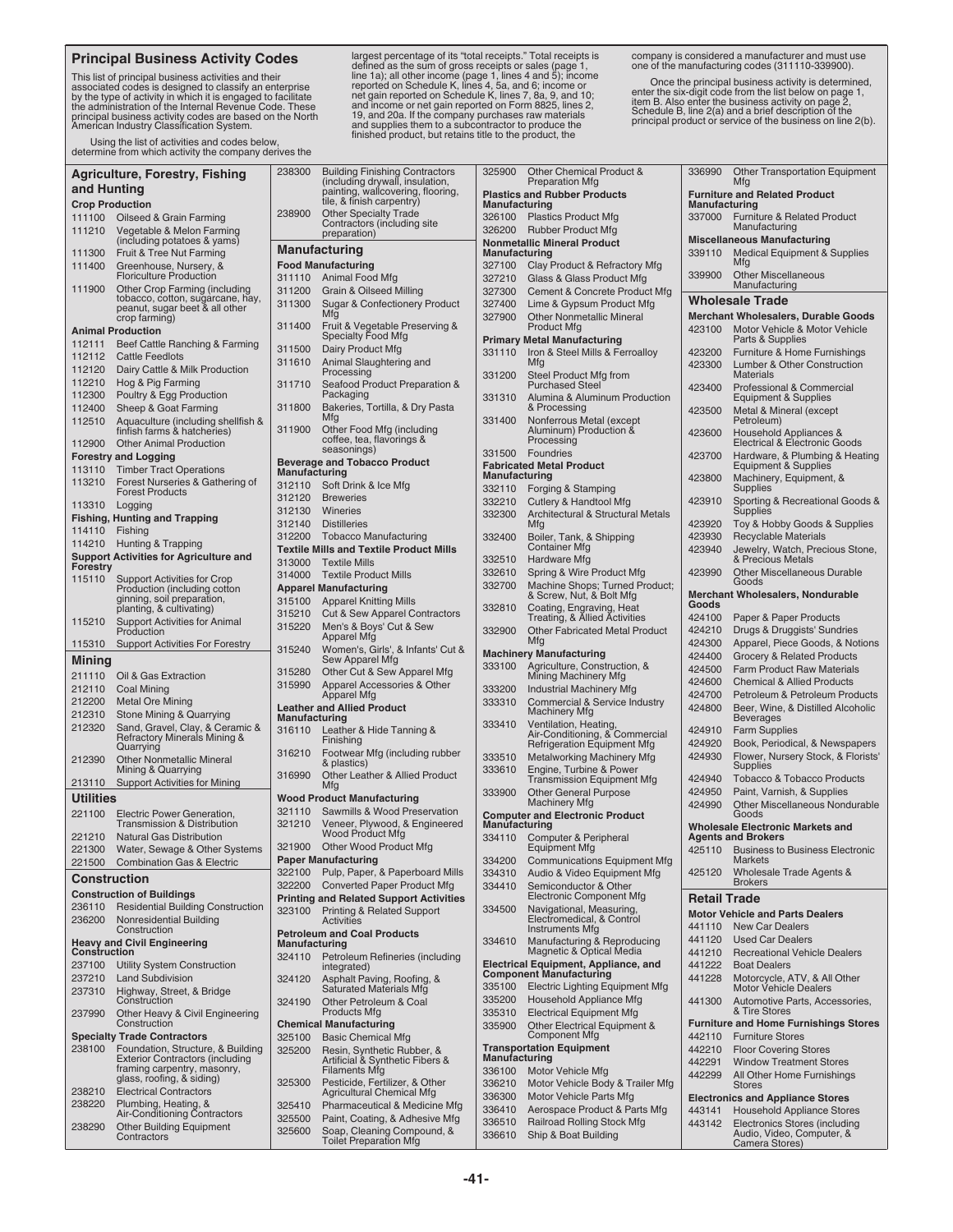#### **Principal Business Activity Codes** *(Continued)*

|                  | <b>Building Material and Garden</b>                                                    | 48412                 |
|------------------|----------------------------------------------------------------------------------------|-----------------------|
| 444110           | <b>Equipment and Supplies Dealers</b><br><b>Home Centers</b>                           | 48420                 |
| 444120           | Paint & Wallpaper Stores                                                               | <b>Trans</b>          |
| 444130           | <b>Hardware Stores</b>                                                                 | <b>Trans</b>          |
| 444190           | <b>Other Building Material Dealers</b>                                                 | 48511                 |
| 444200           | Lawn & Garden Equipment &                                                              | 48521                 |
|                  | <b>Supplies Stores</b>                                                                 | 48531                 |
|                  | <b>Food and Beverage Stores</b>                                                        | 48532                 |
| 445110           | Supermarkets and Other<br>Grocery (except Convenience)                                 | 48541                 |
|                  | Stores                                                                                 |                       |
| 445120           | <b>Convenience Stores</b>                                                              | 48551                 |
| 445210           | <b>Meat Markets</b>                                                                    | 48599                 |
| 445220           | Fish & Seafood Markets                                                                 |                       |
| 445230           | Fruit & Vegetable Markets                                                              | Pipeli<br>48600       |
| 445291           | <b>Baked Goods Stores</b>                                                              | Sceni                 |
| 445292           | Confectionery & Nut Stores                                                             | 48700                 |
| 445299<br>445310 | All Other Specialty Food Stores<br>Beer, Wine, & Liquor Stores                         |                       |
|                  | <b>Health and Personal Care Stores</b>                                                 | Suppo                 |
| 446110           | <b>Pharmacies &amp; Drug Stores</b>                                                    | 48810                 |
| 446120           |                                                                                        | 48821                 |
|                  | Cosmetics, Beauty Supplies, &<br>Perfume Stores                                        |                       |
| 446130           | <b>Optical Goods Stores</b>                                                            | 48830                 |
| 446190           | Other Health & Personal Care                                                           |                       |
|                  | <b>Stores</b><br><b>Gasoline Stations</b>                                              | 48841                 |
| 447100           |                                                                                        | 48849                 |
|                  | Gasoline Stations (including<br>convenience stores with gas)                           | 48851                 |
|                  | <b>Clothing and Clothing Accessories</b>                                               |                       |
| <b>Stores</b>    |                                                                                        | 48899                 |
| 448110           | Men's Clothing Stores                                                                  |                       |
| 448120           | <b>Women's Clothing Stores</b>                                                         | Courie                |
| 448130           | Children's & Infants' Clothing<br><b>Stores</b>                                        | 49211                 |
| 448140           | <b>Family Clothing Stores</b>                                                          | 49221                 |
| 448150           | <b>Clothing Accessories Stores</b>                                                     | Wareh                 |
| 448190           | <b>Other Clothing Stores</b>                                                           | 49310                 |
| 448210           | <b>Shoe Stores</b>                                                                     |                       |
| 448310           | <b>Jewelry Stores</b>                                                                  |                       |
| 448320           | Luggage & Leather Goods                                                                | <b>Infor</b>          |
|                  | <b>Stores</b>                                                                          | <b>Publis</b>         |
|                  | Sporting Goods, Hobby, Book, and<br>Music Stores                                       | 51111                 |
| 451110           | <b>Sporting Goods Stores</b>                                                           | 51112                 |
| 451120           | Hobby, Toy, & Game Stores                                                              | 51113                 |
| 451130           |                                                                                        | 51114                 |
|                  | Sewing, Needlework, & Piece<br>Goods Stores                                            | 51119                 |
| 451140           | <b>Musical Instrument &amp; Supplies</b><br><b>Stores</b>                              | 51121                 |
| 451211           | <b>Book Stores</b>                                                                     | <b>Motio</b>          |
| 451212           | <b>News Dealers &amp; Newsstands</b>                                                   | Indust                |
|                  | <b>General Merchandise Stores</b>                                                      | 51210                 |
| 452110           | <b>Department Stores</b>                                                               |                       |
| 452900           | <b>Other General Merchandise</b>                                                       | 51220<br><b>Broad</b> |
|                  | <b>Stores</b>                                                                          | 51510                 |
|                  | <b>Miscellaneous Store Retailers</b>                                                   | 51521                 |
| 453110           | <b>Florists</b>                                                                        |                       |
| 453210           | <b>Office Supplies &amp; Stationery</b>                                                | Teleco                |
| 453220           | Stores<br>Gift, Novelty, & Souvenir Stores                                             | 51700                 |
| 453310           | <b>Used Merchandise Stores</b>                                                         |                       |
| 453910           | Pet & Pet Supplies Stores                                                              |                       |
| 453920           | <b>Art Dealers</b>                                                                     |                       |
| 453930           | Manufactured (Mobile) Home                                                             | Data F                |
|                  | <b>Dealers</b>                                                                         | 51821                 |
| 453990           | All Other Miscellaneous Store                                                          |                       |
|                  | Retailers (including tobacco,<br>candle, & trophy shops)                               | Other                 |
|                  | <b>Nonstore Retailers</b>                                                              | 51910                 |
| 454110           |                                                                                        |                       |
|                  | Electronic Shopping &<br>Mail-Order Houses                                             |                       |
| 454210           | <b>Vending Machine Operators</b>                                                       | Finar                 |
| 454310           |                                                                                        |                       |
|                  | <b>Fuel Dealers (including Heating</b>                                                 |                       |
|                  | Oil & Liquefied Petroleum)                                                             | <b>Depos</b>          |
| 454390           | <b>Other Direct Selling</b><br>Establishments (including                               | 52211                 |
|                  | door-to-door retailing, frozen                                                         | 52212                 |
|                  |                                                                                        | 52213                 |
|                  | food plan providers, party plan<br>merchandisers, & coffee-break<br>service providers) | 52219                 |
|                  |                                                                                        | Nonde                 |
|                  | <b>Transportation and</b>                                                              | 52221                 |
| Warehousing      |                                                                                        | 52222                 |
|                  | Air, Rail, and Water Transportation                                                    | 52229                 |
| 481000           | Air Transportation                                                                     | 52229                 |
| 482110           | <b>Rail Transportation</b>                                                             |                       |
| 483000           | <b>Water Transportation</b><br><b>Truck Transportation</b>                             | 52229<br>52229        |

| 484120                | General Freight Trucking,                                                      | Activ          |
|-----------------------|--------------------------------------------------------------------------------|----------------|
|                       | Long-distance                                                                  | Inter          |
| 484200                | <b>Specialized Freight Trucking</b><br><b>Transit and Ground Passenger</b>     | 5223           |
| <b>Transportation</b> |                                                                                |                |
| 485110                | <b>Urban Transit Systems</b>                                                   | Secu           |
| 485210                | Interurban & Rural Bus<br>Transportation                                       | Othe<br>Relat  |
| 485310                | <b>Taxi Service</b>                                                            | 5231           |
| 485320                | <b>Limousine Service</b>                                                       |                |
| 485410                | School & Employee Bus<br>Transportation                                        | 5231<br>5231   |
| 485510                | <b>Charter Bus Industry</b>                                                    | 5231           |
| 485990                | Other Transit & Ground                                                         | 5232           |
|                       | <b>Passenger Transportation</b><br><b>Pipeline Transportation</b>              |                |
| 486000                | <b>Pipeline Transportation</b>                                                 | 5239           |
|                       | <b>Scenic &amp; Sightseeing Transportation</b>                                 |                |
| 487000                | Scenic & Sightseeing<br>Transportation                                         | Insuı          |
|                       | <b>Support Activities for Transportation</b>                                   | Activ          |
| 488100                | <b>Support Activities for Air</b>                                              | 5241           |
| 488210                | Transportation<br><b>Support Activities for Rail</b>                           |                |
|                       | Transportation                                                                 | 5241           |
| 488300                | <b>Support Activities for Water</b><br>Transportation                          |                |
| 488410                | <b>Motor Vehicle Towing</b>                                                    | 5242           |
| 488490                | Other Support Activities for Road                                              | 5242           |
| 488510                | Transportation<br><b>Freight Transportation</b>                                |                |
|                       | Arrangement                                                                    |                |
| 488990                | Other Support Activities for<br>Transportation                                 | Fund<br>Vehi   |
|                       | <b>Couriers and Messengers</b>                                                 | 5251           |
| 492110                | Couriers                                                                       |                |
| 492210                | Local Messengers & Local                                                       | 5259           |
|                       | Delivery<br><b>Warehousing and Storage</b>                                     | 5259           |
| 493100                | Warehousing & Storage (except                                                  | 5259           |
|                       | lessors of miniwarehouses &<br>self-storage units)                             |                |
| Information           |                                                                                | "Offic         |
|                       | Publishing Industries (except Internet)                                        | "Offic         |
| 511110                | <b>Newspaper Publishers</b>                                                    | locat<br>(Holc |
| 511120                | <b>Periodical Publishers</b>                                                   | Rea            |
|                       |                                                                                |                |
| 511130<br>511140      | <b>Book Publishers</b>                                                         | Lea            |
|                       | Directory & Mailing List<br>Publishers                                         | Real           |
| 511190                | <b>Other Publishers</b>                                                        | 5311           |
| 511210                | <b>Software Publishers</b><br><b>Motion Picture and Sound Recording</b>        |                |
| <b>Industries</b>     |                                                                                | 5311           |
| 512100                | Motion Picture & Video Industries                                              |                |
| 512200                | (except video rental)<br>Sound Recording Industries                            |                |
|                       | <b>Broadcasting (except Internet)</b>                                          | 5311           |
| 515100                | Radio & Television Broadcasting                                                |                |
| 515210                | Cable & Other Subscription<br>Programming                                      | 5311           |
|                       | <b>Telecommunications</b>                                                      | 5312           |
| 517000                | Telecommunications (including                                                  |                |
|                       | paging, cellular, satellite, cable &<br>other program distribution,            | 5313<br>5313   |
|                       | resellers, other<br>telecommunications, & Internet                             | 5313           |
|                       | service providers)                                                             |                |
|                       | <b>Data Processing Services</b>                                                | Rent<br>5321   |
| 518210                | Data Processing, Hosting, &<br><b>Related Services</b>                         |                |
|                       | <b>Other Information Services</b>                                              | 5322           |
| 519100                | <b>Other Information Services</b>                                              | 5322           |
|                       | (including news syndicates,<br>libraries, Internet publishing, &               | 5322           |
|                       | broadcasting)                                                                  | 5322           |
|                       | <b>Finance and Insurance</b>                                                   | 5323<br>5324   |
| 522110                | <b>Depository Credit Intermediation</b><br><b>Commercial Banking</b>           |                |
| 522120                | Savings Institutions                                                           | Less           |
| 522130                | <b>Credit Unions</b>                                                           | Asse           |
| 522190                | <b>Other Depository Credit</b><br>Intermediation                               | 5331           |
|                       | <b>Nondepository Credit Intermediation</b>                                     |                |
| 522210                | <b>Credit Card Issuing</b>                                                     | Prot           |
| 522220<br>522291      | <b>Sales Financing</b>                                                         | Tecl           |
| 522292                | Consumer Lending<br>Real Estate Credit (including                              | Lega           |
|                       | mortgage bankers & originators)                                                | 5411<br>5411   |
| 522293                | <b>International Trade Financing</b>                                           | Accc           |
| 522294<br>522298      | Secondary Market Financing<br>All Other Nondepository Credit<br>Intermediation | Book<br>5412   |

| Intermediation               | <b>Activities Related to Credit</b>                                               | 541213                    | <b>Tax Preparation Services</b>                                              |
|------------------------------|-----------------------------------------------------------------------------------|---------------------------|------------------------------------------------------------------------------|
| 522300                       | <b>Activities Related to Credit</b>                                               | 541214<br>541219          | <b>Payroll Services</b>                                                      |
|                              | Intermediation (including loan<br>brokers, check clearing, &                      | <b>Services</b>           | <b>Other Accounting Services</b><br>Architectural, Engineering, and Related  |
|                              | money transmitting)<br>Securities, Commodity Contracts, and                       | 541310                    | <b>Architectural Services</b>                                                |
|                              | Other Financial Investments and                                                   | 541320                    | Landscape Architecture Services                                              |
|                              | <b>Related Activities</b>                                                         | 541330                    | <b>Engineering Services</b>                                                  |
| 523110                       | <b>Investment Banking &amp; Securities</b><br>Dealing                             | 541340                    | <b>Drafting Services</b>                                                     |
| 523120                       | Securities Brokerage                                                              | 541350                    | <b>Building Inspection Services</b>                                          |
| 523130                       | <b>Commodity Contracts Dealing</b>                                                | 541360                    | Geophysical Surveying &                                                      |
| 523140                       | <b>Commodity Contracts Brokerage</b>                                              | 541370                    | <b>Mapping Services</b><br>Surveying & Mapping (except                       |
| 523210                       | Securities & Commodity                                                            |                           | Geophysical) Services                                                        |
|                              | Exchanges                                                                         | 541380                    | <b>Testing Laboratories</b>                                                  |
| 523900                       | <b>Other Financial Investment</b>                                                 |                           | <b>Specialized Design Services</b>                                           |
|                              | Activities (including portfolio<br>management & investment<br>advice)             | 541400                    | Specialized Design Services<br>(including interior, industrial,              |
|                              | <b>Insurance Carriers and Related</b>                                             |                           | graphic, & fashion design)                                                   |
| Activities                   |                                                                                   | <b>Services</b>           | <b>Computer Systems Design and Related</b>                                   |
| 524140                       | Direct Life, Health, & Medical<br>Insurance & Reinsurance<br>Carriers             | 541511                    | <b>Custom Computer Programming</b><br>Services                               |
| 524150                       | Direct Insurance & Reinsurance<br>(except Life, Health, & Medical)                | 541512                    | Computer Systems Design<br>Services                                          |
| 524210                       | Carriers<br>Insurance Agencies &                                                  | 541513                    | Computer Facilities Management<br>Services                                   |
|                              | <b>Brokerages</b>                                                                 | 541519                    | <b>Other Computer Related</b><br><b>Services</b>                             |
| 524290                       | <b>Other Insurance Related</b><br>Activities (including third-party               |                           | Other Professional, Scientific, and                                          |
|                              | administration of insurance and<br>pension funds)                                 |                           | <b>Technical Services</b>                                                    |
|                              | <b>Funds, Trusts, and Other Financial</b>                                         | 541600                    | Management, Scientific, &<br><b>Technical Consulting Services</b>            |
| Vehicles                     |                                                                                   | 541700                    | Scientific Research &                                                        |
| 525100                       | Insurance & Employee Benefit                                                      |                           | <b>Development Services</b>                                                  |
|                              | Funds                                                                             | 541800                    | <b>Advertising &amp; Related Services</b>                                    |
| 525910                       | Open-End Investment Funds<br>(Form 1120-RIC)                                      | 541910                    | Marketing Research & Public<br><b>Opinion Polling</b>                        |
| 525920                       | Trusts, Estates, & Agency                                                         | 541920                    | <b>Photographic Services</b>                                                 |
|                              | Accounts                                                                          | 541930                    | Translation & Interpretation                                                 |
| 525990                       | <b>Other Financial Vehicles</b><br>(including mortgage REITs &                    |                           | Services                                                                     |
|                              | closed-end investment funds)                                                      | 541940                    | <b>Veterinary Services</b>                                                   |
|                              | "Offices of Bank Holding Companies" and                                           | 541990                    | All Other Professional, Scientific,<br>& Technical Services                  |
|                              | "Offices of Other Holding Companies" are<br>located under Management of Companies |                           |                                                                              |
|                              | (Holding Companies) below.                                                        |                           | <b>Management of Companies</b>                                               |
|                              | <b>Real Estate and Rental and</b>                                                 |                           | (Holding Companies)                                                          |
|                              |                                                                                   |                           |                                                                              |
|                              |                                                                                   | 551111                    | Offices of Bank Holding                                                      |
| Leasing                      |                                                                                   | 551112                    | Companies<br>Offices of Other Holding                                        |
| <b>Real Estate</b><br>531110 |                                                                                   |                           | Companies                                                                    |
|                              | Lessors of Residential Buildings<br>& Dwellings (including equity                 |                           | Administrative and Support and                                               |
|                              | REIT <sub>s</sub> )                                                               |                           | Waste Management and                                                         |
| 531120                       | Lessors of Nonresidential<br><b>Buildings (except</b>                             |                           | <b>Remediation Services</b>                                                  |
|                              | Miniwarehouses) (including                                                        |                           | <b>Administrative and Support Services</b>                                   |
|                              | equity REITs)                                                                     | 561110                    | <b>Office Administrative Services</b>                                        |
| 531130                       | Lessors of Miniwarehouses &                                                       | 561210                    | <b>Facilities Support Services</b>                                           |
|                              | Self-Storage Units (including<br>equity REITs)                                    | 561300                    | <b>Employment Services</b>                                                   |
| 531190                       | <b>Lessors of Other Real Estate</b>                                               | 561410                    | <b>Document Preparation Services</b>                                         |
|                              | Property (including equity REITs)                                                 | 561420                    | <b>Telephone Call Centers</b>                                                |
| 531210                       | Offices of Real Estate Agents &<br><b>Brokers</b>                                 | 561430                    | <b>Business Service Centers</b><br>(including private mail centers &         |
| 531310                       | <b>Real Estate Property Managers</b>                                              |                           | copy shops)                                                                  |
| 531320                       | Offices of Real Estate Appraisers                                                 | 561440                    | <b>Collection Agencies</b>                                                   |
| 531390                       | Other Activities Related to Real                                                  | 561450                    | <b>Credit Bureaus</b>                                                        |
|                              | <b>Estate</b>                                                                     | 561490                    | <b>Other Business Support Services</b>                                       |
|                              | <b>Rental and Leasing Services</b>                                                |                           | (including repossession services,<br>court reporting, & stenotype            |
| 532100                       | Automotive Equipment Rental &<br>Leasing                                          |                           | services)                                                                    |
| 532210                       | Consumer Electronics &                                                            | 561500                    | Travel Arrangement &                                                         |
|                              | Appliances Rental                                                                 | 561600                    | <b>Reservation Services</b><br><b>Investigation &amp; Security Services</b>  |
| 532220                       | Formal Wear & Costume Rental                                                      | 561710                    | <b>Exterminating &amp; Pest Control</b>                                      |
| 532230                       | Video Tape & Disc Rental                                                          |                           | Services                                                                     |
| 532290                       | <b>Other Consumer Goods Rental</b>                                                | 561720                    | <b>Janitorial Services</b>                                                   |
| 532310<br>532400             | <b>General Rental Centers</b><br>Commercial & Industrial                          | 561730                    | <b>Landscaping Services</b>                                                  |
|                              | Machinery & Equipment Rental &                                                    | 561740                    | Carpet & Upholstery Cleaning<br>Services                                     |
|                              | Leasing                                                                           | 561790                    | Other Services to Buildings &                                                |
|                              | Lessors of Nonfinancial Intangible                                                |                           | <b>Dwellings</b>                                                             |
| 533110                       | Assets (except copyrighted works)<br>Lessors of Nonfinancial                      | 561900                    | Other Support Services                                                       |
|                              | Intangible Assets (except                                                         |                           | (including packaging & labeling<br>services, & convention & trade            |
|                              | copyrighted works)                                                                |                           | show organizers)                                                             |
|                              | Professional, Scientific, and                                                     |                           | Waste Management and Remediation                                             |
|                              | <b>Technical Services</b>                                                         | <b>Services</b><br>562000 | Waste Management &                                                           |
| <b>Legal Services</b>        |                                                                                   |                           | <b>Remediation Services</b>                                                  |
|                              | Offices of Lawyers                                                                |                           | <b>Educational Services</b>                                                  |
| 541110<br>541190             | <b>Other Legal Services</b><br><b>Accounting, Tax Preparation,</b>                | 611000                    | <b>Educational Services (including</b><br>schools, colleges, & universities) |

| 541310   | <b>Architectural Services</b>                                     |
|----------|-------------------------------------------------------------------|
| 541320   | Landscape Architecture Services                                   |
| 541330   | <b>Engineering Services</b>                                       |
| 541340   | <b>Drafting Services</b>                                          |
| 541350   | <b>Building Inspection Services</b>                               |
| 541360   |                                                                   |
|          | Geophysical Surveying &<br><b>Mapping Services</b>                |
|          |                                                                   |
| 541370   | Surveying & Mapping (except<br>Geophysical) Services              |
| 541380   | <b>Testing Laboratories</b>                                       |
|          |                                                                   |
|          | Specialized Design Services                                       |
| 541400   | <b>Specialized Design Services</b>                                |
|          | (including interior, industrial,<br>graphic, & fashion design)    |
|          |                                                                   |
|          | Computer Systems Design and Related<br>Services                   |
| 541511   |                                                                   |
|          | <b>Custom Computer Programming</b><br><b>Services</b>             |
| 541512   |                                                                   |
|          | Computer Systems Design<br>Services                               |
| 541513   |                                                                   |
|          | Computer Facilities Management<br>Services                        |
| 541519   | <b>Other Computer Related</b>                                     |
|          | Services                                                          |
|          |                                                                   |
|          | Other Professional, Scientific, and<br><b>Technical Services</b>  |
| 541600   |                                                                   |
|          | Management, Scientific, &<br>Technical Consulting Services        |
| 541700   | Scientific Research &                                             |
|          | <b>Development Services</b>                                       |
| 541800   | <b>Advertising &amp; Related Services</b>                         |
|          |                                                                   |
| 541910   | Marketing Research & Public<br>Opinion Polling                    |
|          |                                                                   |
| 541920   | <b>Photographic Services</b>                                      |
| 541930   | Translation & Interpretation                                      |
|          | Services                                                          |
| 541940   | <b>Veterinary Services</b>                                        |
| 541990   | All Other Professional, Scientific,                               |
|          | & Technical Services                                              |
|          | <b>Management of Companies</b>                                    |
|          | (Holding Companies)                                               |
|          |                                                                   |
| 551111   | Offices of Bank Holding                                           |
|          | Companies                                                         |
| 551112   | Offices of Other Holding                                          |
|          | Companies                                                         |
|          |                                                                   |
|          | <b>Administrative and Support and</b>                             |
|          | Waste Management and                                              |
|          |                                                                   |
|          | <b>Remediation Services</b>                                       |
|          | <b>Administrative and Support Services</b>                        |
| 561110   | <b>Office Administrative Services</b>                             |
| 561210   | <b>Facilities Support Services</b>                                |
| 561300   | <b>Employment Services</b>                                        |
| 561410   | <b>Document Preparation Services</b>                              |
|          |                                                                   |
| 561420   | <b>Telephone Call Centers</b>                                     |
| 561430   | <b>Business Service Centers</b>                                   |
|          | (including private mail centers &                                 |
| 561440   | copy shops)                                                       |
|          | <b>Collection Agencies</b>                                        |
| 561450   | <b>Credit Bureaus</b>                                             |
| 561490   | <b>Other Business Support Services</b>                            |
|          | (including repossession services,<br>court reporting, & stenotype |
|          | services)                                                         |
| 561500   |                                                                   |
|          | Travel Arrangement &<br><b>Reservation Services</b>               |
| 561600   | <b>Investigation &amp; Security Services</b>                      |
| 561710   | <b>Exterminating &amp; Pest Control</b>                           |
|          | <b>Services</b>                                                   |
| 561720   | <b>Janitorial Services</b>                                        |
| 561730   | <b>Landscaping Services</b>                                       |
|          |                                                                   |
| 561740   | Carpet & Upholstery Cleaning<br>Services                          |
|          |                                                                   |
| 561790   | Other Services to Buildings &                                     |
|          | <b>Dwellings</b>                                                  |
| 561900   | <b>Other Support Services</b>                                     |
|          | (including packaging & labeling<br>services, & convention & trade |
|          | show organizers)                                                  |
|          | Waste Management and Remediation                                  |
| Services |                                                                   |
| 562000   | Waste Management &                                                |
|          | <b>Remediation Services</b>                                       |
|          |                                                                   |
|          | <b>Educational Services</b>                                       |
| 611000   | <b>Educational Services (including</b>                            |
|          | schools, colleges, & universities)                                |
|          |                                                                   |
|          |                                                                   |

541211 Offices of Certified Public Accountants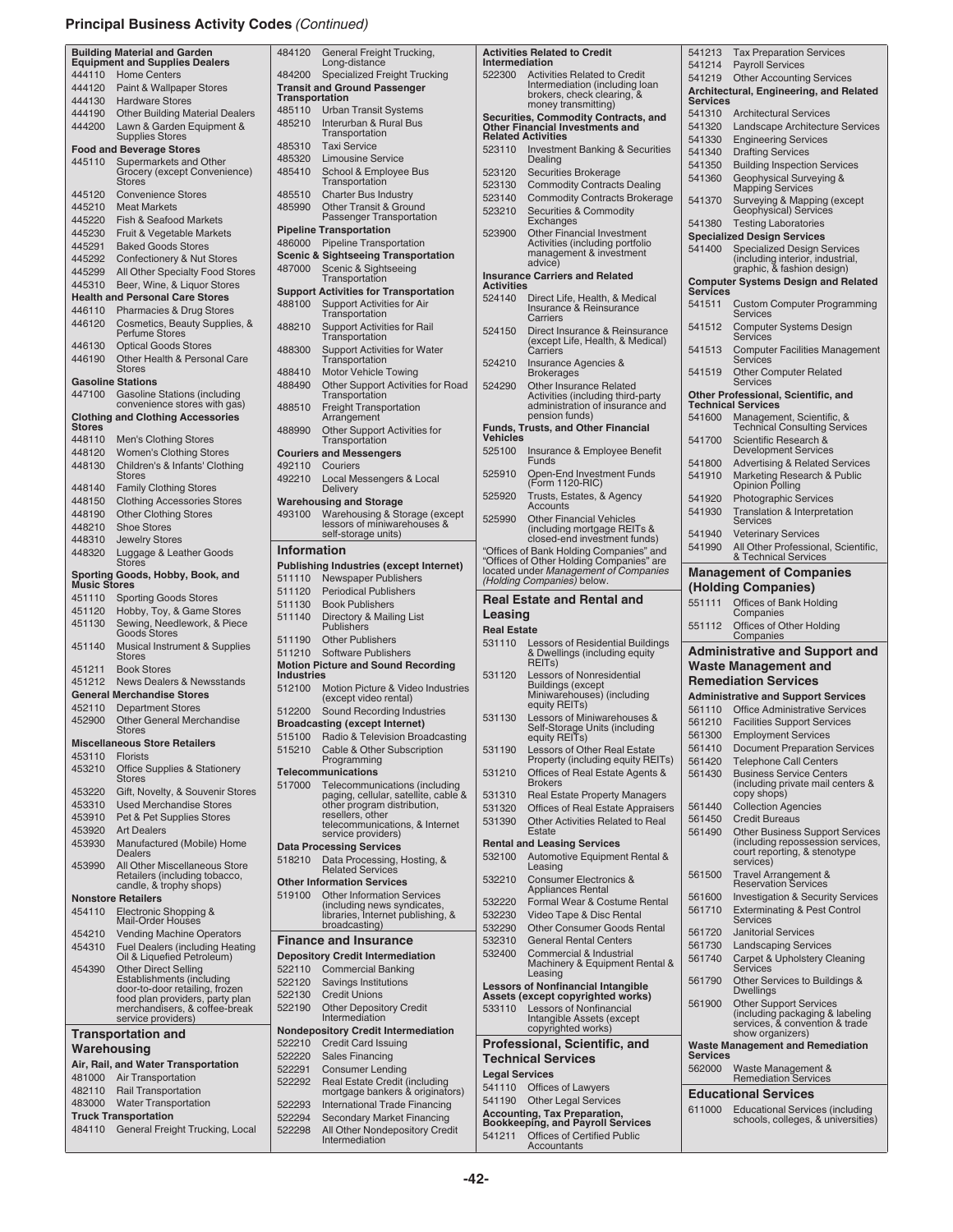## **Principal Business Activity Codes** *(Continued)*

| <b>Health Care and Social</b>                |                                                                | <b>Hospitals</b>                               |                                                                     |                               | marinas, fitness centers, &                             |        | Automotive & Electronic) Repair<br>& Maintenance                         |
|----------------------------------------------|----------------------------------------------------------------|------------------------------------------------|---------------------------------------------------------------------|-------------------------------|---------------------------------------------------------|--------|--------------------------------------------------------------------------|
|                                              | <b>Assistance</b>                                              |                                                | 622000 Hospitals                                                    |                               | bowling centers)                                        |        | Home & Garden Equipment &                                                |
|                                              |                                                                | <b>Nursing and Residential Care Facilities</b> |                                                                     | <b>Accommodation and Food</b> |                                                         | 811410 | Appliance Repair & Maintenance                                           |
|                                              | <b>Offices of Physicians and Dentists</b>                      | 623000                                         | Nursing & Residential Care                                          | <b>Services</b>               |                                                         | 811420 | Reupholstery & Furniture Repair                                          |
| 621111                                       | Offices of Physicians (except<br>mental health specialists)    |                                                | <b>Facilities</b>                                                   |                               | <b>Accommodation</b>                                    | 811430 | Footwear & Leather Goods                                                 |
| 621112                                       | Offices of Physicians, Mental                                  |                                                | <b>Social Assistance</b>                                            | 721110                        | Hotels (except Casino Hotels) &                         |        | Repair                                                                   |
|                                              | <b>Health Specialists</b>                                      | 624100                                         | Individual & Family Services                                        |                               | <b>Motels</b>                                           | 811490 | Other Personal & Household                                               |
| 621210                                       | <b>Offices of Dentists</b>                                     | 624200                                         | Community Food & Housing, &                                         | 721120                        | <b>Casino Hotels</b>                                    |        | Goods Repair & Maintenance                                               |
|                                              | <b>Offices of Other Health Practitioners</b>                   |                                                | Emergency & Other Relief<br>Services                                | 721191                        | Bed & Breakfast Inns                                    |        | <b>Personal and Laundry Services</b>                                     |
| 621310                                       | Offices of Chiropractors                                       | 624310                                         | <b>Vocational Rehabilitation</b>                                    | 721199                        | All Other Traveler                                      | 812111 | <b>Barber Shops</b>                                                      |
| 621320                                       | <b>Offices of Optometrists</b>                                 |                                                | Services                                                            |                               | Accommodation                                           | 812112 | <b>Beauty Salons</b>                                                     |
| 621330                                       | <b>Offices of Mental Health</b>                                | 624410                                         | <b>Child Day Care Services</b>                                      | 721210                        | RV (Recreational Vehicle) Parks<br>& Recreational Camps | 812113 | Nail Salons                                                              |
|                                              | Practitioners (except Physicians)                              |                                                | Arts, Entertainment, and                                            | 721310                        | Rooming & Boarding Houses                               | 812190 | <b>Other Personal Care Services</b><br>(including diet & weight reducing |
| 621340                                       | Offices of Physical, Occupational                              | <b>Recreation</b>                              |                                                                     |                               | <b>Food Services and Drinking Places</b>                |        | centers)                                                                 |
|                                              | & Speech Therapists, &<br>Audiologists                         |                                                |                                                                     | 722300                        | Special Food Services (including                        | 812210 | Funeral Homes & Funeral                                                  |
| 621391                                       | <b>Offices of Podiatrists</b>                                  |                                                | Performing Arts, Spectator Sports, and<br><b>Related Industries</b> |                               | food service contractors &                              |        | <b>Services</b>                                                          |
| 621399                                       | Offices of All Other                                           | 711100                                         | <b>Performing Arts Companies</b>                                    |                               | caterers)                                               | 812220 | <b>Cemeteries &amp; Crematories</b>                                      |
|                                              | <b>Miscellaneous Health</b>                                    | 711210                                         | <b>Spectator Sports (including</b>                                  | 722410                        | <b>Drinking Places (Alcoholic</b><br>Beverages)         | 812310 | Coin-Operated Laundries &                                                |
|                                              | <b>Practitioners</b>                                           |                                                | sports clubs & racetracks)                                          | 722511                        | <b>Full Service Restaurants</b>                         |        | <b>Drycleaners</b>                                                       |
|                                              | <b>Outpatient Care Centers</b>                                 | 711300                                         | Promoters of Performing Arts,                                       |                               |                                                         | 812320 | Drycleaning & Laundry Services<br>(except Coin-Operated)                 |
| 621410                                       | <b>Family Planning Centers</b>                                 |                                                | Sports, & Similar Events                                            | 722513                        | <b>Limited Service Restaurants</b>                      | 812330 |                                                                          |
| 621420                                       | Outpatient Mental Health &                                     | 711410                                         | Agents & Managers for Artists,                                      | 722514                        | Cafeterias & Buffets                                    |        | Linen & Uniform Supply                                                   |
|                                              | Substance Abuse Centers                                        |                                                | Athletes, Entertainers, & Other<br><b>Public Figures</b>            | 722515                        | Snack & Non-alcoholic Beverage<br><b>Bars</b>           | 812910 | Pet Care (except Veterinary)<br><b>Services</b>                          |
| 621491                                       | <b>HMO Medical Centers</b>                                     | 711510                                         | Independent Artists, Writers, &                                     |                               |                                                         | 812920 | Photofinishing                                                           |
| 621492                                       | <b>Kidney Dialysis Centers</b>                                 |                                                | Performers                                                          |                               | <b>Other Services</b>                                   | 812930 | Parking Lots & Garages                                                   |
| 621493                                       | <b>Freestanding Ambulatory</b><br>Surgical & Emergency Centers |                                                | Museums, Historical Sites, and Similar                              |                               | <b>Repair and Maintenance</b>                           | 812990 | All Other Personal Services                                              |
| 621498                                       | All Other Outpatient Care                                      | <b>Institutions</b>                            |                                                                     | 811110                        | Automotive Mechanical &                                 |        | Religious, Grantmaking, Civic,                                           |
|                                              | Centers                                                        | 712100                                         | Museums, Historical Sites, &                                        |                               | Electrical Repair & Maintenance                         |        | Professional, and Similar Organizations                                  |
|                                              | <b>Medical and Diagnostic Laboratories</b>                     |                                                | <b>Similar Institutions</b>                                         | 811120                        | Automotive Body, Paint, Interior,<br>& Glass Repair     | 813000 | Religious, Grantmaking, Civic,                                           |
| 621510                                       | <b>Medical &amp; Diagnostic</b>                                |                                                | Amusement, Gambling, and Recreation                                 |                               |                                                         |        | Professional, & Similar                                                  |
|                                              | Laboratories                                                   | <b>Industries</b>                              |                                                                     | 811190                        | Other Automotive Repair &<br>Maintenance (including oil |        | Organizations (including<br>condominium and homeowners                   |
| <b>Home Health Care Services</b>             |                                                                | 713100                                         | Amusement Parks & Arcades                                           |                               | change & lubrication shops & car                        |        | associations)                                                            |
| 621610                                       | Home Health Care Services                                      | 713200                                         | <b>Gambling Industries</b>                                          |                               | washes)                                                 |        |                                                                          |
| <b>Other Ambulatory Health Care Services</b> |                                                                | 713900                                         | Other Amusement & Recreation<br>Industries (including golf          | 811210                        | Electronic & Precision                                  |        |                                                                          |
| 621900                                       | Other Ambulatory Health Care                                   |                                                | courses, skiing facilities,                                         |                               | Equipment Repair &<br>Maintenance                       |        |                                                                          |
|                                              | Services (including ambulance                                  |                                                |                                                                     | 811310                        | Commercial & Industrial                                 |        |                                                                          |
|                                              | services & blood & organ banks)                                |                                                |                                                                     |                               | Machinery & Equipment (except                           |        |                                                                          |